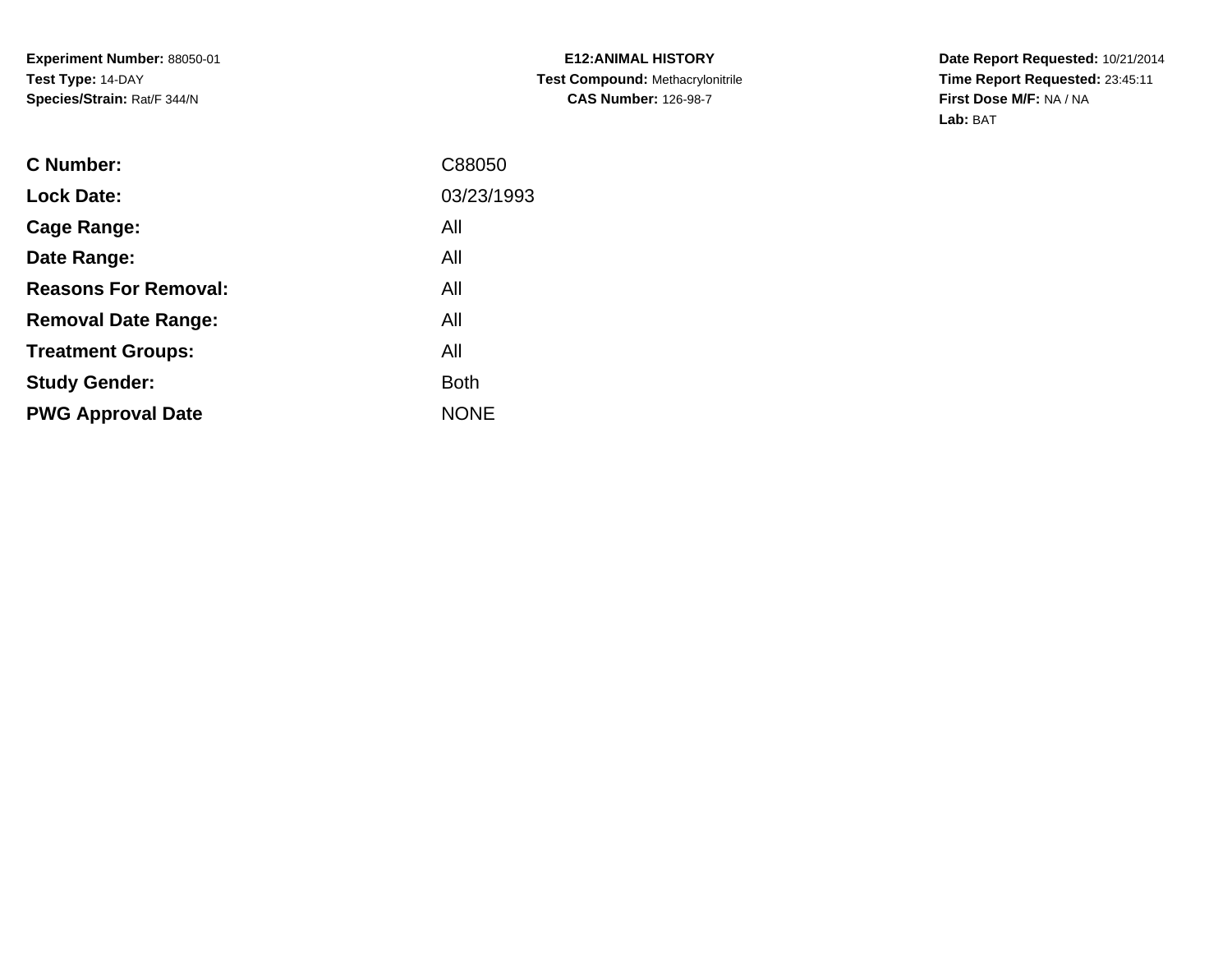#### **E12:ANIMAL HISTORY Test Compound:** Methacrylonitrile**CAS Number:** 126-98-7

|                | <b>CAGE: 1</b><br><b>ANIMAL ID: 1</b> |        | <b>SEX: Male</b> |                    |       | <b>TRT#: 1</b>                 | <b>TRT: 0 G/L</b> |                     |  |
|----------------|---------------------------------------|--------|------------------|--------------------|-------|--------------------------------|-------------------|---------------------|--|
|                |                                       |        |                  |                    |       |                                |                   |                     |  |
| <b>DAY</b>     | <b>DATE</b>                           | OP ID  | <b>DOSE TIME</b> | <b>WEIGHT TIME</b> | WT(g) | <b>WEIGHT</b><br><b>STATUS</b> | <b>OBS TIME</b>   | <b>OBSERVATIONS</b> |  |
| $\overline{1}$ | 02/06/92                              | 43     |                  | 06:16:44           | 128.2 |                                | 06:16:44          | Unremarkable        |  |
| $\mathbf{1}$   | 02/06/92                              | 43     |                  | 06:16:44           | 128.2 |                                | 14:05:04          | Unremarkable        |  |
| $\overline{2}$ | 02/07/92                              | 43     |                  |                    |       |                                | 06:37:02          | Unremarkable        |  |
| $\overline{2}$ | 02/07/92                              | 43     |                  |                    |       |                                | 14:02:20          | Unremarkable        |  |
| 3              | 02/08/92                              | 21     |                  |                    |       |                                | 06:53:56          | Unremarkable        |  |
| 3              | 02/08/92                              | 21     |                  |                    |       |                                | 14:15:50          | Unremarkable        |  |
| 4              | 02/09/92                              | 21     |                  |                    |       |                                | 07:11:04          | Unremarkable        |  |
| 4              | 02/09/92                              | 21     |                  |                    |       |                                | 14:47:08          | Unremarkable        |  |
| 5              | 02/10/92                              | 43     |                  |                    |       |                                | 08:44:18          | Unremarkable        |  |
| 5              | 02/10/92                              | 43     |                  |                    |       |                                | 16:04:14          | Unremarkable        |  |
| 6              | 02/11/92                              | 43     |                  |                    |       |                                | 08:41:24          | Unremarkable        |  |
| 6              | 02/11/92                              | 43     |                  |                    |       |                                | 15:35:02          | Unremarkable        |  |
| $\overline{7}$ | 02/12/92                              | 43     |                  |                    |       |                                | 07:11:56          | Unremarkable        |  |
|                |                                       |        |                  |                    |       |                                |                   | Unremarkable        |  |
| $\overline{7}$ | 02/12/92                              | 43     |                  |                    |       |                                | 14:18:30          | Unremarkable        |  |
|                |                                       |        |                  |                    |       |                                |                   | Unremarkable        |  |
| 8              | 02/13/92                              | 43     |                  | 08:56:20           | 152.5 |                                | 08:56:20          | Unremarkable        |  |
| 8              | 02/13/92                              | 43     |                  | 08:56:20           | 152.5 |                                | 15:17:04          | Unremarkable        |  |
| 9              | 02/14/92                              | 43     |                  |                    |       |                                | 09:39:42          | Unremarkable        |  |
| 9              | 02/14/92                              | 43     |                  |                    |       |                                | 15:49:30          | Unremarkable        |  |
| 10             | 02/15/92                              | 21     |                  |                    |       |                                | 06:49:08          | Unremarkable        |  |
| 10             | 02/15/92                              | 21     |                  |                    |       |                                | 14:44:42          | Unremarkable        |  |
| 11             | 02/16/92                              | 21     |                  |                    |       |                                | 07:15:42          | Unremarkable        |  |
| 11             | 02/16/92                              | 21     |                  |                    |       |                                | 14:35:22          | Unremarkable        |  |
| 12             | 02/17/92                              | 43     |                  |                    |       |                                | 06:47:04          | Unremarkable        |  |
| 12             | 02/17/92                              | 43     |                  |                    |       |                                | 14:10:38          | Unremarkable        |  |
| 13             | 02/18/92                              | 43     |                  |                    |       |                                | 07:56:22          | Unremarkable        |  |
|                |                                       |        |                  |                    |       |                                |                   | Unremarkable        |  |
| 13             | 02/18/92                              | 43     |                  |                    |       |                                | 14:02:42          | Unremarkable        |  |
|                |                                       |        |                  |                    |       |                                |                   | Unremarkable        |  |
| 14             | 02/19/92                              | $20\,$ |                  |                    |       |                                | 06:16:00          | Unremarkable        |  |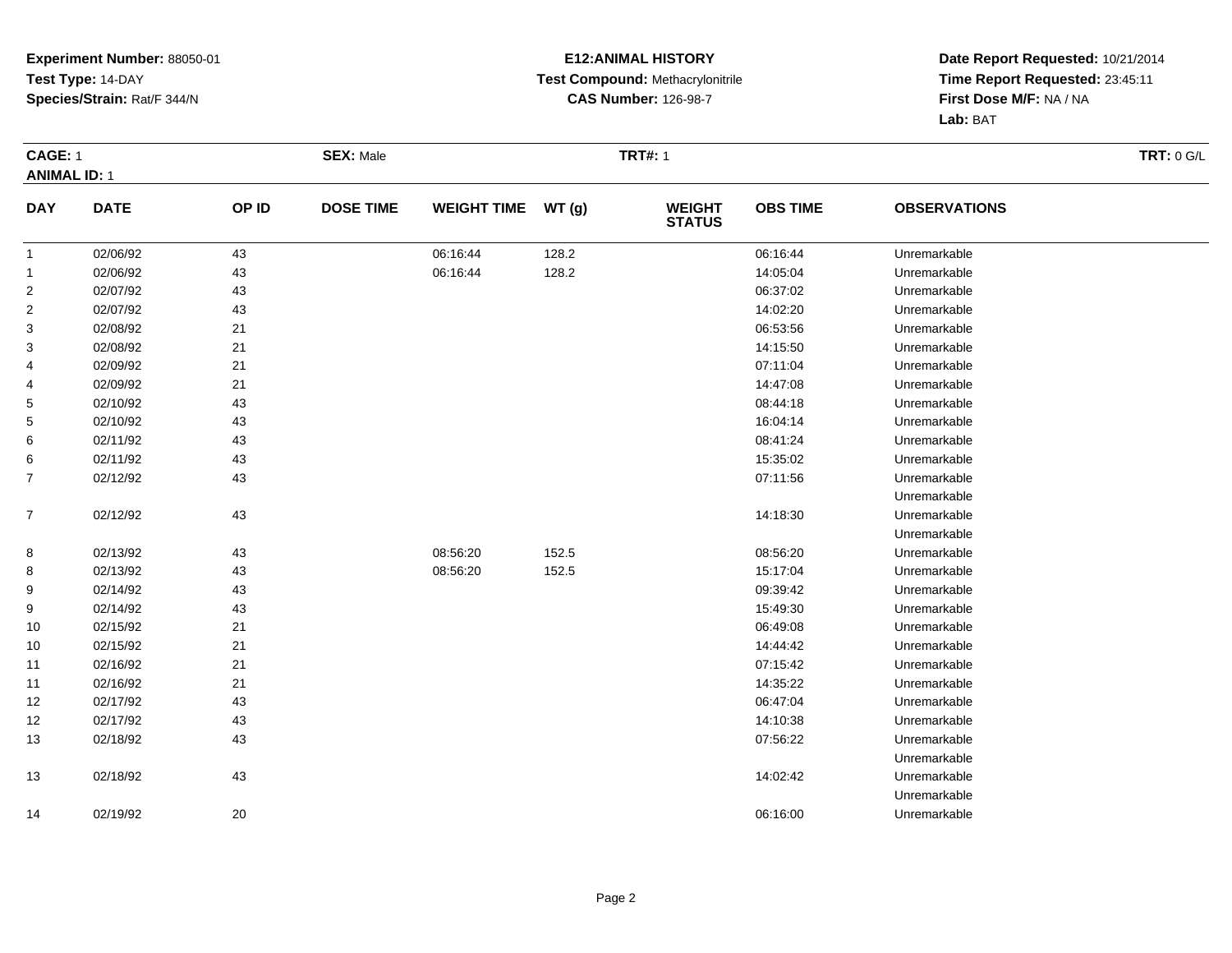|                                       | Experiment Number: 88050-01<br>Test Type: 14-DAY<br>Species/Strain: Rat/F 344/N |                  |                  |                    |                | <b>E12:ANIMAL HISTORY</b><br>Test Compound: Methacrylonitrile<br><b>CAS Number: 126-98-7</b> | Date Report Requested: 10/21/2014<br>Time Report Requested: 23:45:11<br>First Dose M/F: NA / NA<br>Lab: BAT |                                              |  |
|---------------------------------------|---------------------------------------------------------------------------------|------------------|------------------|--------------------|----------------|----------------------------------------------------------------------------------------------|-------------------------------------------------------------------------------------------------------------|----------------------------------------------|--|
| <b>CAGE: 1</b><br><b>ANIMAL ID: 1</b> |                                                                                 | <b>SEX: Male</b> |                  |                    | <b>TRT#: 1</b> |                                                                                              | <b>TRT: 0 G/L</b>                                                                                           |                                              |  |
| <b>DAY</b>                            | <b>DATE</b>                                                                     | OP ID            | <b>DOSE TIME</b> | <b>WEIGHT TIME</b> | WT(g)          | <b>WEIGHT</b><br><b>STATUS</b>                                                               | <b>OBS TIME</b>                                                                                             | <b>OBSERVATIONS</b>                          |  |
| 14                                    | 02/19/92                                                                        | 43               |                  |                    |                |                                                                                              | 14:00:16                                                                                                    | Unremarkable<br>Unremarkable<br>Unremarkable |  |
| 15                                    | 02/20/92<br><b>REMOVED ** REASON - TERMINAL SACRIFICE</b>                       | 43               |                  |                    |                |                                                                                              | 08:55:40                                                                                                    | Unremarkable                                 |  |
| 15                                    | 02/20/92                                                                        | 43               |                  | 12:15:00           | 176.2          |                                                                                              | 12:15:00                                                                                                    | Unremarkable                                 |  |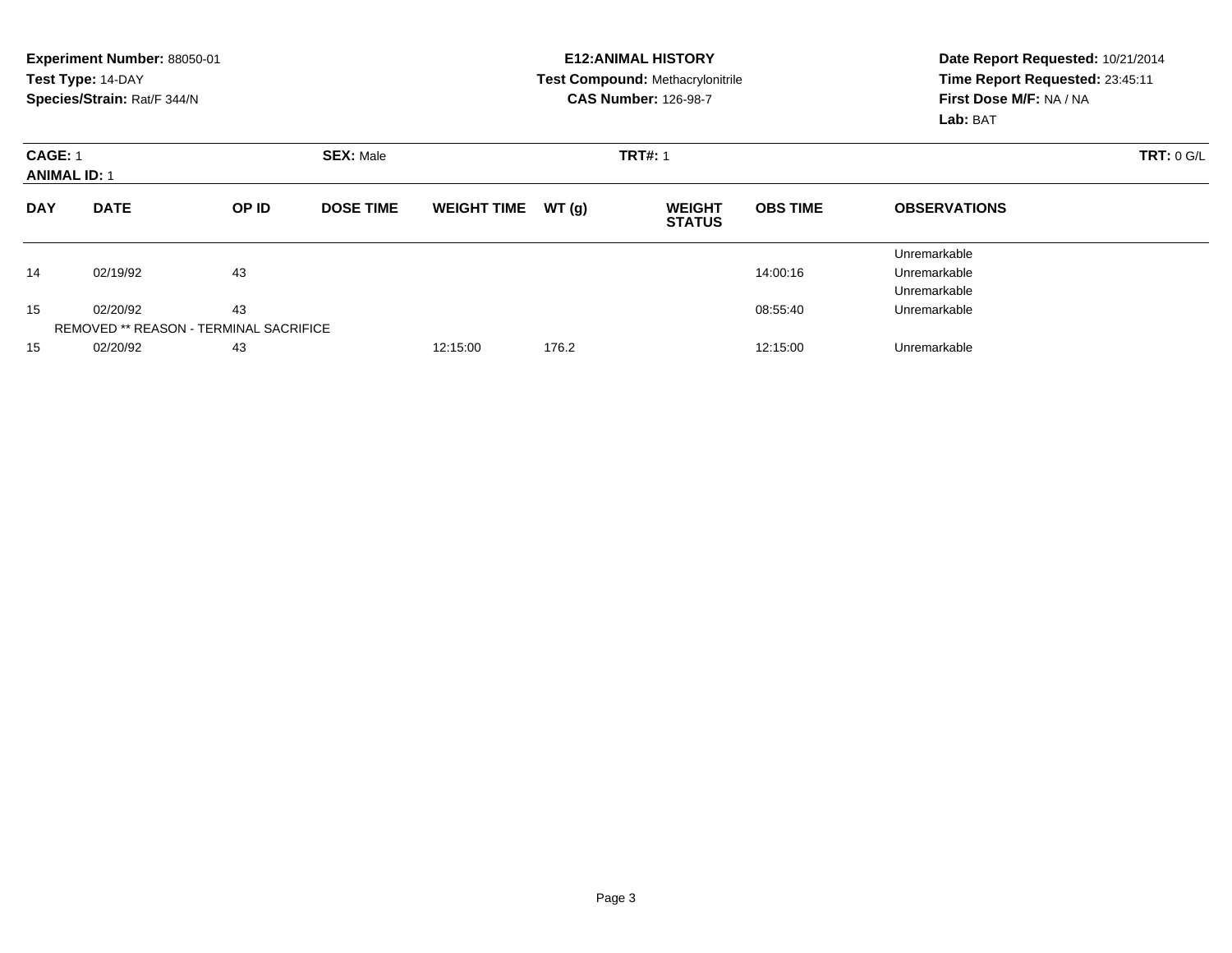#### **E12:ANIMAL HISTORY Test Compound:** Methacrylonitrile**CAS Number:** 126-98-7

| <b>CAGE: 1</b>   | <b>ANIMAL ID: 2</b> |       | <b>SEX: Male</b> |                    |       | <b>TRT#: 1</b>                 | <b>TRT: 0 G/L</b> |                     |  |
|------------------|---------------------|-------|------------------|--------------------|-------|--------------------------------|-------------------|---------------------|--|
|                  |                     |       |                  |                    |       |                                |                   |                     |  |
| <b>DAY</b>       | <b>DATE</b>         | OP ID | <b>DOSE TIME</b> | <b>WEIGHT TIME</b> | WT(g) | <b>WEIGHT</b><br><b>STATUS</b> | <b>OBS TIME</b>   | <b>OBSERVATIONS</b> |  |
| $\mathbf{1}$     | 02/06/92            | 43    |                  | 06:16:44           | 118.4 |                                | 06:16:44          | Unremarkable        |  |
| $\overline{1}$   | 02/06/92            | 43    |                  | 06:16:44           | 118.4 |                                | 14:05:04          | Unremarkable        |  |
| $\overline{2}$   | 02/07/92            | 43    |                  |                    |       |                                | 06:37:02          | Unremarkable        |  |
| $\overline{c}$   | 02/07/92            | 43    |                  |                    |       |                                | 14:02:20          | Unremarkable        |  |
| 3                | 02/08/92            | 21    |                  |                    |       |                                | 06:53:56          | Unremarkable        |  |
| 3                | 02/08/92            | 21    |                  |                    |       |                                | 14:15:50          | Unremarkable        |  |
| 4                | 02/09/92            | 21    |                  |                    |       |                                | 07:11:04          | Unremarkable        |  |
| 4                | 02/09/92            | 21    |                  |                    |       |                                | 14:47:08          | Unremarkable        |  |
| 5                | 02/10/92            | 43    |                  |                    |       |                                | 08:44:18          | Unremarkable        |  |
| 5                | 02/10/92            | 43    |                  |                    |       |                                | 16:04:14          | Unremarkable        |  |
| 6                | 02/11/92            | 43    |                  |                    |       |                                | 08:41:24          | Unremarkable        |  |
| 6                | 02/11/92            | 43    |                  |                    |       |                                | 15:35:02          | Unremarkable        |  |
| 7                | 02/12/92            | 43    |                  |                    |       |                                | 07:11:56          | Unremarkable        |  |
|                  |                     |       |                  |                    |       |                                |                   | Unremarkable        |  |
| $\boldsymbol{7}$ | 02/12/92            | 43    |                  |                    |       |                                | 14:18:30          | Unremarkable        |  |
|                  |                     |       |                  |                    |       |                                |                   | Unremarkable        |  |
| 8                | 02/13/92            | 43    |                  | 08:56:20           | 141.9 |                                | 08:56:20          | Unremarkable        |  |
| 8                | 02/13/92            | 43    |                  | 08:56:20           | 141.9 |                                | 15:17:04          | Unremarkable        |  |
| 9                | 02/14/92            | 43    |                  |                    |       |                                | 09:39:42          | Unremarkable        |  |
| 9                | 02/14/92            | 43    |                  |                    |       |                                | 15:49:30          | Unremarkable        |  |
| 10               | 02/15/92            | 21    |                  |                    |       |                                | 06:49:08          | Unremarkable        |  |
| 10               | 02/15/92            | 21    |                  |                    |       |                                | 14:44:42          | Unremarkable        |  |
| 11               | 02/16/92            | 21    |                  |                    |       |                                | 07:15:42          | Unremarkable        |  |
| 11               | 02/16/92            | 21    |                  |                    |       |                                | 14:35:22          | Unremarkable        |  |
| 12               | 02/17/92            | 43    |                  |                    |       |                                | 06:47:04          | Unremarkable        |  |
| 12               | 02/17/92            | 43    |                  |                    |       |                                | 14:10:38          | Unremarkable        |  |
| 13               | 02/18/92            | 43    |                  |                    |       |                                | 07:56:22          | Unremarkable        |  |
|                  |                     |       |                  |                    |       |                                |                   | Unremarkable        |  |
| 13               | 02/18/92            | 43    |                  |                    |       |                                | 14:02:42          | Unremarkable        |  |
|                  |                     |       |                  |                    |       |                                |                   | Unremarkable        |  |
| 14               | 02/19/92            | 43    |                  |                    |       |                                | 06:16:00          | Unremarkable        |  |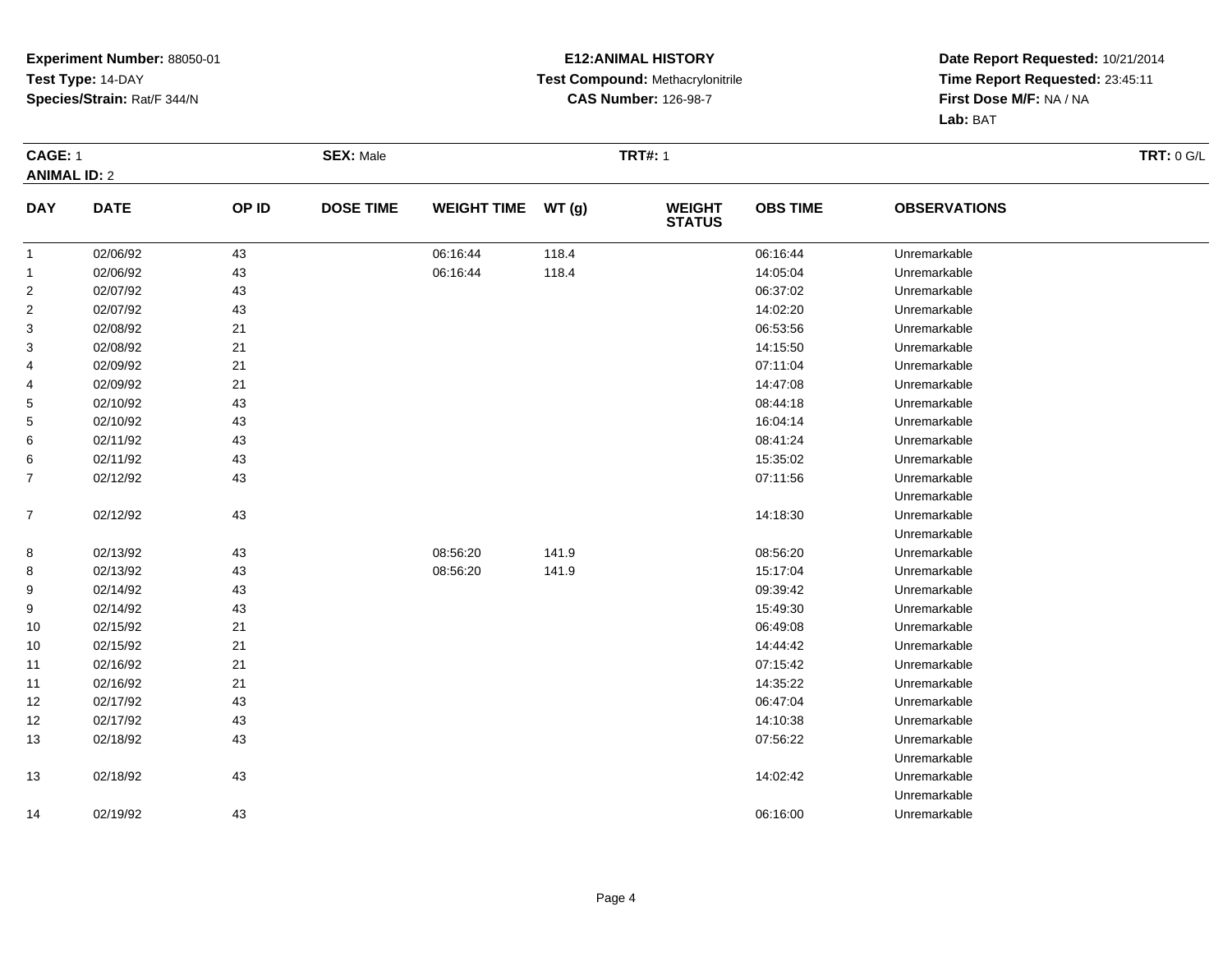|                                       | Experiment Number: 88050-01<br>Test Type: 14-DAY<br>Species/Strain: Rat/F 344/N |       |                  |                    |       | <b>E12: ANIMAL HISTORY</b><br><b>Test Compound: Methacrylonitrile</b><br><b>CAS Number: 126-98-7</b> | Date Report Requested: 10/21/2014<br>Time Report Requested: 23:45:11<br>First Dose M/F: NA / NA<br>Lab: BAT |                                              |  |
|---------------------------------------|---------------------------------------------------------------------------------|-------|------------------|--------------------|-------|------------------------------------------------------------------------------------------------------|-------------------------------------------------------------------------------------------------------------|----------------------------------------------|--|
| <b>CAGE: 1</b><br><b>ANIMAL ID: 2</b> |                                                                                 |       | <b>SEX: Male</b> |                    |       | <b>TRT#: 1</b>                                                                                       | TRT: 0 G/L                                                                                                  |                                              |  |
| <b>DAY</b>                            | <b>DATE</b>                                                                     | OP ID | <b>DOSE TIME</b> | <b>WEIGHT TIME</b> | WT(g) | <b>WEIGHT</b><br><b>STATUS</b>                                                                       | <b>OBS TIME</b>                                                                                             | <b>OBSERVATIONS</b>                          |  |
| 14                                    | 02/19/92                                                                        | 20    |                  |                    |       |                                                                                                      | 14:00:16                                                                                                    | Unremarkable<br>Unremarkable<br>Unremarkable |  |
| 15                                    | 02/20/92<br><b>REMOVED ** REASON - TERMINAL SACRIFICE</b>                       | 43    |                  |                    |       |                                                                                                      | 08:55:40                                                                                                    | Unremarkable                                 |  |
| 15                                    | 02/20/92                                                                        | 43    |                  | 12:15:00           | 167.9 |                                                                                                      | 12:15:00                                                                                                    | Unremarkable                                 |  |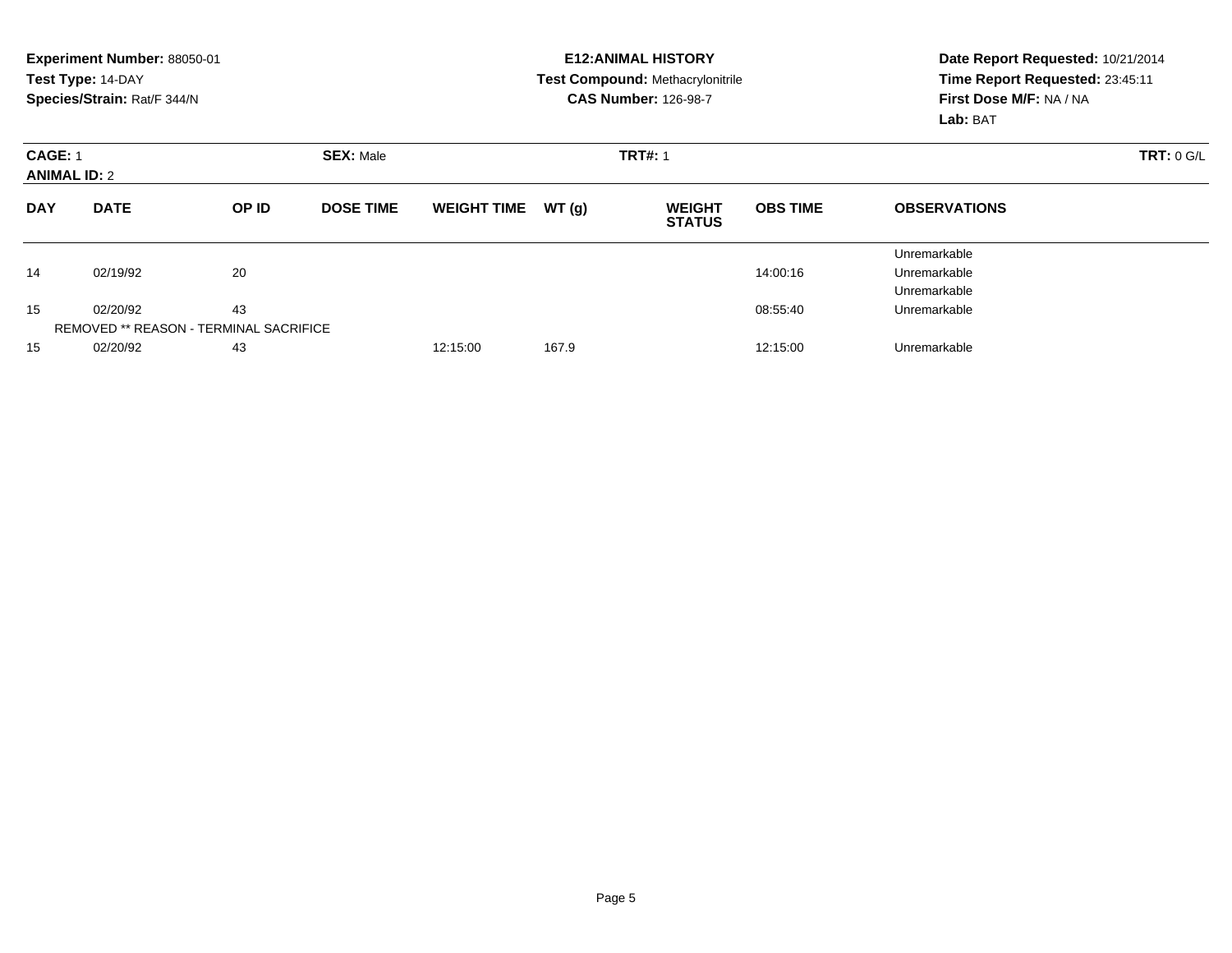#### **E12:ANIMAL HISTORY Test Compound:** Methacrylonitrile**CAS Number:** 126-98-7

| <b>CAGE: 1</b>   | <b>ANIMAL ID: 3</b> |       | <b>SEX: Male</b> |                    |       | <b>TRT#: 1</b>                 | <b>TRT: 0 G/L</b> |                     |  |
|------------------|---------------------|-------|------------------|--------------------|-------|--------------------------------|-------------------|---------------------|--|
| <b>DAY</b>       | <b>DATE</b>         | OP ID | <b>DOSE TIME</b> | <b>WEIGHT TIME</b> | WT(g) | <b>WEIGHT</b><br><b>STATUS</b> | <b>OBS TIME</b>   | <b>OBSERVATIONS</b> |  |
| $\mathbf{1}$     | 02/06/92            | 43    |                  | 06:16:44           | 132.5 |                                | 06:16:44          | Unremarkable        |  |
| $\overline{1}$   | 02/06/92            | 43    |                  | 06:16:44           | 132.5 |                                | 14:05:04          | Unremarkable        |  |
| $\overline{2}$   | 02/07/92            | 43    |                  |                    |       |                                | 06:37:02          | Unremarkable        |  |
| $\overline{c}$   | 02/07/92            | 43    |                  |                    |       |                                | 14:02:20          | Unremarkable        |  |
| 3                | 02/08/92            | 21    |                  |                    |       |                                | 06:53:56          | Unremarkable        |  |
| 3                | 02/08/92            | 21    |                  |                    |       |                                | 14:15:50          | Unremarkable        |  |
| 4                | 02/09/92            | 21    |                  |                    |       |                                | 07:11:04          | Unremarkable        |  |
| 4                | 02/09/92            | 21    |                  |                    |       |                                | 14:47:08          | Unremarkable        |  |
| 5                | 02/10/92            | 43    |                  |                    |       |                                | 08:44:18          | Unremarkable        |  |
| 5                | 02/10/92            | 43    |                  |                    |       |                                | 16:04:14          | Unremarkable        |  |
| 6                | 02/11/92            | 43    |                  |                    |       |                                | 08:41:24          | Unremarkable        |  |
| 6                | 02/11/92            | 43    |                  |                    |       |                                | 15:35:02          | Unremarkable        |  |
| 7                | 02/12/92            | 43    |                  |                    |       |                                | 07:11:56          | Unremarkable        |  |
|                  |                     |       |                  |                    |       |                                |                   | Unremarkable        |  |
| $\boldsymbol{7}$ | 02/12/92            | 20    |                  |                    |       |                                | 14:18:30          | Unremarkable        |  |
|                  |                     |       |                  |                    |       |                                |                   | Unremarkable        |  |
| 8                | 02/13/92            | 43    |                  | 08:56:20           | 158.4 |                                | 08:56:20          | Unremarkable        |  |
| 8                | 02/13/92            | 43    |                  | 08:56:20           | 158.4 |                                | 15:17:04          | Unremarkable        |  |
| 9                | 02/14/92            | 43    |                  |                    |       |                                | 09:39:42          | Unremarkable        |  |
| 9                | 02/14/92            | 43    |                  |                    |       |                                | 15:49:30          | Unremarkable        |  |
| 10               | 02/15/92            | 21    |                  |                    |       |                                | 06:49:08          | Unremarkable        |  |
| 10               | 02/15/92            | 21    |                  |                    |       |                                | 14:44:42          | Unremarkable        |  |
| 11               | 02/16/92            | 21    |                  |                    |       |                                | 07:15:42          | Unremarkable        |  |
| 11               | 02/16/92            | 21    |                  |                    |       |                                | 14:35:22          | Unremarkable        |  |
| 12               | 02/17/92            | 43    |                  |                    |       |                                | 06:47:04          | Unremarkable        |  |
| 12               | 02/17/92            | 43    |                  |                    |       |                                | 14:10:38          | Unremarkable        |  |
| 13               | 02/18/92            | 20    |                  |                    |       |                                | 07:56:22          | Unremarkable        |  |
|                  |                     |       |                  |                    |       |                                |                   | Unremarkable        |  |
| 13               | 02/18/92            | 43    |                  |                    |       |                                | 14:02:42          | Unremarkable        |  |
|                  |                     |       |                  |                    |       |                                |                   | Unremarkable        |  |
| 14               | 02/19/92            | 20    |                  |                    |       |                                | 06:16:00          | Unremarkable        |  |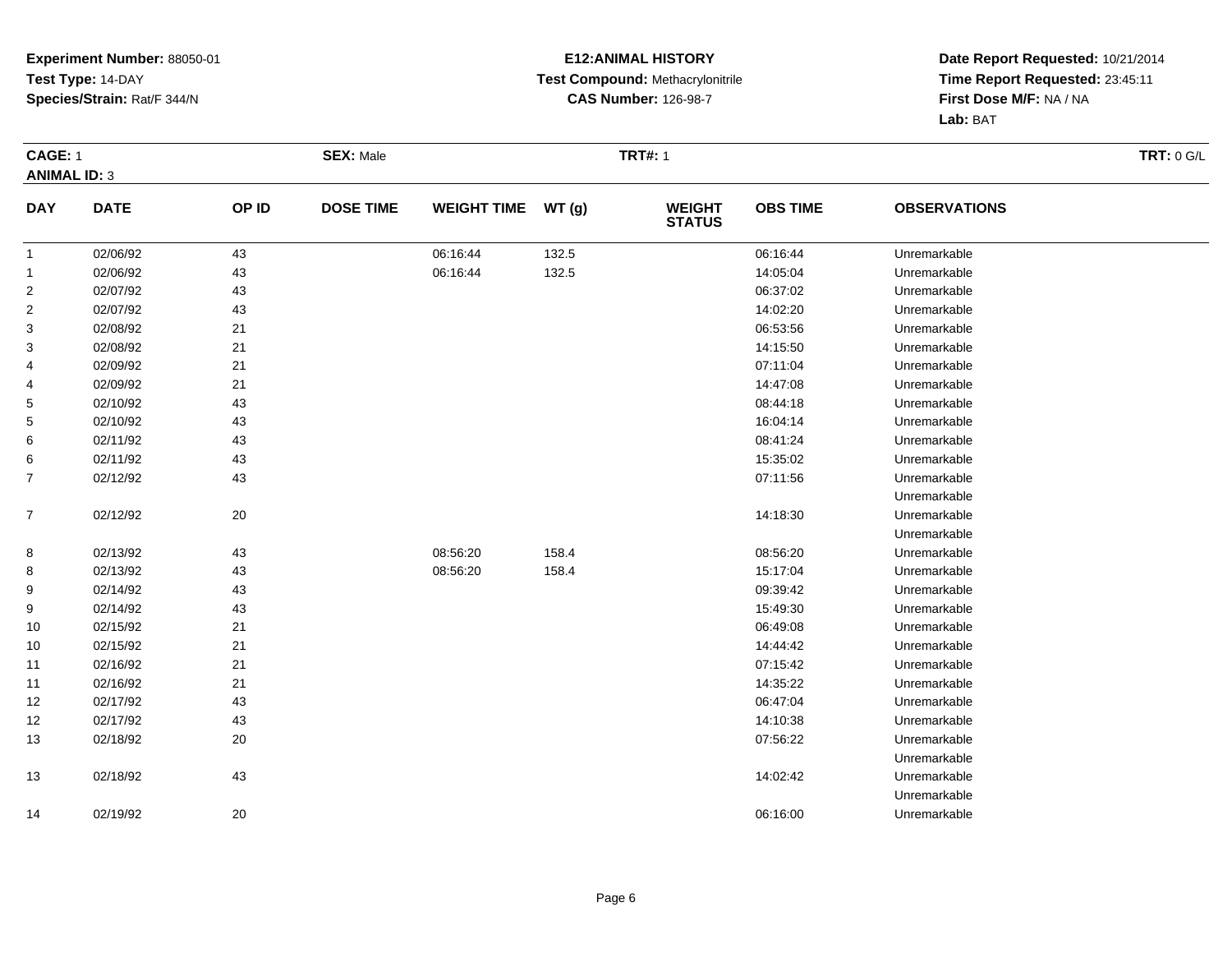|                                       | Experiment Number: 88050-01<br>Test Type: 14-DAY<br>Species/Strain: Rat/F 344/N |                  |                  |                    |                | <b>E12: ANIMAL HISTORY</b><br><b>Test Compound: Methacrylonitrile</b><br><b>CAS Number: 126-98-7</b> | Date Report Requested: 10/21/2014<br>Time Report Requested: 23:45:11<br>First Dose M/F: NA / NA<br>Lab: BAT |                                              |  |
|---------------------------------------|---------------------------------------------------------------------------------|------------------|------------------|--------------------|----------------|------------------------------------------------------------------------------------------------------|-------------------------------------------------------------------------------------------------------------|----------------------------------------------|--|
| <b>CAGE: 1</b><br><b>ANIMAL ID: 3</b> |                                                                                 | <b>SEX: Male</b> |                  |                    | <b>TRT#: 1</b> |                                                                                                      | TRT: 0 G/L                                                                                                  |                                              |  |
| <b>DAY</b>                            | <b>DATE</b>                                                                     | OP ID            | <b>DOSE TIME</b> | <b>WEIGHT TIME</b> | WT(g)          | <b>WEIGHT</b><br><b>STATUS</b>                                                                       | <b>OBS TIME</b>                                                                                             | <b>OBSERVATIONS</b>                          |  |
| 14                                    | 02/19/92                                                                        | 20               |                  |                    |                |                                                                                                      | 14:00:16                                                                                                    | Unremarkable<br>Unremarkable<br>Unremarkable |  |
| 15                                    | 02/20/92<br><b>REMOVED ** REASON - TERMINAL SACRIFICE</b>                       | 43               |                  |                    |                |                                                                                                      | 08.55.40                                                                                                    | Unremarkable                                 |  |
| 15                                    | 02/20/92                                                                        | 43               |                  | 12:15:00           | 181.3          |                                                                                                      | 12:15:00                                                                                                    | Unremarkable                                 |  |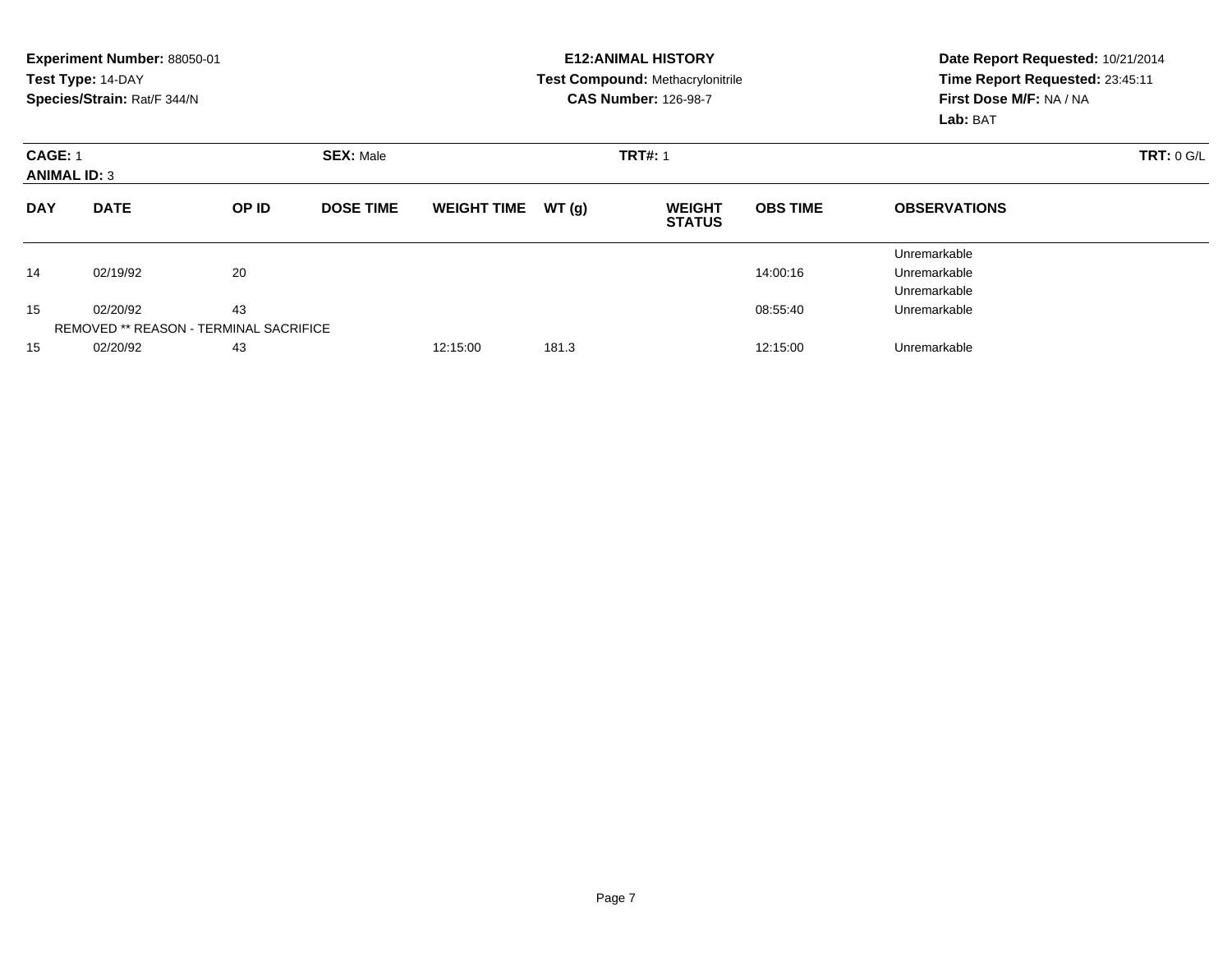#### **E12:ANIMAL HISTORY Test Compound:** Methacrylonitrile**CAS Number:** 126-98-7

| <b>CAGE: 1</b>      |             |       | <b>SEX: Male</b> |                    |       | <b>TRT#: 1</b>                 |                 |                     | <b>TRT: 0 G/L</b> |
|---------------------|-------------|-------|------------------|--------------------|-------|--------------------------------|-----------------|---------------------|-------------------|
| <b>ANIMAL ID: 4</b> |             |       |                  |                    |       |                                |                 |                     |                   |
| <b>DAY</b>          | <b>DATE</b> | OP ID | <b>DOSE TIME</b> | <b>WEIGHT TIME</b> | WT(g) | <b>WEIGHT</b><br><b>STATUS</b> | <b>OBS TIME</b> | <b>OBSERVATIONS</b> |                   |
| $\mathbf{1}$        | 02/06/92    | 43    |                  | 06:16:44           | 126.9 |                                | 06:16:44        | Unremarkable        |                   |
| $\overline{1}$      | 02/06/92    | 43    |                  | 06:16:44           | 126.9 |                                | 14:05:04        | Unremarkable        |                   |
| $\overline{2}$      | 02/07/92    | 43    |                  |                    |       |                                | 06:37:02        | Unremarkable        |                   |
| $\overline{c}$      | 02/07/92    | 43    |                  |                    |       |                                | 14:02:20        | Unremarkable        |                   |
| 3                   | 02/08/92    | 21    |                  |                    |       |                                | 06:53:56        | Unremarkable        |                   |
| 3                   | 02/08/92    | 21    |                  |                    |       |                                | 14:15:50        | Unremarkable        |                   |
| 4                   | 02/09/92    | 21    |                  |                    |       |                                | 07:11:04        | Unremarkable        |                   |
| 4                   | 02/09/92    | 21    |                  |                    |       |                                | 14:47:08        | Unremarkable        |                   |
| 5                   | 02/10/92    | 43    |                  |                    |       |                                | 08:44:18        | Unremarkable        |                   |
| 5                   | 02/10/92    | 43    |                  |                    |       |                                | 16:04:14        | Unremarkable        |                   |
| 6                   | 02/11/92    | 43    |                  |                    |       |                                | 08:41:24        | Unremarkable        |                   |
| 6                   | 02/11/92    | 43    |                  |                    |       |                                | 15:35:02        | Unremarkable        |                   |
| 7                   | 02/12/92    | 43    |                  |                    |       |                                | 07:11:56        | Unremarkable        |                   |
|                     |             |       |                  |                    |       |                                |                 | Unremarkable        |                   |
| $\boldsymbol{7}$    | 02/12/92    | 43    |                  |                    |       |                                | 14:18:30        | Unremarkable        |                   |
|                     |             |       |                  |                    |       |                                |                 | Unremarkable        |                   |
| 8                   | 02/13/92    | 43    |                  | 08:56:20           | 152.0 |                                | 08:56:20        | Unremarkable        |                   |
| 8                   | 02/13/92    | 43    |                  | 08:56:20           | 152.0 |                                | 15:17:04        | Unremarkable        |                   |
| 9                   | 02/14/92    | 43    |                  |                    |       |                                | 09:39:42        | Unremarkable        |                   |
| 9                   | 02/14/92    | 43    |                  |                    |       |                                | 15:49:30        | Unremarkable        |                   |
| 10                  | 02/15/92    | 21    |                  |                    |       |                                | 06:49:08        | Unremarkable        |                   |
| 10                  | 02/15/92    | 21    |                  |                    |       |                                | 14:44:42        | Unremarkable        |                   |
| 11                  | 02/16/92    | 21    |                  |                    |       |                                | 07:15:42        | Unremarkable        |                   |
| 11                  | 02/16/92    | 21    |                  |                    |       |                                | 14:35:22        | Unremarkable        |                   |
| 12                  | 02/17/92    | 43    |                  |                    |       |                                | 06:47:04        | Unremarkable        |                   |
| 12                  | 02/17/92    | 43    |                  |                    |       |                                | 14:10:38        | Unremarkable        |                   |
| 13                  | 02/18/92    | 20    |                  |                    |       |                                | 07:56:22        | Unremarkable        |                   |
|                     |             |       |                  |                    |       |                                |                 | Unremarkable        |                   |
| 13                  | 02/18/92    | 43    |                  |                    |       |                                | 14:02:42        | Unremarkable        |                   |
|                     |             |       |                  |                    |       |                                |                 | Unremarkable        |                   |
| 14                  | 02/19/92    | 20    |                  |                    |       |                                | 06:16:00        | Unremarkable        |                   |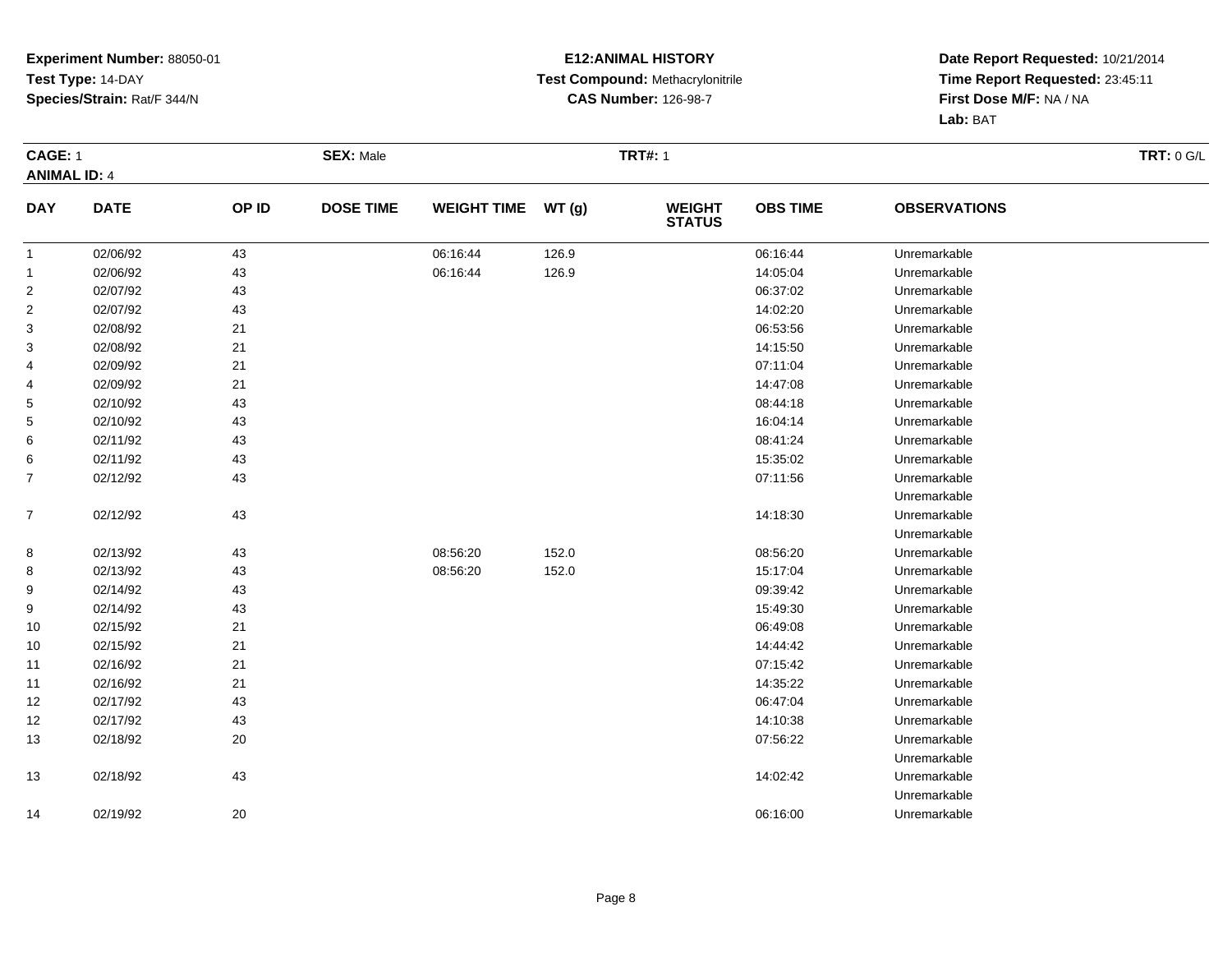|                                       | Experiment Number: 88050-01<br>Test Type: 14-DAY<br>Species/Strain: Rat/F 344/N |                                                     |                  |                    |       | <b>E12:ANIMAL HISTORY</b><br>Test Compound: Methacrylonitrile<br><b>CAS Number: 126-98-7</b> | Date Report Requested: 10/21/2014<br>Time Report Requested: 23:45:11<br>First Dose M/F: NA / NA<br>Lab: BAT |                                              |  |
|---------------------------------------|---------------------------------------------------------------------------------|-----------------------------------------------------|------------------|--------------------|-------|----------------------------------------------------------------------------------------------|-------------------------------------------------------------------------------------------------------------|----------------------------------------------|--|
| <b>CAGE: 1</b><br><b>ANIMAL ID: 4</b> |                                                                                 |                                                     | <b>SEX: Male</b> |                    |       | <b>TRT#: 1</b>                                                                               |                                                                                                             | <b>TRT: 0 G/L</b>                            |  |
| <b>DAY</b>                            | <b>DATE</b>                                                                     | OP ID                                               | <b>DOSE TIME</b> | <b>WEIGHT TIME</b> | WT(g) | <b>WEIGHT</b><br><b>STATUS</b>                                                               | <b>OBS TIME</b>                                                                                             | <b>OBSERVATIONS</b>                          |  |
| 14                                    | 02/19/92                                                                        | 43                                                  |                  |                    |       |                                                                                              | 14:00:16                                                                                                    | Unremarkable<br>Unremarkable<br>Unremarkable |  |
| 15                                    | 02/20/92                                                                        | 43<br><b>REMOVED ** REASON - TERMINAL SACRIFICE</b> |                  |                    |       |                                                                                              | 08:55:40                                                                                                    | Unremarkable                                 |  |
| 15                                    | 02/20/92                                                                        | 43                                                  |                  | 12:15:00           | 175.0 |                                                                                              | 12:15:00                                                                                                    | Unremarkable                                 |  |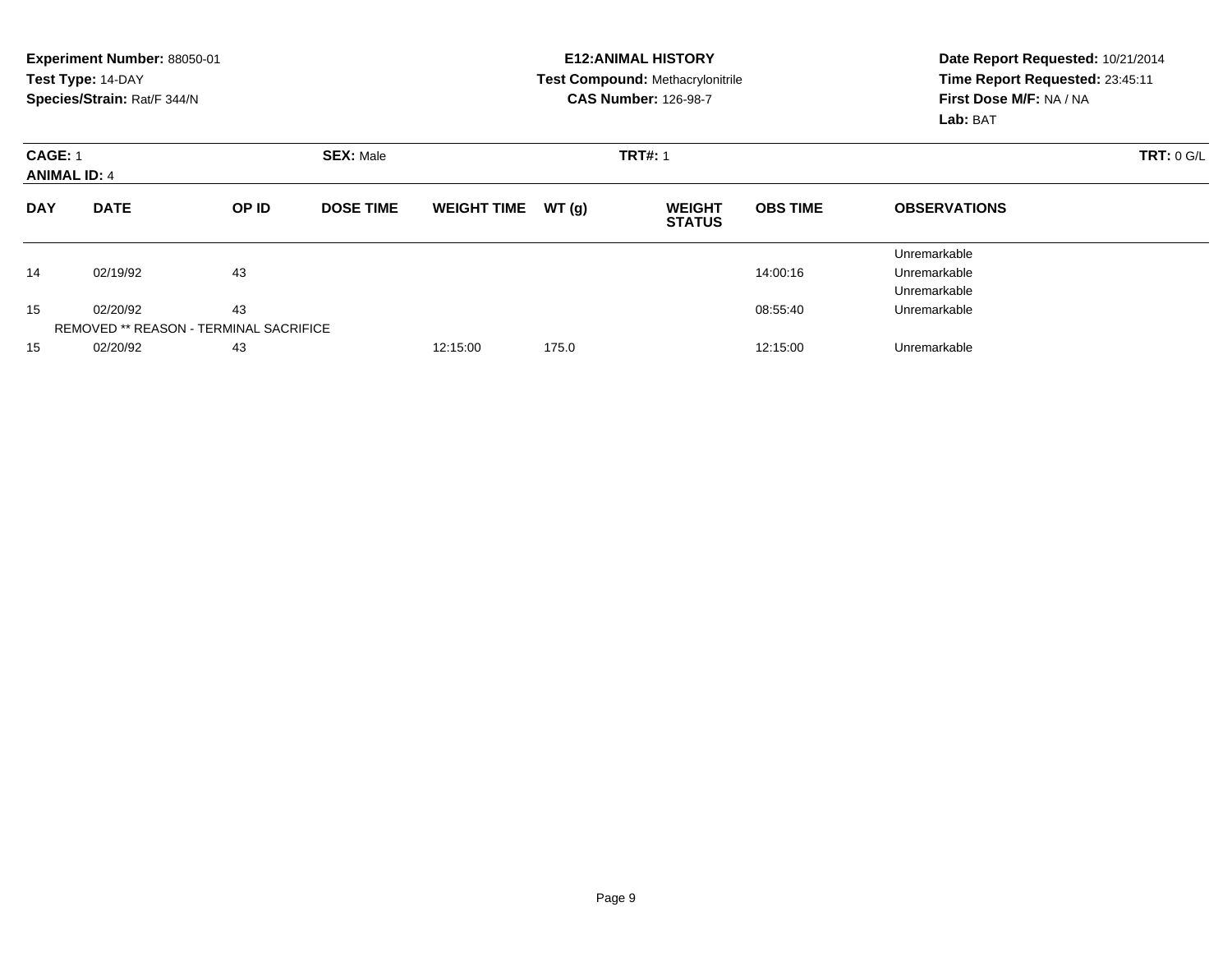#### **E12:ANIMAL HISTORY Test Compound:** Methacrylonitrile**CAS Number:** 126-98-7

| <b>CAGE: 1</b><br><b>ANIMAL ID: 5</b> |             |       | <b>SEX: Male</b> |                    |       | <b>TRT#: 1</b>                 |                 |                     | <b>TRT: 0 G/L</b> |
|---------------------------------------|-------------|-------|------------------|--------------------|-------|--------------------------------|-----------------|---------------------|-------------------|
| <b>DAY</b>                            | <b>DATE</b> | OP ID | <b>DOSE TIME</b> | <b>WEIGHT TIME</b> | WT(g) | <b>WEIGHT</b><br><b>STATUS</b> | <b>OBS TIME</b> | <b>OBSERVATIONS</b> |                   |
| $\mathbf{1}$                          | 02/06/92    | 43    |                  | 06:16:44           | 126.9 |                                | 06:16:44        | Unremarkable        |                   |
| $\overline{1}$                        | 02/06/92    | 43    |                  | 06:16:44           | 126.9 |                                | 14:05:04        | Unremarkable        |                   |
| $\overline{2}$                        | 02/07/92    | 43    |                  |                    |       |                                | 06:37:02        | Unremarkable        |                   |
| $\overline{2}$                        | 02/07/92    | 43    |                  |                    |       |                                | 14:02:20        | Unremarkable        |                   |
| 3                                     | 02/08/92    | 21    |                  |                    |       |                                | 06:53:56        | Unremarkable        |                   |
| 3                                     | 02/08/92    | 21    |                  |                    |       |                                | 14:15:50        | Unremarkable        |                   |
| 4                                     | 02/09/92    | 21    |                  |                    |       |                                | 07:11:04        | Unremarkable        |                   |
| 4                                     | 02/09/92    | 21    |                  |                    |       |                                | 14:47:08        | Unremarkable        |                   |
| 5                                     | 02/10/92    | 43    |                  |                    |       |                                | 08:44:18        | Unremarkable        |                   |
| 5                                     | 02/10/92    | 43    |                  |                    |       |                                | 16:04:14        | Unremarkable        |                   |
| 6                                     | 02/11/92    | 43    |                  |                    |       |                                | 08:41:24        | Unremarkable        |                   |
| 6                                     | 02/11/92    | 43    |                  |                    |       |                                | 15:35:02        | Unremarkable        |                   |
| 7                                     | 02/12/92    | 43    |                  |                    |       |                                | 07:11:56        | Unremarkable        |                   |
|                                       |             |       |                  |                    |       |                                |                 | Unremarkable        |                   |
| $\boldsymbol{7}$                      | 02/12/92    | 20    |                  |                    |       |                                | 14:18:30        | Unremarkable        |                   |
|                                       |             |       |                  |                    |       |                                |                 | Unremarkable        |                   |
| 8                                     | 02/13/92    | 43    |                  | 08:56:20           | 151.7 |                                | 08:56:20        | Unremarkable        |                   |
| 8                                     | 02/13/92    | 43    |                  | 08:56:20           | 151.7 |                                | 15:17:04        | Unremarkable        |                   |
| 9                                     | 02/14/92    | 43    |                  |                    |       |                                | 09:39:42        | Unremarkable        |                   |
| 9                                     | 02/14/92    | 43    |                  |                    |       |                                | 15:49:30        | Unremarkable        |                   |
| 10                                    | 02/15/92    | 21    |                  |                    |       |                                | 06:49:08        | Unremarkable        |                   |
| 10                                    | 02/15/92    | 21    |                  |                    |       |                                | 14:44:42        | Unremarkable        |                   |
| 11                                    | 02/16/92    | 21    |                  |                    |       |                                | 07:15:42        | Unremarkable        |                   |
| 11                                    | 02/16/92    | 21    |                  |                    |       |                                | 14:35:22        | Nasal/Eye Discharge |                   |
| 12                                    | 02/17/92    | 43    |                  |                    |       |                                | 06:47:04        | Unremarkable        |                   |
| 12                                    | 02/17/92    | 43    |                  |                    |       |                                | 14:10:38        | Unremarkable        |                   |
| 13                                    | 02/18/92    | 20    |                  |                    |       |                                | 07:56:22        | Unremarkable        |                   |
|                                       |             |       |                  |                    |       |                                |                 | Unremarkable        |                   |
| 13                                    | 02/18/92    | 43    |                  |                    |       |                                | 14:02:42        | Unremarkable        |                   |
|                                       |             |       |                  |                    |       |                                |                 | Unremarkable        |                   |
| 14                                    | 02/19/92    | 20    |                  |                    |       |                                | 06:16:00        | Unremarkable        |                   |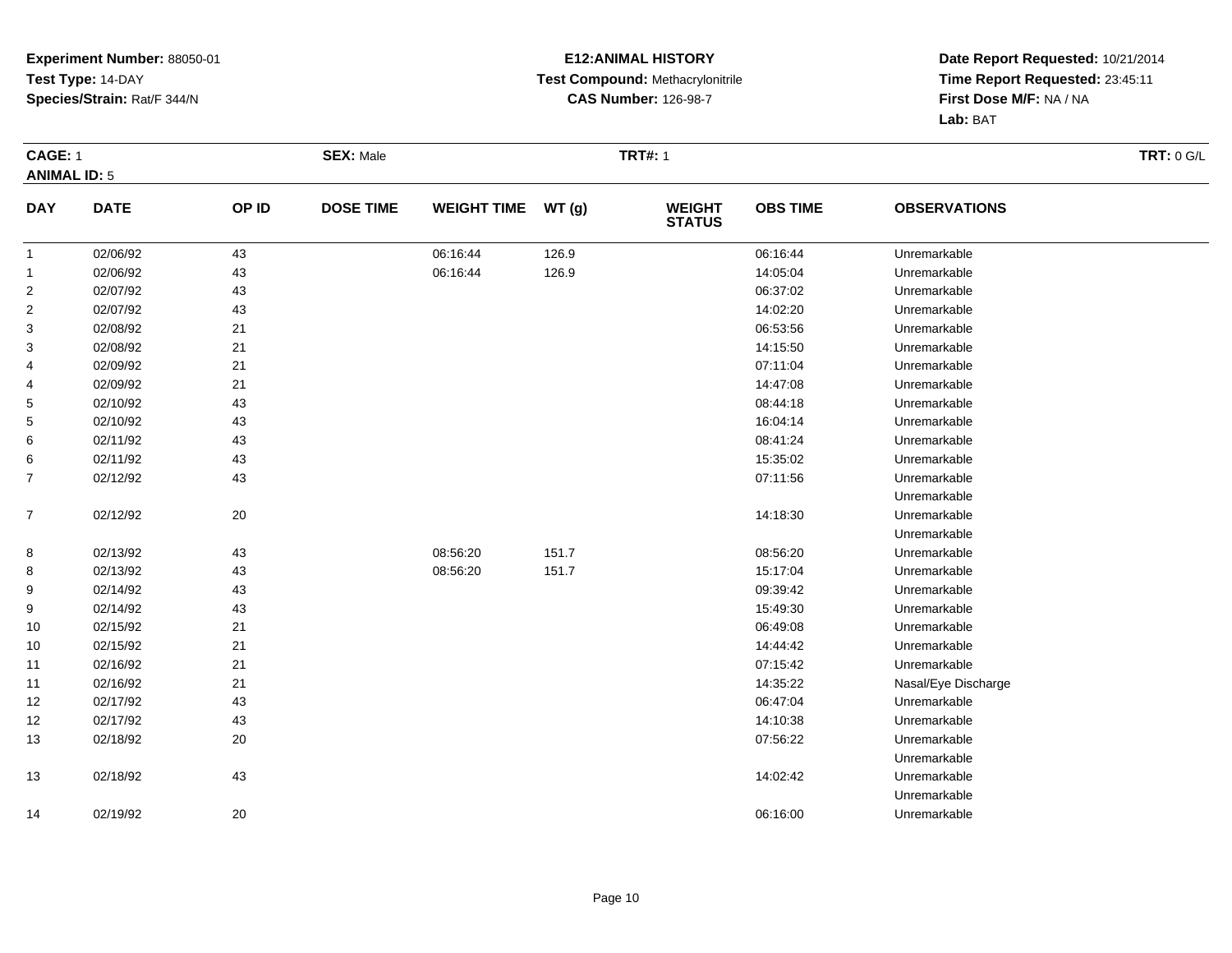|                                       | Experiment Number: 88050-01<br>Test Type: 14-DAY<br>Species/Strain: Rat/F 344/N |       |                  |                    |       | <b>E12: ANIMAL HISTORY</b><br><b>Test Compound: Methacrylonitrile</b><br><b>CAS Number: 126-98-7</b> | Date Report Requested: 10/21/2014<br>Time Report Requested: 23:45:11<br>First Dose M/F: NA / NA<br>Lab: BAT |                                              |  |
|---------------------------------------|---------------------------------------------------------------------------------|-------|------------------|--------------------|-------|------------------------------------------------------------------------------------------------------|-------------------------------------------------------------------------------------------------------------|----------------------------------------------|--|
| <b>CAGE: 1</b><br><b>ANIMAL ID: 5</b> |                                                                                 |       | <b>SEX: Male</b> |                    |       | <b>TRT#: 1</b>                                                                                       | <b>TRT: 0 G/L</b>                                                                                           |                                              |  |
| <b>DAY</b>                            | <b>DATE</b>                                                                     | OP ID | <b>DOSE TIME</b> | <b>WEIGHT TIME</b> | WT(g) | <b>WEIGHT</b><br><b>STATUS</b>                                                                       | <b>OBS TIME</b>                                                                                             | <b>OBSERVATIONS</b>                          |  |
| 14                                    | 02/19/92                                                                        | 20    |                  |                    |       |                                                                                                      | 14:00:16                                                                                                    | Unremarkable<br>Unremarkable<br>Unremarkable |  |
| 15                                    | 02/20/92<br><b>REMOVED ** REASON - TERMINAL SACRIFICE</b>                       | 43    |                  |                    |       |                                                                                                      | 08:55:40                                                                                                    | Unremarkable                                 |  |
| 15                                    | 02/20/92                                                                        | 43    |                  | 12:15:00           | 177.5 |                                                                                                      | 12:15:00                                                                                                    | Unremarkable                                 |  |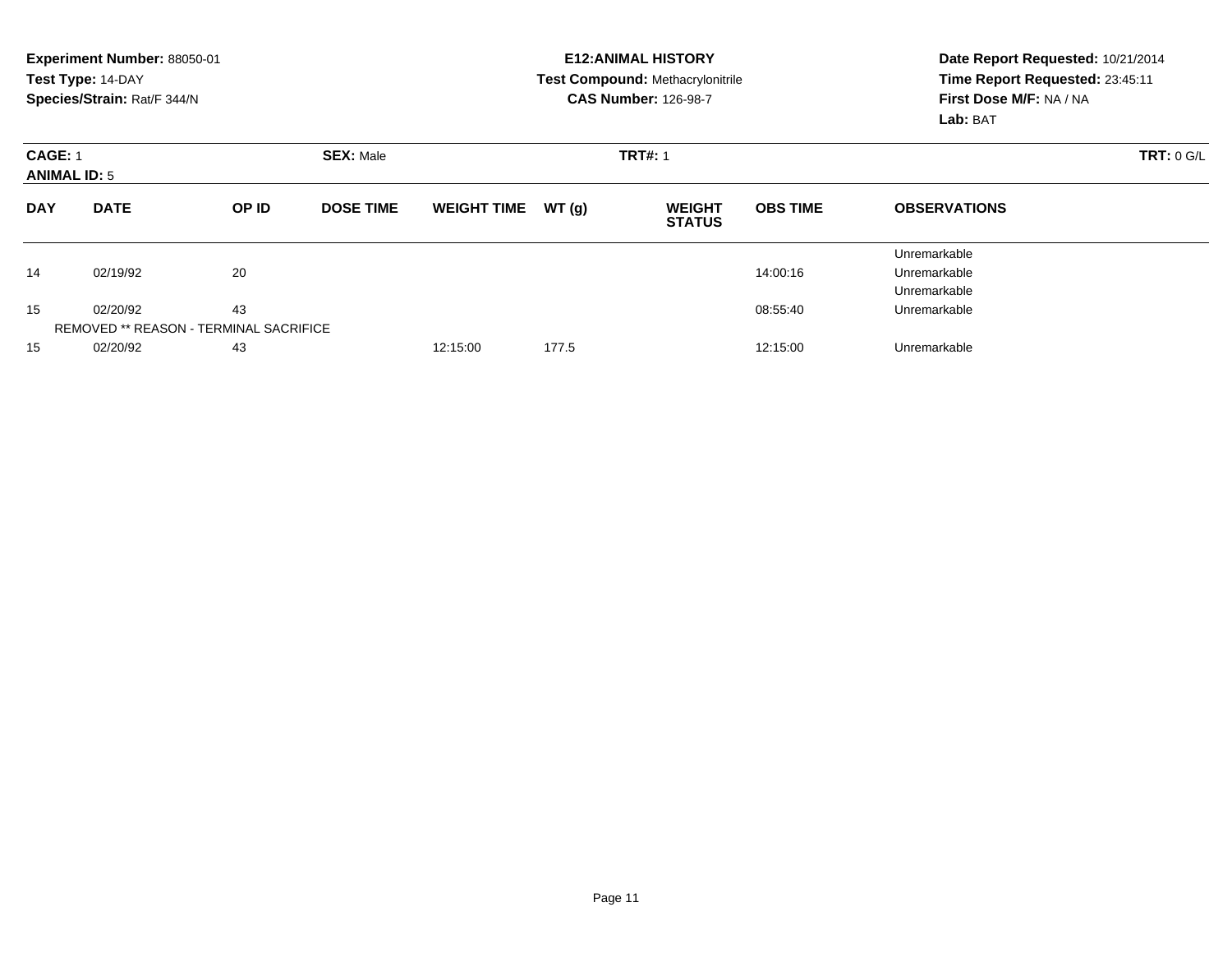#### **E12:ANIMAL HISTORY Test Compound:** Methacrylonitrile**CAS Number:** 126-98-7

| CAGE: 2             |             |       | <b>SEX: Male</b> |                    |       | <b>TRT#: 3</b>                 |                 |                     | <b>TRT: 0.3 G/L</b> |
|---------------------|-------------|-------|------------------|--------------------|-------|--------------------------------|-----------------|---------------------|---------------------|
| <b>ANIMAL ID: 6</b> |             |       |                  |                    |       |                                |                 |                     |                     |
| <b>DAY</b>          | <b>DATE</b> | OP ID | <b>DOSE TIME</b> | <b>WEIGHT TIME</b> | WT(g) | <b>WEIGHT</b><br><b>STATUS</b> | <b>OBS TIME</b> | <b>OBSERVATIONS</b> |                     |
| $\mathbf{1}$        | 02/06/92    | 43    |                  | 06:20:02           | 125.3 |                                | 06:20:02        | Unremarkable        |                     |
| $\mathbf{1}$        | 02/06/92    | 43    |                  | 06:20:02           | 125.3 |                                | 14:05:44        | Unremarkable        |                     |
| $\overline{2}$      | 02/07/92    | 43    |                  |                    |       |                                | 06:38:32        | Unremarkable        |                     |
| $\overline{2}$      | 02/07/92    | 43    |                  |                    |       |                                | 14:03:00        | Unremarkable        |                     |
| 3                   | 02/08/92    | 21    |                  |                    |       |                                | 06:57:54        | Unremarkable        |                     |
| 3                   | 02/08/92    | 21    |                  |                    |       |                                | 14:18:28        | Unremarkable        |                     |
| 4                   | 02/09/92    | 21    |                  |                    |       |                                | 07:15:16        | Unremarkable        |                     |
| 4                   | 02/09/92    | 21    |                  |                    |       |                                | 14:49:00        | Unremarkable        |                     |
| 5                   | 02/10/92    | 43    |                  |                    |       |                                | 08:45:10        | Unremarkable        |                     |
| 5                   | 02/10/92    | 43    |                  |                    |       |                                | 16:04:46        | Unremarkable        |                     |
| 6                   | 02/11/92    | 43    |                  |                    |       |                                | 08:40:38        | Unremarkable        |                     |
| 6                   | 02/11/92    | 43    |                  |                    |       |                                | 15:35:36        | Unremarkable        |                     |
| $\overline{7}$      | 02/12/92    | 43    |                  |                    |       |                                | 07:13:38        | Unremarkable        |                     |
|                     |             |       |                  |                    |       |                                |                 | Unremarkable        |                     |
| $\overline{7}$      | 02/12/92    | 20    |                  |                    |       |                                | 14:19:10        | Unremarkable        |                     |
|                     |             |       |                  |                    |       |                                |                 | Unremarkable        |                     |
| 8                   | 02/13/92    | 43    |                  | 08:59:32           | 150.5 |                                | 08:59:32        | Unremarkable        |                     |
| 8                   | 02/13/92    | 43    |                  | 08:59:32           | 150.5 |                                | 15:18:08        | Unremarkable        |                     |
| 9                   | 02/14/92    | 43    |                  |                    |       |                                | 09:40:40        | Unremarkable        |                     |
| 9                   | 02/14/92    | 43    |                  |                    |       |                                | 15:50:08        | Unremarkable        |                     |
| 10                  | 02/15/92    | $21$  |                  |                    |       |                                | 06:47:24        | Unremarkable        |                     |
| 10                  | 02/15/92    | 21    |                  |                    |       |                                | 14:46:10        | Unremarkable        |                     |
| 11                  | 02/16/92    | 21    |                  |                    |       |                                | 07:15:06        | Unremarkable        |                     |
| 11                  | 02/16/92    | 21    |                  |                    |       |                                | 14:34:24        | Unremarkable        |                     |
| 12                  | 02/17/92    | 43    |                  |                    |       |                                | 06:48:32        | Unremarkable        |                     |
| 12                  | 02/17/92    | 43    |                  |                    |       |                                | 14:11:26        | Unremarkable        |                     |
| 13                  | 02/18/92    | 43    |                  |                    |       |                                | 07:56:58        | Unremarkable        |                     |
|                     |             |       |                  |                    |       |                                |                 | Unremarkable        |                     |
| 13                  | 02/18/92    | 43    |                  |                    |       |                                | 14:03:24        | Unremarkable        |                     |
|                     |             |       |                  |                    |       |                                |                 | Unremarkable        |                     |
| 14                  | 02/19/92    | 20    |                  |                    |       |                                | 06:16:38        | Unremarkable        |                     |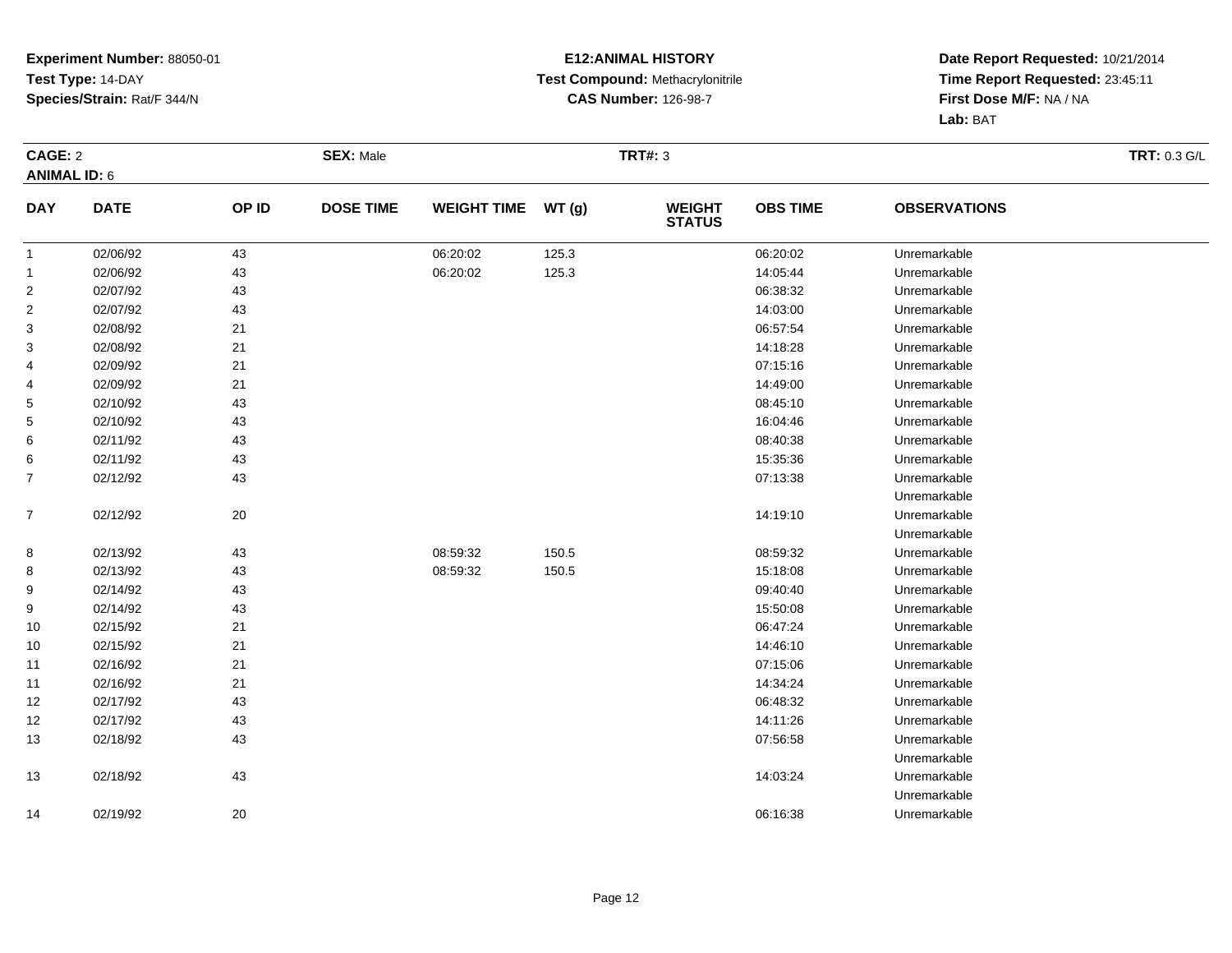|            | Experiment Number: 88050-01<br>Test Type: 14-DAY<br>Species/Strain: Rat/F 344/N |       |                  |                    |       | <b>E12: ANIMAL HISTORY</b><br>Test Compound: Methacrylonitrile<br><b>CAS Number: 126-98-7</b> | Date Report Requested: 10/21/2014<br>Time Report Requested: 23:45:11<br>First Dose M/F: NA / NA<br>Lab: BAT |                                              |
|------------|---------------------------------------------------------------------------------|-------|------------------|--------------------|-------|-----------------------------------------------------------------------------------------------|-------------------------------------------------------------------------------------------------------------|----------------------------------------------|
| CAGE: 2    | <b>SEX: Male</b><br><b>ANIMAL ID: 6</b>                                         |       |                  |                    |       | TRT#: 3                                                                                       | <b>TRT: 0.3 G/L</b>                                                                                         |                                              |
| <b>DAY</b> | <b>DATE</b>                                                                     | OP ID | <b>DOSE TIME</b> | <b>WEIGHT TIME</b> | WT(g) | <b>WEIGHT</b><br><b>STATUS</b>                                                                | <b>OBS TIME</b>                                                                                             | <b>OBSERVATIONS</b>                          |
| 14         | 02/19/92                                                                        | 20    |                  |                    |       |                                                                                               | 14:00:48                                                                                                    | Unremarkable<br>Unremarkable<br>Unremarkable |
| 15         | 02/20/92<br><b>REMOVED ** REASON - TERMINAL SACRIFICE</b>                       | 43    |                  |                    |       |                                                                                               | 08:56:50                                                                                                    | Unremarkable                                 |
| 15         | 02/20/92                                                                        | 43    |                  | 12:19:46           | 169.6 |                                                                                               | 12:19:46                                                                                                    | Unremarkable                                 |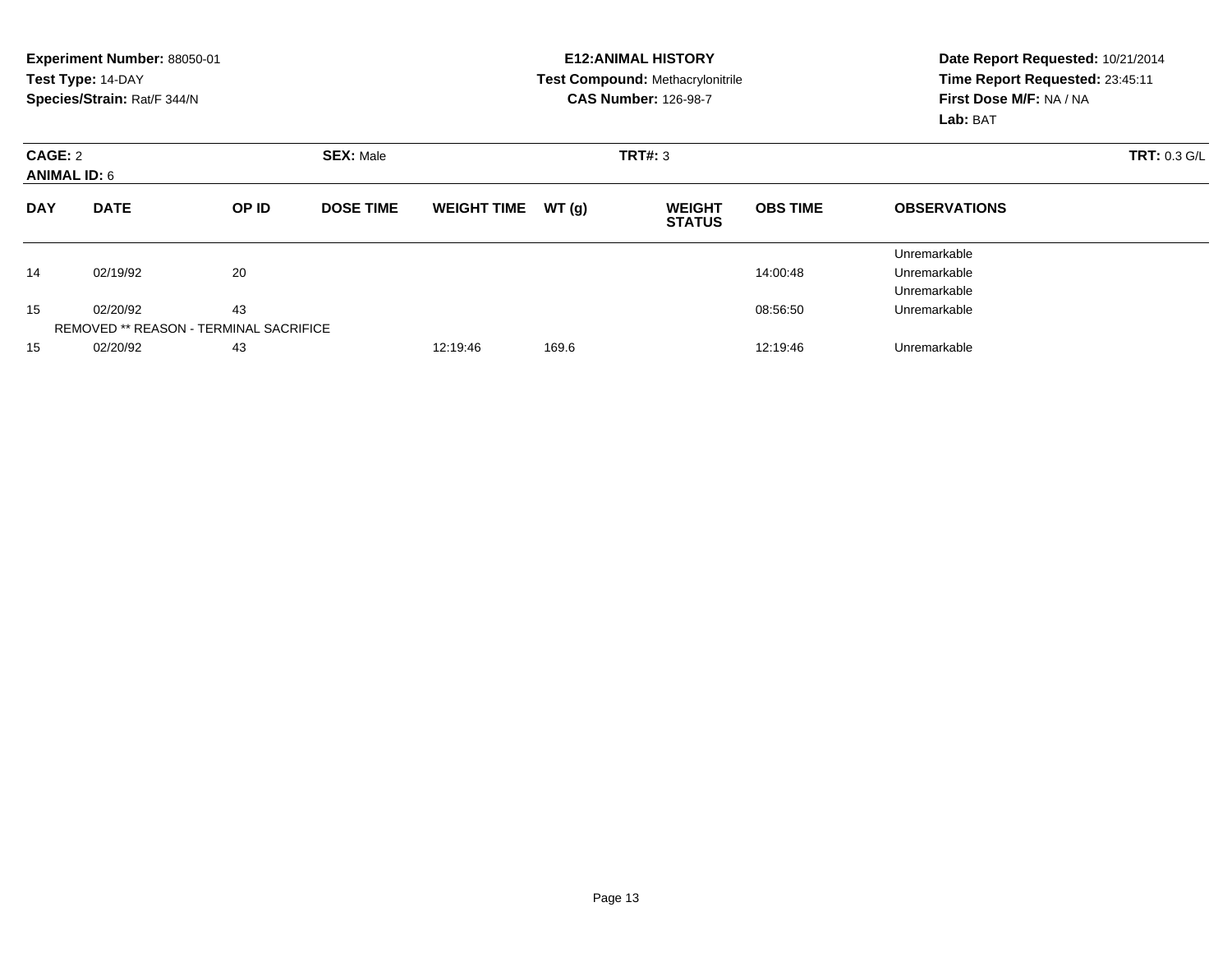#### **E12:ANIMAL HISTORY Test Compound:** Methacrylonitrile**CAS Number:** 126-98-7

|                     | CAGE: 2     |       | <b>SEX: Male</b> |                    |       | <b>TRT#: 3</b>                 |                 | <b>TRT: 0.3 G/L</b> |  |
|---------------------|-------------|-------|------------------|--------------------|-------|--------------------------------|-----------------|---------------------|--|
| <b>ANIMAL ID: 7</b> |             |       |                  |                    |       |                                |                 |                     |  |
| <b>DAY</b>          | <b>DATE</b> | OP ID | <b>DOSE TIME</b> | <b>WEIGHT TIME</b> | WT(g) | <b>WEIGHT</b><br><b>STATUS</b> | <b>OBS TIME</b> | <b>OBSERVATIONS</b> |  |
| $\mathbf{1}$        | 02/06/92    | 43    |                  | 06:20:02           | 130.8 |                                | 06:20:02        | Unremarkable        |  |
| $\mathbf{1}$        | 02/06/92    | 43    |                  | 06:20:02           | 130.8 |                                | 14:05:44        | Unremarkable        |  |
| $\overline{2}$      | 02/07/92    | 43    |                  |                    |       |                                | 06:38:32        | Unremarkable        |  |
| $\overline{2}$      | 02/07/92    | 43    |                  |                    |       |                                | 14:03:00        | Unremarkable        |  |
| 3                   | 02/08/92    | 21    |                  |                    |       |                                | 06:57:54        | Unremarkable        |  |
| 3                   | 02/08/92    | 21    |                  |                    |       |                                | 14:18:28        | Unremarkable        |  |
| 4                   | 02/09/92    | 21    |                  |                    |       |                                | 07:15:16        | Unremarkable        |  |
| 4                   | 02/09/92    | 21    |                  |                    |       |                                | 14:49:00        | Unremarkable        |  |
| 5                   | 02/10/92    | 43    |                  |                    |       |                                | 08:45:10        | Unremarkable        |  |
| 5                   | 02/10/92    | 43    |                  |                    |       |                                | 16:04:46        | Unremarkable        |  |
| 6                   | 02/11/92    | 43    |                  |                    |       |                                | 08:40:38        | Unremarkable        |  |
| 6                   | 02/11/92    | 43    |                  |                    |       |                                | 15:35:36        | Unremarkable        |  |
| $\overline{7}$      | 02/12/92    | 43    |                  |                    |       |                                | 07:13:38        | Unremarkable        |  |
|                     |             |       |                  |                    |       |                                |                 | Unremarkable        |  |
| $\overline{7}$      | 02/12/92    | 43    |                  |                    |       |                                | 14:19:10        | Unremarkable        |  |
|                     |             |       |                  |                    |       |                                |                 | Unremarkable        |  |
| 8                   | 02/13/92    | 43    |                  | 08:59:32           | 158.6 |                                | 08:59:32        | Unremarkable        |  |
| 8                   | 02/13/92    | 43    |                  | 08:59:32           | 158.6 |                                | 15:18:08        | Unremarkable        |  |
| 9                   | 02/14/92    | 43    |                  |                    |       |                                | 09:40:40        | Unremarkable        |  |
| 9                   | 02/14/92    | 43    |                  |                    |       |                                | 15:50:08        | Unremarkable        |  |
| 10                  | 02/15/92    | $21$  |                  |                    |       |                                | 06:47:24        | Unremarkable        |  |
| 10                  | 02/15/92    | 21    |                  |                    |       |                                | 14:46:10        | Unremarkable        |  |
| 11                  | 02/16/92    | 21    |                  |                    |       |                                | 07:15:06        | Unremarkable        |  |
| 11                  | 02/16/92    | 21    |                  |                    |       |                                | 14:34:24        | Unremarkable        |  |
| 12                  | 02/17/92    | 43    |                  |                    |       |                                | 06:48:32        | Unremarkable        |  |
| 12                  | 02/17/92    | 43    |                  |                    |       |                                | 14:11:26        | Unremarkable        |  |
| 13                  | 02/18/92    | 43    |                  |                    |       |                                | 07:56:58        | Unremarkable        |  |
|                     |             |       |                  |                    |       |                                |                 | Unremarkable        |  |
| 13                  | 02/18/92    | 20    |                  |                    |       |                                | 14:03:24        | Unremarkable        |  |
|                     |             |       |                  |                    |       |                                |                 | Unremarkable        |  |
| 14                  | 02/19/92    | 43    |                  |                    |       |                                | 06:16:38        | Unremarkable        |  |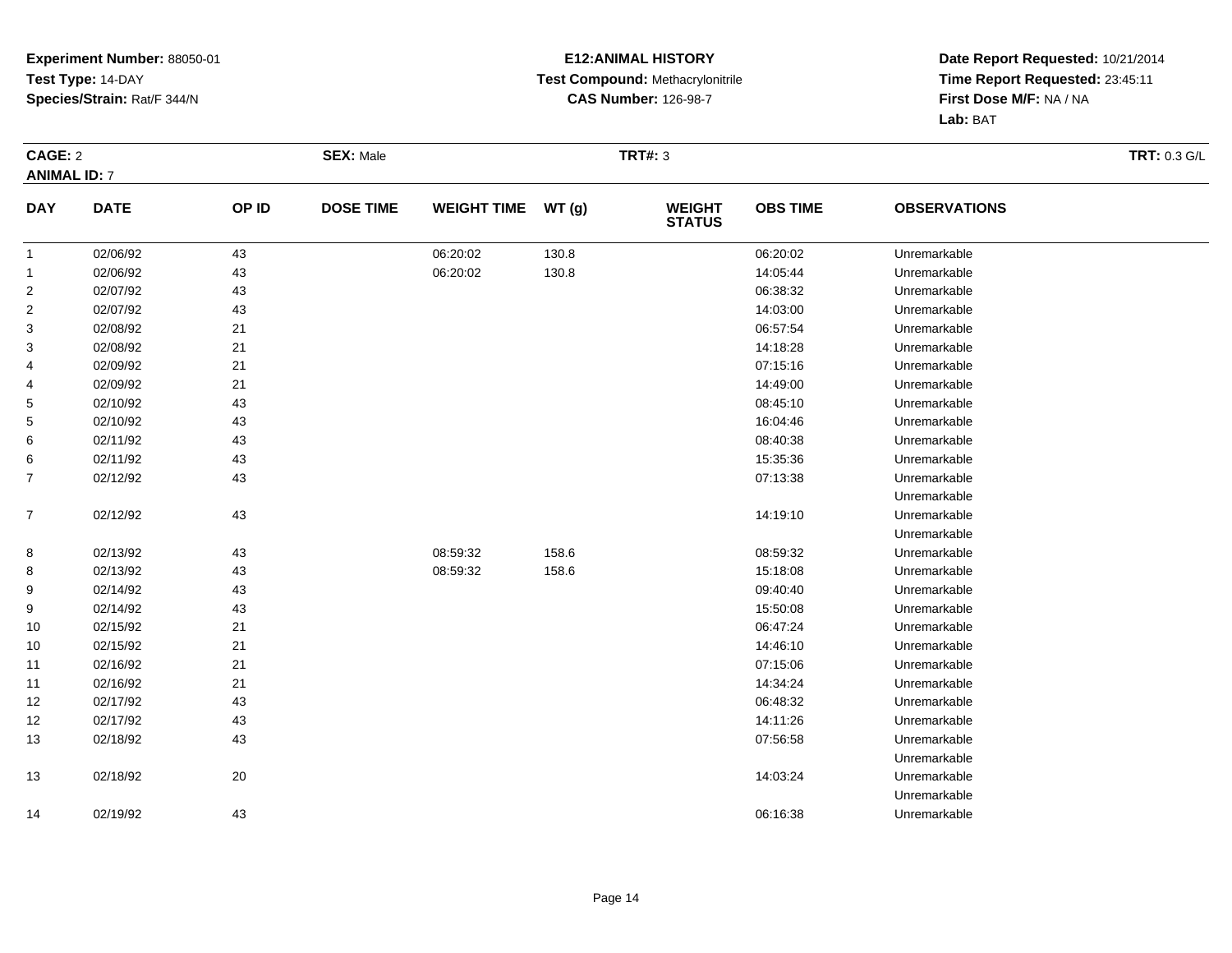|                                | Experiment Number: 88050-01<br>Test Type: 14-DAY<br>Species/Strain: Rat/F 344/N |       |                  |                    |                     | <b>E12: ANIMAL HISTORY</b><br><b>Test Compound: Methacrylonitrile</b><br><b>CAS Number: 126-98-7</b> | Date Report Requested: 10/21/2014<br>Time Report Requested: 23:45:11<br>First Dose M/F: NA / NA<br>Lab: BAT |                                              |
|--------------------------------|---------------------------------------------------------------------------------|-------|------------------|--------------------|---------------------|------------------------------------------------------------------------------------------------------|-------------------------------------------------------------------------------------------------------------|----------------------------------------------|
| CAGE: 2<br><b>ANIMAL ID: 7</b> |                                                                                 |       |                  | TRT#: 3            | <b>TRT: 0.3 G/L</b> |                                                                                                      |                                                                                                             |                                              |
| <b>DAY</b>                     | <b>DATE</b>                                                                     | OP ID | <b>DOSE TIME</b> | <b>WEIGHT TIME</b> | WT(g)               | <b>WEIGHT</b><br><b>STATUS</b>                                                                       | <b>OBS TIME</b>                                                                                             | <b>OBSERVATIONS</b>                          |
| 14                             | 02/19/92                                                                        | 20    |                  |                    |                     |                                                                                                      | 14:00:48                                                                                                    | Unremarkable<br>Unremarkable<br>Unremarkable |
| 15                             | 02/20/92<br><b>REMOVED ** REASON - TERMINAL SACRIFICE</b>                       | 43    |                  |                    |                     |                                                                                                      | 08:56:50                                                                                                    | Unremarkable                                 |
| 15                             | 02/20/92                                                                        | 43    |                  | 12:19:46           | 182.8               |                                                                                                      | 12:19:46                                                                                                    | Unremarkable                                 |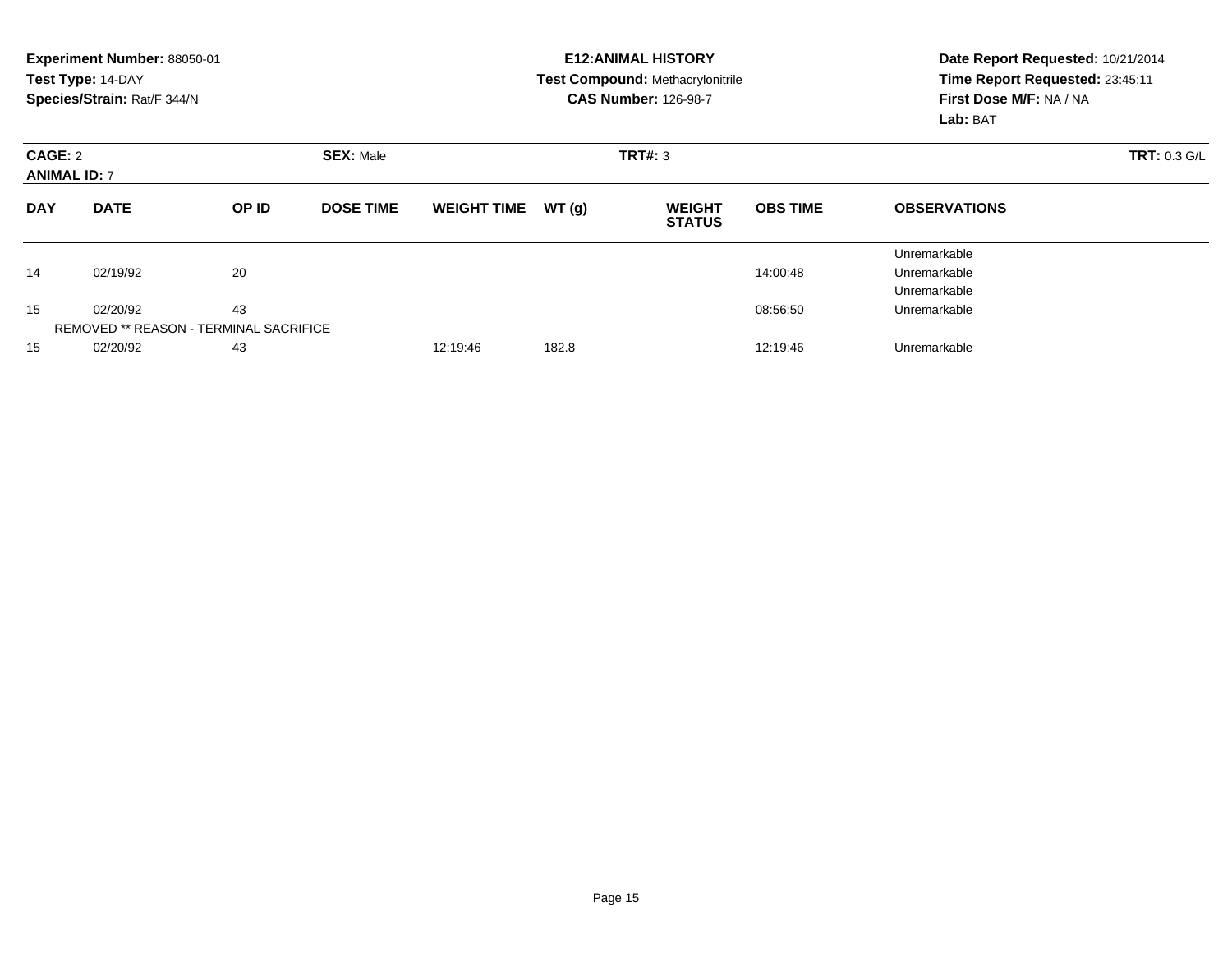#### **E12:ANIMAL HISTORY Test Compound:** Methacrylonitrile**CAS Number:** 126-98-7

|                     | CAGE: 2     |       | <b>SEX: Male</b> |                    |       | <b>TRT#: 3</b>                 |                 | <b>TRT: 0.3 G/L</b> |  |
|---------------------|-------------|-------|------------------|--------------------|-------|--------------------------------|-----------------|---------------------|--|
| <b>ANIMAL ID: 8</b> |             |       |                  |                    |       |                                |                 |                     |  |
| <b>DAY</b>          | <b>DATE</b> | OP ID | <b>DOSE TIME</b> | <b>WEIGHT TIME</b> | WT(g) | <b>WEIGHT</b><br><b>STATUS</b> | <b>OBS TIME</b> | <b>OBSERVATIONS</b> |  |
| $\mathbf{1}$        | 02/06/92    | 43    |                  | 06:20:02           | 130.1 |                                | 06:20:02        | Unremarkable        |  |
| $\mathbf{1}$        | 02/06/92    | 43    |                  | 06:20:02           | 130.1 |                                | 14:05:44        | Unremarkable        |  |
| $\overline{2}$      | 02/07/92    | 43    |                  |                    |       |                                | 06:38:32        | Unremarkable        |  |
| $\overline{2}$      | 02/07/92    | 43    |                  |                    |       |                                | 14:03:00        | Unremarkable        |  |
| 3                   | 02/08/92    | 21    |                  |                    |       |                                | 06:57:54        | Unremarkable        |  |
| 3                   | 02/08/92    | 21    |                  |                    |       |                                | 14:18:28        | Unremarkable        |  |
| 4                   | 02/09/92    | 21    |                  |                    |       |                                | 07:15:16        | Unremarkable        |  |
| 4                   | 02/09/92    | 21    |                  |                    |       |                                | 14:49:00        | Unremarkable        |  |
| 5                   | 02/10/92    | 43    |                  |                    |       |                                | 08:45:10        | Unremarkable        |  |
| 5                   | 02/10/92    | 43    |                  |                    |       |                                | 16:04:46        | Unremarkable        |  |
| 6                   | 02/11/92    | 43    |                  |                    |       |                                | 08:40:38        | Unremarkable        |  |
| 6                   | 02/11/92    | 43    |                  |                    |       |                                | 15:35:36        | Unremarkable        |  |
| $\overline{7}$      | 02/12/92    | 43    |                  |                    |       |                                | 07:13:38        | Unremarkable        |  |
|                     |             |       |                  |                    |       |                                |                 | Unremarkable        |  |
| $\overline{7}$      | 02/12/92    | 43    |                  |                    |       |                                | 14:19:10        | Unremarkable        |  |
|                     |             |       |                  |                    |       |                                |                 | Unremarkable        |  |
| 8                   | 02/13/92    | 43    |                  | 08:59:32           | 152.7 |                                | 08:59:32        | Unremarkable        |  |
| 8                   | 02/13/92    | 43    |                  | 08:59:32           | 152.7 |                                | 15:18:08        | Unremarkable        |  |
| 9                   | 02/14/92    | 43    |                  |                    |       |                                | 09:40:40        | Unremarkable        |  |
| 9                   | 02/14/92    | 43    |                  |                    |       |                                | 15:50:08        | Unremarkable        |  |
| 10                  | 02/15/92    | $21$  |                  |                    |       |                                | 06:47:24        | Unremarkable        |  |
| 10                  | 02/15/92    | 21    |                  |                    |       |                                | 14:46:10        | Unremarkable        |  |
| 11                  | 02/16/92    | 21    |                  |                    |       |                                | 07:15:06        | Unremarkable        |  |
| 11                  | 02/16/92    | 21    |                  |                    |       |                                | 14:34:24        | Unremarkable        |  |
| 12                  | 02/17/92    | 43    |                  |                    |       |                                | 06:48:32        | Unremarkable        |  |
| 12                  | 02/17/92    | 43    |                  |                    |       |                                | 14:11:26        | Unremarkable        |  |
| 13                  | 02/18/92    | 20    |                  |                    |       |                                | 07:56:58        | Unremarkable        |  |
|                     |             |       |                  |                    |       |                                |                 | Unremarkable        |  |
| 13                  | 02/18/92    | 43    |                  |                    |       |                                | 14:03:24        | Unremarkable        |  |
|                     |             |       |                  |                    |       |                                |                 | Unremarkable        |  |
| 14                  | 02/19/92    | 43    |                  |                    |       |                                | 06:16:38        | Unremarkable        |  |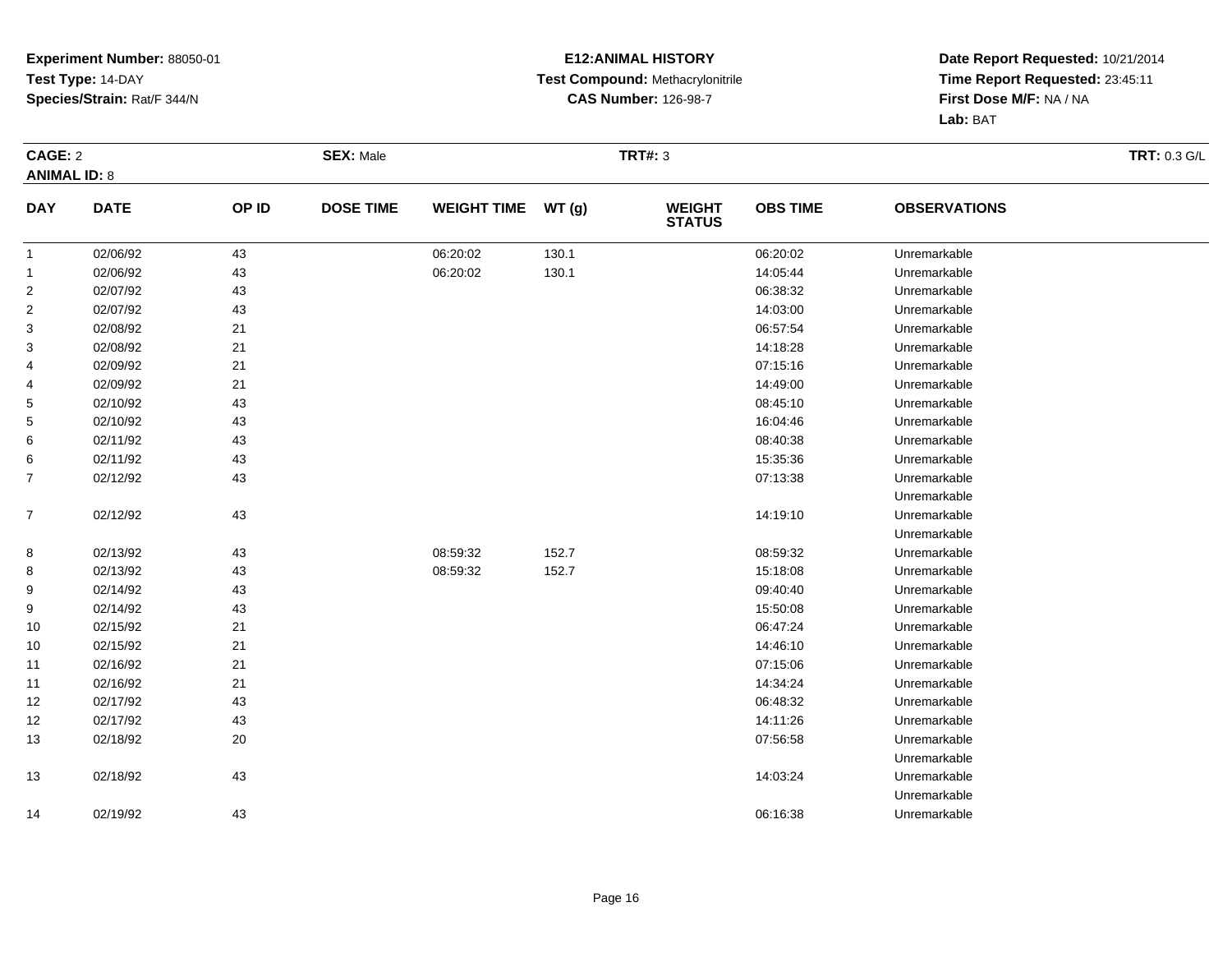|            | Experiment Number: 88050-01<br>Test Type: 14-DAY<br>Species/Strain: Rat/F 344/N |       |                  |                    |       | <b>E12: ANIMAL HISTORY</b><br>Test Compound: Methacrylonitrile<br><b>CAS Number: 126-98-7</b> | Date Report Requested: 10/21/2014<br>Time Report Requested: 23:45:11<br>First Dose M/F: NA / NA<br>Lab: BAT |                                              |
|------------|---------------------------------------------------------------------------------|-------|------------------|--------------------|-------|-----------------------------------------------------------------------------------------------|-------------------------------------------------------------------------------------------------------------|----------------------------------------------|
|            | CAGE: 2<br><b>SEX: Male</b><br><b>ANIMAL ID: 8</b>                              |       |                  |                    |       | TRT#: 3                                                                                       | <b>TRT: 0.3 G/L</b>                                                                                         |                                              |
| <b>DAY</b> | <b>DATE</b>                                                                     | OP ID | <b>DOSE TIME</b> | <b>WEIGHT TIME</b> | WT(g) | <b>WEIGHT</b><br><b>STATUS</b>                                                                | <b>OBS TIME</b>                                                                                             | <b>OBSERVATIONS</b>                          |
| 14         | 02/19/92                                                                        | 20    |                  |                    |       |                                                                                               | 14:00:48                                                                                                    | Unremarkable<br>Unremarkable<br>Unremarkable |
| 15         | 02/20/92<br>REMOVED ** REASON - TERMINAL SACRIFICE                              | 43    |                  |                    |       |                                                                                               | 08:56:50                                                                                                    | Unremarkable                                 |
| 15         | 02/20/92                                                                        | 43    |                  | 12:19:46           | 173.3 |                                                                                               | 12:19:46                                                                                                    | Unremarkable                                 |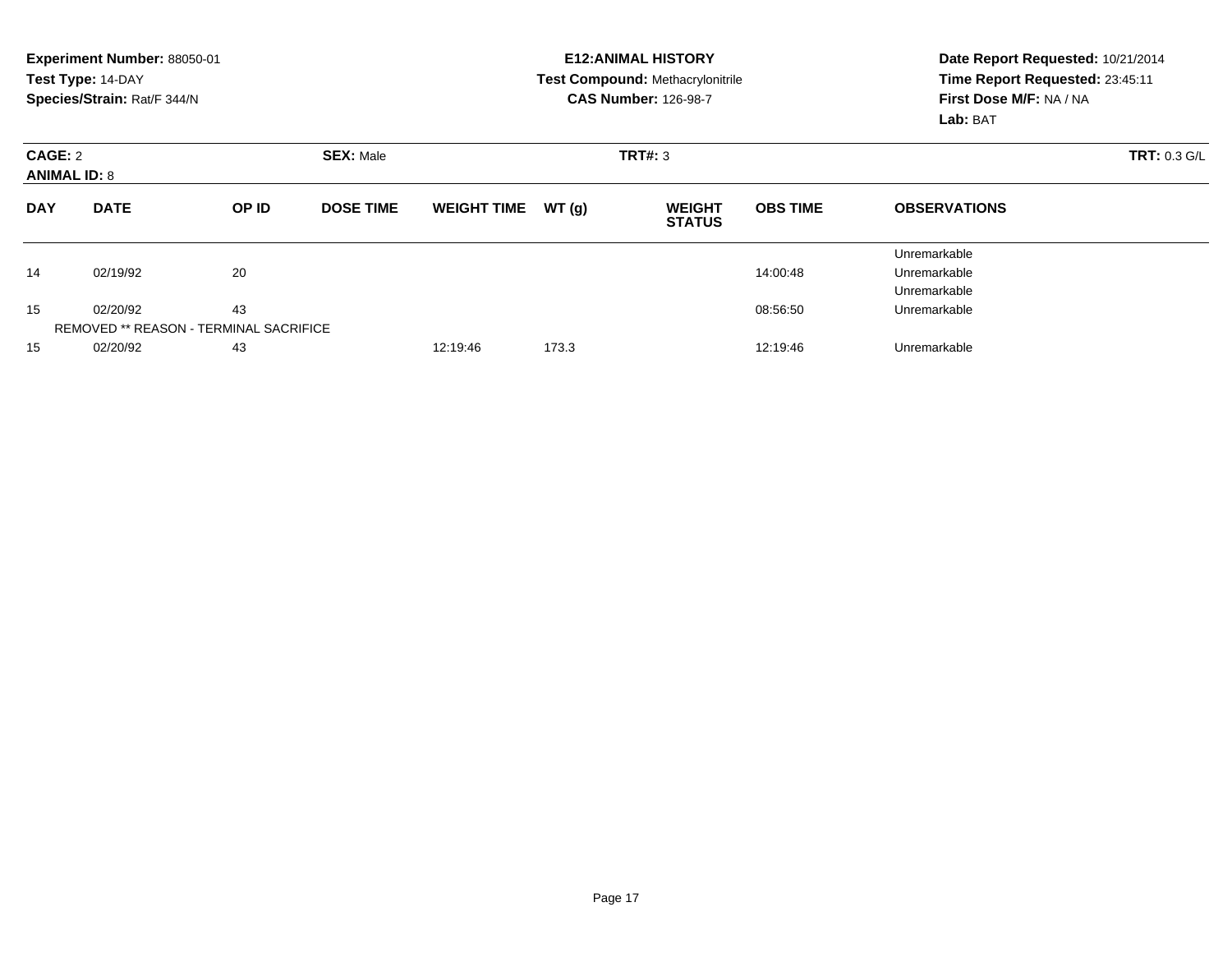#### **E12:ANIMAL HISTORY Test Compound:** Methacrylonitrile**CAS Number:** 126-98-7

|                     | CAGE: 2     |       | <b>SEX: Male</b> |                    |       | <b>TRT#: 3</b>                 |                 | <b>TRT: 0.3 G/L</b> |  |
|---------------------|-------------|-------|------------------|--------------------|-------|--------------------------------|-----------------|---------------------|--|
| <b>ANIMAL ID: 9</b> |             |       |                  |                    |       |                                |                 |                     |  |
| <b>DAY</b>          | <b>DATE</b> | OP ID | <b>DOSE TIME</b> | <b>WEIGHT TIME</b> | WT(g) | <b>WEIGHT</b><br><b>STATUS</b> | <b>OBS TIME</b> | <b>OBSERVATIONS</b> |  |
| $\mathbf{1}$        | 02/06/92    | 43    |                  | 06:20:02           | 121.3 |                                | 06:20:02        | Unremarkable        |  |
| $\mathbf{1}$        | 02/06/92    | 43    |                  | 06:20:02           | 121.3 |                                | 14:05:44        | Unremarkable        |  |
| $\overline{2}$      | 02/07/92    | 43    |                  |                    |       |                                | 06:38:32        | Unremarkable        |  |
| $\overline{2}$      | 02/07/92    | 43    |                  |                    |       |                                | 14:03:00        | Unremarkable        |  |
| 3                   | 02/08/92    | 21    |                  |                    |       |                                | 06:57:54        | Unremarkable        |  |
| 3                   | 02/08/92    | 21    |                  |                    |       |                                | 14:18:28        | Unremarkable        |  |
| 4                   | 02/09/92    | 21    |                  |                    |       |                                | 07:15:16        | Unremarkable        |  |
| 4                   | 02/09/92    | 21    |                  |                    |       |                                | 14:49:00        | Unremarkable        |  |
| 5                   | 02/10/92    | 43    |                  |                    |       |                                | 08:45:10        | Unremarkable        |  |
| 5                   | 02/10/92    | 43    |                  |                    |       |                                | 16:04:46        | Unremarkable        |  |
| 6                   | 02/11/92    | 43    |                  |                    |       |                                | 08:40:38        | Unremarkable        |  |
| 6                   | 02/11/92    | 43    |                  |                    |       |                                | 15:35:36        | Unremarkable        |  |
| $\overline{7}$      | 02/12/92    | 20    |                  |                    |       |                                | 07:13:38        | Unremarkable        |  |
|                     |             |       |                  |                    |       |                                |                 | Unremarkable        |  |
| $\overline{7}$      | 02/12/92    | 20    |                  |                    |       |                                | 14:19:10        | Unremarkable        |  |
|                     |             |       |                  |                    |       |                                |                 | Unremarkable        |  |
| 8                   | 02/13/92    | 43    |                  | 08:59:32           | 146.6 |                                | 08:59:32        | Unremarkable        |  |
| 8                   | 02/13/92    | 43    |                  | 08:59:32           | 146.6 |                                | 15:18:08        | Unremarkable        |  |
| 9                   | 02/14/92    | 43    |                  |                    |       |                                | 09:40:40        | Unremarkable        |  |
| 9                   | 02/14/92    | 43    |                  |                    |       |                                | 15:50:08        | Unremarkable        |  |
| 10                  | 02/15/92    | $21$  |                  |                    |       |                                | 06:47:24        | Unremarkable        |  |
| 10                  | 02/15/92    | 21    |                  |                    |       |                                | 14:46:10        | Unremarkable        |  |
| 11                  | 02/16/92    | 21    |                  |                    |       |                                | 07:15:06        | Unremarkable        |  |
| 11                  | 02/16/92    | 21    |                  |                    |       |                                | 14:34:24        | Unremarkable        |  |
| 12                  | 02/17/92    | 43    |                  |                    |       |                                | 06:48:32        | Unremarkable        |  |
| 12                  | 02/17/92    | 43    |                  |                    |       |                                | 14:11:26        | Unremarkable        |  |
| 13                  | 02/18/92    | 43    |                  |                    |       |                                | 07:56:58        | Unremarkable        |  |
|                     |             |       |                  |                    |       |                                |                 | Unremarkable        |  |
| 13                  | 02/18/92    | 43    |                  |                    |       |                                | 14:03:24        | Unremarkable        |  |
|                     |             |       |                  |                    |       |                                |                 | Unremarkable        |  |
| 14                  | 02/19/92    | 20    |                  |                    |       |                                | 06:16:38        | Unremarkable        |  |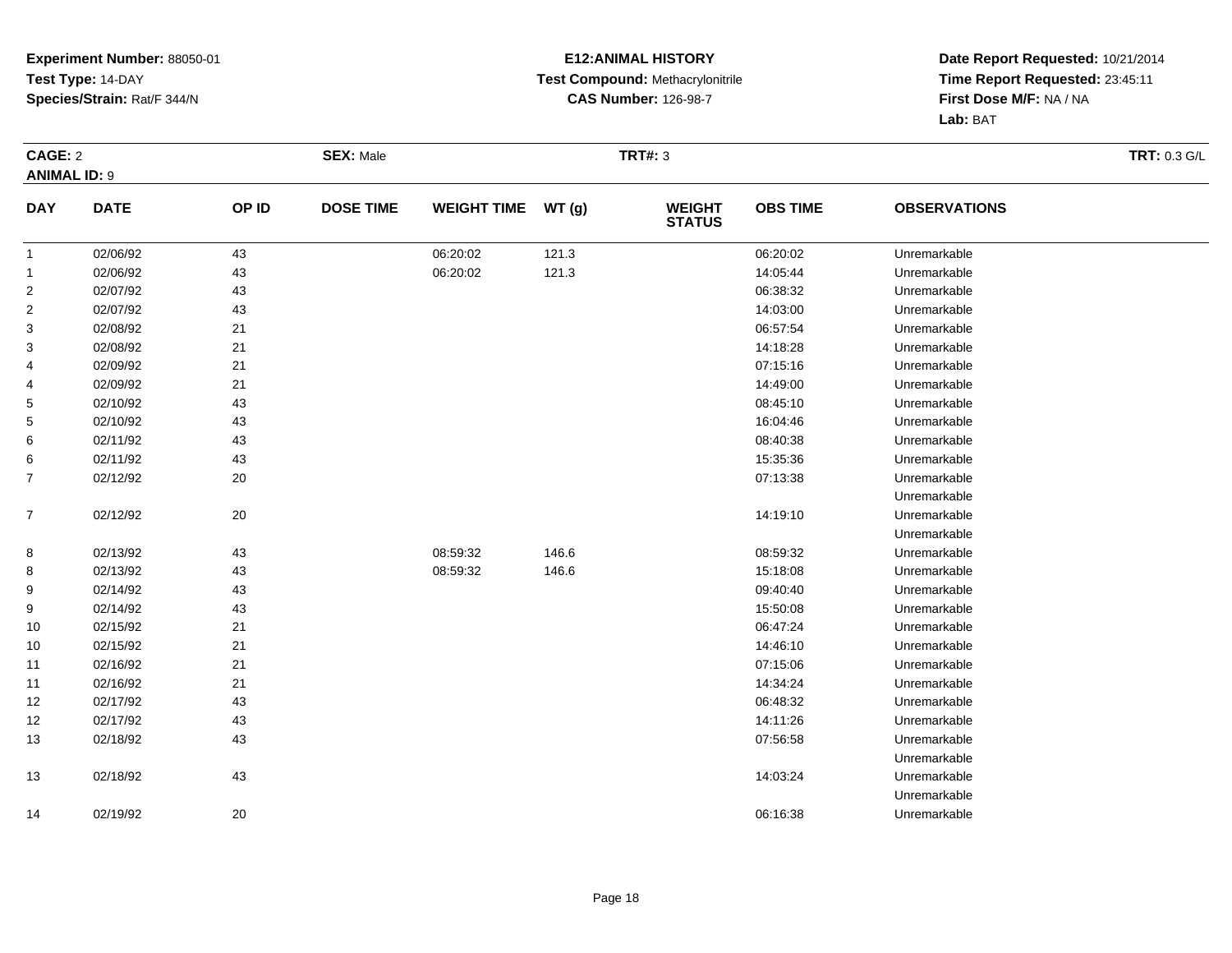|                                | Experiment Number: 88050-01<br>Test Type: 14-DAY<br>Species/Strain: Rat/F 344/N |       |                  |                    |                     | <b>E12: ANIMAL HISTORY</b><br><b>Test Compound: Methacrylonitrile</b><br><b>CAS Number: 126-98-7</b> | Date Report Requested: 10/21/2014<br>Time Report Requested: 23:45:11<br>First Dose M/F: NA / NA<br>Lab: BAT |                                              |
|--------------------------------|---------------------------------------------------------------------------------|-------|------------------|--------------------|---------------------|------------------------------------------------------------------------------------------------------|-------------------------------------------------------------------------------------------------------------|----------------------------------------------|
| CAGE: 2<br><b>ANIMAL ID: 9</b> |                                                                                 |       |                  | TRT#: 3            | <b>TRT: 0.3 G/L</b> |                                                                                                      |                                                                                                             |                                              |
| <b>DAY</b>                     | <b>DATE</b>                                                                     | OP ID | <b>DOSE TIME</b> | <b>WEIGHT TIME</b> | WT(g)               | <b>WEIGHT</b><br><b>STATUS</b>                                                                       | <b>OBS TIME</b>                                                                                             | <b>OBSERVATIONS</b>                          |
| 14                             | 02/19/92                                                                        | 20    |                  |                    |                     |                                                                                                      | 14:00:48                                                                                                    | Unremarkable<br>Unremarkable<br>Unremarkable |
| 15                             | 02/20/92<br><b>REMOVED ** REASON - TERMINAL SACRIFICE</b>                       | 43    |                  |                    |                     |                                                                                                      | 08:56:50                                                                                                    | Unremarkable                                 |
| 15                             | 02/20/92                                                                        | 43    |                  | 12:19:46           | 172.8               |                                                                                                      | 12:19:46                                                                                                    | Unremarkable                                 |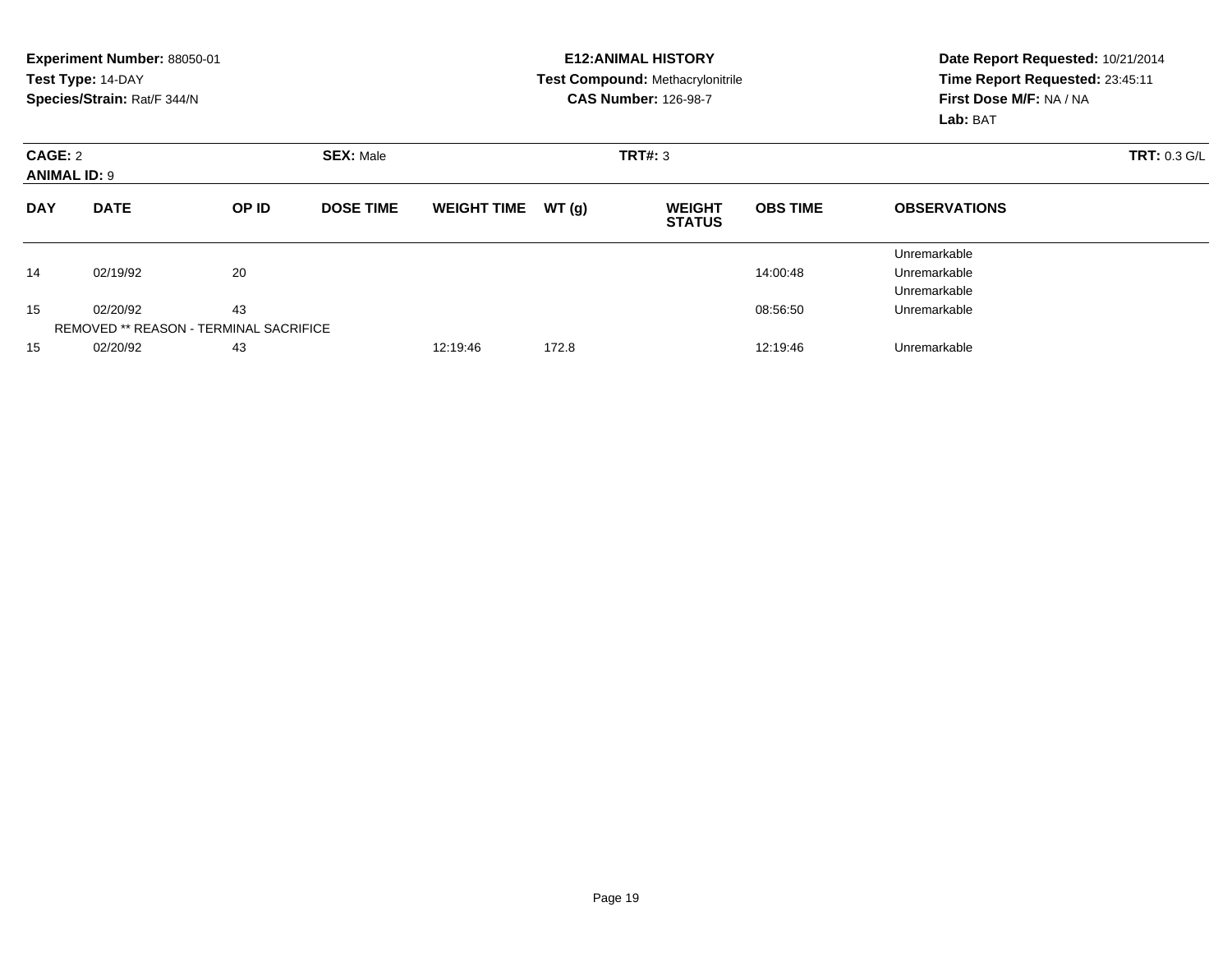#### **E12:ANIMAL HISTORY Test Compound:** Methacrylonitrile**CAS Number:** 126-98-7

| CAGE: 2              |             |        | <b>SEX: Male</b> |                    |       | <b>TRT#: 3</b>                 |                 | <b>TRT: 0.3 G/L</b> |  |
|----------------------|-------------|--------|------------------|--------------------|-------|--------------------------------|-----------------|---------------------|--|
| <b>ANIMAL ID: 10</b> |             |        |                  |                    |       |                                |                 |                     |  |
| <b>DAY</b>           | <b>DATE</b> | OP ID  | <b>DOSE TIME</b> | <b>WEIGHT TIME</b> | WT(g) | <b>WEIGHT</b><br><b>STATUS</b> | <b>OBS TIME</b> | <b>OBSERVATIONS</b> |  |
| $\mathbf{1}$         | 02/06/92    | 43     |                  | 06:20:02           | 132.5 |                                | 06:20:02        | Unremarkable        |  |
| $\mathbf{1}$         | 02/06/92    | 43     |                  | 06:20:02           | 132.5 |                                | 14:05:44        | Unremarkable        |  |
| 2                    | 02/07/92    | 43     |                  |                    |       |                                | 06:38:32        | Unremarkable        |  |
| $\overline{2}$       | 02/07/92    | 43     |                  |                    |       |                                | 14:03:00        | Unremarkable        |  |
| 3                    | 02/08/92    | 21     |                  |                    |       |                                | 06:57:54        | Unremarkable        |  |
| 3                    | 02/08/92    | 21     |                  |                    |       |                                | 14:18:28        | Unremarkable        |  |
| 4                    | 02/09/92    | 21     |                  |                    |       |                                | 07:15:16        | Unremarkable        |  |
| 4                    | 02/09/92    | 21     |                  |                    |       |                                | 14:49:00        | Unremarkable        |  |
| 5                    | 02/10/92    | 43     |                  |                    |       |                                | 08:45:10        | Unremarkable        |  |
| $\mathbf{5}$         | 02/10/92    | 43     |                  |                    |       |                                | 16:04:46        | Unremarkable        |  |
| 6                    | 02/11/92    | 43     |                  |                    |       |                                | 08:40:38        | Unremarkable        |  |
| 6                    | 02/11/92    | 43     |                  |                    |       |                                | 15:35:36        | Unremarkable        |  |
| $\overline{7}$       | 02/12/92    | 43     |                  |                    |       |                                | 07:13:38        | Unremarkable        |  |
|                      |             |        |                  |                    |       |                                |                 | Unremarkable        |  |
| $\overline{7}$       | 02/12/92    | 43     |                  |                    |       |                                | 14:19:10        | Unremarkable        |  |
|                      |             |        |                  |                    |       |                                |                 | Unremarkable        |  |
| 8                    | 02/13/92    | 43     |                  | 08:59:32           | 158.2 |                                | 08:59:32        | Unremarkable        |  |
| 8                    | 02/13/92    | 43     |                  | 08:59:32           | 158.2 |                                | 15:18:08        | Unremarkable        |  |
| 9                    | 02/14/92    | 43     |                  |                    |       |                                | 09:40:40        | Unremarkable        |  |
| 9                    | 02/14/92    | 43     |                  |                    |       |                                | 15:50:08        | Unremarkable        |  |
| 10                   | 02/15/92    | 21     |                  |                    |       |                                | 06:47:24        | Unremarkable        |  |
| 10                   | 02/15/92    | 21     |                  |                    |       |                                | 14:46:10        | Unremarkable        |  |
| 11                   | 02/16/92    | 21     |                  |                    |       |                                | 07:15:06        | Unremarkable        |  |
| 11                   | 02/16/92    | 21     |                  |                    |       |                                | 14:34:24        | Unremarkable        |  |
| 12                   | 02/17/92    | 43     |                  |                    |       |                                | 06:48:32        | Unremarkable        |  |
| 12                   | 02/17/92    | 43     |                  |                    |       |                                | 14:11:26        | Unremarkable        |  |
| 13                   | 02/18/92    | $20\,$ |                  |                    |       |                                | 07:56:58        | Unremarkable        |  |
|                      |             |        |                  |                    |       |                                |                 | Unremarkable        |  |
| 13                   | 02/18/92    | 43     |                  |                    |       |                                | 14:03:24        | Unremarkable        |  |
|                      |             |        |                  |                    |       |                                |                 | Unremarkable        |  |
| 14                   | 02/19/92    | 43     |                  |                    |       |                                | 06:16:38        | Unremarkable        |  |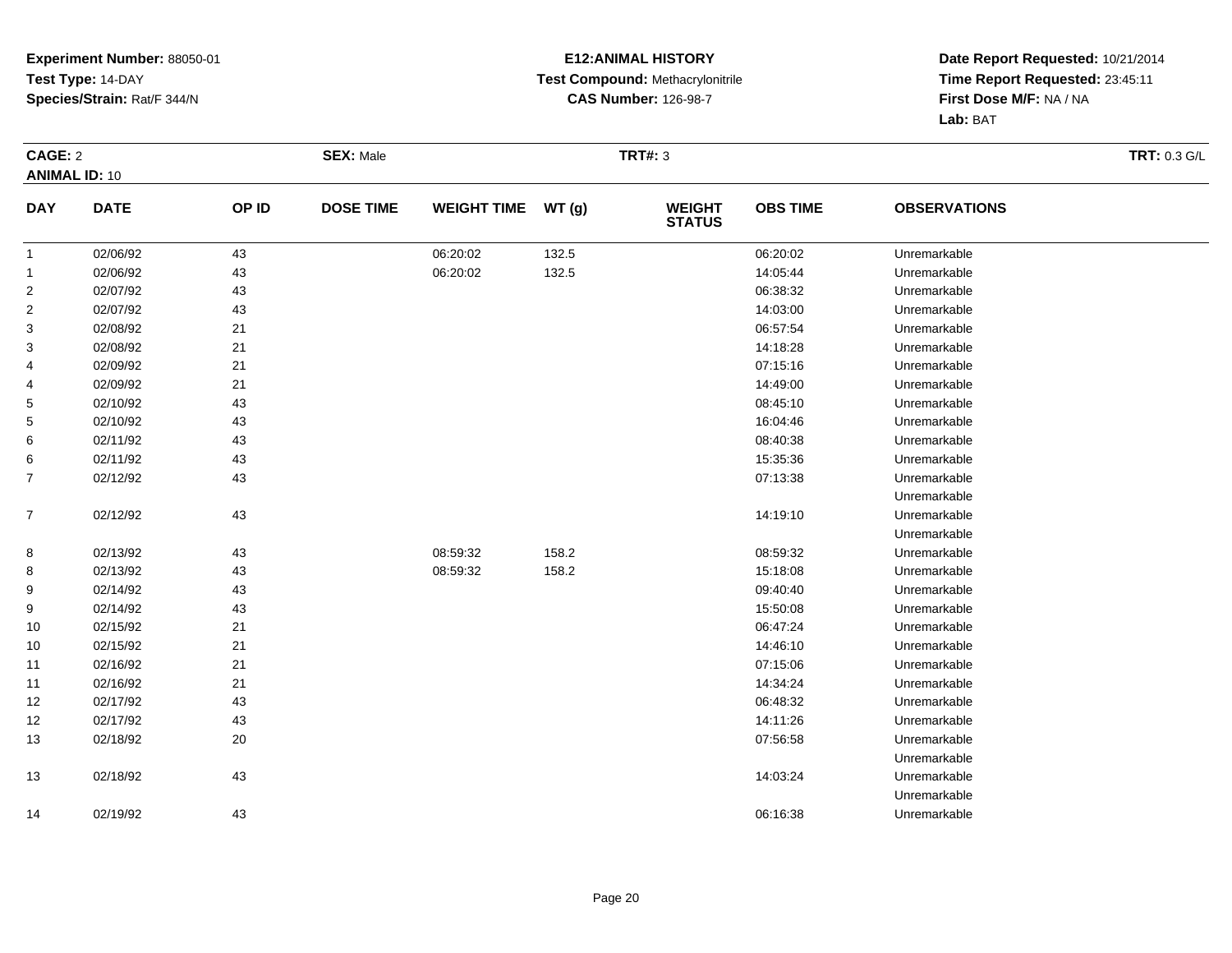|            | Experiment Number: 88050-01<br>Test Type: 14-DAY<br>Species/Strain: Rat/F 344/N |       |                  |                    |       | <b>E12: ANIMAL HISTORY</b><br><b>Test Compound: Methacrylonitrile</b><br><b>CAS Number: 126-98-7</b> | Date Report Requested: 10/21/2014<br>Time Report Requested: 23:45:11<br>First Dose M/F: NA / NA<br>Lab: BAT |                                              |
|------------|---------------------------------------------------------------------------------|-------|------------------|--------------------|-------|------------------------------------------------------------------------------------------------------|-------------------------------------------------------------------------------------------------------------|----------------------------------------------|
| CAGE: 2    | <b>SEX: Male</b><br><b>ANIMAL ID: 10</b>                                        |       |                  |                    |       | TRT#: 3                                                                                              | <b>TRT: 0.3 G/L</b>                                                                                         |                                              |
| <b>DAY</b> | <b>DATE</b>                                                                     | OP ID | <b>DOSE TIME</b> | <b>WEIGHT TIME</b> | WT(g) | <b>WEIGHT</b><br><b>STATUS</b>                                                                       | <b>OBS TIME</b>                                                                                             | <b>OBSERVATIONS</b>                          |
| 14         | 02/19/92                                                                        | 20    |                  |                    |       |                                                                                                      | 14:00:48                                                                                                    | Unremarkable<br>Unremarkable<br>Unremarkable |
| 15         | 02/20/92<br><b>REMOVED ** REASON - TERMINAL SACRIFICE</b>                       | 43    |                  |                    |       |                                                                                                      | 08:56:50                                                                                                    | Unremarkable                                 |
| 15         | 02/20/92                                                                        | 43    |                  | 12:19:46           | 183.6 |                                                                                                      | 12:19:46                                                                                                    | Unremarkable                                 |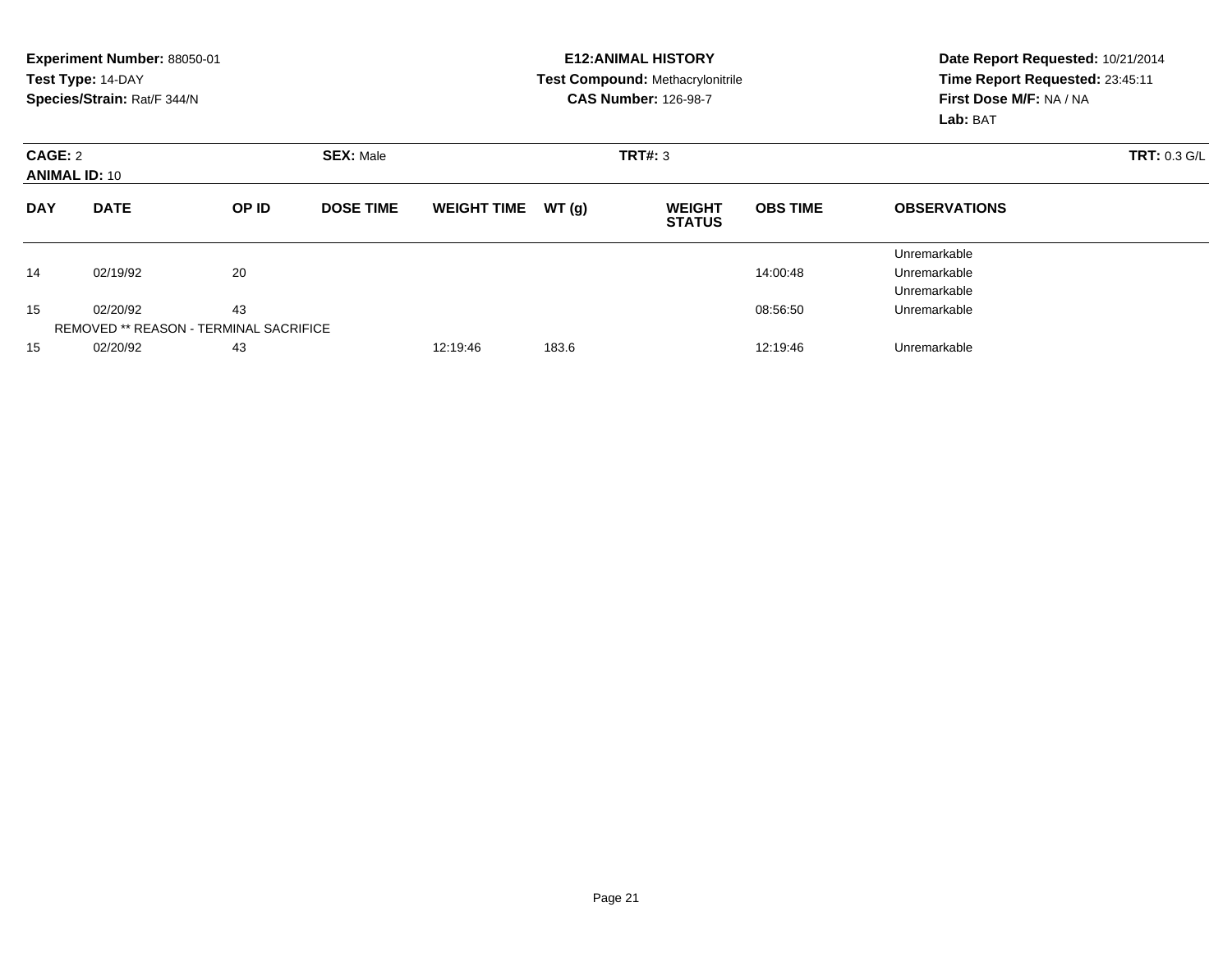#### **E12:ANIMAL HISTORY Test Compound:** Methacrylonitrile**CAS Number:** 126-98-7

|                         | CAGE: 3     |        | <b>SEX: Male</b> |                    |       | <b>TRT#: 5</b>                 |                 | TRT: 0.6 G/L        |  |
|-------------------------|-------------|--------|------------------|--------------------|-------|--------------------------------|-----------------|---------------------|--|
| <b>ANIMAL ID: 11</b>    |             |        |                  |                    |       |                                |                 |                     |  |
| <b>DAY</b>              | <b>DATE</b> | OP ID  | <b>DOSE TIME</b> | <b>WEIGHT TIME</b> | WT(g) | <b>WEIGHT</b><br><b>STATUS</b> | <b>OBS TIME</b> | <b>OBSERVATIONS</b> |  |
| $\mathbf{1}$            | 02/06/92    | 43     |                  | 06:24:40           | 126.6 |                                | 06:24:40        | Unremarkable        |  |
| $\mathbf{1}$            | 02/06/92    | 43     |                  | 06:24:40           | 126.6 |                                | 14:06:20        | Unremarkable        |  |
| $\overline{\mathbf{c}}$ | 02/07/92    | 43     |                  |                    |       |                                | 06:40:44        | Unremarkable        |  |
| $\overline{\mathbf{c}}$ | 02/07/92    | 43     |                  |                    |       |                                | 14:03:36        | Unremarkable        |  |
| 3                       | 02/08/92    | 21     |                  |                    |       |                                | 07:00:06        | Unremarkable        |  |
| 3                       | 02/08/92    | 21     |                  |                    |       |                                | 14:20:46        | Unremarkable        |  |
| 4                       | 02/09/92    | 21     |                  |                    |       |                                | 07:17:56        | Unremarkable        |  |
| 4                       | 02/09/92    | 21     |                  |                    |       |                                | 14:54:50        | Unremarkable        |  |
| 5                       | 02/10/92    | 43     |                  |                    |       |                                | 08:46:24        | Unremarkable        |  |
| 5                       | 02/10/92    | 43     |                  |                    |       |                                | 16:05:20        | Unremarkable        |  |
| 6                       | 02/11/92    | 43     |                  |                    |       |                                | 08:39:52        | Unremarkable        |  |
| 6                       | 02/11/92    | 43     |                  |                    |       |                                | 15:36:10        | Unremarkable        |  |
| $\overline{7}$          | 02/12/92    | 43     |                  |                    |       |                                | 07:15:26        | Unremarkable        |  |
|                         |             |        |                  |                    |       |                                |                 | Unremarkable        |  |
| $\overline{7}$          | 02/12/92    | 43     |                  |                    |       |                                | 14:19:46        | Unremarkable        |  |
|                         |             |        |                  |                    |       |                                |                 | Unremarkable        |  |
| 8                       | 02/13/92    | 43     |                  | 09:02:22           | 145.5 |                                | 09:02:22        | Unremarkable        |  |
| 8                       | 02/13/92    | 43     |                  | 09:02:22           | 145.5 |                                | 15:19:18        | Unremarkable        |  |
| 9                       | 02/14/92    | 43     |                  |                    |       |                                | 09:41:36        | Unremarkable        |  |
| 9                       | 02/14/92    | 43     |                  |                    |       |                                | 15:51:06        | Unremarkable        |  |
| 10                      | 02/15/92    | 21     |                  |                    |       |                                | 06:45:42        | Unremarkable        |  |
| 10                      | 02/15/92    | 21     |                  |                    |       |                                | 14:47:58        | Unremarkable        |  |
| 11                      | 02/16/92    | 21     |                  |                    |       |                                | 07:13:18        | Unremarkable        |  |
| 11                      | 02/16/92    | 21     |                  |                    |       |                                | 14:29:02        | Nasal/Eye Discharge |  |
|                         |             |        |                  |                    |       |                                |                 | Ruffled Fur         |  |
| 12                      | 02/17/92    | 43     |                  |                    |       |                                | 06:50:00        | Unremarkable        |  |
| 12                      | 02/17/92    | 43     |                  |                    |       |                                | 14:12:04        | Unremarkable        |  |
| 13                      | 02/18/92    | $20\,$ |                  |                    |       |                                | 07:57:36        | Unremarkable        |  |
|                         |             |        |                  |                    |       |                                |                 | Unremarkable        |  |
| 13                      | 02/18/92    | 43     |                  |                    |       |                                | 14:03:56        | Unremarkable        |  |
|                         |             |        |                  |                    |       |                                |                 | Unremarkable        |  |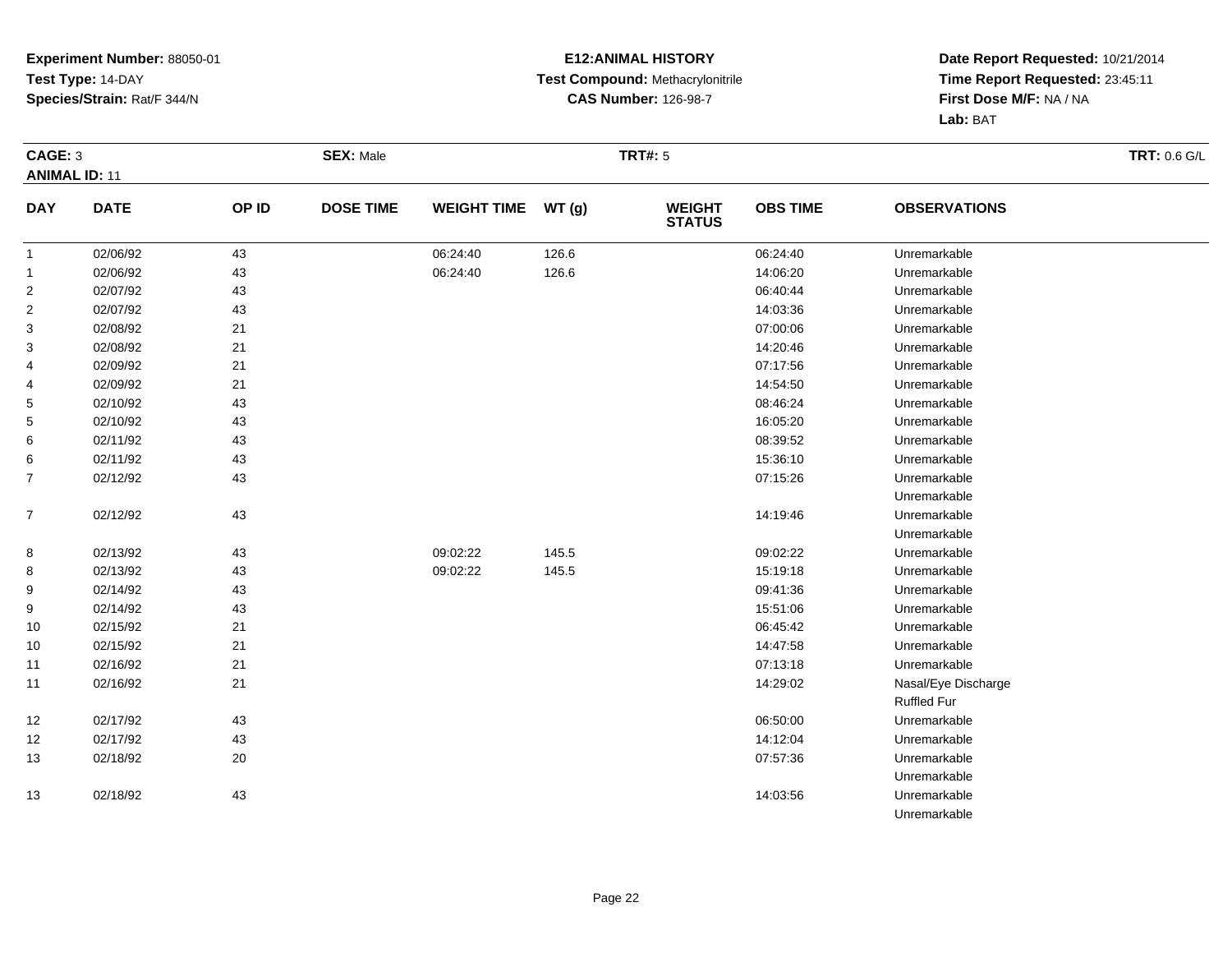|            | Experiment Number: 88050-01<br>Test Type: 14-DAY<br>Species/Strain: Rat/F 344/N |       |                  |                    |         | <b>E12: ANIMAL HISTORY</b><br><b>Test Compound: Methacrylonitrile</b><br><b>CAS Number: 126-98-7</b> |                 | Date Report Requested: 10/21/2014<br>Time Report Requested: 23:45:11<br>First Dose M/F: NA / NA<br>Lab: BAT |  |  |
|------------|---------------------------------------------------------------------------------|-------|------------------|--------------------|---------|------------------------------------------------------------------------------------------------------|-----------------|-------------------------------------------------------------------------------------------------------------|--|--|
| CAGE: 3    | <b>ANIMAL ID: 11</b>                                                            |       | <b>SEX: Male</b> |                    | TRT#: 5 |                                                                                                      |                 | <b>TRT: 0.6 G/L</b>                                                                                         |  |  |
| <b>DAY</b> | <b>DATE</b>                                                                     | OP ID | <b>DOSE TIME</b> | <b>WEIGHT TIME</b> | WT(g)   | <b>WEIGHT</b><br><b>STATUS</b>                                                                       | <b>OBS TIME</b> | <b>OBSERVATIONS</b>                                                                                         |  |  |
| 14         | 02/19/92                                                                        | 43    |                  |                    |         |                                                                                                      | 06:17:36        | Unremarkable<br>Unremarkable                                                                                |  |  |
| 14         | 02/19/92                                                                        | 20    |                  |                    |         |                                                                                                      | 14:01:18        | Unremarkable<br>Unremarkable                                                                                |  |  |
| 15         | 02/20/92<br>REMOVED ** REASON - TERMINAL SACRIFICE                              | 43    |                  |                    |         |                                                                                                      | 08:58:28        | Unremarkable                                                                                                |  |  |
| 15         | 02/20/92                                                                        | 43    |                  | 12:24:38           | 168.9   |                                                                                                      | 12:24:38        | Unremarkable                                                                                                |  |  |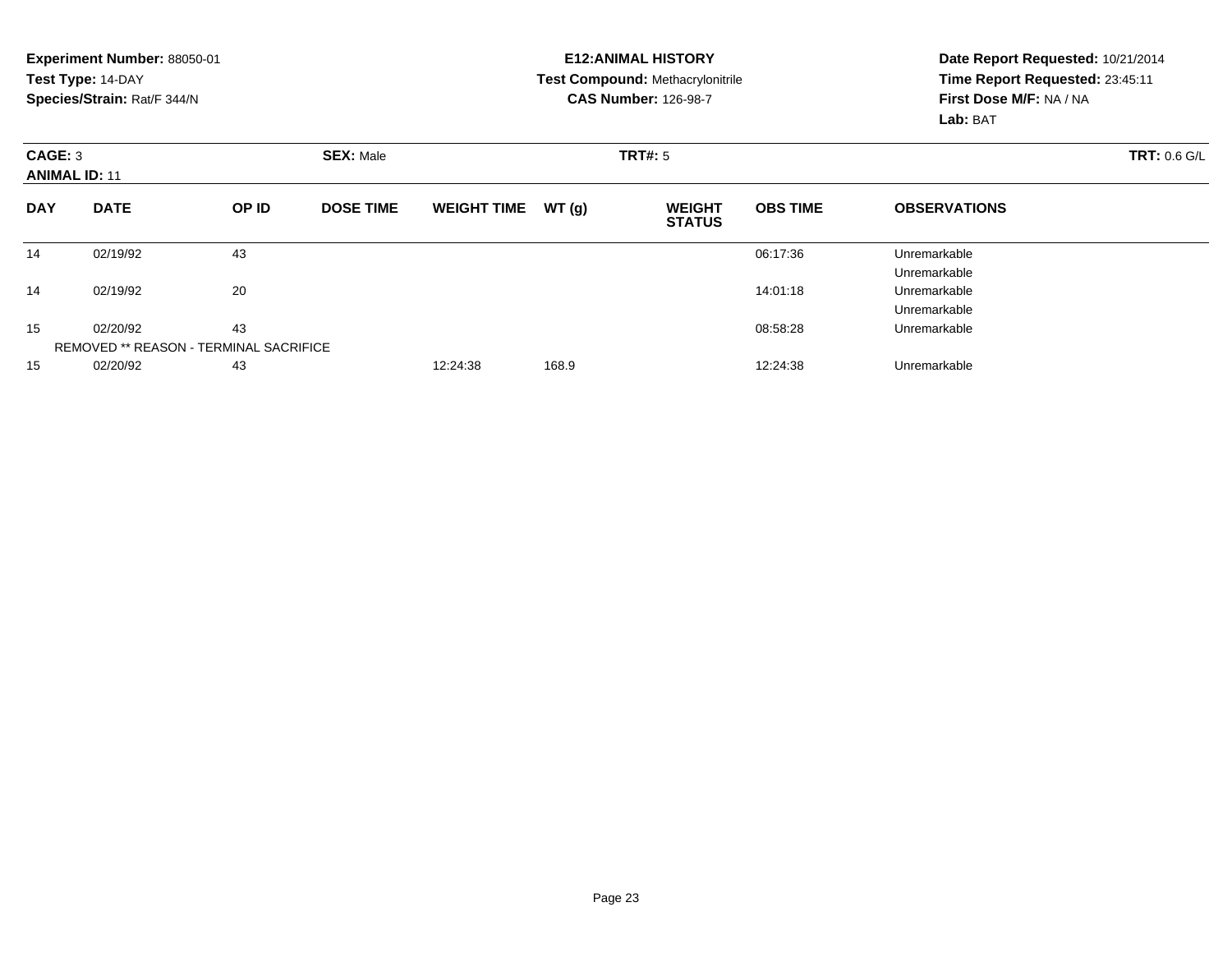#### **E12:ANIMAL HISTORY Test Compound:** Methacrylonitrile**CAS Number:** 126-98-7

|                      | CAGE: 3     |       | <b>SEX: Male</b> |                    |       | <b>TRT#: 5</b>                 |                 | <b>TRT: 0.6 G/L</b> |  |
|----------------------|-------------|-------|------------------|--------------------|-------|--------------------------------|-----------------|---------------------|--|
| <b>ANIMAL ID: 12</b> |             |       |                  |                    |       |                                |                 |                     |  |
| <b>DAY</b>           | <b>DATE</b> | OP ID | <b>DOSE TIME</b> | <b>WEIGHT TIME</b> | WT(g) | <b>WEIGHT</b><br><b>STATUS</b> | <b>OBS TIME</b> | <b>OBSERVATIONS</b> |  |
| $\mathbf{1}$         | 02/06/92    | 43    |                  | 06:24:40           | 131.0 |                                | 06:24:40        | Unremarkable        |  |
| $\overline{1}$       | 02/06/92    | 43    |                  | 06:24:40           | 131.0 |                                | 14:06:20        | Unremarkable        |  |
| $\overline{2}$       | 02/07/92    | 43    |                  |                    |       |                                | 06:40:44        | Unremarkable        |  |
| $\overline{c}$       | 02/07/92    | 43    |                  |                    |       |                                | 14:03:36        | Unremarkable        |  |
| $\mathbf{3}$         | 02/08/92    | 21    |                  |                    |       |                                | 07:00:06        | Unremarkable        |  |
| 3                    | 02/08/92    | 21    |                  |                    |       |                                | 14:20:46        | Unremarkable        |  |
| 4                    | 02/09/92    | 21    |                  |                    |       |                                | 07:17:56        | Unremarkable        |  |
| 4                    | 02/09/92    | 21    |                  |                    |       |                                | 14:54:50        | Unremarkable        |  |
| 5                    | 02/10/92    | 43    |                  |                    |       |                                | 08:46:24        | Unremarkable        |  |
| 5                    | 02/10/92    | 43    |                  |                    |       |                                | 16:05:20        | Unremarkable        |  |
| 6                    | 02/11/92    | 43    |                  |                    |       |                                | 08:39:52        | Unremarkable        |  |
| 6                    | 02/11/92    | 43    |                  |                    |       |                                | 15:36:10        | Unremarkable        |  |
| 7                    | 02/12/92    | 20    |                  |                    |       |                                | 07:15:26        | Unremarkable        |  |
|                      |             |       |                  |                    |       |                                |                 | Unremarkable        |  |
| $\boldsymbol{7}$     | 02/12/92    | 43    |                  |                    |       |                                | 14:19:46        | Unremarkable        |  |
|                      |             |       |                  |                    |       |                                |                 | Unremarkable        |  |
| 8                    | 02/13/92    | 43    |                  | 09:02:22           | 147.1 |                                | 09:02:22        | Unremarkable        |  |
| 8                    | 02/13/92    | 43    |                  | 09:02:22           | 147.1 |                                | 15:19:18        | Unremarkable        |  |
| 9                    | 02/14/92    | 43    |                  |                    |       |                                | 09:41:36        | Unremarkable        |  |
| 9                    | 02/14/92    | 43    |                  |                    |       |                                | 15:51:06        | Unremarkable        |  |
| 10                   | 02/15/92    | 21    |                  |                    |       |                                | 06:45:42        | Unremarkable        |  |
| 10                   | 02/15/92    | 21    |                  |                    |       |                                | 14:47:58        | Unremarkable        |  |
| 11                   | 02/16/92    | 21    |                  |                    |       |                                | 07:13:18        | Unremarkable        |  |
| 11                   | 02/16/92    | 21    |                  |                    |       |                                | 14:29:02        | Unremarkable        |  |
| 12                   | 02/17/92    | 43    |                  |                    |       |                                | 06:50:00        | Unremarkable        |  |
| 12                   | 02/17/92    | 43    |                  |                    |       |                                | 14:12:04        | Unremarkable        |  |
| 13                   | 02/18/92    | 20    |                  |                    |       |                                | 07:57:36        | Unremarkable        |  |
|                      |             |       |                  |                    |       |                                |                 | Unremarkable        |  |
| 13                   | 02/18/92    | 20    |                  |                    |       |                                | 14:03:56        | Unremarkable        |  |
|                      |             |       |                  |                    |       |                                |                 | Unremarkable        |  |
| 14                   | 02/19/92    | 43    |                  |                    |       |                                | 06:17:36        | Unremarkable        |  |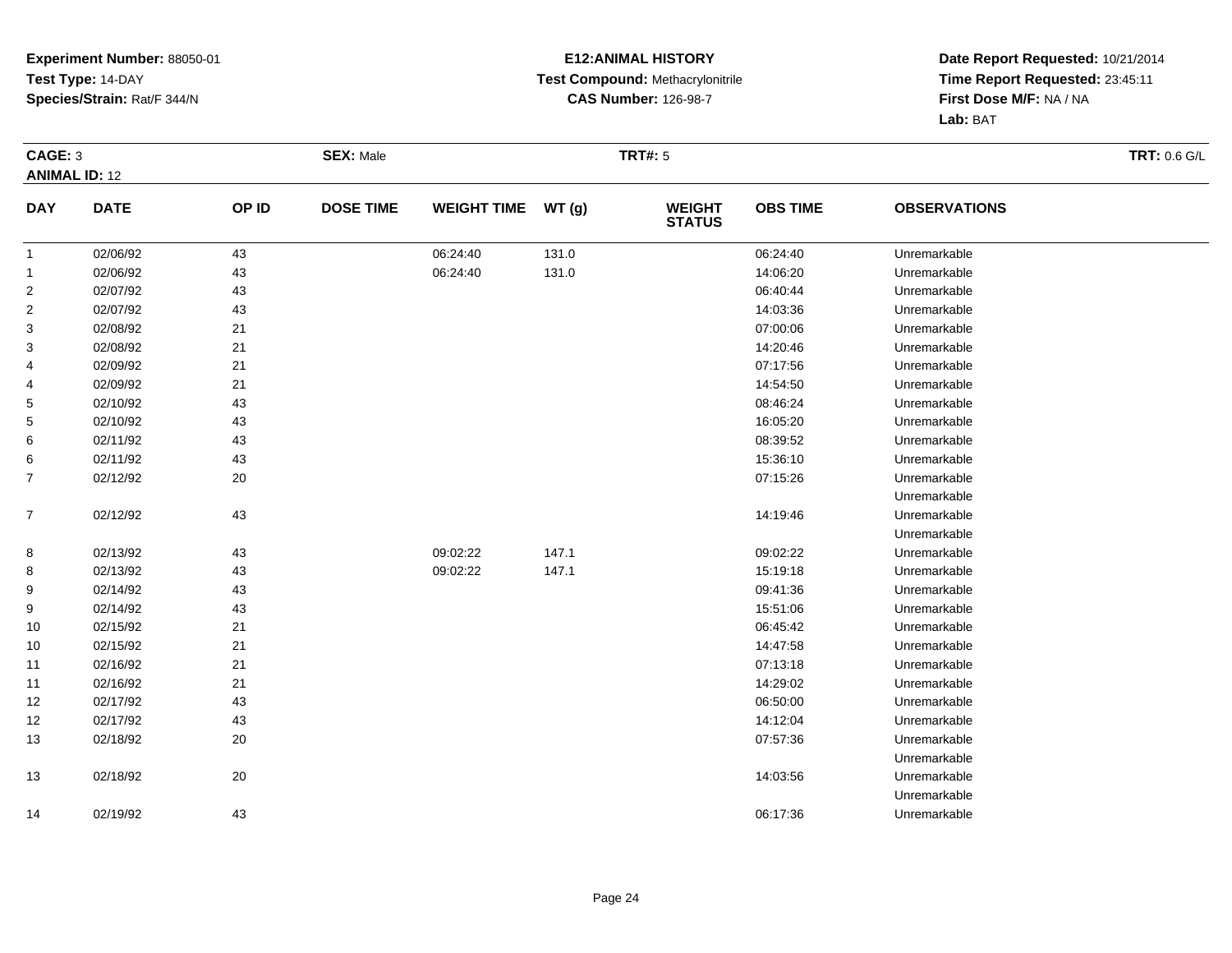|                                 | Experiment Number: 88050-01                   |       |                  |                    |       | <b>E12: ANIMAL HISTORY</b>              | Date Report Requested: 10/21/2014   |                                 |  |  |
|---------------------------------|-----------------------------------------------|-------|------------------|--------------------|-------|-----------------------------------------|-------------------------------------|---------------------------------|--|--|
|                                 | Test Type: 14-DAY                             |       |                  |                    |       | <b>Test Compound: Methacrylonitrile</b> |                                     | Time Report Requested: 23:45:11 |  |  |
|                                 | Species/Strain: Rat/F 344/N                   |       |                  |                    |       | <b>CAS Number: 126-98-7</b>             | First Dose M/F: NA / NA<br>Lab: BAT |                                 |  |  |
| CAGE: 3<br><b>ANIMAL ID: 12</b> |                                               |       | <b>SEX: Male</b> |                    |       | <b>TRT#: 5</b>                          | <b>TRT: 0.6 G/L</b>                 |                                 |  |  |
| <b>DAY</b>                      | <b>DATE</b>                                   | OP ID | <b>DOSE TIME</b> | <b>WEIGHT TIME</b> | WT(g) | <b>WEIGHT</b><br><b>STATUS</b>          | <b>OBS TIME</b>                     | <b>OBSERVATIONS</b>             |  |  |
|                                 |                                               |       |                  |                    |       |                                         |                                     | Unremarkable                    |  |  |
| 14                              | 02/19/92                                      | 20    |                  |                    |       |                                         | 14:01:18                            | Unremarkable                    |  |  |
|                                 |                                               |       |                  |                    |       |                                         |                                     | Unremarkable                    |  |  |
| 15                              | 02/20/92                                      | 43    |                  |                    |       |                                         | 08:58:28                            | Unremarkable                    |  |  |
|                                 | <b>REMOVED ** REASON - TERMINAL SACRIFICE</b> |       |                  |                    |       |                                         |                                     |                                 |  |  |
| 15                              | 02/20/92                                      | 43    |                  | 12:24:38           | 166.7 |                                         | 12:24:38                            | Unremarkable                    |  |  |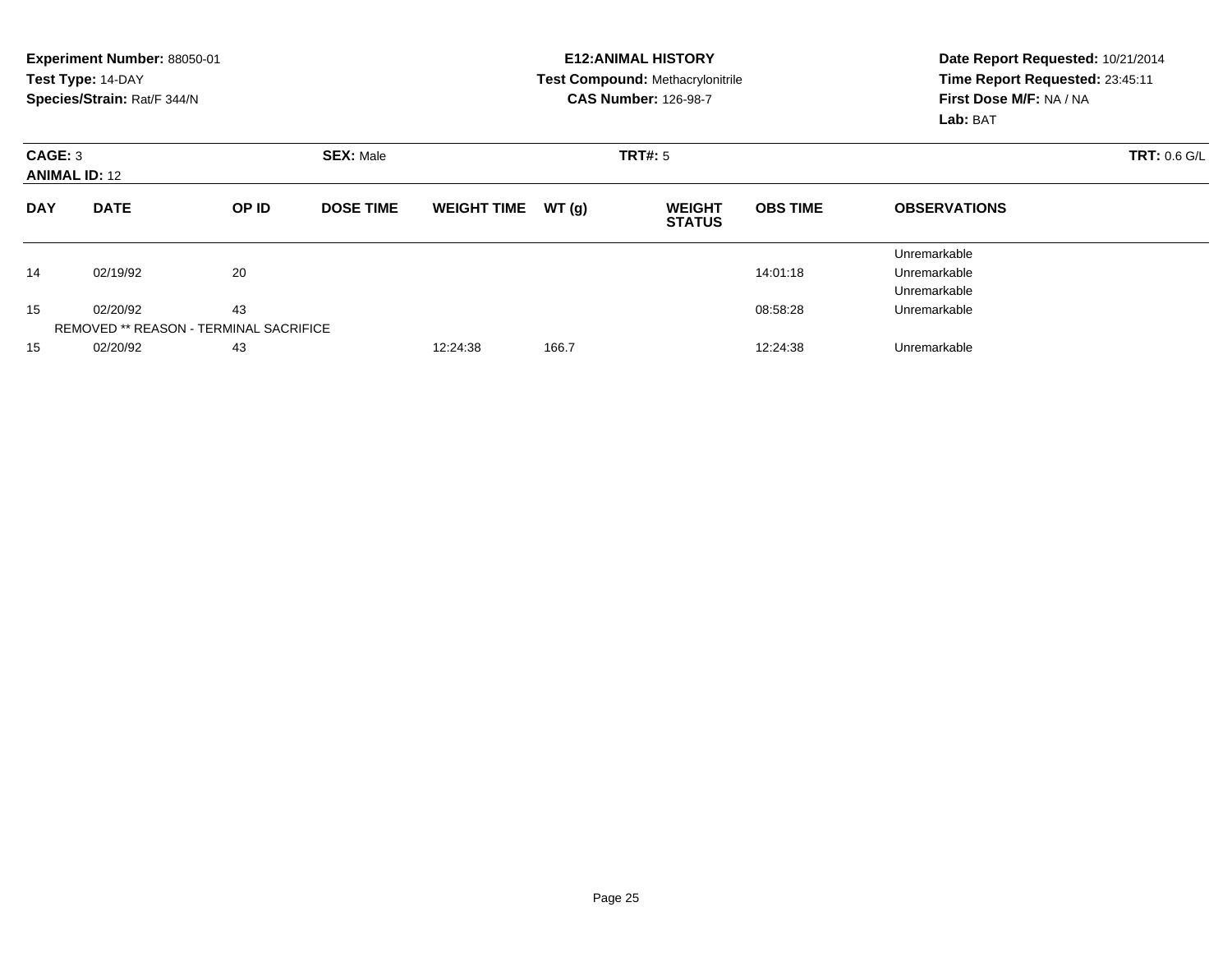#### **E12:ANIMAL HISTORY Test Compound:** Methacrylonitrile**CAS Number:** 126-98-7

| CAGE: 3                 |             | <b>SEX: Male</b> |                  |                    | <b>TRT#: 5</b> |                                | TRT: 0.6 G/L    |                     |  |
|-------------------------|-------------|------------------|------------------|--------------------|----------------|--------------------------------|-----------------|---------------------|--|
| <b>ANIMAL ID: 13</b>    |             |                  |                  |                    |                |                                |                 |                     |  |
| <b>DAY</b>              | <b>DATE</b> | OP ID            | <b>DOSE TIME</b> | <b>WEIGHT TIME</b> | WT(g)          | <b>WEIGHT</b><br><b>STATUS</b> | <b>OBS TIME</b> | <b>OBSERVATIONS</b> |  |
| $\mathbf{1}$            | 02/06/92    | 43               |                  | 06:24:40           | 128.0          |                                | 06:24:40        | Unremarkable        |  |
| $\mathbf{1}$            | 02/06/92    | 43               |                  | 06:24:40           | 128.0          |                                | 14:06:20        | Unremarkable        |  |
| $\overline{\mathbf{c}}$ | 02/07/92    | 43               |                  |                    |                |                                | 06:40:44        | Unremarkable        |  |
| $\overline{\mathbf{c}}$ | 02/07/92    | 43               |                  |                    |                |                                | 14:03:36        | Unremarkable        |  |
| 3                       | 02/08/92    | 21               |                  |                    |                |                                | 07:00:06        | Unremarkable        |  |
| 3                       | 02/08/92    | 21               |                  |                    |                |                                | 14:20:46        | Unremarkable        |  |
| 4                       | 02/09/92    | 21               |                  |                    |                |                                | 07:17:56        | Unremarkable        |  |
| 4                       | 02/09/92    | 21               |                  |                    |                |                                | 14:54:50        | Unremarkable        |  |
| 5                       | 02/10/92    | 43               |                  |                    |                |                                | 08:46:24        | Unremarkable        |  |
| 5                       | 02/10/92    | 43               |                  |                    |                |                                | 16:05:20        | Unremarkable        |  |
| 6                       | 02/11/92    | 43               |                  |                    |                |                                | 08:39:52        | Unremarkable        |  |
| 6                       | 02/11/92    | 43               |                  |                    |                |                                | 15:36:10        | Unremarkable        |  |
| $\overline{7}$          | 02/12/92    | 43               |                  |                    |                |                                | 07:15:26        | Unremarkable        |  |
|                         |             |                  |                  |                    |                |                                |                 | Unremarkable        |  |
| $\overline{7}$          | 02/12/92    | 20               |                  |                    |                |                                | 14:19:46        | Unremarkable        |  |
|                         |             |                  |                  |                    |                |                                |                 | Unremarkable        |  |
| 8                       | 02/13/92    | 43               |                  | 09:02:22           | 151.2          |                                | 09:02:22        | Unremarkable        |  |
| 8                       | 02/13/92    | 43               |                  | 09:02:22           | 151.2          |                                | 15:19:18        | Unremarkable        |  |
| 9                       | 02/14/92    | 43               |                  |                    |                |                                | 09:41:36        | Unremarkable        |  |
| 9                       | 02/14/92    | 43               |                  |                    |                |                                | 15:51:06        | Unremarkable        |  |
| 10                      | 02/15/92    | 21               |                  |                    |                |                                | 06:45:42        | Unremarkable        |  |
| 10                      | 02/15/92    | 21               |                  |                    |                |                                | 14:47:58        | Unremarkable        |  |
| 11                      | 02/16/92    | 21               |                  |                    |                |                                | 07:13:18        | Unremarkable        |  |
| 11                      | 02/16/92    | 21               |                  |                    |                |                                | 14:29:02        | Nasal/Eye Discharge |  |
|                         |             |                  |                  |                    |                |                                |                 | Ruffled Fur         |  |
| 12                      | 02/17/92    | 43               |                  |                    |                |                                | 06:50:00        | Unremarkable        |  |
| 12                      | 02/17/92    | 43               |                  |                    |                |                                | 14:12:04        | Unremarkable        |  |
| 13                      | 02/18/92    | $20\,$           |                  |                    |                |                                | 07:57:36        | Unremarkable        |  |
|                         |             |                  |                  |                    |                |                                |                 | Unremarkable        |  |
| 13                      | 02/18/92    | $20\,$           |                  |                    |                |                                | 14:03:56        | Unremarkable        |  |
|                         |             |                  |                  |                    |                |                                |                 | Unremarkable        |  |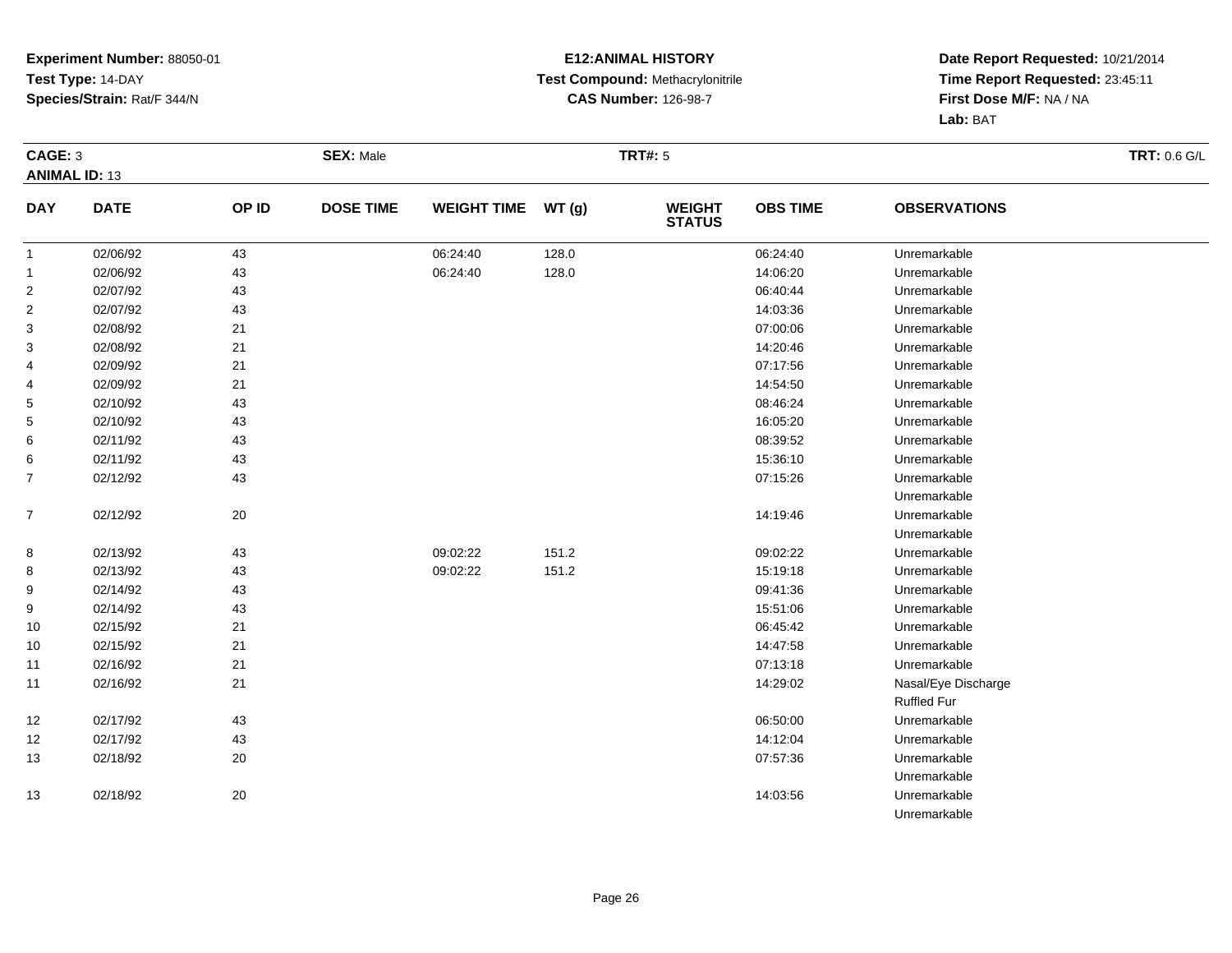|                                 | Experiment Number: 88050-01<br>Test Type: 14-DAY<br>Species/Strain: Rat/F 344/N |       |                  |                    |       | <b>E12: ANIMAL HISTORY</b><br><b>Test Compound: Methacrylonitrile</b><br><b>CAS Number: 126-98-7</b> |                 | Date Report Requested: 10/21/2014<br>Time Report Requested: 23:45:11<br>First Dose M/F: NA / NA<br>Lab: BAT |  |  |
|---------------------------------|---------------------------------------------------------------------------------|-------|------------------|--------------------|-------|------------------------------------------------------------------------------------------------------|-----------------|-------------------------------------------------------------------------------------------------------------|--|--|
| CAGE: 3<br><b>ANIMAL ID: 13</b> |                                                                                 |       | <b>SEX: Male</b> |                    |       | TRT#: 5                                                                                              |                 | <b>TRT: 0.6 G/L</b>                                                                                         |  |  |
| <b>DAY</b>                      | <b>DATE</b>                                                                     | OP ID | <b>DOSE TIME</b> | <b>WEIGHT TIME</b> | WT(g) | <b>WEIGHT</b><br><b>STATUS</b>                                                                       | <b>OBS TIME</b> | <b>OBSERVATIONS</b>                                                                                         |  |  |
| 14                              | 02/19/92                                                                        | 20    |                  |                    |       |                                                                                                      | 06:17:36        | Unremarkable<br>Unremarkable                                                                                |  |  |
| 14                              | 02/19/92                                                                        | 43    |                  |                    |       |                                                                                                      | 14:01:18        | Unremarkable<br>Unremarkable                                                                                |  |  |
| 15                              | 02/20/92<br>REMOVED ** REASON - TERMINAL SACRIFICE                              | 43    |                  |                    |       |                                                                                                      | 08:58:28        | Unremarkable                                                                                                |  |  |
| 15                              | 02/20/92                                                                        | 43    |                  | 12:24:38           | 178.6 |                                                                                                      | 12:24:38        | Unremarkable                                                                                                |  |  |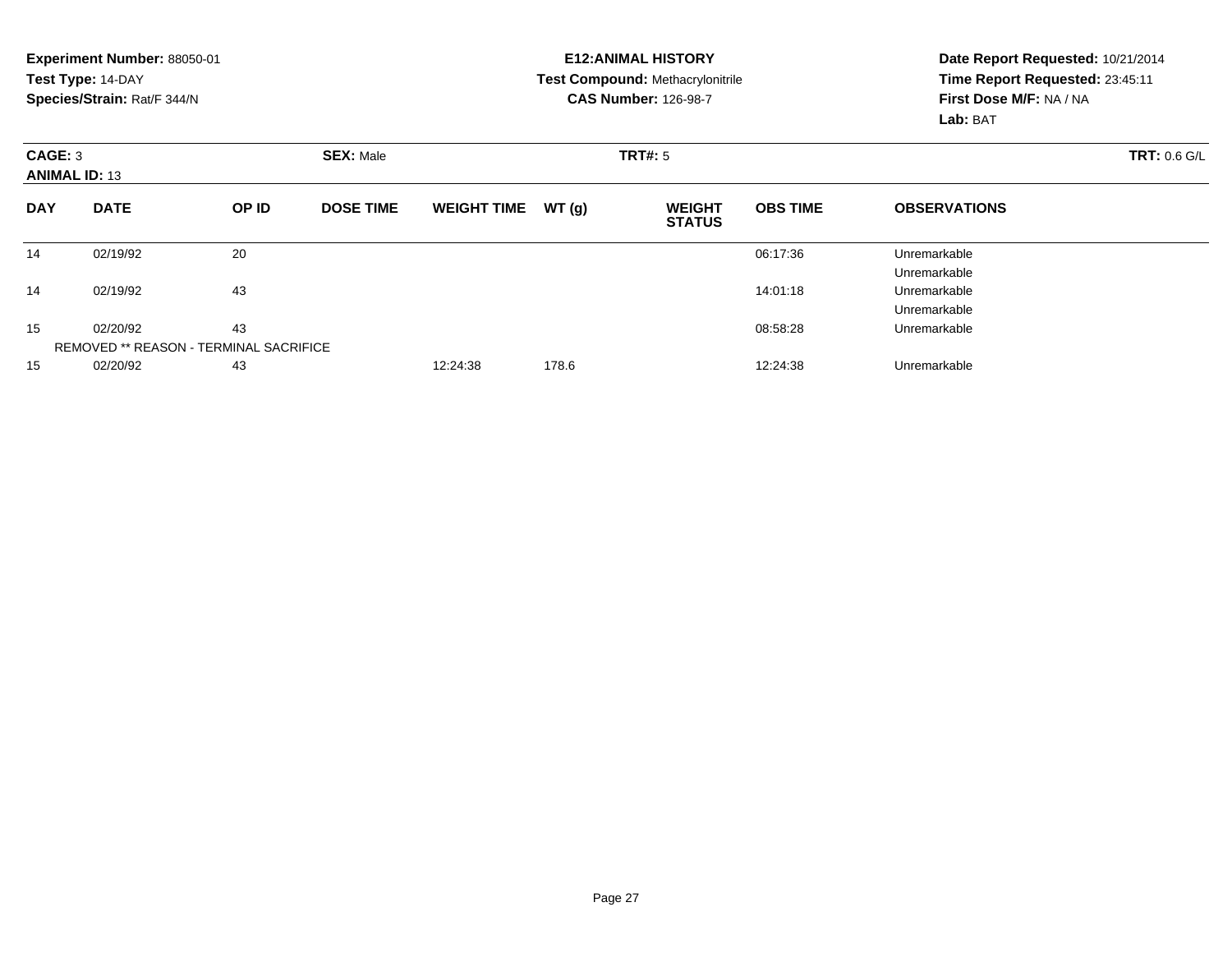#### **E12:ANIMAL HISTORY Test Compound:** Methacrylonitrile**CAS Number:** 126-98-7

|                         | CAGE: 3<br><b>ANIMAL ID: 14</b> |       | <b>SEX: Male</b> |                    |       | <b>TRT#: 5</b>                 | <b>TRT: 0.6 G/L</b> |                     |  |
|-------------------------|---------------------------------|-------|------------------|--------------------|-------|--------------------------------|---------------------|---------------------|--|
| <b>DAY</b>              | <b>DATE</b>                     | OP ID | <b>DOSE TIME</b> | <b>WEIGHT TIME</b> | WT(g) | <b>WEIGHT</b><br><b>STATUS</b> | <b>OBS TIME</b>     | <b>OBSERVATIONS</b> |  |
| $\mathbf{1}$            | 02/06/92                        | 43    |                  | 06:24:40           | 132.7 |                                | 06:24:40            | Unremarkable        |  |
| $\mathbf{1}$            | 02/06/92                        | 43    |                  | 06:24:40           | 132.7 |                                | 14:06:20            | Unremarkable        |  |
| $\overline{\mathbf{c}}$ | 02/07/92                        | 43    |                  |                    |       |                                | 06:40:44            | Unremarkable        |  |
| $\overline{\mathbf{c}}$ | 02/07/92                        | 43    |                  |                    |       |                                | 14:03:36            | Unremarkable        |  |
| 3                       | 02/08/92                        | 21    |                  |                    |       |                                | 07:00:06            | Unremarkable        |  |
| 3                       | 02/08/92                        | 21    |                  |                    |       |                                | 14:20:46            | Unremarkable        |  |
| 4                       | 02/09/92                        | 21    |                  |                    |       |                                | 07:17:56            | Unremarkable        |  |
| 4                       | 02/09/92                        | 21    |                  |                    |       |                                | 14:54:50            | Unremarkable        |  |
| 5                       | 02/10/92                        | 43    |                  |                    |       |                                | 08:46:24            | Unremarkable        |  |
| 5                       | 02/10/92                        | 43    |                  |                    |       |                                | 16:05:20            | Unremarkable        |  |
| 6                       | 02/11/92                        | 43    |                  |                    |       |                                | 08:39:52            | Unremarkable        |  |
| 6                       | 02/11/92                        | 43    |                  |                    |       |                                | 15:36:10            | Unremarkable        |  |
| 7                       | 02/12/92                        | 20    |                  |                    |       |                                | 07:15:26            | Unremarkable        |  |
|                         |                                 |       |                  |                    |       |                                |                     | Unremarkable        |  |
| $\boldsymbol{7}$        | 02/12/92                        | 43    |                  |                    |       |                                | 14:19:46            | Unremarkable        |  |
|                         |                                 |       |                  |                    |       |                                |                     | Unremarkable        |  |
| 8                       | 02/13/92                        | 43    |                  | 09:02:22           | 153.2 |                                | 09:02:22            | Unremarkable        |  |
| 8                       | 02/13/92                        | 43    |                  | 09:02:22           | 153.2 |                                | 15:19:18            | Unremarkable        |  |
| 9                       | 02/14/92                        | 43    |                  |                    |       |                                | 09:41:36            | Unremarkable        |  |
| 9                       | 02/14/92                        | 43    |                  |                    |       |                                | 15:51:06            | Unremarkable        |  |
| 10                      | 02/15/92                        | 21    |                  |                    |       |                                | 06:45:42            | Unremarkable        |  |
| 10                      | 02/15/92                        | 21    |                  |                    |       |                                | 14:47:58            | Unremarkable        |  |
| 11                      | 02/16/92                        | 21    |                  |                    |       |                                | 07:13:18            | Unremarkable        |  |
| 11                      | 02/16/92                        | 21    |                  |                    |       |                                | 14:29:02            | Nasal/Eye Discharge |  |
| 12                      | 02/17/92                        | 43    |                  |                    |       |                                | 06:50:00            | Unremarkable        |  |
| 12                      | 02/17/92                        | 43    |                  |                    |       |                                | 14:12:04            | Unremarkable        |  |
| 13                      | 02/18/92                        | 20    |                  |                    |       |                                | 07:57:36            | Unremarkable        |  |
|                         |                                 |       |                  |                    |       |                                |                     | Unremarkable        |  |
| 13                      | 02/18/92                        | 20    |                  |                    |       |                                | 14:03:56            | Unremarkable        |  |
|                         |                                 |       |                  |                    |       |                                |                     | Unremarkable        |  |
| 14                      | 02/19/92                        | 43    |                  |                    |       |                                | 06:17:36            | Unremarkable        |  |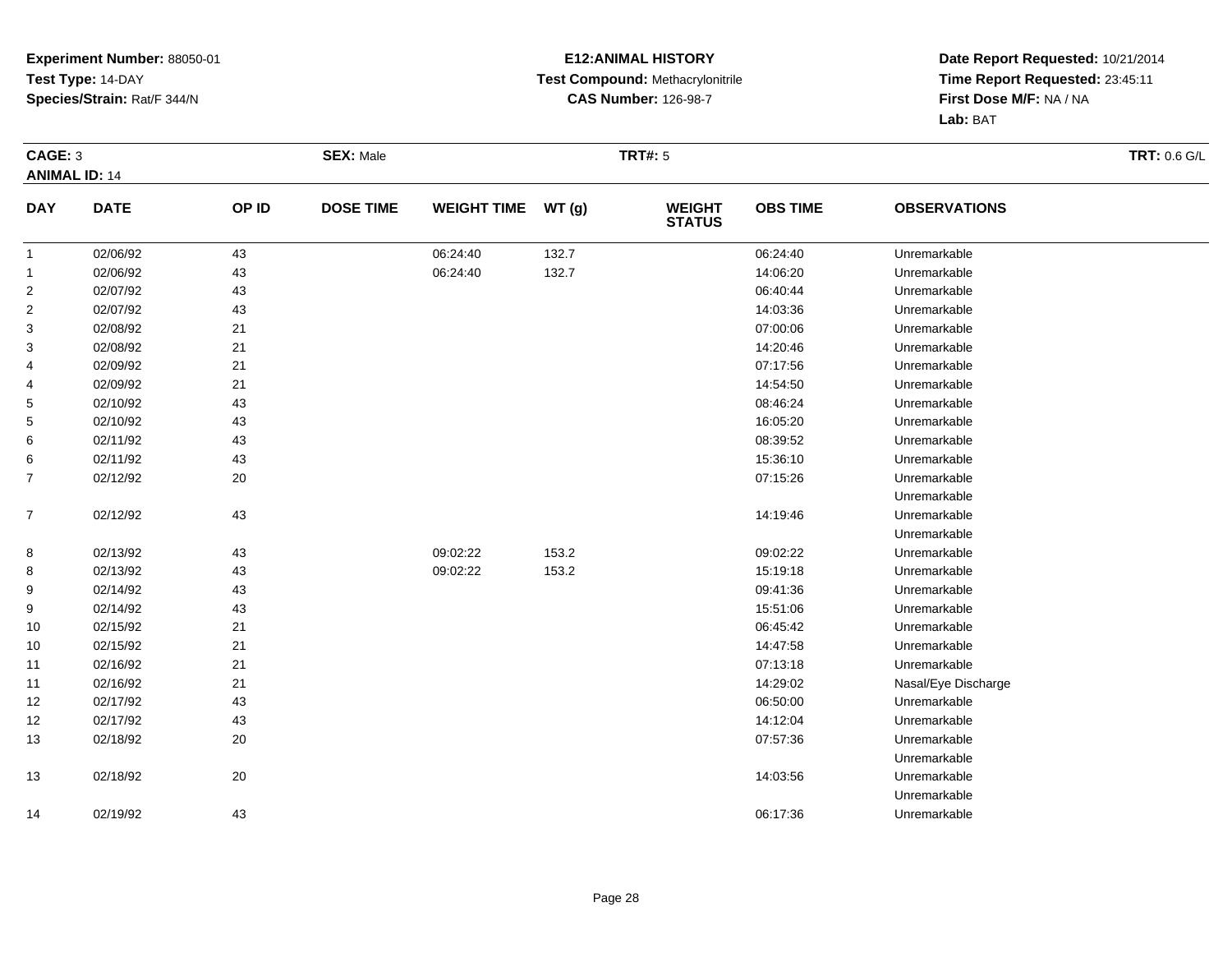|                                 | Experiment Number: 88050-01<br>Test Type: 14-DAY<br>Species/Strain: Rat/F 344/N |                                                     |                  |                    |                     | <b>E12: ANIMAL HISTORY</b><br><b>Test Compound: Methacrylonitrile</b><br><b>CAS Number: 126-98-7</b> | Date Report Requested: 10/21/2014<br>Time Report Requested: 23:45:11<br>First Dose M/F: NA / NA<br>Lab: BAT |                                              |
|---------------------------------|---------------------------------------------------------------------------------|-----------------------------------------------------|------------------|--------------------|---------------------|------------------------------------------------------------------------------------------------------|-------------------------------------------------------------------------------------------------------------|----------------------------------------------|
| CAGE: 3<br><b>ANIMAL ID: 14</b> |                                                                                 |                                                     |                  | <b>TRT#:</b> 5     | <b>TRT: 0.6 G/L</b> |                                                                                                      |                                                                                                             |                                              |
| <b>DAY</b>                      | <b>DATE</b>                                                                     | OP ID                                               | <b>DOSE TIME</b> | <b>WEIGHT TIME</b> | WT(g)               | <b>WEIGHT</b><br><b>STATUS</b>                                                                       | <b>OBS TIME</b>                                                                                             | <b>OBSERVATIONS</b>                          |
| 14                              | 02/19/92                                                                        | 20                                                  |                  |                    |                     |                                                                                                      | 14:01:18                                                                                                    | Unremarkable<br>Unremarkable<br>Unremarkable |
| 15                              | 02/20/92                                                                        | 43<br><b>REMOVED ** REASON - TERMINAL SACRIFICE</b> |                  |                    |                     |                                                                                                      | 08:58:28                                                                                                    | Unremarkable                                 |
| 15                              | 02/20/92                                                                        | 43                                                  |                  | 12:24:38           | 178.6               |                                                                                                      | 12:24:38                                                                                                    | Unremarkable                                 |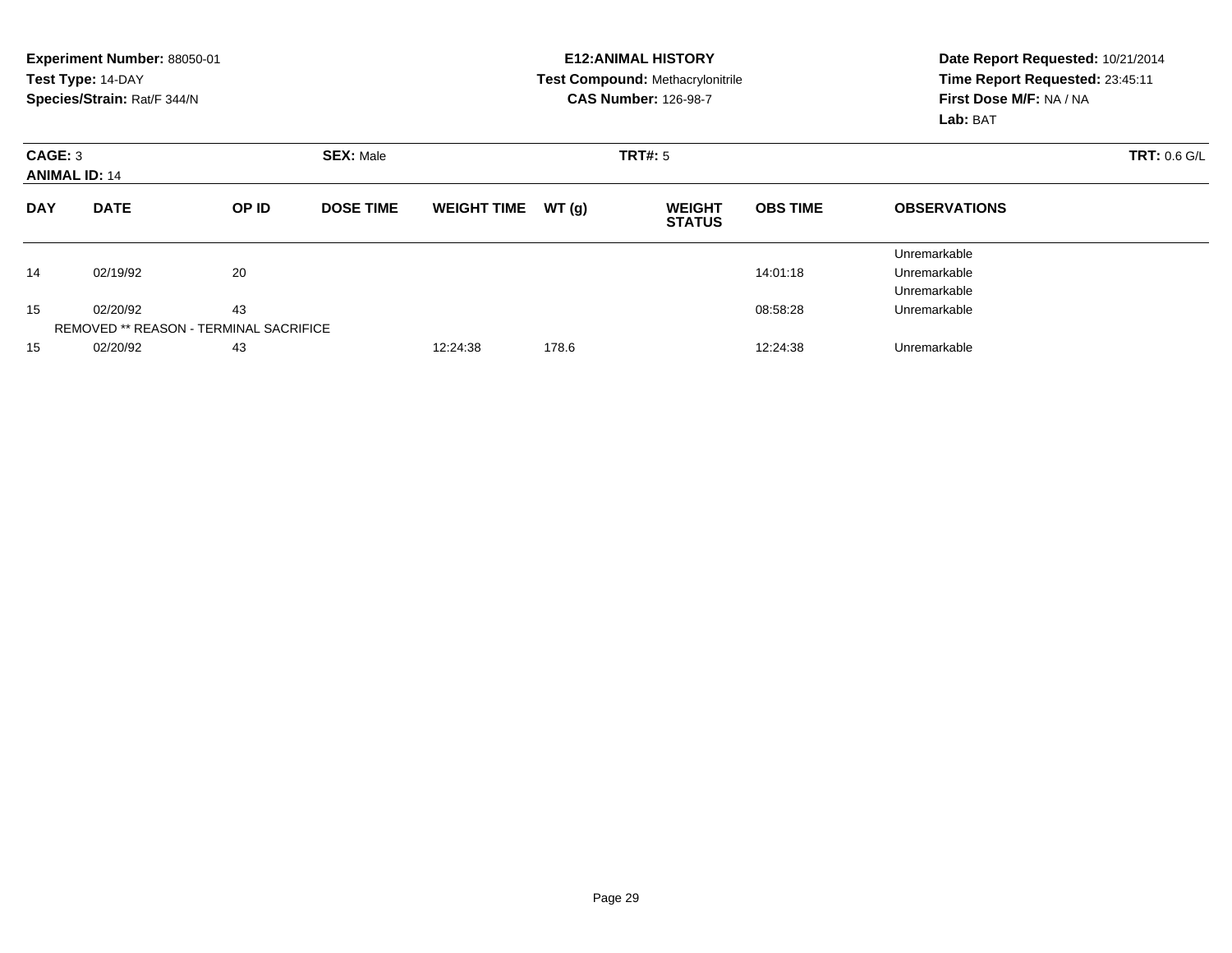#### **E12:ANIMAL HISTORY Test Compound:** Methacrylonitrile**CAS Number:** 126-98-7

|                      | CAGE: 3     |       | <b>SEX: Male</b> |                    |       | <b>TRT#: 5</b>                 |                 | <b>TRT: 0.6 G/L</b> |  |
|----------------------|-------------|-------|------------------|--------------------|-------|--------------------------------|-----------------|---------------------|--|
| <b>ANIMAL ID: 15</b> |             |       |                  |                    |       |                                |                 |                     |  |
| <b>DAY</b>           | <b>DATE</b> | OP ID | <b>DOSE TIME</b> | <b>WEIGHT TIME</b> | WT(g) | <b>WEIGHT</b><br><b>STATUS</b> | <b>OBS TIME</b> | <b>OBSERVATIONS</b> |  |
| $\mathbf{1}$         | 02/06/92    | 43    |                  | 06:24:40           | 123.7 |                                | 06:24:40        | Unremarkable        |  |
| $\mathbf{1}$         | 02/06/92    | 43    |                  | 06:24:40           | 123.7 |                                | 14:06:20        | Unremarkable        |  |
| $\overline{2}$       | 02/07/92    | 43    |                  |                    |       |                                | 06:40:44        | Unremarkable        |  |
| $\overline{2}$       | 02/07/92    | 43    |                  |                    |       |                                | 14:03:36        | Unremarkable        |  |
| 3                    | 02/08/92    | 21    |                  |                    |       |                                | 07:00:06        | Unremarkable        |  |
| 3                    | 02/08/92    | 21    |                  |                    |       |                                | 14:20:46        | Unremarkable        |  |
| 4                    | 02/09/92    | 21    |                  |                    |       |                                | 07:17:56        | Unremarkable        |  |
| 4                    | 02/09/92    | 21    |                  |                    |       |                                | 14:54:50        | Unremarkable        |  |
| 5                    | 02/10/92    | 43    |                  |                    |       |                                | 08:46:24        | Unremarkable        |  |
| 5                    | 02/10/92    | 43    |                  |                    |       |                                | 16:05:20        | Unremarkable        |  |
| 6                    | 02/11/92    | 43    |                  |                    |       |                                | 08:39:52        | Unremarkable        |  |
| 6                    | 02/11/92    | 43    |                  |                    |       |                                | 15:36:10        | Unremarkable        |  |
| $\overline{7}$       | 02/12/92    | 43    |                  |                    |       |                                | 07:15:26        | Unremarkable        |  |
|                      |             |       |                  |                    |       |                                |                 | Unremarkable        |  |
| $\overline{7}$       | 02/12/92    | 43    |                  |                    |       |                                | 14:19:46        | Unremarkable        |  |
|                      |             |       |                  |                    |       |                                |                 | Unremarkable        |  |
| 8                    | 02/13/92    | 43    |                  | 09:02:22           | 141.9 |                                | 09:02:22        | Unremarkable        |  |
| 8                    | 02/13/92    | 43    |                  | 09:02:22           | 141.9 |                                | 15:19:18        | Unremarkable        |  |
| 9                    | 02/14/92    | 43    |                  |                    |       |                                | 09:41:36        | Unremarkable        |  |
| 9                    | 02/14/92    | 43    |                  |                    |       |                                | 15:51:06        | Unremarkable        |  |
| 10                   | 02/15/92    | $21$  |                  |                    |       |                                | 06:45:42        | Unremarkable        |  |
| 10                   | 02/15/92    | 21    |                  |                    |       |                                | 14:47:58        | Unremarkable        |  |
| 11                   | 02/16/92    | 21    |                  |                    |       |                                | 07:13:18        | Unremarkable        |  |
| 11                   | 02/16/92    | 21    |                  |                    |       |                                | 14:29:02        | Unremarkable        |  |
| 12                   | 02/17/92    | 43    |                  |                    |       |                                | 06:50:00        | Unremarkable        |  |
| 12                   | 02/17/92    | 43    |                  |                    |       |                                | 14:12:04        | Unremarkable        |  |
| 13                   | 02/18/92    | 43    |                  |                    |       |                                | 07:57:36        | Unremarkable        |  |
|                      |             |       |                  |                    |       |                                |                 | Unremarkable        |  |
| 13                   | 02/18/92    | 20    |                  |                    |       |                                | 14:03:56        | Unremarkable        |  |
|                      |             |       |                  |                    |       |                                |                 | Unremarkable        |  |
| 14                   | 02/19/92    | 20    |                  |                    |       |                                | 06:17:36        | Unremarkable        |  |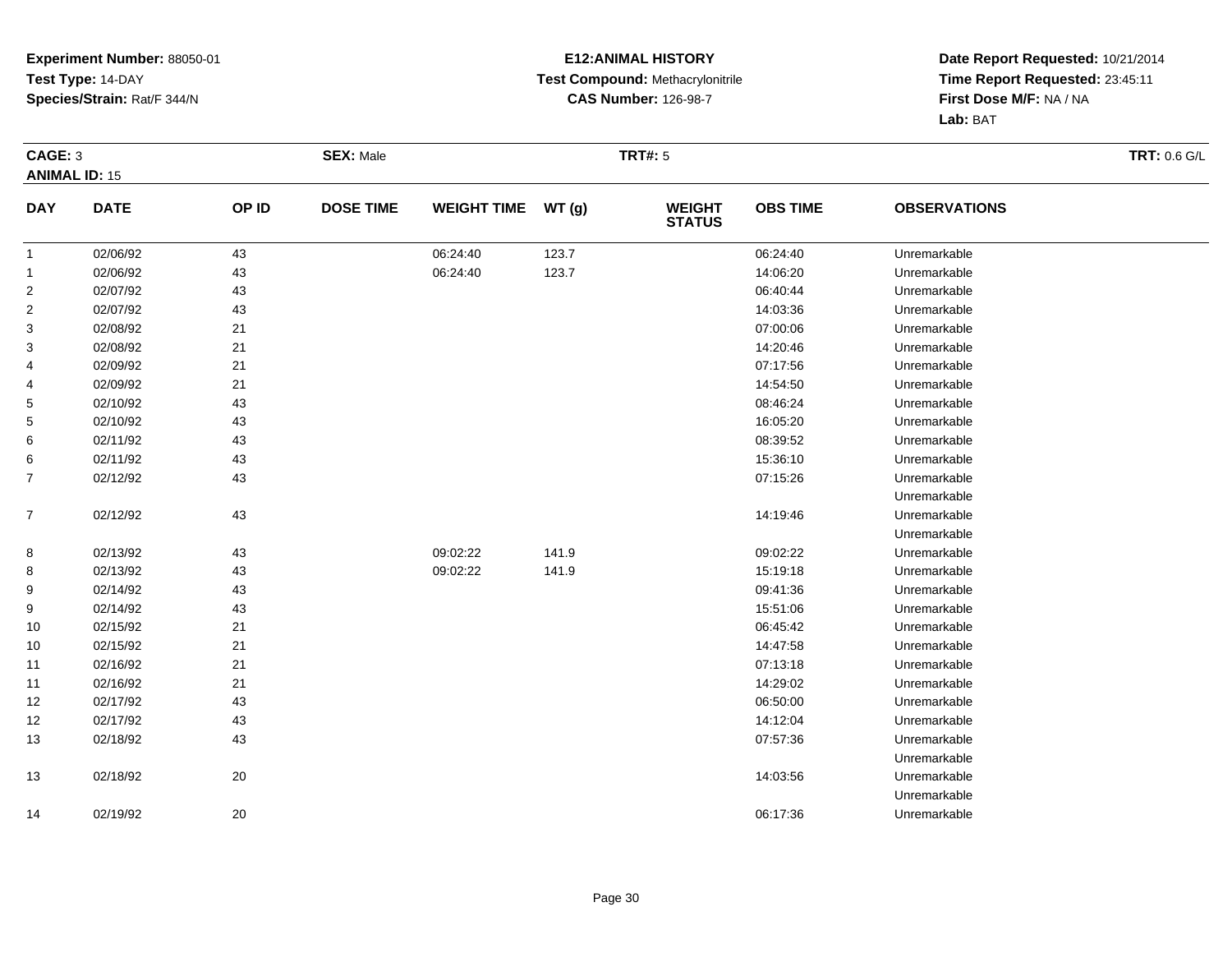|                                 | Experiment Number: 88050-01                   |       |                  |                    |                     | <b>E12: ANIMAL HISTORY</b>              | Date Report Requested: 10/21/2014   |                                 |  |  |
|---------------------------------|-----------------------------------------------|-------|------------------|--------------------|---------------------|-----------------------------------------|-------------------------------------|---------------------------------|--|--|
|                                 | Test Type: 14-DAY                             |       |                  |                    |                     | <b>Test Compound: Methacrylonitrile</b> |                                     | Time Report Requested: 23:45:11 |  |  |
|                                 | Species/Strain: Rat/F 344/N                   |       |                  |                    |                     | <b>CAS Number: 126-98-7</b>             | First Dose M/F: NA / NA<br>Lab: BAT |                                 |  |  |
| CAGE: 3<br><b>ANIMAL ID: 15</b> |                                               |       |                  | <b>TRT#: 5</b>     | <b>TRT: 0.6 G/L</b> |                                         |                                     |                                 |  |  |
| <b>DAY</b>                      | <b>DATE</b>                                   | OP ID | <b>DOSE TIME</b> | <b>WEIGHT TIME</b> | WT(g)               | <b>WEIGHT</b><br><b>STATUS</b>          | <b>OBS TIME</b>                     | <b>OBSERVATIONS</b>             |  |  |
|                                 |                                               |       |                  |                    |                     |                                         |                                     | Unremarkable                    |  |  |
| 14                              | 02/19/92                                      | 20    |                  |                    |                     |                                         | 14:01:18                            | Unremarkable                    |  |  |
|                                 |                                               |       |                  |                    |                     |                                         |                                     | Unremarkable                    |  |  |
| 15                              | 02/20/92                                      | 43    |                  |                    |                     |                                         | 08:58:28                            | Unremarkable                    |  |  |
|                                 | <b>REMOVED ** REASON - TERMINAL SACRIFICE</b> |       |                  |                    |                     |                                         |                                     |                                 |  |  |
| 15                              | 43<br>02/20/92                                |       |                  | 12:24:38           | 166.3               |                                         | 12:24:38                            | Unremarkable                    |  |  |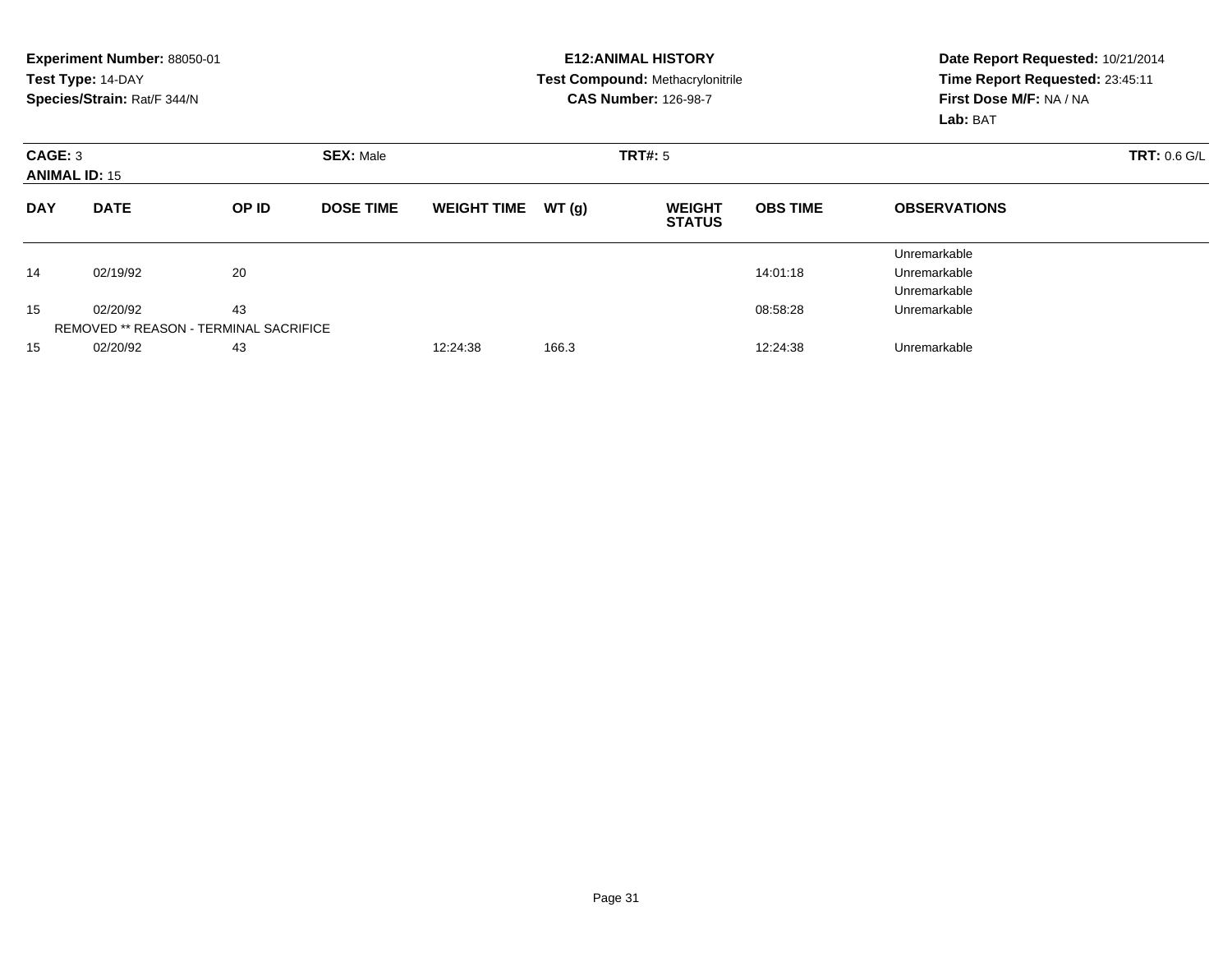#### **E12:ANIMAL HISTORY Test Compound:** Methacrylonitrile**CAS Number:** 126-98-7

|                         | CAGE: 4<br><b>ANIMAL ID: 16</b> |        | <b>SEX: Male</b> |                    |       | <b>TRT#: 7</b>                 | <b>TRT: 1.2 G/L</b> |                     |  |
|-------------------------|---------------------------------|--------|------------------|--------------------|-------|--------------------------------|---------------------|---------------------|--|
| <b>DAY</b>              | <b>DATE</b>                     | OP ID  | <b>DOSE TIME</b> | <b>WEIGHT TIME</b> | WT(g) | <b>WEIGHT</b><br><b>STATUS</b> | <b>OBS TIME</b>     | <b>OBSERVATIONS</b> |  |
| $\mathbf{1}$            | 02/06/92                        | 43     |                  | 06:27:36           | 121.9 |                                | 06:27:36            | Unremarkable        |  |
| $\mathbf{1}$            | 02/06/92                        | 43     |                  | 06:27:36           | 121.9 |                                | 14:07:08            | Unremarkable        |  |
| $\overline{\mathbf{c}}$ | 02/07/92                        | 43     |                  |                    |       |                                | 06:42:34            | Unremarkable        |  |
| $\overline{\mathbf{c}}$ | 02/07/92                        | 43     |                  |                    |       |                                | 14:04:10            | Unremarkable        |  |
| 3                       | 02/08/92                        | 21     |                  |                    |       |                                | 07:02:14            | Unremarkable        |  |
| 3                       | 02/08/92                        | 21     |                  |                    |       |                                | 14:22:54            | Unremarkable        |  |
| 4                       | 02/09/92                        | 21     |                  |                    |       |                                | 07:20:42            | Unremarkable        |  |
| 4                       | 02/09/92                        | 21     |                  |                    |       |                                | 14:58:28            | Unremarkable        |  |
| 5                       | 02/10/92                        | 43     |                  |                    |       |                                | 08:47:38            | Unremarkable        |  |
| 5                       | 02/10/92                        | 43     |                  |                    |       |                                | 16:05:54            | Unremarkable        |  |
| 6                       | 02/11/92                        | 43     |                  |                    |       |                                | 08:39:14            | Unremarkable        |  |
| 6                       | 02/11/92                        | 43     |                  |                    |       |                                | 15:37:12            | Unremarkable        |  |
| $\overline{7}$          | 02/12/92                        | 20     |                  |                    |       |                                | 07:16:20            | Unremarkable        |  |
|                         |                                 |        |                  |                    |       |                                |                     | Unremarkable        |  |
| $\boldsymbol{7}$        | 02/12/92                        | 20     |                  |                    |       |                                | 14:20:38            | Unremarkable        |  |
|                         |                                 |        |                  |                    |       |                                |                     | Unremarkable        |  |
| 8                       | 02/13/92                        | 43     |                  | 09:05:44           | 130.4 |                                | 09:05:44            | Unremarkable        |  |
| 8                       | 02/13/92                        | 43     |                  | 09:05:44           | 130.4 |                                | 15:20:54            | Unremarkable        |  |
| 9                       | 02/14/92                        | 43     |                  |                    |       |                                | 09:42:42            | Unremarkable        |  |
| 9                       | 02/14/92                        | 43     |                  |                    |       |                                | 15:51:56            | Unremarkable        |  |
| 10                      | 02/15/92                        | 21     |                  |                    |       |                                | 06:42:58            | Unremarkable        |  |
| 10                      | 02/15/92                        | 21     |                  |                    |       |                                | 14:50:26            | Unremarkable        |  |
| 11                      | 02/16/92                        | 21     |                  |                    |       |                                | 07:10:46            | Unremarkable        |  |
| 11                      | 02/16/92                        | 21     |                  |                    |       |                                | 14:23:24            | Nasal/Eye Discharge |  |
| 12                      | 02/17/92                        | 43     |                  |                    |       |                                | 06:52:10            | Unremarkable        |  |
| 12                      | 02/17/92                        | 43     |                  |                    |       |                                | 14:12:38            | Unremarkable        |  |
| 13                      | 02/18/92                        | 43     |                  |                    |       |                                | 07:58:14            | Unremarkable        |  |
|                         |                                 |        |                  |                    |       |                                |                     | Unremarkable        |  |
| 13                      | 02/18/92                        | 43     |                  |                    |       |                                | 14:06:02            | Unremarkable        |  |
|                         |                                 |        |                  |                    |       |                                |                     | Unremarkable        |  |
| 14                      | 02/19/92                        | $20\,$ |                  |                    |       |                                | 06:18:32            | Unremarkable        |  |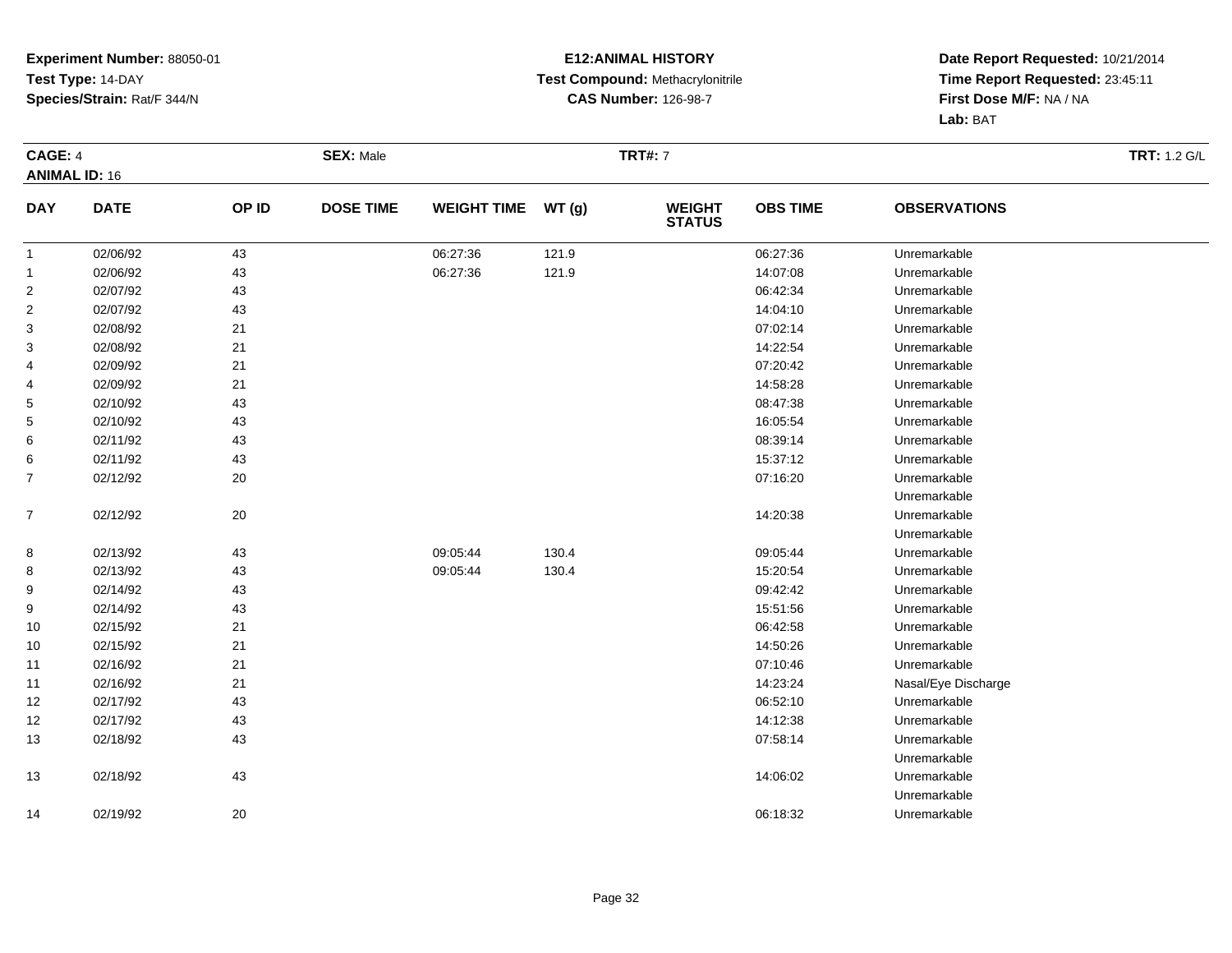|                                 | Experiment Number: 88050-01<br>Test Type: 14-DAY<br>Species/Strain: Rat/F 344/N |                                                     |                  |                    |       | <b>E12: ANIMAL HISTORY</b><br><b>Test Compound: Methacrylonitrile</b><br><b>CAS Number: 126-98-7</b> | Date Report Requested: 10/21/2014<br>Time Report Requested: 23:45:11<br>First Dose M/F: NA / NA<br>Lab: BAT |                                              |
|---------------------------------|---------------------------------------------------------------------------------|-----------------------------------------------------|------------------|--------------------|-------|------------------------------------------------------------------------------------------------------|-------------------------------------------------------------------------------------------------------------|----------------------------------------------|
| CAGE: 4<br><b>ANIMAL ID: 16</b> |                                                                                 |                                                     | <b>SEX: Male</b> |                    |       | <b>TRT#: 7</b>                                                                                       | <b>TRT: 1.2 G/L</b>                                                                                         |                                              |
| <b>DAY</b>                      | <b>DATE</b>                                                                     | OP ID                                               | <b>DOSE TIME</b> | <b>WEIGHT TIME</b> | WT(g) | <b>WEIGHT</b><br><b>STATUS</b>                                                                       | <b>OBS TIME</b>                                                                                             | <b>OBSERVATIONS</b>                          |
| 14                              | 02/19/92                                                                        | 20                                                  |                  |                    |       |                                                                                                      | 14:01:50                                                                                                    | Unremarkable<br>Unremarkable<br>Unremarkable |
| 15                              | 02/20/92                                                                        | 43<br><b>REMOVED ** REASON - TERMINAL SACRIFICE</b> |                  |                    |       |                                                                                                      | 08:59:00                                                                                                    | Unremarkable                                 |
| 15                              | 02/20/92                                                                        | 43                                                  |                  | 12:28:30           | 146.7 |                                                                                                      | 12:28:30                                                                                                    | Unremarkable                                 |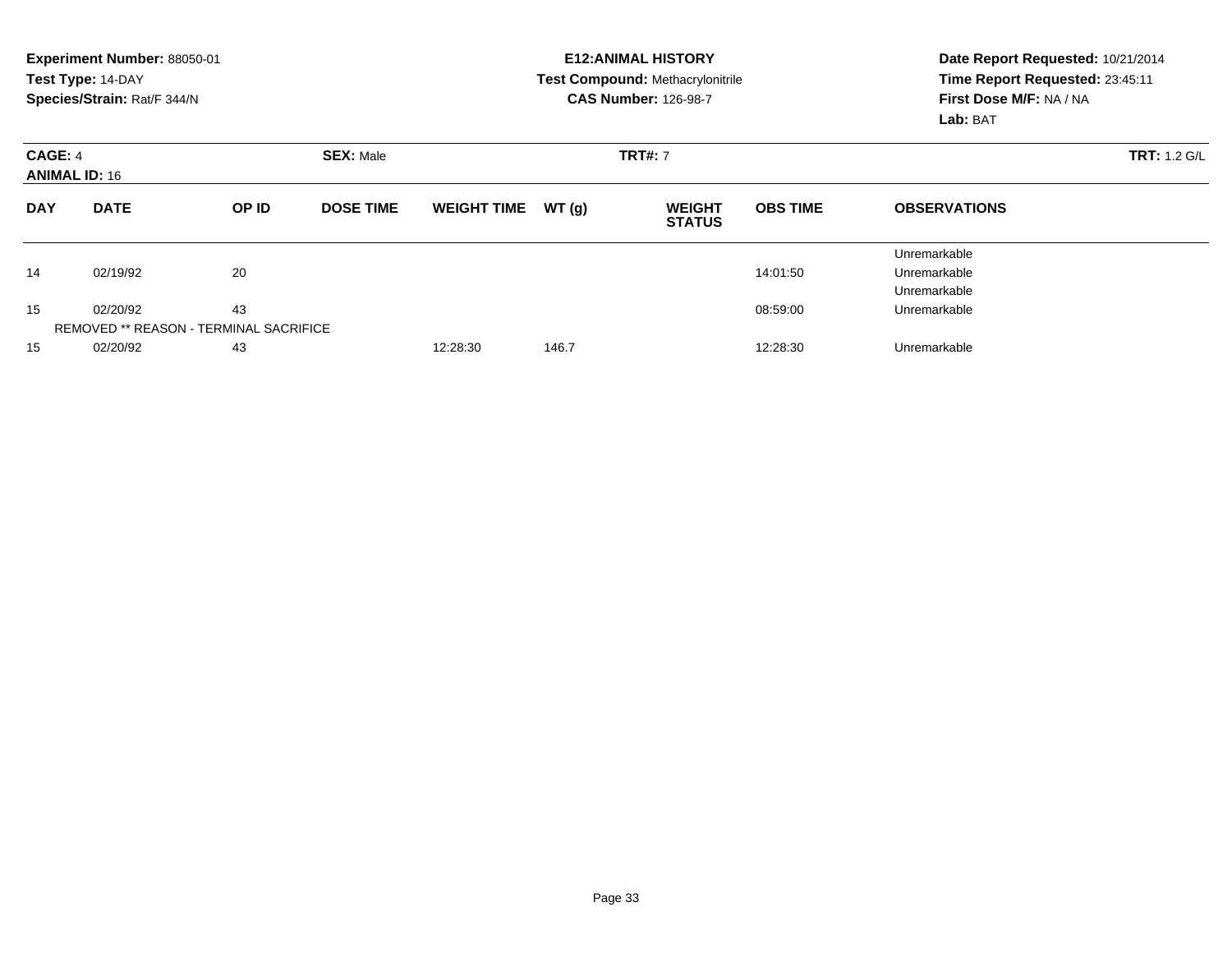#### **E12:ANIMAL HISTORY Test Compound:** Methacrylonitrile**CAS Number:** 126-98-7

|                | <b>CAGE: 4</b><br><b>ANIMAL ID: 17</b> |       | <b>SEX: Male</b> |                    |       | <b>TRT#: 7</b>                 | <b>TRT: 1.2 G/L</b> |                     |  |
|----------------|----------------------------------------|-------|------------------|--------------------|-------|--------------------------------|---------------------|---------------------|--|
| <b>DAY</b>     | <b>DATE</b>                            | OP ID | <b>DOSE TIME</b> | <b>WEIGHT TIME</b> | WT(g) | <b>WEIGHT</b><br><b>STATUS</b> | <b>OBS TIME</b>     | <b>OBSERVATIONS</b> |  |
| $\mathbf{1}$   | 02/06/92                               | 43    |                  | 06:27:36           | 123.9 |                                | 06:27:36            | Unremarkable        |  |
| $\mathbf{1}$   | 02/06/92                               | 43    |                  | 06:27:36           | 123.9 |                                | 14:07:08            | Unremarkable        |  |
| $\overline{c}$ | 02/07/92                               | 43    |                  |                    |       |                                | 06:42:34            | Unremarkable        |  |
| $\overline{2}$ | 02/07/92                               | 43    |                  |                    |       |                                | 14:04:10            | Unremarkable        |  |
| 3              | 02/08/92                               | 21    |                  |                    |       |                                | 07:02:14            | Unremarkable        |  |
| 3              | 02/08/92                               | 21    |                  |                    |       |                                | 14:22:54            | Unremarkable        |  |
| 4              | 02/09/92                               | 21    |                  |                    |       |                                | 07:20:42            | Unremarkable        |  |
| 4              | 02/09/92                               | 21    |                  |                    |       |                                | 14:58:28            | Unremarkable        |  |
| 5              | 02/10/92                               | 43    |                  |                    |       |                                | 08:47:38            | Unremarkable        |  |
| 5              | 02/10/92                               | 43    |                  |                    |       |                                | 16:05:54            | Unremarkable        |  |
| 6              | 02/11/92                               | 43    |                  |                    |       |                                | 08:39:14            | Unremarkable        |  |
| 6              | 02/11/92                               | 43    |                  |                    |       |                                | 15:37:12            | Unremarkable        |  |
| 7              | 02/12/92                               | 43    |                  |                    |       |                                | 07:16:20            | Unremarkable        |  |
|                |                                        |       |                  |                    |       |                                |                     | Unremarkable        |  |
| $\overline{7}$ | 02/12/92                               | 20    |                  |                    |       |                                | 14:20:38            | Unremarkable        |  |
|                |                                        |       |                  |                    |       |                                |                     | Unremarkable        |  |
| 8              | 02/13/92                               | 43    |                  | 09:05:44           | 128.1 |                                | 09:05:44            | Unremarkable        |  |
| 8              | 02/13/92                               | 43    |                  | 09:05:44           | 128.1 |                                | 15:20:54            | Unremarkable        |  |
| 9              | 02/14/92                               | 43    |                  |                    |       |                                | 09:42:42            | Unremarkable        |  |
| 9              | 02/14/92                               | 43    |                  |                    |       |                                | 15:51:56            | Unremarkable        |  |
| 10             | 02/15/92                               | 21    |                  |                    |       |                                | 06:42:58            | Unremarkable        |  |
| 10             | 02/15/92                               | 21    |                  |                    |       |                                | 14:50:26            | Unremarkable        |  |
| 11             | 02/16/92                               | 21    |                  |                    |       |                                | 07:10:46            | Unremarkable        |  |
| 11             | 02/16/92                               | 21    |                  |                    |       |                                | 14:23:24            | Unremarkable        |  |
| 12             | 02/17/92                               | 43    |                  |                    |       |                                | 06:52:10            | Unremarkable        |  |
| 12             | 02/17/92                               | 43    |                  |                    |       |                                | 14:12:38            | Unremarkable        |  |
| 13             | 02/18/92                               | 43    |                  |                    |       |                                | 07:58:14            | Unremarkable        |  |
|                |                                        |       |                  |                    |       |                                |                     | Unremarkable        |  |
| 13             | 02/18/92                               | 43    |                  |                    |       |                                | 14:06:02            | Unremarkable        |  |
|                |                                        |       |                  |                    |       |                                |                     | Unremarkable        |  |
| 14             | 02/19/92                               | 20    |                  |                    |       |                                | 06:18:32            | Unremarkable        |  |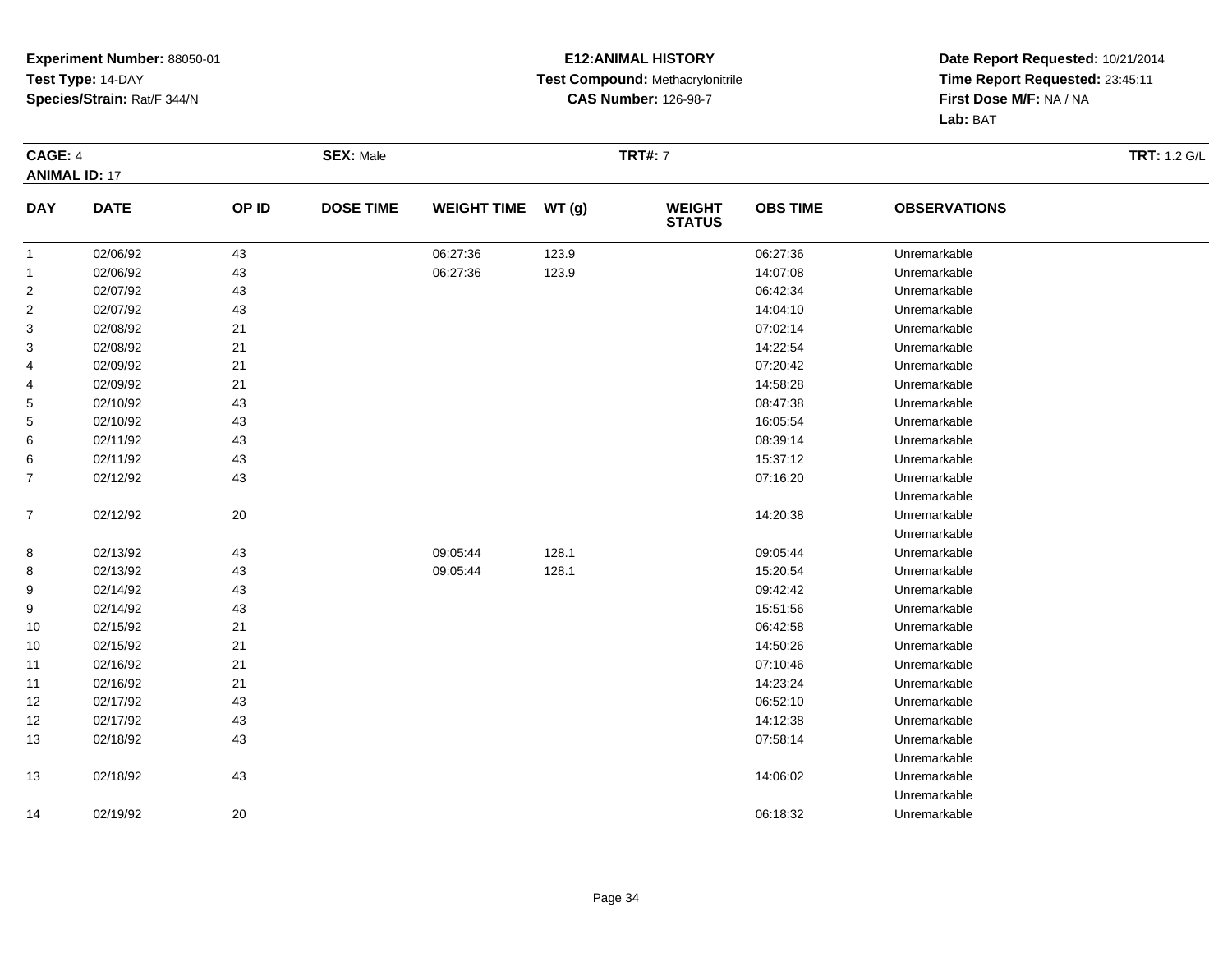|                                 | Experiment Number: 88050-01<br>Test Type: 14-DAY<br>Species/Strain: Rat/F 344/N |                                                     |                  |                    |       | <b>E12: ANIMAL HISTORY</b><br><b>Test Compound: Methacrylonitrile</b><br><b>CAS Number: 126-98-7</b> | Date Report Requested: 10/21/2014<br>Time Report Requested: 23:45:11<br>First Dose M/F: NA / NA<br>Lab: BAT |                                              |
|---------------------------------|---------------------------------------------------------------------------------|-----------------------------------------------------|------------------|--------------------|-------|------------------------------------------------------------------------------------------------------|-------------------------------------------------------------------------------------------------------------|----------------------------------------------|
| CAGE: 4<br><b>ANIMAL ID: 17</b> |                                                                                 |                                                     | <b>SEX: Male</b> |                    |       | <b>TRT#: 7</b>                                                                                       | <b>TRT: 1.2 G/L</b>                                                                                         |                                              |
| <b>DAY</b>                      | <b>DATE</b>                                                                     | OP ID                                               | <b>DOSE TIME</b> | <b>WEIGHT TIME</b> | WT(g) | <b>WEIGHT</b><br><b>STATUS</b>                                                                       | <b>OBS TIME</b>                                                                                             | <b>OBSERVATIONS</b>                          |
| 14                              | 02/19/92                                                                        | 20                                                  |                  |                    |       |                                                                                                      | 14:01:50                                                                                                    | Unremarkable<br>Unremarkable<br>Unremarkable |
| 15                              | 02/20/92                                                                        | 43<br><b>REMOVED ** REASON - TERMINAL SACRIFICE</b> |                  |                    |       |                                                                                                      | 08:59:00                                                                                                    | Unremarkable                                 |
| 15                              | 02/20/92                                                                        | 43                                                  |                  | 12:28:30           | 147.4 |                                                                                                      | 12:28:30                                                                                                    | Unremarkable                                 |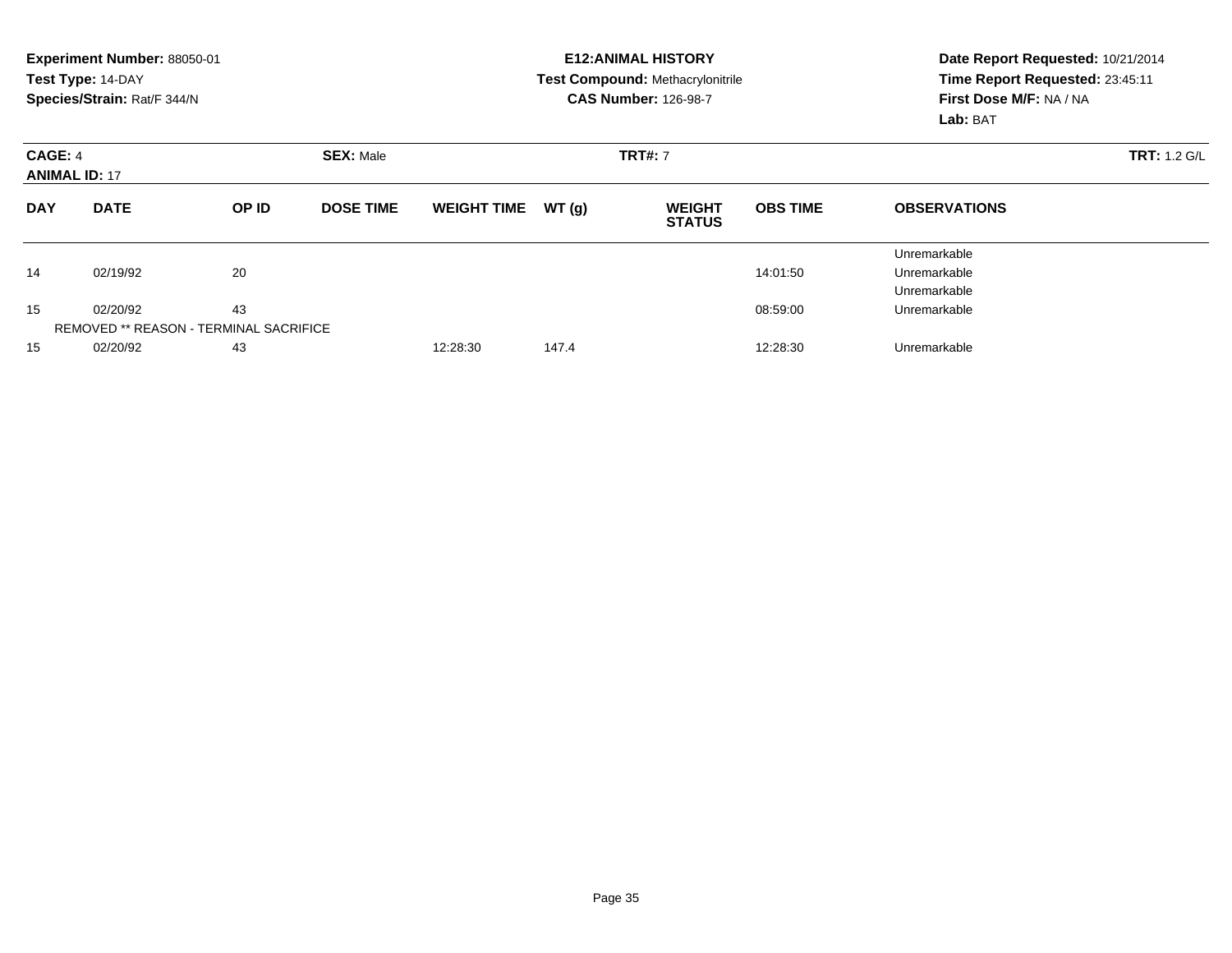#### **E12:ANIMAL HISTORY Test Compound:** Methacrylonitrile**CAS Number:** 126-98-7

|                | <b>CAGE: 4</b><br><b>ANIMAL ID: 18</b> |       | <b>SEX: Male</b> |                    |       | <b>TRT#: 7</b>                 | <b>TRT: 1.2 G/L</b> |                     |  |
|----------------|----------------------------------------|-------|------------------|--------------------|-------|--------------------------------|---------------------|---------------------|--|
| <b>DAY</b>     | <b>DATE</b>                            | OP ID | <b>DOSE TIME</b> | <b>WEIGHT TIME</b> | WT(g) | <b>WEIGHT</b><br><b>STATUS</b> | <b>OBS TIME</b>     | <b>OBSERVATIONS</b> |  |
| $\overline{1}$ | 02/06/92                               | 43    |                  | 06:27:36           | 130.0 |                                | 06:27:36            | Unremarkable        |  |
| $\mathbf{1}$   | 02/06/92                               | 43    |                  | 06:27:36           | 130.0 |                                | 14:07:08            | Unremarkable        |  |
| $\overline{c}$ | 02/07/92                               | 43    |                  |                    |       |                                | 06:42:34            | Unremarkable        |  |
| 2              | 02/07/92                               | 43    |                  |                    |       |                                | 14:04:10            | Unremarkable        |  |
| 3              | 02/08/92                               | 21    |                  |                    |       |                                | 07:02:14            | Unremarkable        |  |
| 3              | 02/08/92                               | 21    |                  |                    |       |                                | 14:22:54            | Unremarkable        |  |
| 4              | 02/09/92                               | 21    |                  |                    |       |                                | 07:20:42            | Unremarkable        |  |
| 4              | 02/09/92                               | 21    |                  |                    |       |                                | 14:58:28            | Unremarkable        |  |
| 5              | 02/10/92                               | 43    |                  |                    |       |                                | 08:47:38            | Unremarkable        |  |
| 5              | 02/10/92                               | 43    |                  |                    |       |                                | 16:05:54            | Unremarkable        |  |
| 6              | 02/11/92                               | 43    |                  |                    |       |                                | 08:39:14            | Unremarkable        |  |
| 6              | 02/11/92                               | 43    |                  |                    |       |                                | 15:37:12            | Nasal/Eye Discharge |  |
| 7              | 02/12/92                               | 20    |                  |                    |       |                                | 07:16:20            | Nasal/Eye Discharge |  |
|                |                                        |       |                  |                    |       |                                |                     | Nasal/Eye Discharge |  |
| $\overline{7}$ | 02/12/92                               | 20    |                  |                    |       |                                | 14:20:38            | Nasal/Eye Discharge |  |
|                |                                        |       |                  |                    |       |                                |                     | Nasal/Eye Discharge |  |
| 8              | 02/13/92                               | 43    |                  | 09:05:44           | 140.3 |                                | 09:05:44            | Nasal/Eye Discharge |  |
| 8              | 02/13/92                               | 43    |                  | 09:05:44           | 140.3 |                                | 15:20:54            | Nasal/Eye Discharge |  |
| 9              | 02/14/92                               | 43    |                  |                    |       |                                | 09:42:42            | Nasal/Eye Discharge |  |
| 9              | 02/14/92                               | 43    |                  |                    |       |                                | 15:51:56            | Nasal/Eye Discharge |  |
| 10             | 02/15/92                               | 21    |                  |                    |       |                                | 06:42:58            | Nasal/Eye Discharge |  |
| 10             | 02/15/92                               | 21    |                  |                    |       |                                | 14:50:26            | Nasal/Eye Discharge |  |
| 11             | 02/16/92                               | 21    |                  |                    |       |                                | 07:10:46            | Nasal/Eye Discharge |  |
|                |                                        |       |                  |                    |       |                                |                     | <b>Ruffled Fur</b>  |  |
| 11             | 02/16/92                               | 21    |                  |                    |       |                                | 14:23:24            | Nasal/Eye Discharge |  |
|                |                                        |       |                  |                    |       |                                |                     | <b>Ruffled Fur</b>  |  |
| 12             | 02/17/92                               | 43    |                  |                    |       |                                | 06:52:10            | Nasal/Eye Discharge |  |
| 12             | 02/17/92                               | 43    |                  |                    |       |                                | 14:12:38            | Nasal/Eye Discharge |  |
| 13             | 02/18/92                               | 20    |                  |                    |       |                                | 07:58:14            | Nasal/Eye Discharge |  |
|                |                                        |       |                  |                    |       |                                |                     | Nasal/Eye Discharge |  |
| 13             | 02/18/92                               | 20    |                  |                    |       |                                | 14:06:02            | Nasal/Eye Discharge |  |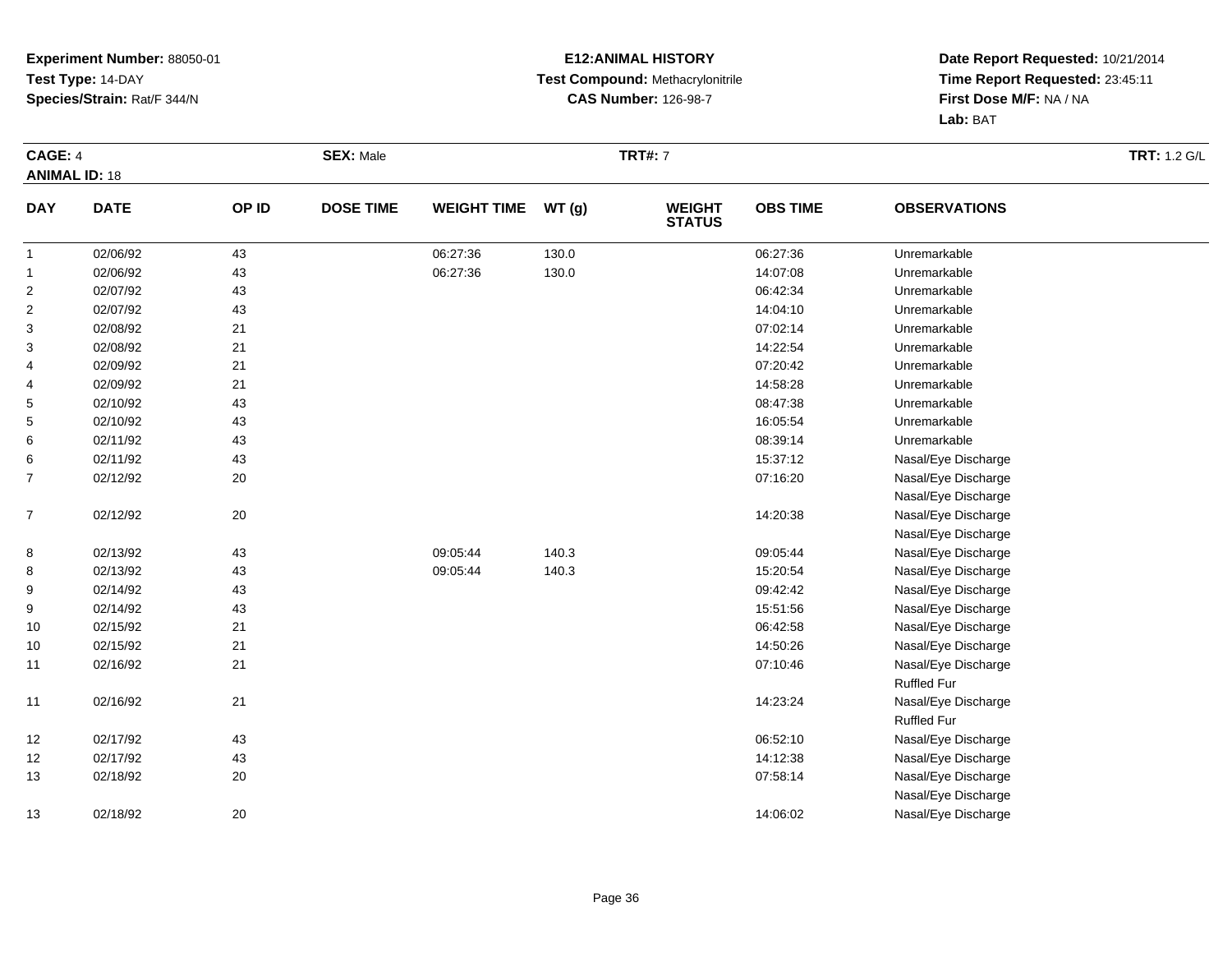|            | <b>Experiment Number: 88050-01</b>            |    |                  |                    |       | <b>E12:ANIMAL HISTORY</b>               |                 | Date Report Requested: 10/21/2014 |                     |  |
|------------|-----------------------------------------------|----|------------------|--------------------|-------|-----------------------------------------|-----------------|-----------------------------------|---------------------|--|
|            | Test Type: 14-DAY                             |    |                  |                    |       | <b>Test Compound: Methacrylonitrile</b> |                 | Time Report Requested: 23:45:11   |                     |  |
|            | Species/Strain: Rat/F 344/N                   |    |                  |                    |       | <b>CAS Number: 126-98-7</b>             |                 | First Dose M/F: NA / NA           |                     |  |
|            |                                               |    |                  |                    |       |                                         |                 | Lab: BAT                          |                     |  |
| CAGE: 4    |                                               |    | <b>SEX: Male</b> |                    |       | <b>TRT#: 7</b>                          |                 |                                   | <b>TRT: 1.2 G/L</b> |  |
|            | <b>ANIMAL ID: 18</b><br><b>DATE</b><br>OP ID  |    |                  |                    |       |                                         |                 |                                   |                     |  |
| <b>DAY</b> |                                               |    | <b>DOSE TIME</b> | <b>WEIGHT TIME</b> | WT(g) | <b>WEIGHT</b><br><b>STATUS</b>          | <b>OBS TIME</b> | <b>OBSERVATIONS</b>               |                     |  |
|            |                                               |    |                  |                    |       |                                         |                 | Nasal/Eye Discharge               |                     |  |
| 14         | 02/19/92                                      | 43 |                  |                    |       |                                         | 06:18:32        | Nasal/Eye Discharge               |                     |  |
|            |                                               |    |                  |                    |       |                                         |                 | Nasal/Eye Discharge               |                     |  |
| 14         | 02/19/92                                      | 20 |                  |                    |       |                                         | 14:01:50        | Nasal/Eye Discharge               |                     |  |
|            |                                               |    |                  |                    |       |                                         |                 | Nasal/Eye Discharge               |                     |  |
| 15         | 02/20/92                                      | 43 |                  |                    |       |                                         | 08:59:00        | Nasal/Eye Discharge               |                     |  |
|            | <b>REMOVED ** REASON - TERMINAL SACRIFICE</b> |    |                  |                    |       |                                         |                 |                                   |                     |  |
| 15         | 02/20/92                                      | 43 |                  | 12:28:30           | 162.2 |                                         | 12:28:30        | Nasal/Eye Discharge               |                     |  |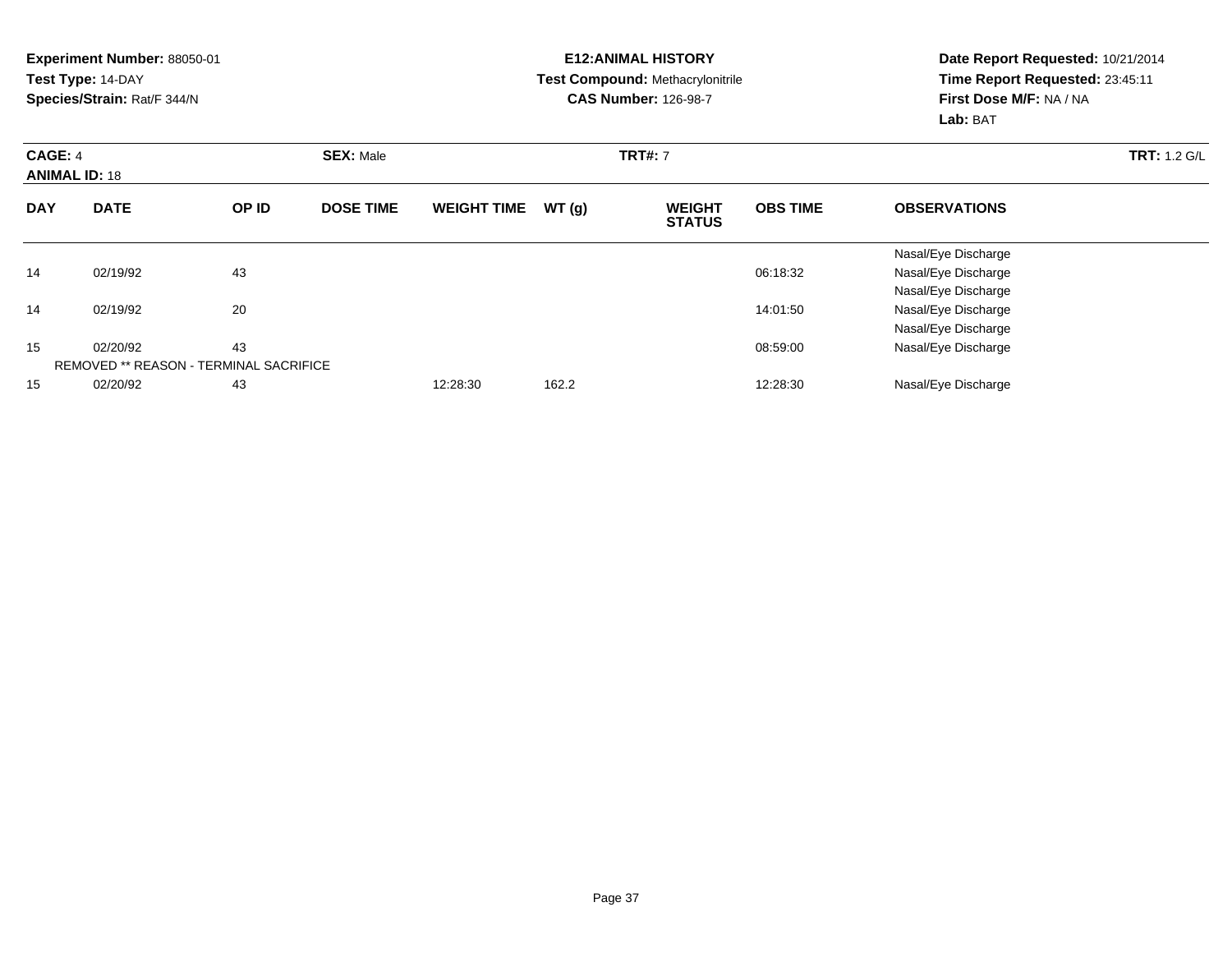#### **E12:ANIMAL HISTORY Test Compound:** Methacrylonitrile**CAS Number:** 126-98-7

| <b>CAGE: 4</b>       |             |        | <b>SEX: Male</b> |                    |       | <b>TRT#: 7</b>                 |                 |                     | <b>TRT: 1.2 G/L</b> |
|----------------------|-------------|--------|------------------|--------------------|-------|--------------------------------|-----------------|---------------------|---------------------|
| <b>ANIMAL ID: 19</b> |             |        |                  |                    |       |                                |                 |                     |                     |
| <b>DAY</b>           | <b>DATE</b> | OP ID  | <b>DOSE TIME</b> | <b>WEIGHT TIME</b> | WT(g) | <b>WEIGHT</b><br><b>STATUS</b> | <b>OBS TIME</b> | <b>OBSERVATIONS</b> |                     |
| $\mathbf{1}$         | 02/06/92    | 43     |                  | 06:27:36           | 130.7 |                                | 06:27:36        | Unremarkable        |                     |
| $\mathbf{1}$         | 02/06/92    | 43     |                  | 06:27:36           | 130.7 |                                | 14:07:08        | Unremarkable        |                     |
| $\overline{2}$       | 02/07/92    | 43     |                  |                    |       |                                | 06:42:34        | Unremarkable        |                     |
| $\overline{c}$       | 02/07/92    | 43     |                  |                    |       |                                | 14:04:10        | Unremarkable        |                     |
| 3                    | 02/08/92    | 21     |                  |                    |       |                                | 07:02:14        | Unremarkable        |                     |
| 3                    | 02/08/92    | 21     |                  |                    |       |                                | 14:22:54        | Unremarkable        |                     |
| 4                    | 02/09/92    | 21     |                  |                    |       |                                | 07:20:42        | Nasal/Eye Discharge |                     |
| 4                    | 02/09/92    | 21     |                  |                    |       |                                | 14:58:28        | Unremarkable        |                     |
| 5                    | 02/10/92    | 43     |                  |                    |       |                                | 08:47:38        | Unremarkable        |                     |
| 5                    | 02/10/92    | 43     |                  |                    |       |                                | 16:05:54        | Unremarkable        |                     |
| 6                    | 02/11/92    | 43     |                  |                    |       |                                | 08:39:14        | Unremarkable        |                     |
| 6                    | 02/11/92    | 43     |                  |                    |       |                                | 15:37:12        | Unremarkable        |                     |
| $\overline{7}$       | 02/12/92    | 20     |                  |                    |       |                                | 07:16:20        | Unremarkable        |                     |
|                      |             |        |                  |                    |       |                                |                 | Unremarkable        |                     |
| $\overline{7}$       | 02/12/92    | $20\,$ |                  |                    |       |                                | 14:20:38        | Unremarkable        |                     |
|                      |             |        |                  |                    |       |                                |                 | Unremarkable        |                     |
| 8                    | 02/13/92    | 43     |                  | 09:05:44           | 143.3 |                                | 09:05:44        | Unremarkable        |                     |
| 8                    | 02/13/92    | 43     |                  | 09:05:44           | 143.3 |                                | 15:20:54        | Unremarkable        |                     |
| 9                    | 02/14/92    | 43     |                  |                    |       |                                | 09:42:42        | Unremarkable        |                     |
| 9                    | 02/14/92    | 43     |                  |                    |       |                                | 15:51:56        | Unremarkable        |                     |
| 10                   | 02/15/92    | 21     |                  |                    |       |                                | 06:42:58        | Unremarkable        |                     |
| 10                   | 02/15/92    | 21     |                  |                    |       |                                | 14:50:26        | Unremarkable        |                     |
| 11                   | 02/16/92    | 21     |                  |                    |       |                                | 07:10:46        | Unremarkable        |                     |
| 11                   | 02/16/92    | 21     |                  |                    |       |                                | 14:23:24        | <b>Ruffled Fur</b>  |                     |
| 12                   | 02/17/92    | 43     |                  |                    |       |                                | 06:52:10        | Unremarkable        |                     |
| 12                   | 02/17/92    | 43     |                  |                    |       |                                | 14:12:38        | Unremarkable        |                     |
| 13                   | 02/18/92    | 43     |                  |                    |       |                                | 07:58:14        | Unremarkable        |                     |
|                      |             |        |                  |                    |       |                                |                 | Unremarkable        |                     |
| 13                   | 02/18/92    | 43     |                  |                    |       |                                | 14:06:02        | Unremarkable        |                     |
|                      |             |        |                  |                    |       |                                |                 | Unremarkable        |                     |
| 14                   | 02/19/92    | $20\,$ |                  |                    |       |                                | 06:18:32        | Unremarkable        |                     |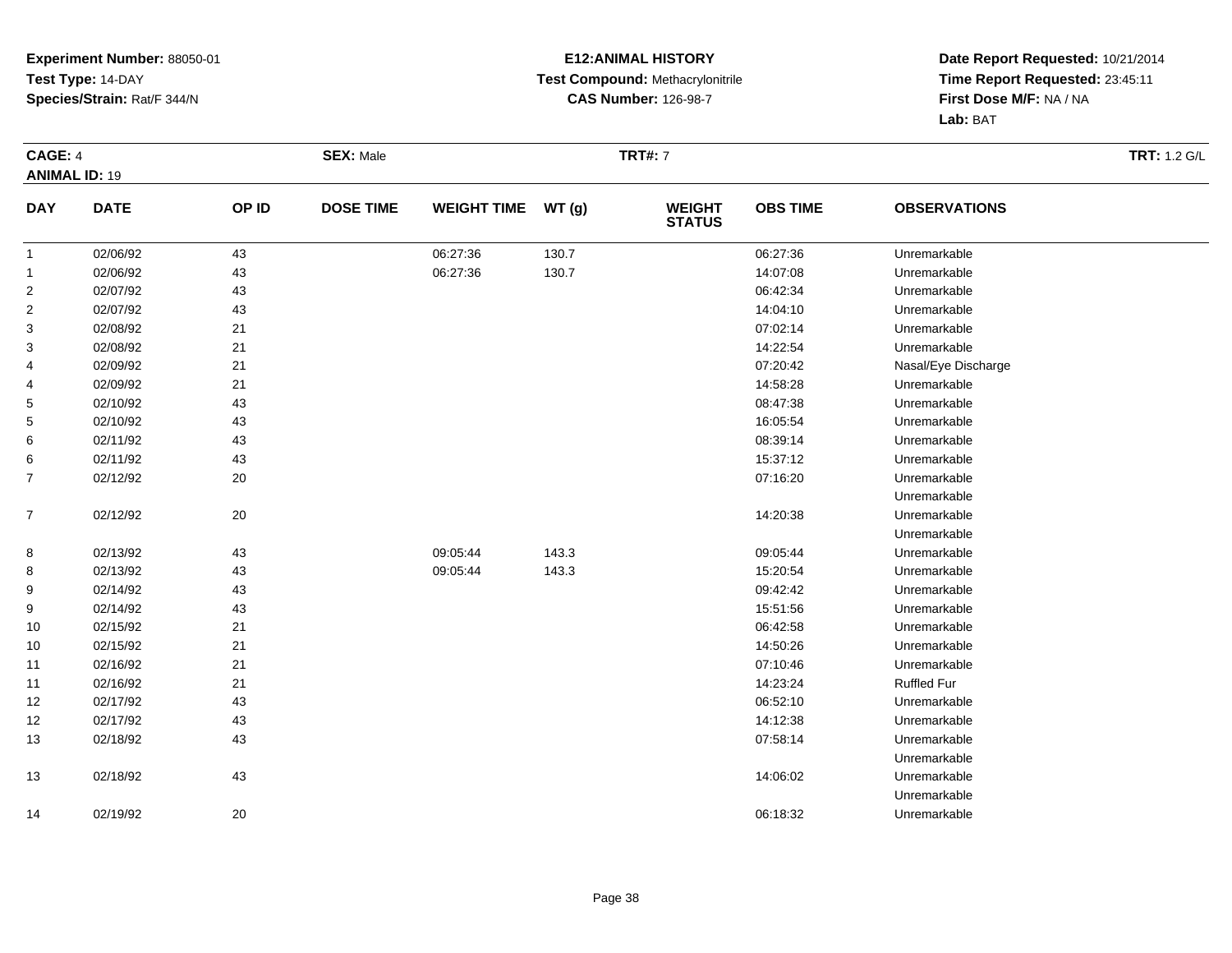|            | Experiment Number: 88050-01<br>Test Type: 14-DAY<br>Species/Strain: Rat/F 344/N |       |                  |                    |       | <b>E12: ANIMAL HISTORY</b><br>Test Compound: Methacrylonitrile<br><b>CAS Number: 126-98-7</b> | Date Report Requested: 10/21/2014<br>Time Report Requested: 23:45:11<br>First Dose M/F: NA / NA<br>Lab: BAT |                                              |
|------------|---------------------------------------------------------------------------------|-------|------------------|--------------------|-------|-----------------------------------------------------------------------------------------------|-------------------------------------------------------------------------------------------------------------|----------------------------------------------|
| CAGE: 4    | <b>SEX: Male</b><br><b>ANIMAL ID: 19</b>                                        |       |                  |                    |       | <b>TRT#: 7</b>                                                                                | <b>TRT: 1.2 G/L</b>                                                                                         |                                              |
| <b>DAY</b> | <b>DATE</b>                                                                     | OP ID | <b>DOSE TIME</b> | <b>WEIGHT TIME</b> | WT(g) | <b>WEIGHT</b><br><b>STATUS</b>                                                                | <b>OBS TIME</b>                                                                                             | <b>OBSERVATIONS</b>                          |
| 14         | 02/19/92                                                                        | 20    |                  |                    |       |                                                                                               | 14:01:50                                                                                                    | Unremarkable<br>Unremarkable<br>Unremarkable |
| 15         | 02/20/92<br><b>REMOVED ** REASON - TERMINAL SACRIFICE</b>                       | 43    |                  |                    |       |                                                                                               | 08:59:00                                                                                                    | Unremarkable                                 |
| 15         | 02/20/92                                                                        | 43    |                  | 12:28:30           | 167.6 |                                                                                               | 12:28:30                                                                                                    | Unremarkable                                 |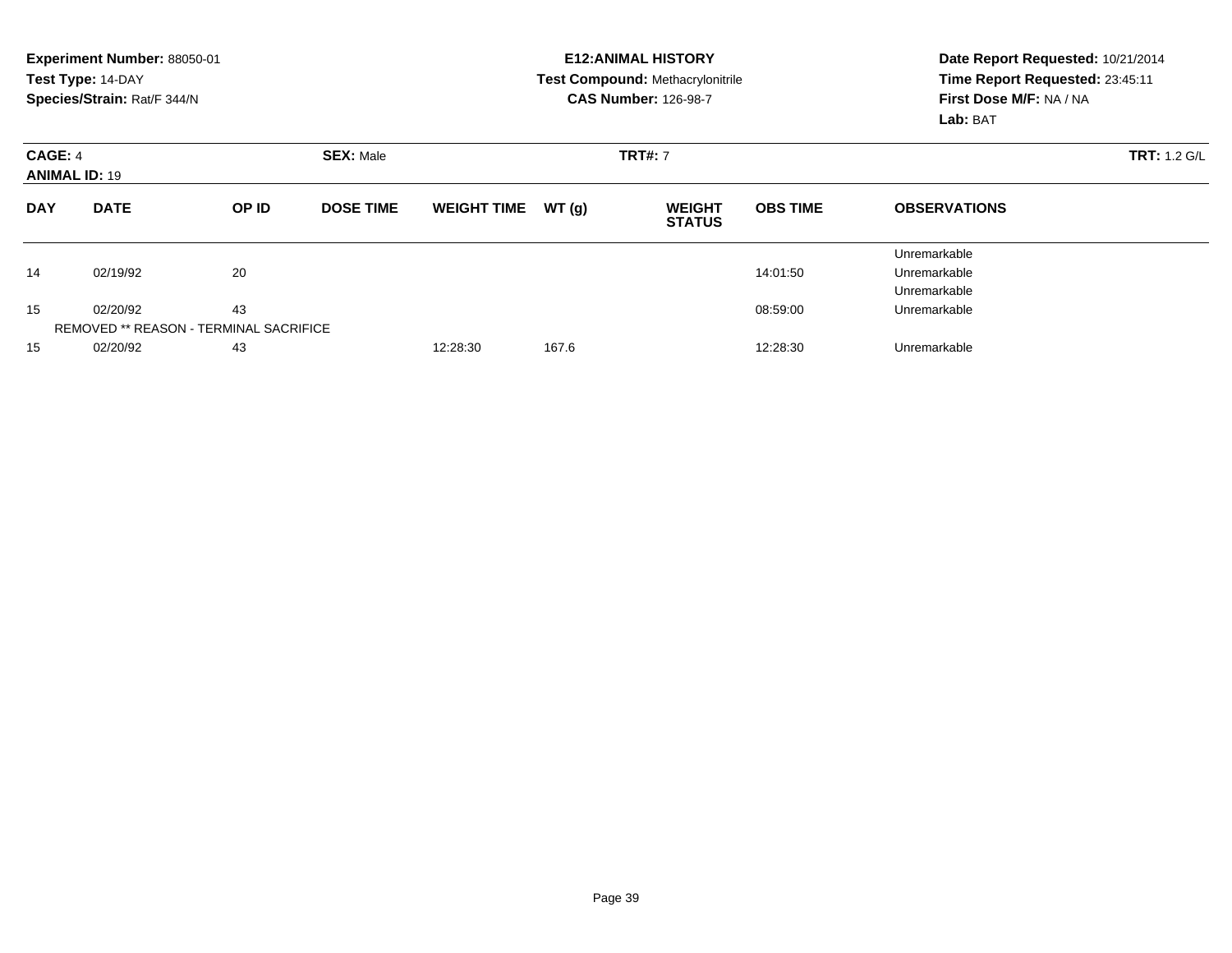#### **E12:ANIMAL HISTORY Test Compound:** Methacrylonitrile**CAS Number:** 126-98-7

| <b>CAGE: 4</b><br><b>ANIMAL ID: 20</b> |             |       | <b>SEX: Male</b> |                    |       | <b>TRT#: 7</b>                 |                 |                     | <b>TRT: 1.2 G/L</b> |
|----------------------------------------|-------------|-------|------------------|--------------------|-------|--------------------------------|-----------------|---------------------|---------------------|
| <b>DAY</b>                             | <b>DATE</b> | OP ID | <b>DOSE TIME</b> | <b>WEIGHT TIME</b> | WT(g) | <b>WEIGHT</b><br><b>STATUS</b> | <b>OBS TIME</b> | <b>OBSERVATIONS</b> |                     |
| $\mathbf{1}$                           | 02/06/92    | 43    |                  | 06:27:36           | 127.7 |                                | 06:27:36        | Unremarkable        |                     |
| $\mathbf{1}$                           | 02/06/92    | 43    |                  | 06:27:36           | 127.7 |                                | 14:07:08        | Unremarkable        |                     |
| $\overline{c}$                         | 02/07/92    | 43    |                  |                    |       |                                | 06:42:34        | Unremarkable        |                     |
| $\overline{\mathbf{c}}$                | 02/07/92    | 43    |                  |                    |       |                                | 14:04:10        | Unremarkable        |                     |
| 3                                      | 02/08/92    | 21    |                  |                    |       |                                | 07:02:14        | Unremarkable        |                     |
| 3                                      | 02/08/92    | 21    |                  |                    |       |                                | 14:22:54        | Unremarkable        |                     |
| 4                                      | 02/09/92    | 21    |                  |                    |       |                                | 07:20:42        | Nasal/Eye Discharge |                     |
| 4                                      | 02/09/92    | 21    |                  |                    |       |                                | 14:58:28        | Unremarkable        |                     |
| 5                                      | 02/10/92    | 43    |                  |                    |       |                                | 08:47:38        | Unremarkable        |                     |
| 5                                      | 02/10/92    | 43    |                  |                    |       |                                | 16:05:54        | Unremarkable        |                     |
| 6                                      | 02/11/92    | 43    |                  |                    |       |                                | 08:39:14        | Unremarkable        |                     |
| 6                                      | 02/11/92    | 43    |                  |                    |       |                                | 15:37:12        | Unremarkable        |                     |
| 7                                      | 02/12/92    | 43    |                  |                    |       |                                | 07:16:20        | Unremarkable        |                     |
|                                        |             |       |                  |                    |       |                                |                 | Unremarkable        |                     |
| $\overline{7}$                         | 02/12/92    | 43    |                  |                    |       |                                | 14:20:38        | Unremarkable        |                     |
|                                        |             |       |                  |                    |       |                                |                 | Unremarkable        |                     |
| 8                                      | 02/13/92    | 43    |                  | 09:05:44           | 136.6 |                                | 09:05:44        | Nasal/Eye Discharge |                     |
| 8                                      | 02/13/92    | 43    |                  | 09:05:44           | 136.6 |                                | 15:20:54        | Unremarkable        |                     |
| 9                                      | 02/14/92    | 43    |                  |                    |       |                                | 09:42:42        | Unremarkable        |                     |
| 9                                      | 02/14/92    | 43    |                  |                    |       |                                | 15:51:56        | Unremarkable        |                     |
| 10                                     | 02/15/92    | 21    |                  |                    |       |                                | 06:42:58        | Unremarkable        |                     |
| 10                                     | 02/15/92    | 21    |                  |                    |       |                                | 14:50:26        | Unremarkable        |                     |
| 11                                     | 02/16/92    | 21    |                  |                    |       |                                | 07:10:46        | Unremarkable        |                     |
| 11                                     | 02/16/92    | 21    |                  |                    |       |                                | 14:23:24        | <b>Ruffled Fur</b>  |                     |
| 12                                     | 02/17/92    | 43    |                  |                    |       |                                | 06:52:10        | Unremarkable        |                     |
| 12                                     | 02/17/92    | 43    |                  |                    |       |                                | 14:12:38        | Unremarkable        |                     |
| 13                                     | 02/18/92    | 43    |                  |                    |       |                                | 07:58:14        | Unremarkable        |                     |
|                                        |             |       |                  |                    |       |                                |                 | Unremarkable        |                     |
| 13                                     | 02/18/92    | 20    |                  |                    |       |                                | 14:06:02        | Unremarkable        |                     |
|                                        |             |       |                  |                    |       |                                |                 | Unremarkable        |                     |
| 14                                     | 02/19/92    | 43    |                  |                    |       |                                | 06:18:32        | Unremarkable        |                     |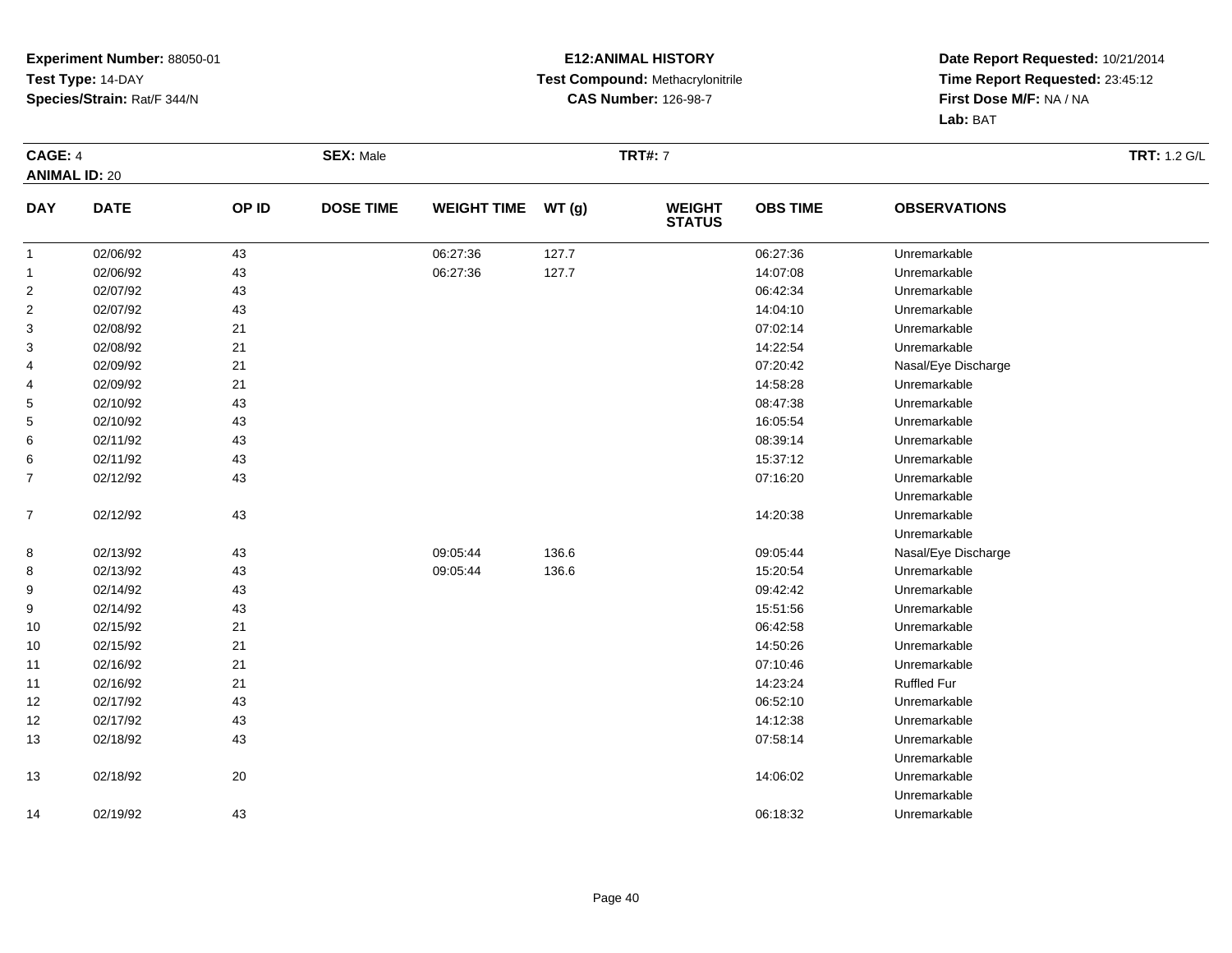|            | Experiment Number: 88050-01<br>Test Type: 14-DAY<br>Species/Strain: Rat/F 344/N |       |                  |                    |       | <b>E12: ANIMAL HISTORY</b><br>Test Compound: Methacrylonitrile<br><b>CAS Number: 126-98-7</b> | Date Report Requested: 10/21/2014<br>Time Report Requested: 23:45:12<br>First Dose M/F: NA / NA<br>Lab: BAT |                                              |
|------------|---------------------------------------------------------------------------------|-------|------------------|--------------------|-------|-----------------------------------------------------------------------------------------------|-------------------------------------------------------------------------------------------------------------|----------------------------------------------|
| CAGE: 4    | <b>SEX: Male</b><br><b>ANIMAL ID: 20</b>                                        |       |                  |                    |       | <b>TRT#: 7</b>                                                                                | <b>TRT: 1.2 G/L</b>                                                                                         |                                              |
| <b>DAY</b> | <b>DATE</b>                                                                     | OP ID | <b>DOSE TIME</b> | <b>WEIGHT TIME</b> | WT(g) | <b>WEIGHT</b><br><b>STATUS</b>                                                                | <b>OBS TIME</b>                                                                                             | <b>OBSERVATIONS</b>                          |
| 14         | 02/19/92                                                                        | 20    |                  |                    |       |                                                                                               | 14:01:50                                                                                                    | Unremarkable<br>Unremarkable<br>Unremarkable |
| 15         | 02/20/92<br><b>REMOVED ** REASON - TERMINAL SACRIFICE</b>                       | 43    |                  |                    |       |                                                                                               | 08:59:00                                                                                                    | Unremarkable                                 |
| 15         | 02/20/92                                                                        | 43    |                  | 12:28:30           | 157.3 |                                                                                               | 12:28:30                                                                                                    | Unremarkable                                 |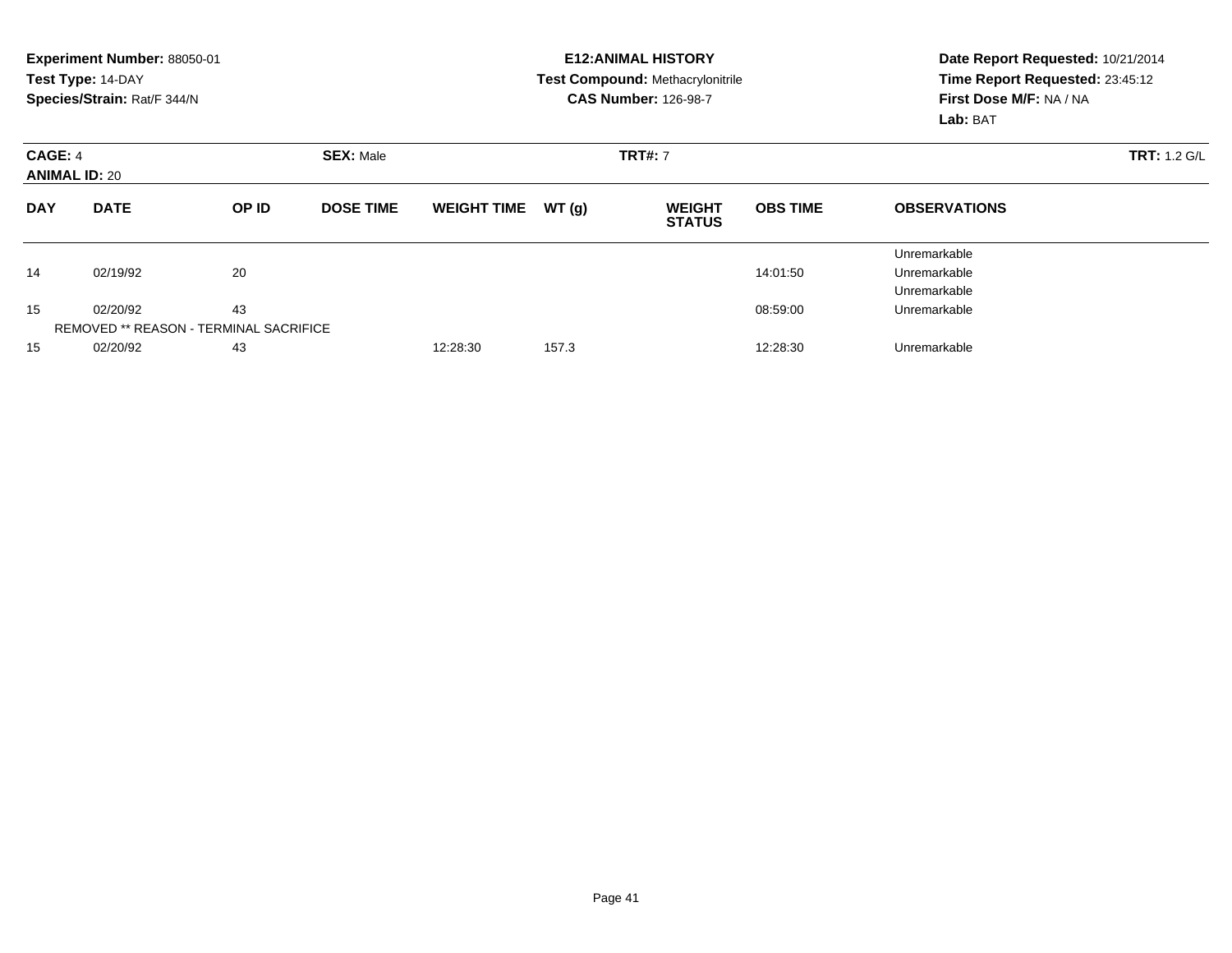#### **E12:ANIMAL HISTORY Test Compound:** Methacrylonitrile**CAS Number:** 126-98-7

| CAGE: 5                 |             |       | <b>SEX: Male</b> |                    |       | <b>TRT#: 9</b>                 |                 |                     | <b>TRT: 2.4 G/L</b> |
|-------------------------|-------------|-------|------------------|--------------------|-------|--------------------------------|-----------------|---------------------|---------------------|
| <b>ANIMAL ID: 21</b>    |             |       |                  |                    |       |                                |                 |                     |                     |
| <b>DAY</b>              | <b>DATE</b> | OP ID | <b>DOSE TIME</b> | <b>WEIGHT TIME</b> | WT(g) | <b>WEIGHT</b><br><b>STATUS</b> | <b>OBS TIME</b> | <b>OBSERVATIONS</b> |                     |
| $\mathbf{1}$            | 02/06/92    | 43    |                  | 06:31:06           | 130.9 |                                | 06:31:06        | Unremarkable        |                     |
| $\mathbf{1}$            | 02/06/92    | 43    |                  | 06:31:06           | 130.9 |                                | 14:07:42        | Unremarkable        |                     |
| $\overline{\mathbf{c}}$ | 02/07/92    | 43    |                  |                    |       |                                | 06:44:30        | Unremarkable        |                     |
| $\overline{2}$          | 02/07/92    | 43    |                  |                    |       |                                | 14:04:54        | Unremarkable        |                     |
| 3                       | 02/08/92    | 21    |                  |                    |       |                                | 07:04:56        | Unremarkable        |                     |
| 3                       | 02/08/92    | 21    |                  |                    |       |                                | 14:24:54        | Unremarkable        |                     |
| 4                       | 02/09/92    | 21    |                  |                    |       |                                | 07:24:54        | Unremarkable        |                     |
| 4                       | 02/09/92    | 21    |                  |                    |       |                                | 15:01:50        | Unremarkable        |                     |
| 5                       | 02/10/92    | 43    |                  |                    |       |                                | 08:49:04        | Unremarkable        |                     |
| 5                       | 02/10/92    | 43    |                  |                    |       |                                | 16:06:28        | Unremarkable        |                     |
| 6                       | 02/11/92    | 43    |                  |                    |       |                                | 08:38:28        | Unremarkable        |                     |
| 6                       | 02/11/92    | 43    |                  |                    |       |                                | 15:37:58        | Unremarkable        |                     |
| $\overline{7}$          | 02/12/92    | 43    |                  |                    |       |                                | 07:18:56        | Unremarkable        |                     |
|                         |             |       |                  |                    |       |                                |                 | Unremarkable        |                     |
| $\overline{7}$          | 02/12/92    | 20    |                  |                    |       |                                | 14:21:20        | Unremarkable        |                     |
|                         |             |       |                  |                    |       |                                |                 | Unremarkable        |                     |
| 8                       | 02/13/92    | 43    |                  | 09:09:04           | 116.9 |                                | 09:09:04        | Thin                |                     |
| 8                       | 02/13/92    | 43    |                  | 09:09:04           | 116.9 |                                | 15:21:46        | Thin                |                     |
| 9                       | 02/14/92    | 43    |                  |                    |       |                                | 09:43:58        | Thin                |                     |
| 9                       | 02/14/92    | 43    |                  |                    |       |                                | 15:52:56        | Thin                |                     |
| 10                      | 02/15/92    | 21    |                  |                    |       |                                | 06:39:14        | Thin                |                     |
| 10                      | 02/15/92    | 21    |                  |                    |       |                                | 14:52:50        | Thin                |                     |
| 11                      | 02/16/92    | 21    |                  |                    |       |                                | 07:06:14        | Nasal/Eye Discharge |                     |
|                         |             |       |                  |                    |       |                                |                 | Ruffled Fur         |                     |
| 11                      | 02/16/92    | 21    |                  |                    |       |                                | 14:17:40        | Nasal/Eye Discharge |                     |
|                         |             |       |                  |                    |       |                                |                 | <b>Ruffled Fur</b>  |                     |
|                         |             |       |                  |                    |       |                                |                 | Thin                |                     |
| 12                      | 02/17/92    | 43    |                  |                    |       |                                | 06:53:56        | Thin                |                     |
| 12                      | 02/17/92    | 43    |                  |                    |       |                                | 14:13:46        | Thin                |                     |
| 13                      | 02/18/92    | 43    |                  |                    |       |                                | 07:59:26        | Thin                |                     |
|                         |             |       |                  |                    |       |                                |                 | Thin                |                     |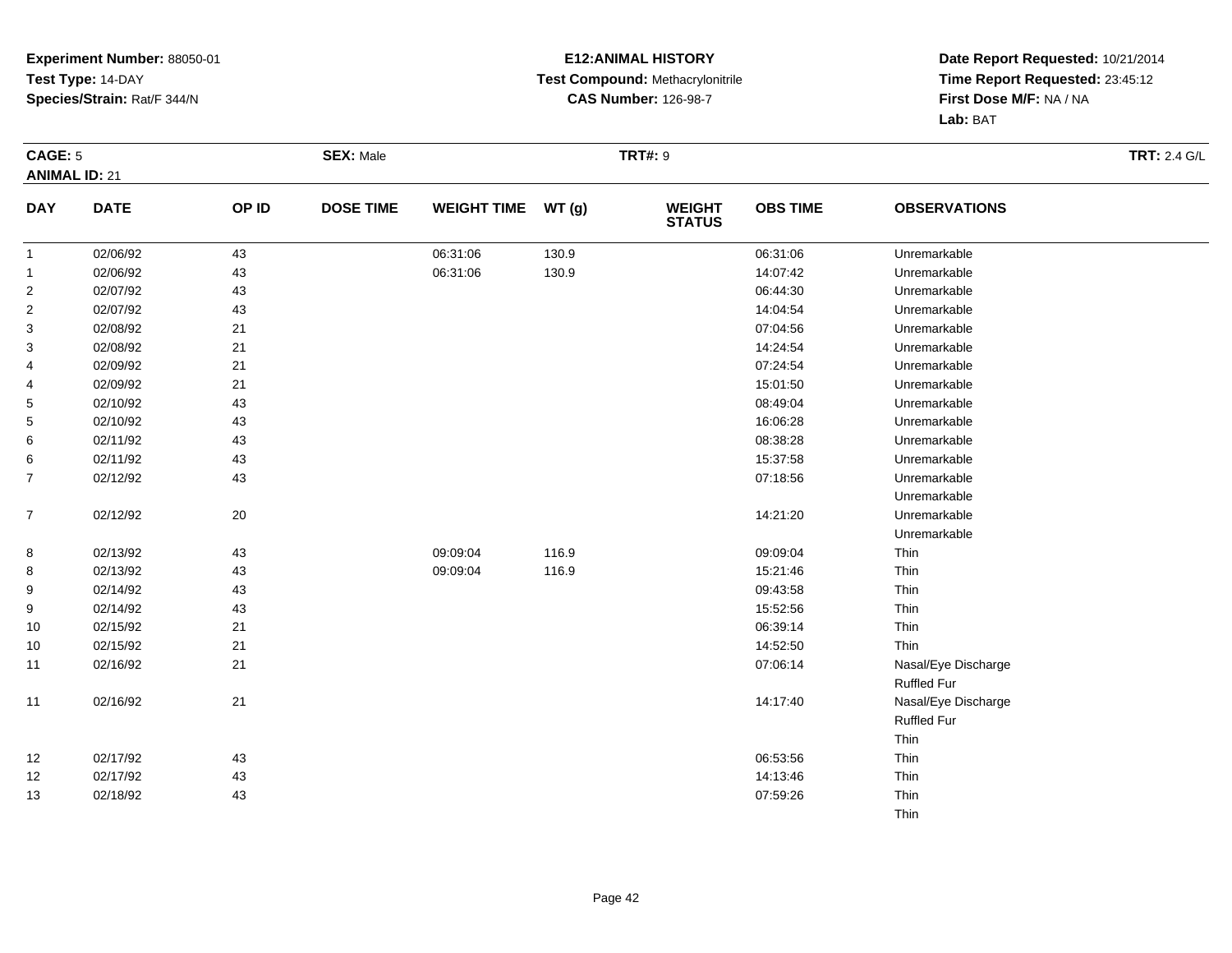|                | Experiment Number: 88050-01            |       |                  |                    |       | <b>E12: ANIMAL HISTORY</b>              |                 | Date Report Requested: 10/21/2014 |  |  |
|----------------|----------------------------------------|-------|------------------|--------------------|-------|-----------------------------------------|-----------------|-----------------------------------|--|--|
|                | Test Type: 14-DAY                      |       |                  |                    |       | <b>Test Compound: Methacrylonitrile</b> |                 | Time Report Requested: 23:45:12   |  |  |
|                | Species/Strain: Rat/F 344/N            |       |                  |                    |       | <b>CAS Number: 126-98-7</b>             |                 | First Dose M/F: NA / NA           |  |  |
|                |                                        |       |                  |                    |       |                                         |                 | Lab: BAT                          |  |  |
| <b>CAGE: 5</b> |                                        |       | <b>SEX: Male</b> |                    |       | <b>TRT#: 9</b>                          |                 | <b>TRT: 2.4 G/L</b>               |  |  |
|                | <b>ANIMAL ID: 21</b>                   |       |                  |                    |       |                                         |                 |                                   |  |  |
| <b>DAY</b>     | <b>DATE</b>                            | OP ID | <b>DOSE TIME</b> | <b>WEIGHT TIME</b> | WT(g) | <b>WEIGHT</b><br><b>STATUS</b>          | <b>OBS TIME</b> | <b>OBSERVATIONS</b>               |  |  |
| 13             | 02/18/92                               | 20    |                  |                    |       |                                         | 14:08:16        | Thin                              |  |  |
|                |                                        |       |                  |                    |       |                                         |                 | Thin                              |  |  |
| 14             | 02/19/92                               | 20    |                  |                    |       |                                         | 06:19:56        | <b>Thin</b>                       |  |  |
|                |                                        |       |                  |                    |       |                                         |                 | <b>Thin</b>                       |  |  |
| 14             | 02/19/92                               | 20    |                  |                    |       |                                         | 14:02:36        | Thin                              |  |  |
|                |                                        |       |                  |                    |       |                                         |                 | <b>Thin</b>                       |  |  |
| 15             | 02/20/92                               | 43    |                  |                    |       |                                         | 08:59:34        | Thin                              |  |  |
|                | REMOVED ** REASON - TERMINAL SACRIFICE |       |                  |                    |       |                                         |                 |                                   |  |  |
| 15             | 02/20/92                               | 43    |                  | 12:32:26           | 127.7 |                                         | 12:32:26        | Thin                              |  |  |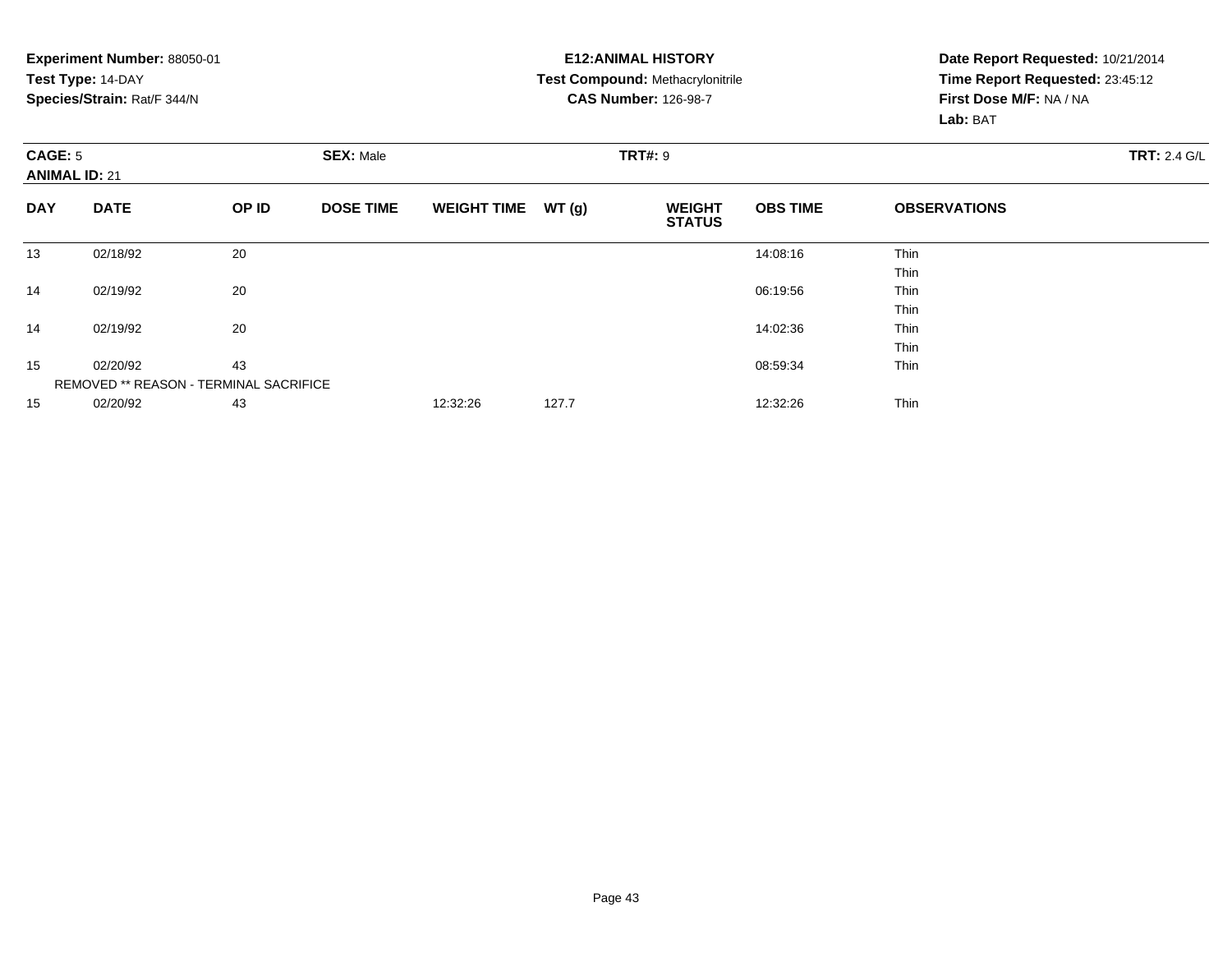#### **E12:ANIMAL HISTORY Test Compound:** Methacrylonitrile**CAS Number:** 126-98-7

| CAGE: 5                 |             |       | <b>SEX: Male</b> |                    |       | <b>TRT#: 9</b>                 |                 |                     | <b>TRT: 2.4 G/L</b> |
|-------------------------|-------------|-------|------------------|--------------------|-------|--------------------------------|-----------------|---------------------|---------------------|
| <b>ANIMAL ID: 22</b>    |             |       |                  |                    |       |                                |                 |                     |                     |
| <b>DAY</b>              | <b>DATE</b> | OP ID | <b>DOSE TIME</b> | <b>WEIGHT TIME</b> | WT(g) | <b>WEIGHT</b><br><b>STATUS</b> | <b>OBS TIME</b> | <b>OBSERVATIONS</b> |                     |
| $\mathbf{1}$            | 02/06/92    | 43    |                  | 06:31:06           | 119.1 |                                | 06:31:06        | Unremarkable        |                     |
| $\mathbf{1}$            | 02/06/92    | 43    |                  | 06:31:06           | 119.1 |                                | 14:07:42        | Unremarkable        |                     |
| $\overline{\mathbf{c}}$ | 02/07/92    | 43    |                  |                    |       |                                | 06:44:30        | Unremarkable        |                     |
| $\overline{\mathbf{c}}$ | 02/07/92    | 43    |                  |                    |       |                                | 14:04:54        | Unremarkable        |                     |
| 3                       | 02/08/92    | 21    |                  |                    |       |                                | 07:04:56        | Unremarkable        |                     |
| 3                       | 02/08/92    | 21    |                  |                    |       |                                | 14:24:54        | Unremarkable        |                     |
| 4                       | 02/09/92    | 21    |                  |                    |       |                                | 07:24:54        | Unremarkable        |                     |
| 4                       | 02/09/92    | 21    |                  |                    |       |                                | 15:01:50        | Unremarkable        |                     |
| 5                       | 02/10/92    | 43    |                  |                    |       |                                | 08:49:04        | Unremarkable        |                     |
| 5                       | 02/10/92    | 43    |                  |                    |       |                                | 16:06:28        | Unremarkable        |                     |
| 6                       | 02/11/92    | 43    |                  |                    |       |                                | 08:38:28        | Unremarkable        |                     |
| 6                       | 02/11/92    | 43    |                  |                    |       |                                | 15:37:58        | Unremarkable        |                     |
| $\overline{7}$          | 02/12/92    | 43    |                  |                    |       |                                | 07:18:56        | Unremarkable        |                     |
|                         |             |       |                  |                    |       |                                |                 | Unremarkable        |                     |
| $\overline{7}$          | 02/12/92    | 43    |                  |                    |       |                                | 14:21:20        | Unremarkable        |                     |
|                         |             |       |                  |                    |       |                                |                 | Unremarkable        |                     |
| 8                       | 02/13/92    | 43    |                  | 09:09:04           | 114.1 |                                | 09:09:04        | Thin                |                     |
| 8                       | 02/13/92    | 43    |                  | 09:09:04           | 114.1 |                                | 15:21:46        | Nasal/Eye Discharge |                     |
|                         |             |       |                  |                    |       |                                |                 | Thin                |                     |
| 9                       | 02/14/92    | 43    |                  |                    |       |                                | 09:43:58        | Thin                |                     |
| 9                       | 02/14/92    | 43    |                  |                    |       |                                | 15:52:56        | Thin                |                     |
| 10                      | 02/15/92    | 21    |                  |                    |       |                                | 06:39:14        | Thin                |                     |
| 10                      | 02/15/92    | 21    |                  |                    |       |                                | 14:52:50        | Thin                |                     |
| 11                      | 02/16/92    | 21    |                  |                    |       |                                | 07:06:14        | Nasal/Eye Discharge |                     |
|                         |             |       |                  |                    |       |                                |                 | Thin                |                     |
| 11                      | 02/16/92    | 21    |                  |                    |       |                                | 14:17:40        | Nasal/Eye Discharge |                     |
|                         |             |       |                  |                    |       |                                |                 | Ruffled Fur         |                     |
|                         |             |       |                  |                    |       |                                |                 | Thin                |                     |
| 12                      | 02/17/92    | 43    |                  |                    |       |                                | 06:53:56        | Thin                |                     |
| 12                      | 02/17/92    | 43    |                  |                    |       |                                | 14:13:46        | Thin                |                     |
| 13                      | 02/18/92    | 43    |                  |                    |       |                                | 07:59:26        | Thin                |                     |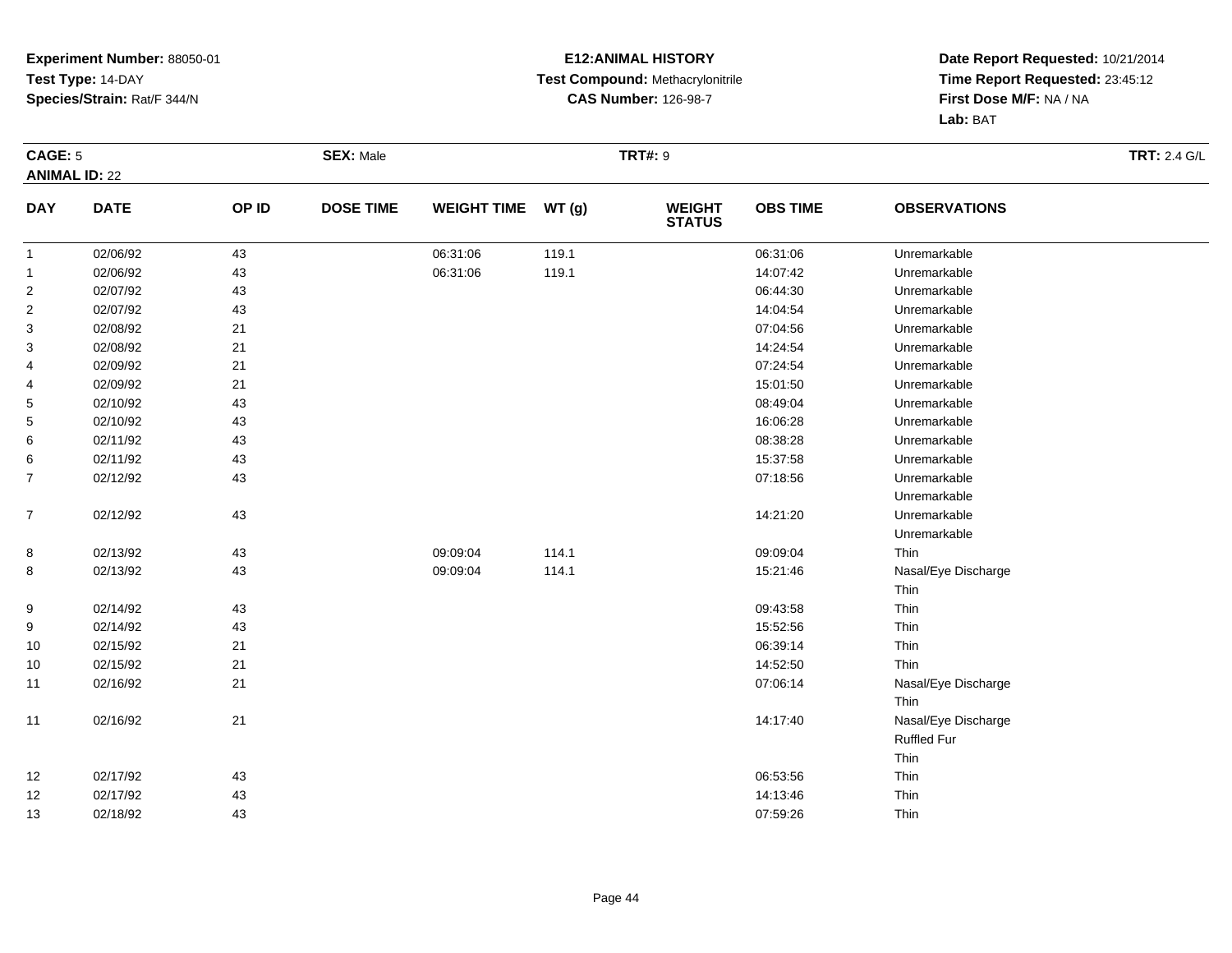**Experiment Number:** 88050-01**Test Type:** 14-DAY **Species/Strain:** Rat/F 344/N**E12:ANIMAL HISTORY Test Compound:** Methacrylonitrile**CAS Number:** 126-98-7**Date Report Requested:** 10/21/2014 **Time Report Requested:** 23:45:12**First Dose M/F:** NA / NA**Lab:** BAT**CAGE:** 5 **SEX:** Male **TRT#:** <sup>9</sup> **TRT:** 2.4 G/L **ANIMAL ID:** 22**DAY DATE OP IDDOSE TIME WEIGHT TIME WT** (g) **STATUSOBS TIME OBSERVATIONS** ThinThin 13 02/18/92 <sup>20</sup> 14:08:16 Thin ThinThin 14 02/19/92 <sup>43</sup> 06:19:56 Thin ThinThin 14 02/19/92 <sup>20</sup> 14:02:36 Thin ThinThin 155 02/20/92 43 43 43 5 02/20/92 5 0.02/20/92 5 0.02/20/92 43 5 0.02/20/92 5 0.02/20/92 43 5 0.02/20/92 5 0.02/20 REMOVED \*\* REASON - TERMINAL SACRIFICE155 02/20/92 43 43 12:32:26 118.4 12:41 12:32 12:32 12:32:26 Thin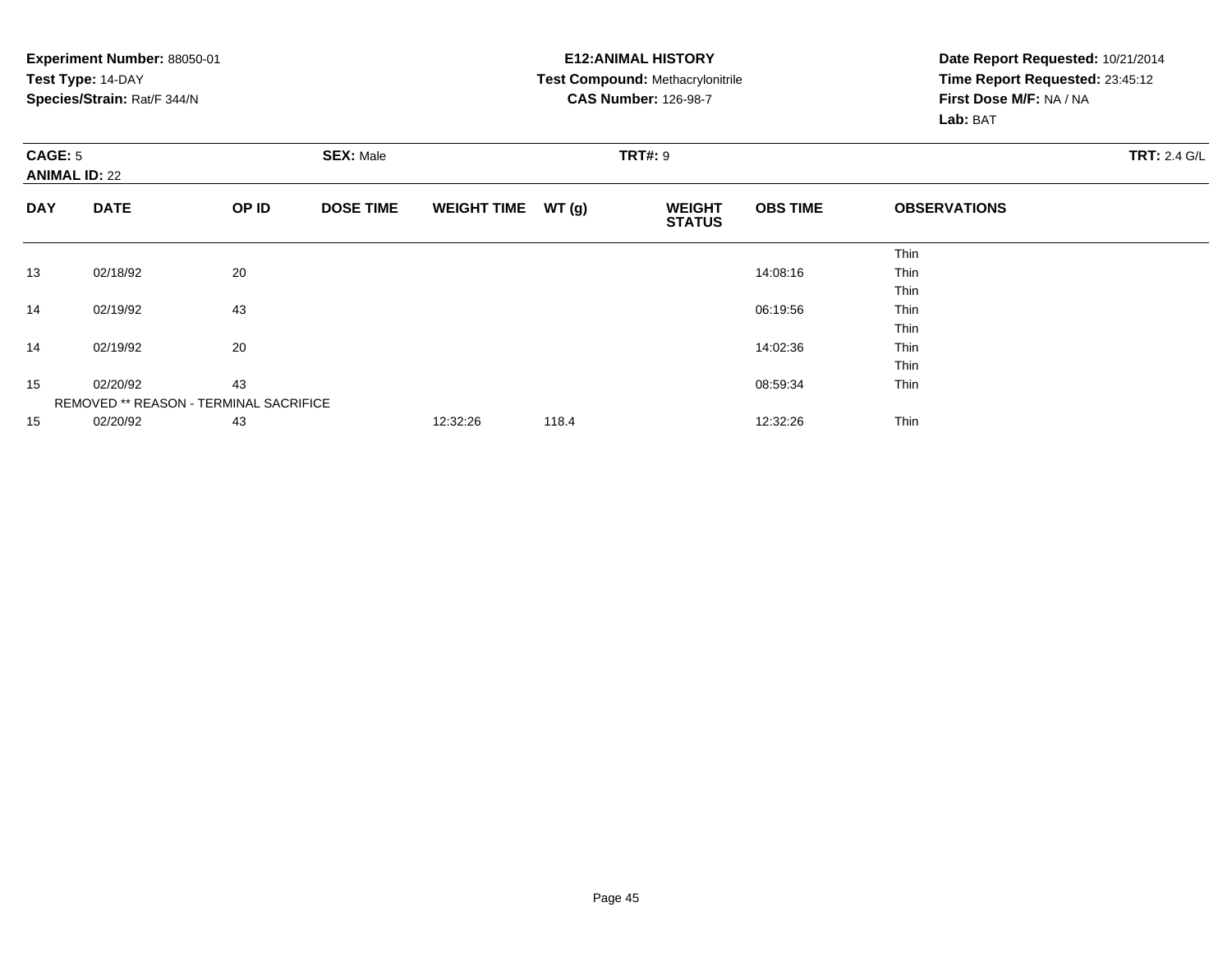#### **E12:ANIMAL HISTORY Test Compound:** Methacrylonitrile**CAS Number:** 126-98-7

| CAGE: 5              |             |        | <b>SEX: Male</b> |                    |       | <b>TRT#: 9</b>                 |                 |                     | <b>TRT: 2.4 G/L</b> |
|----------------------|-------------|--------|------------------|--------------------|-------|--------------------------------|-----------------|---------------------|---------------------|
| <b>ANIMAL ID: 23</b> |             |        |                  |                    |       |                                |                 |                     |                     |
| <b>DAY</b>           | <b>DATE</b> | OP ID  | <b>DOSE TIME</b> | <b>WEIGHT TIME</b> | WT(g) | <b>WEIGHT</b><br><b>STATUS</b> | <b>OBS TIME</b> | <b>OBSERVATIONS</b> |                     |
| $\mathbf{1}$         | 02/06/92    | 43     |                  | 06:31:06           | 136.9 |                                | 06:31:06        | Unremarkable        |                     |
| $\mathbf{1}$         | 02/06/92    | 43     |                  | 06:31:06           | 136.9 |                                | 14:07:42        | Unremarkable        |                     |
| $\overline{2}$       | 02/07/92    | 43     |                  |                    |       |                                | 06:44:30        | Unremarkable        |                     |
| $\overline{2}$       | 02/07/92    | 43     |                  |                    |       |                                | 14:04:54        | Unremarkable        |                     |
| 3                    | 02/08/92    | 21     |                  |                    |       |                                | 07:04:56        | Unremarkable        |                     |
| 3                    | 02/08/92    | 21     |                  |                    |       |                                | 14:24:54        | Unremarkable        |                     |
| 4                    | 02/09/92    | 21     |                  |                    |       |                                | 07:24:54        | Unremarkable        |                     |
| 4                    | 02/09/92    | 21     |                  |                    |       |                                | 15:01:50        | Unremarkable        |                     |
| 5                    | 02/10/92    | 43     |                  |                    |       |                                | 08:49:04        | Unremarkable        |                     |
| 5                    | 02/10/92    | $43\,$ |                  |                    |       |                                | 16:06:28        | Unremarkable        |                     |
| 6                    | 02/11/92    | 43     |                  |                    |       |                                | 08:38:28        | Unremarkable        |                     |
| 6                    | 02/11/92    | 43     |                  |                    |       |                                | 15:37:58        | Unremarkable        |                     |
| $\overline{7}$       | 02/12/92    | 43     |                  |                    |       |                                | 07:18:56        | Unremarkable        |                     |
|                      |             |        |                  |                    |       |                                |                 | Unremarkable        |                     |
| $\overline{7}$       | 02/12/92    | 43     |                  |                    |       |                                | 14:21:20        | Unremarkable        |                     |
|                      |             |        |                  |                    |       |                                |                 | Unremarkable        |                     |
| 8                    | 02/13/92    | 43     |                  | 09:09:04           | 105.2 |                                | 09:09:04        | Nasal/Eye Discharge |                     |
|                      |             |        |                  |                    |       |                                |                 | Thin                |                     |
| 8                    | 02/13/92    | 43     |                  | 09:09:04           | 105.2 |                                | 15:21:46        | Nasal/Eye Discharge |                     |
|                      |             |        |                  |                    |       |                                |                 | Thin                |                     |
| 9                    | 02/14/92    | 43     |                  |                    |       |                                | 09:43:58        | Thin                |                     |
| 9                    | 02/14/92    | 43     |                  |                    |       |                                | 15:52:56        | Thin                |                     |
| 10                   | 02/15/92    | 21     |                  |                    |       |                                | 06:39:14        | Thin                |                     |
| 10                   | 02/15/92    | 21     |                  |                    |       |                                | 14:52:50        | <b>Ruffled Fur</b>  |                     |
|                      |             |        |                  |                    |       |                                |                 | Thin                |                     |
| 11                   | 02/16/92    | 21     |                  |                    |       |                                | 07:06:14        | Nasal/Eye Discharge |                     |
|                      |             |        |                  |                    |       |                                |                 | <b>Ruffled Fur</b>  |                     |
|                      |             |        |                  |                    |       |                                |                 | Thin                |                     |
| 11                   | 02/16/92    | 21     |                  |                    |       |                                | 14:17:40        | Nasal/Eye Discharge |                     |
|                      |             |        |                  |                    |       |                                |                 | Ruffled Fur         |                     |
|                      |             |        |                  |                    |       |                                |                 | Thin                |                     |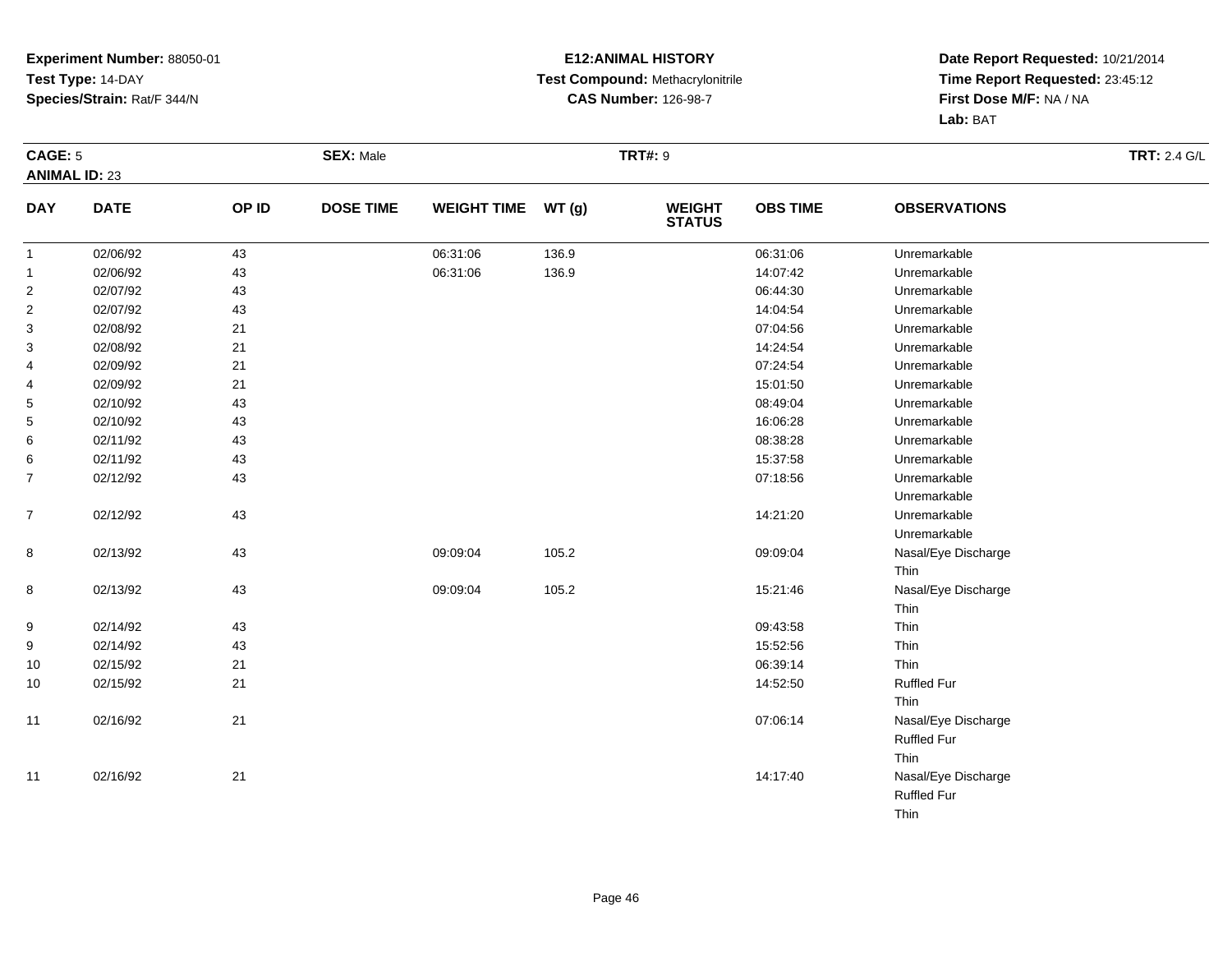#### **E12:ANIMAL HISTORY Test Compound:** Methacrylonitrile**CAS Number:** 126-98-7

|            | CAGE: 5<br><b>ANIMAL ID: 23</b>        |       | <b>SEX: Male</b> |                    |       | <b>TRT#: 9</b>                 | <b>TRT: 2.4 G/L</b> |                     |  |
|------------|----------------------------------------|-------|------------------|--------------------|-------|--------------------------------|---------------------|---------------------|--|
| <b>DAY</b> | <b>DATE</b>                            | OP ID | <b>DOSE TIME</b> | <b>WEIGHT TIME</b> | WT(g) | <b>WEIGHT</b><br><b>STATUS</b> | <b>OBS TIME</b>     | <b>OBSERVATIONS</b> |  |
| 12         | 02/17/92                               | 43    |                  |                    |       |                                | 06:53:56            | Thin                |  |
| 12         | 02/17/92                               | 43    |                  |                    |       |                                | 14:13:46            | Thin                |  |
| 13         | 02/18/92                               | 43    |                  |                    |       |                                | 07:59:26            | Thin                |  |
|            |                                        |       |                  |                    |       |                                |                     | Thin                |  |
| 13         | 02/18/92                               | 20    |                  |                    |       |                                | 14:08:16            | Thin                |  |
|            |                                        |       |                  |                    |       |                                |                     | Thin                |  |
| 14         | 02/19/92                               | 43    |                  |                    |       |                                | 06:19:56            | Thin                |  |
|            |                                        |       |                  |                    |       |                                |                     | Thin                |  |
| 14         | 02/19/92                               | 43    |                  |                    |       |                                | 14:02:36            | Thin                |  |
|            |                                        |       |                  |                    |       |                                |                     | Thin                |  |
| 15         | 02/20/92                               | 43    |                  |                    |       |                                | 08:59:34            | Thin                |  |
|            | REMOVED ** REASON - TERMINAL SACRIFICE |       |                  |                    |       |                                |                     |                     |  |
| 15         | 02/20/92                               | 43    |                  | 12:32:26           | 104.0 |                                | 12:32:26            | Thin                |  |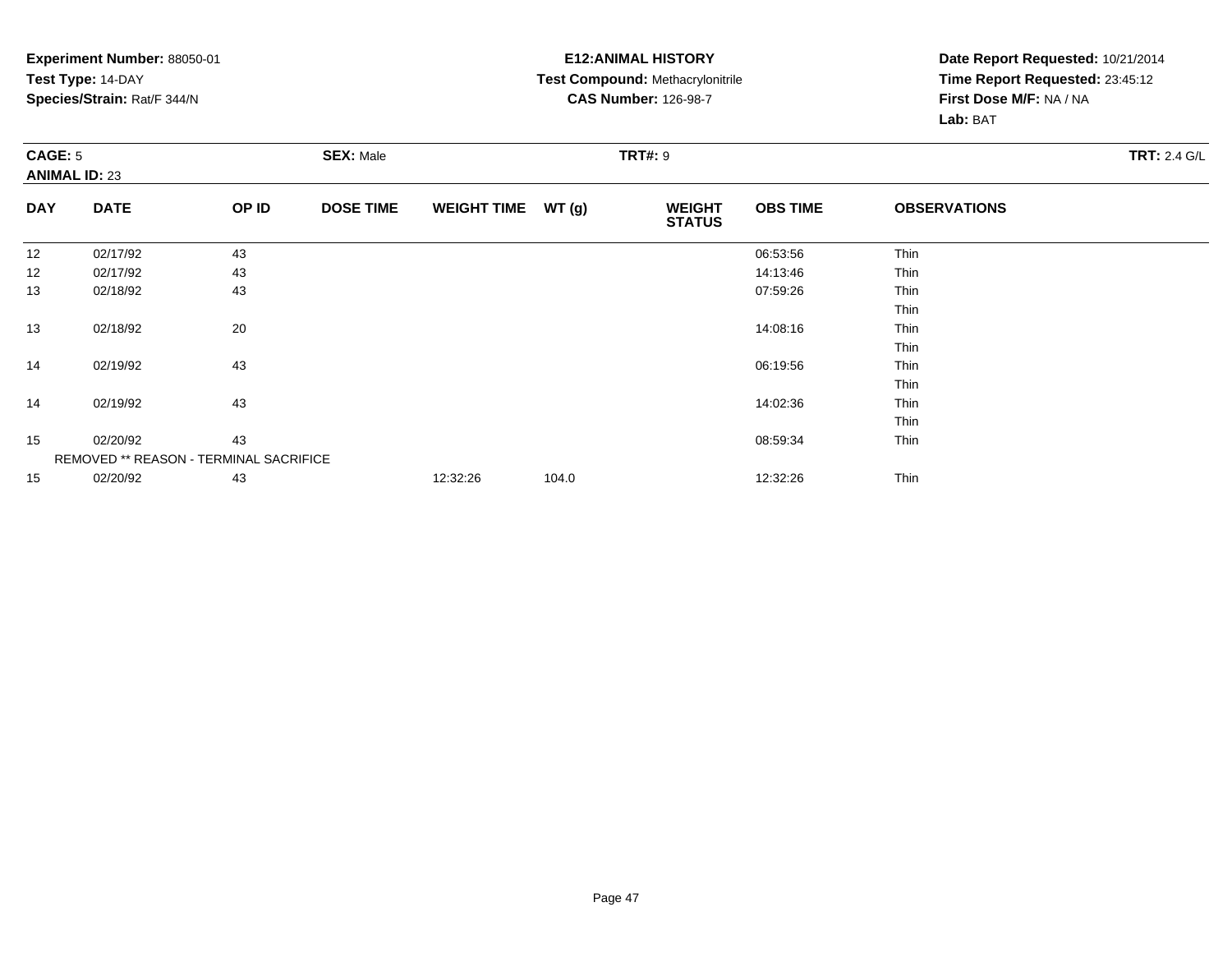#### **E12:ANIMAL HISTORY Test Compound:** Methacrylonitrile**CAS Number:** 126-98-7

| CAGE: 5                 |             |        | <b>SEX: Male</b> |                    |       | <b>TRT#: 9</b>                 |                 |                     | <b>TRT: 2.4 G/L</b> |
|-------------------------|-------------|--------|------------------|--------------------|-------|--------------------------------|-----------------|---------------------|---------------------|
| <b>ANIMAL ID: 24</b>    |             |        |                  |                    |       |                                |                 |                     |                     |
| <b>DAY</b>              | <b>DATE</b> | OP ID  | <b>DOSE TIME</b> | <b>WEIGHT TIME</b> | WT(g) | <b>WEIGHT</b><br><b>STATUS</b> | <b>OBS TIME</b> | <b>OBSERVATIONS</b> |                     |
| $\mathbf{1}$            | 02/06/92    | 43     |                  | 06:31:06           | 126.6 |                                | 06:31:06        | Unremarkable        |                     |
| $\mathbf{1}$            | 02/06/92    | 43     |                  | 06:31:06           | 126.6 |                                | 14:07:42        | Unremarkable        |                     |
| $\overline{\mathbf{c}}$ | 02/07/92    | 43     |                  |                    |       |                                | 06:44:30        | Unremarkable        |                     |
| $\overline{\mathbf{c}}$ | 02/07/92    | 43     |                  |                    |       |                                | 14:04:54        | Unremarkable        |                     |
| 3                       | 02/08/92    | 21     |                  |                    |       |                                | 07:04:56        | Unremarkable        |                     |
| 3                       | 02/08/92    | 21     |                  |                    |       |                                | 14:24:54        | Unremarkable        |                     |
| 4                       | 02/09/92    | 21     |                  |                    |       |                                | 07:24:54        | Unremarkable        |                     |
| 4                       | 02/09/92    | 21     |                  |                    |       |                                | 15:01:50        | Unremarkable        |                     |
| 5                       | 02/10/92    | 43     |                  |                    |       |                                | 08:49:04        | Unremarkable        |                     |
| 5                       | 02/10/92    | 43     |                  |                    |       |                                | 16:06:28        | Unremarkable        |                     |
| 6                       | 02/11/92    | 43     |                  |                    |       |                                | 08:38:28        | Unremarkable        |                     |
| 6                       | 02/11/92    | 43     |                  |                    |       |                                | 15:37:58        | Unremarkable        |                     |
| $\overline{7}$          | 02/12/92    | 20     |                  |                    |       |                                | 07:18:56        | Unremarkable        |                     |
|                         |             |        |                  |                    |       |                                |                 | Unremarkable        |                     |
| $\overline{7}$          | 02/12/92    | 43     |                  |                    |       |                                | 14:21:20        | Unremarkable        |                     |
|                         |             |        |                  |                    |       |                                |                 | Unremarkable        |                     |
| 8                       | 02/13/92    | 43     |                  | 09:09:04           | 113.9 |                                | 09:09:04        | Thin                |                     |
| 8                       | 02/13/92    | 43     |                  | 09:09:04           | 113.9 |                                | 15:21:46        | Nasal/Eye Discharge |                     |
|                         |             |        |                  |                    |       |                                |                 | Thin                |                     |
| 9                       | 02/14/92    | 43     |                  |                    |       |                                | 09:43:58        | Thin                |                     |
| 9                       | 02/14/92    | 43     |                  |                    |       |                                | 15:52:56        | Thin                |                     |
| 10                      | 02/15/92    | 21     |                  |                    |       |                                | 06:39:14        | Thin                |                     |
| 10                      | 02/15/92    | 21     |                  |                    |       |                                | 14:52:50        | Thin                |                     |
| 11                      | 02/16/92    | 21     |                  |                    |       |                                | 07:06:14        | Nasal/Eye Discharge |                     |
|                         |             |        |                  |                    |       |                                |                 | Ruffled Fur         |                     |
|                         |             |        |                  |                    |       |                                |                 | Thin                |                     |
| 11                      | 02/16/92    | 21     |                  |                    |       |                                | 14:17:40        | <b>Ruffled Fur</b>  |                     |
|                         |             |        |                  |                    |       |                                |                 | Thin                |                     |
| 12                      | 02/17/92    | 43     |                  |                    |       |                                | 06:53:56        | Thin                |                     |
| 12                      | 02/17/92    | 43     |                  |                    |       |                                | 14:13:46        | Thin                |                     |
| 13                      | 02/18/92    | $20\,$ |                  |                    |       |                                | 07:59:26        | Thin                |                     |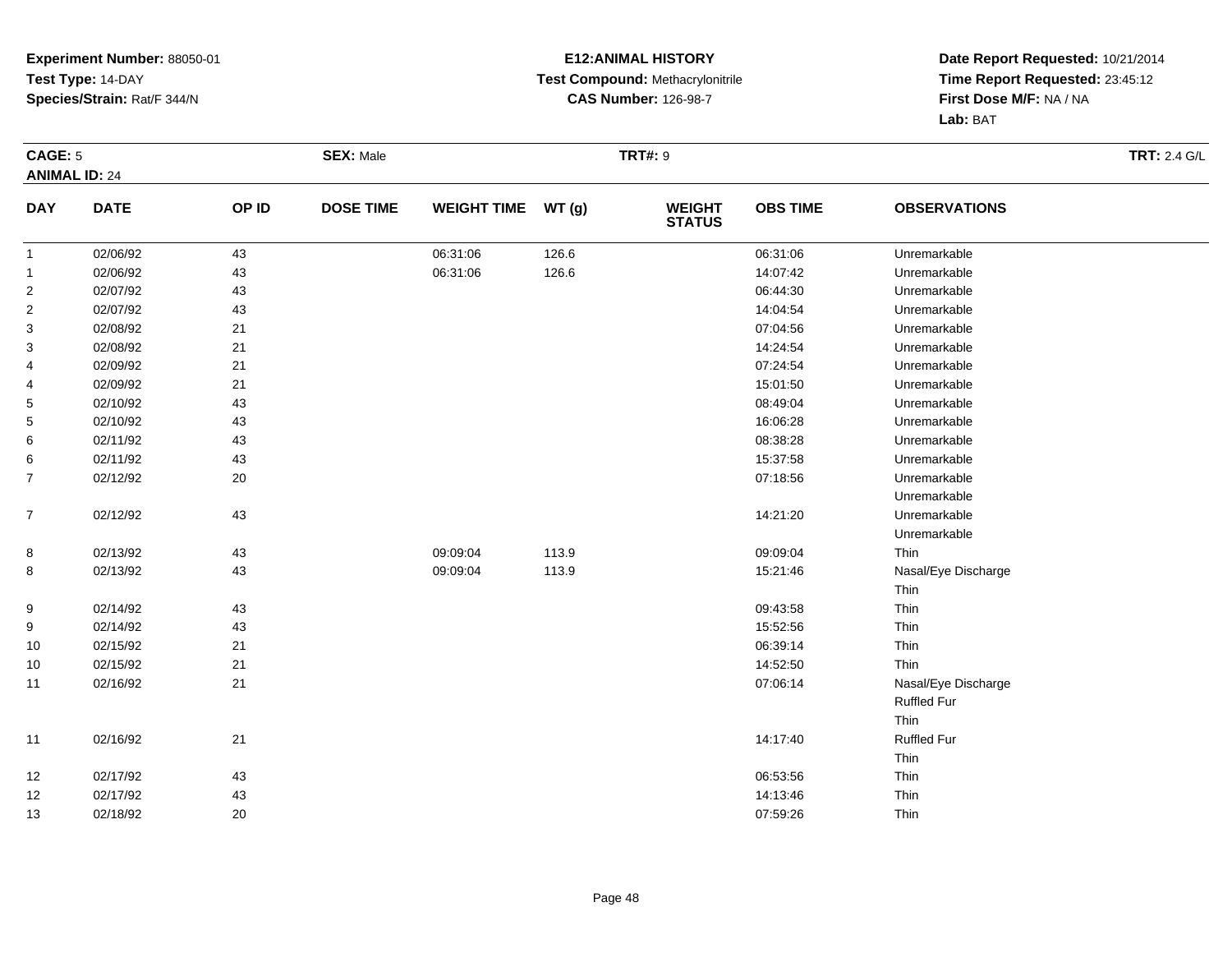**Experiment Number:** 88050-01**Test Type:** 14-DAY **Species/Strain:** Rat/F 344/N**E12:ANIMAL HISTORY Test Compound:** Methacrylonitrile**CAS Number:** 126-98-7**Date Report Requested:** 10/21/2014 **Time Report Requested:** 23:45:12**First Dose M/F:** NA / NA**Lab:** BAT**CAGE:** 5 **SEX:** Male **TRT#:** <sup>9</sup> **TRT:** 2.4 G/L **ANIMAL ID:** 24**DAY DATE OP IDDOSE TIME WEIGHT TIME WT** (g) **STATUSOBS TIME OBSERVATIONS** ThinThin 13 02/18/92 <sup>20</sup> 14:08:16 Thin ThinThin 14 02/19/92 <sup>20</sup> 06:19:56 Thin ThinThin 14 02/19/92 <sup>20</sup> 14:02:36 Thin ThinThin 155 02/20/92 43 43 43 5 02/20/92 5 0.02/20/92 5 0.02/20/92 43 5 0.02/20/92 5 0.02/20/92 43 5 0.02/20/92 5 0.02/20 REMOVED \*\* REASON - TERMINAL SACRIFICE1502/20/92 <sup>43</sup> 12:32:26 122.8 12:32:26 Thin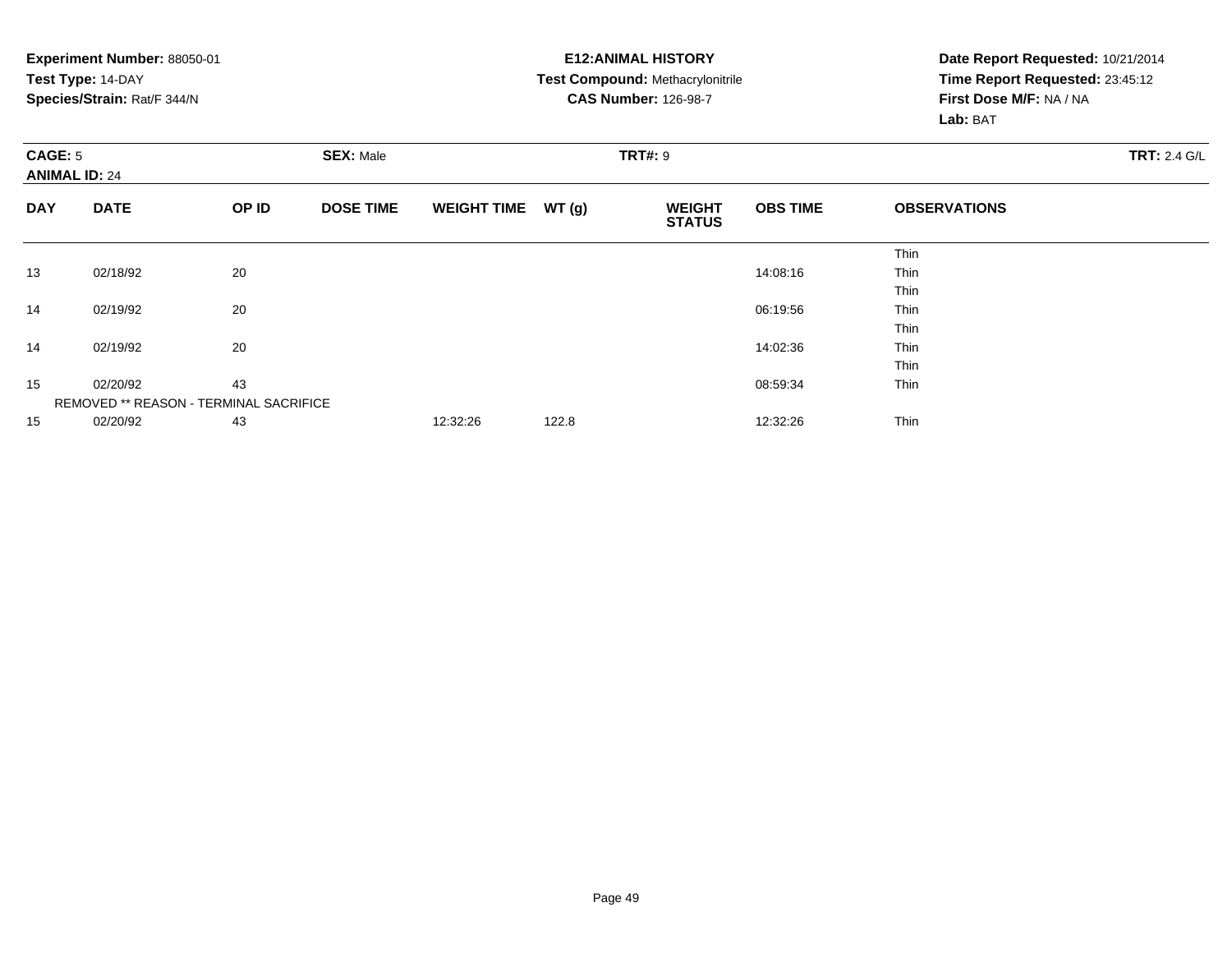#### **E12:ANIMAL HISTORY Test Compound:** Methacrylonitrile**CAS Number:** 126-98-7

| CAGE: 5                 |             |       | <b>SEX: Male</b> |                    |       | <b>TRT#: 9</b>                 |                 |                     | <b>TRT: 2.4 G/L</b> |
|-------------------------|-------------|-------|------------------|--------------------|-------|--------------------------------|-----------------|---------------------|---------------------|
| <b>ANIMAL ID: 25</b>    |             |       |                  |                    |       |                                |                 |                     |                     |
| <b>DAY</b>              | <b>DATE</b> | OP ID | <b>DOSE TIME</b> | <b>WEIGHT TIME</b> | WT(g) | <b>WEIGHT</b><br><b>STATUS</b> | <b>OBS TIME</b> | <b>OBSERVATIONS</b> |                     |
| $\mathbf{1}$            | 02/06/92    | 43    |                  | 06:31:06           | 127.7 |                                | 06:31:06        | Unremarkable        |                     |
| $\mathbf{1}$            | 02/06/92    | 43    |                  | 06:31:06           | 127.7 |                                | 14:07:42        | Unremarkable        |                     |
| $\overline{\mathbf{c}}$ | 02/07/92    | 43    |                  |                    |       |                                | 06:44:30        | Unremarkable        |                     |
| $\overline{\mathbf{c}}$ | 02/07/92    | 43    |                  |                    |       |                                | 14:04:54        | Unremarkable        |                     |
| 3                       | 02/08/92    | 21    |                  |                    |       |                                | 07:04:56        | Unremarkable        |                     |
| 3                       | 02/08/92    | 21    |                  |                    |       |                                | 14:24:54        | Unremarkable        |                     |
| 4                       | 02/09/92    | 21    |                  |                    |       |                                | 07:24:54        | Unremarkable        |                     |
| 4                       | 02/09/92    | 21    |                  |                    |       |                                | 15:01:50        | Unremarkable        |                     |
| 5                       | 02/10/92    | 43    |                  |                    |       |                                | 08:49:04        | Unremarkable        |                     |
| 5                       | 02/10/92    | 43    |                  |                    |       |                                | 16:06:28        | Unremarkable        |                     |
| 6                       | 02/11/92    | 43    |                  |                    |       |                                | 08:38:28        | Unremarkable        |                     |
| 6                       | 02/11/92    | 43    |                  |                    |       |                                | 15:37:58        | Nasal/Eye Discharge |                     |
| $\overline{7}$          | 02/12/92    | 43    |                  |                    |       |                                | 07:18:56        | Unremarkable        |                     |
|                         |             |       |                  |                    |       |                                |                 | Unremarkable        |                     |
| $\overline{7}$          | 02/12/92    | 20    |                  |                    |       |                                | 14:21:20        | Unremarkable        |                     |
|                         |             |       |                  |                    |       |                                |                 | Unremarkable        |                     |
| 8                       | 02/13/92    | 43    |                  | 09:09:04           | 118.8 |                                | 09:09:04        | Thin                |                     |
| 8                       | 02/13/92    | 43    |                  | 09:09:04           | 118.8 |                                | 15:21:46        | Thin                |                     |
| 9                       | 02/14/92    | 43    |                  |                    |       |                                | 09:43:58        | Thin                |                     |
| 9                       | 02/14/92    | 43    |                  |                    |       |                                | 15:52:56        | Thin                |                     |
| 10                      | 02/15/92    | 21    |                  |                    |       |                                | 06:39:14        | Thin                |                     |
| 10                      | 02/15/92    | 21    |                  |                    |       |                                | 14:52:50        | Thin                |                     |
| 11                      | 02/16/92    | 21    |                  |                    |       |                                | 07:06:14        | <b>Ruffled Fur</b>  |                     |
|                         |             |       |                  |                    |       |                                |                 | Thin                |                     |
| 11                      | 02/16/92    | 21    |                  |                    |       |                                | 14:17:40        | <b>Ruffled Fur</b>  |                     |
|                         |             |       |                  |                    |       |                                |                 | Thin                |                     |
| 12                      | 02/17/92    | 43    |                  |                    |       |                                | 06:53:56        | Thin                |                     |
| 12                      | 02/17/92    | 43    |                  |                    |       |                                | 14:13:46        | Thin                |                     |
| 13                      | 02/18/92    | 20    |                  |                    |       |                                | 07:59:26        | Thin                |                     |
|                         |             |       |                  |                    |       |                                |                 | Thin                |                     |
| 13                      | 02/18/92    | 43    |                  |                    |       |                                | 14:08:16        | Thin                |                     |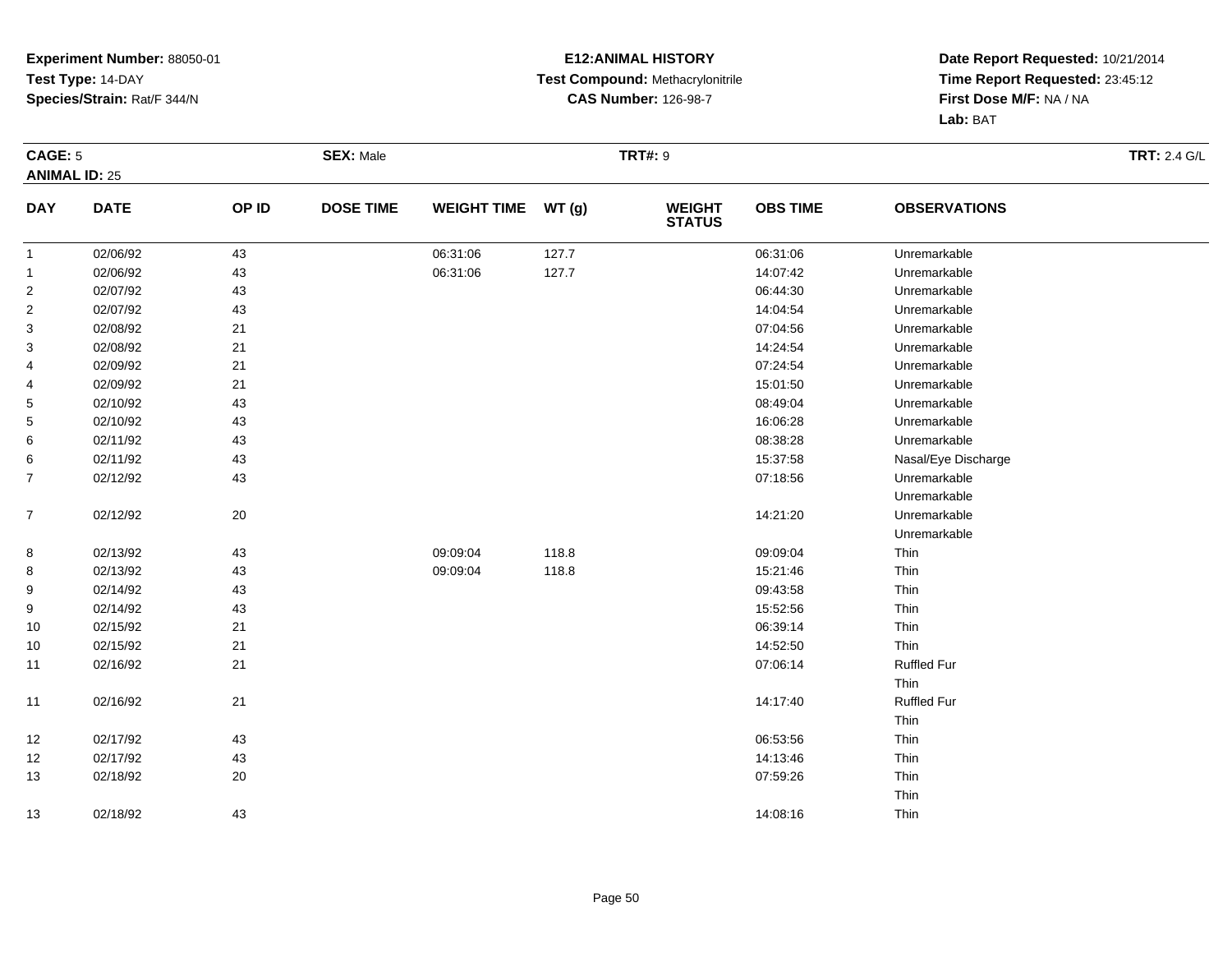|            | <b>Experiment Number: 88050-01</b><br>Test Type: 14-DAY<br>Species/Strain: Rat/F 344/N |    |                  |                    |       | <b>E12:ANIMAL HISTORY</b><br><b>Test Compound: Methacrylonitrile</b><br><b>CAS Number: 126-98-7</b> | Date Report Requested: 10/21/2014<br>Time Report Requested: 23:45:12<br>First Dose M/F: NA / NA<br>Lab: BAT |                     |                     |
|------------|----------------------------------------------------------------------------------------|----|------------------|--------------------|-------|-----------------------------------------------------------------------------------------------------|-------------------------------------------------------------------------------------------------------------|---------------------|---------------------|
|            | CAGE: 5<br><b>ANIMAL ID: 25</b><br><b>DATE</b><br>OP ID                                |    | <b>SEX: Male</b> |                    |       | <b>TRT#: 9</b>                                                                                      |                                                                                                             |                     | <b>TRT: 2.4 G/L</b> |
| <b>DAY</b> |                                                                                        |    | <b>DOSE TIME</b> | <b>WEIGHT TIME</b> | WT(g) | <b>WEIGHT</b><br><b>STATUS</b>                                                                      | <b>OBS TIME</b>                                                                                             | <b>OBSERVATIONS</b> |                     |
|            |                                                                                        |    |                  |                    |       |                                                                                                     |                                                                                                             | Thin                |                     |
| 14         | 02/19/92                                                                               | 20 |                  |                    |       |                                                                                                     | 06:19:56                                                                                                    | Thin                |                     |
|            |                                                                                        |    |                  |                    |       |                                                                                                     |                                                                                                             | Thin                |                     |
| 14         | 02/19/92                                                                               | 43 |                  |                    |       |                                                                                                     | 14:02:36                                                                                                    | Thin                |                     |
|            |                                                                                        |    |                  |                    |       |                                                                                                     |                                                                                                             | Thin                |                     |
| 15         | 02/20/92                                                                               | 43 |                  |                    |       |                                                                                                     | 08:59:34                                                                                                    | Thin                |                     |
|            | <b>REMOVED ** REASON - TERMINAL SACRIFICE</b>                                          |    |                  |                    |       |                                                                                                     |                                                                                                             |                     |                     |
| 15         | 02/20/92                                                                               | 43 |                  | 12:32:26           | 133.3 |                                                                                                     | 12:32:26                                                                                                    | Thin                |                     |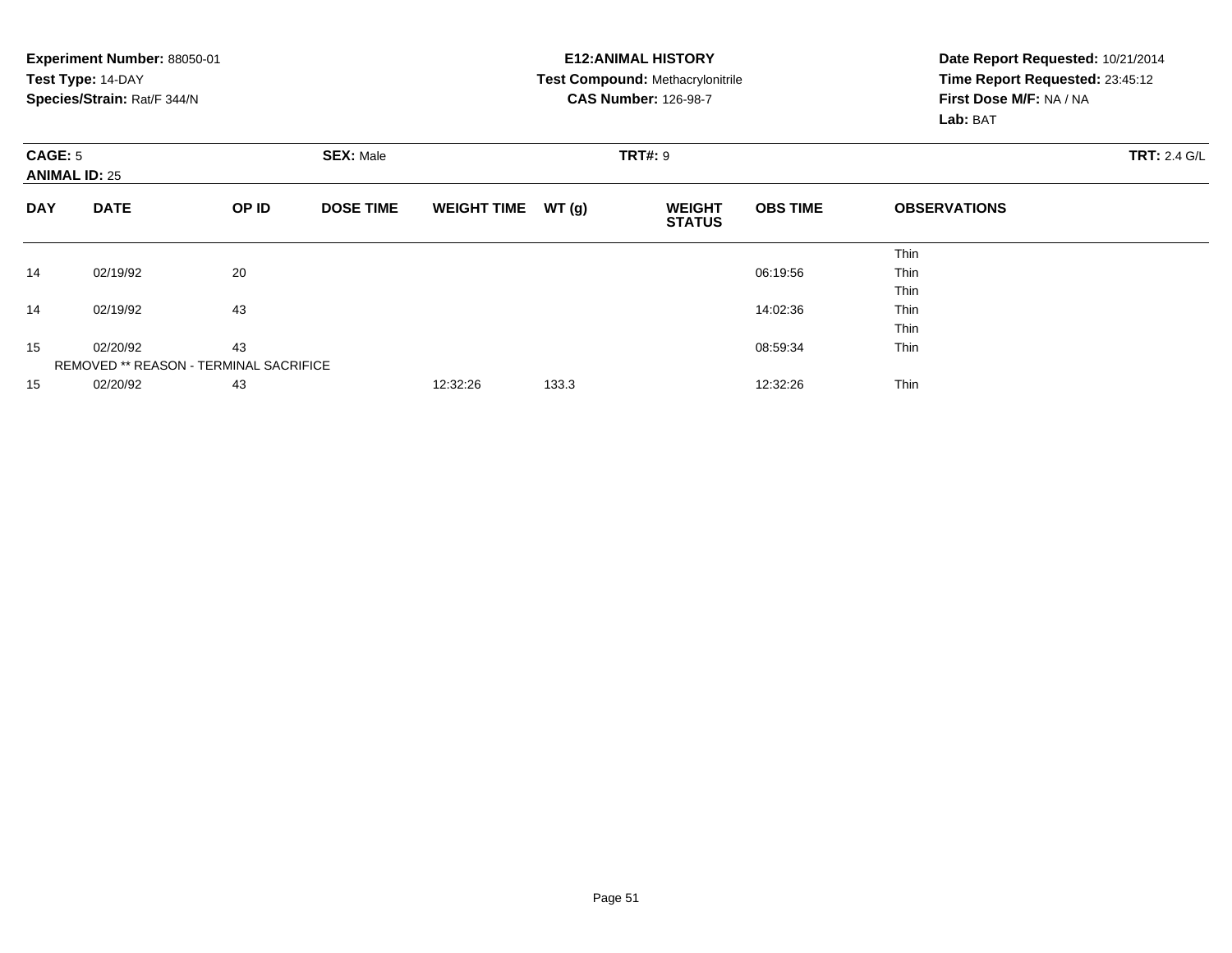#### **E12:ANIMAL HISTORY Test Compound:** Methacrylonitrile**CAS Number:** 126-98-7

| CAGE: 6          | <b>ANIMAL ID: 26</b> |       | <b>SEX: Male</b> |                    |          | <b>TRT#: 11</b>                |                 |                     | <b>TRT: 4.8 G/L</b> |
|------------------|----------------------|-------|------------------|--------------------|----------|--------------------------------|-----------------|---------------------|---------------------|
| <b>DAY</b>       | <b>DATE</b>          | OP ID | <b>DOSE TIME</b> | <b>WEIGHT TIME</b> | WT(g)    | <b>WEIGHT</b><br><b>STATUS</b> | <b>OBS TIME</b> | <b>OBSERVATIONS</b> |                     |
| $\mathbf{1}$     | 02/06/92             | 43    |                  | 06:34:24           | 127.2    |                                | 06:34:24        | Unremarkable        |                     |
| $\mathbf{1}$     | 02/06/92             | 43    |                  | 06:34:24           | 127.2    |                                | 14:08:16        | Unremarkable        |                     |
| $\sqrt{2}$       | 02/07/92             | 43    |                  |                    |          |                                | 06:46:52        | Unremarkable        |                     |
| $\sqrt{2}$       | 02/07/92             | 43    |                  |                    |          |                                | 14:05:34        | Unremarkable        |                     |
| 3                | 02/08/92             | 21    |                  |                    |          |                                | 07:06:28        | Unremarkable        |                     |
| 3                | 02/08/92             | 21    |                  |                    |          |                                | 14:27:06        | Unremarkable        |                     |
| 4                | 02/09/92             | 21    |                  |                    |          |                                | 07:28:18        | Thin                |                     |
| 4                | 02/09/92             | 21    |                  |                    |          |                                | 15:05:44        | Thin                |                     |
| 5                | 02/10/92             | 43    |                  |                    |          |                                | 08:50:58        | Unremarkable        |                     |
| 5                | 02/10/92             | 43    |                  |                    |          |                                | 16:07:06        | Unremarkable        |                     |
| 6                | 02/11/92             | 43    |                  |                    |          |                                | 08:36:08        | Unremarkable        |                     |
| 6                | 02/11/92             | 43    |                  |                    |          |                                | 15:39:22        | Unremarkable        |                     |
| $\overline{7}$   | 02/12/92             | 20    |                  |                    |          |                                | 07:21:10        | Unremarkable        |                     |
|                  |                      |       |                  |                    |          |                                |                 | Unremarkable        |                     |
| $\boldsymbol{7}$ | 02/12/92             | 43    |                  |                    |          |                                | 14:21:54        | Unremarkable        |                     |
|                  |                      |       |                  |                    |          |                                |                 | Unremarkable        |                     |
| 8                | 02/13/92             | 43    |                  | 09:15:30           | 91.5     |                                | 09:15:30        | Nasal/Eye Discharge |                     |
|                  |                      |       |                  |                    |          |                                |                 | Thin                |                     |
| 8                | 02/13/92             | 43    |                  | 09:15:30           | $91.5\,$ |                                | 15:23:50        | Thin                |                     |
| 9                | 02/14/92             | 43    |                  |                    |          |                                | 09:45:44        | Thin                |                     |
| 9                | 02/14/92             | 43    |                  |                    |          |                                | 15:54:32        | Thin                |                     |
| 10               | 02/15/92             | 21    |                  |                    |          |                                | 06:34:06        | Thin                |                     |
| 10               | 02/15/92             | 21    |                  |                    |          |                                | 14:58:54        | <b>Ruffled Fur</b>  |                     |
|                  |                      |       |                  |                    |          |                                |                 | Thin                |                     |
| 11               | 02/16/92             | 21    |                  |                    |          |                                | 07:00:44        | Nasal/Eye Discharge |                     |
|                  |                      |       |                  |                    |          |                                |                 | <b>Ruffled Fur</b>  |                     |
|                  |                      |       |                  |                    |          |                                |                 | Thin                |                     |
| 11               | 02/16/92             | 21    |                  |                    |          |                                | 14:10:20        | Nasal/Eye Discharge |                     |
|                  |                      |       |                  |                    |          |                                |                 | <b>Ruffled Fur</b>  |                     |
|                  |                      |       |                  |                    |          |                                |                 | Thin                |                     |
| 12               | 02/17/92             | 43    |                  |                    |          |                                | 06:55:56        | Thin                |                     |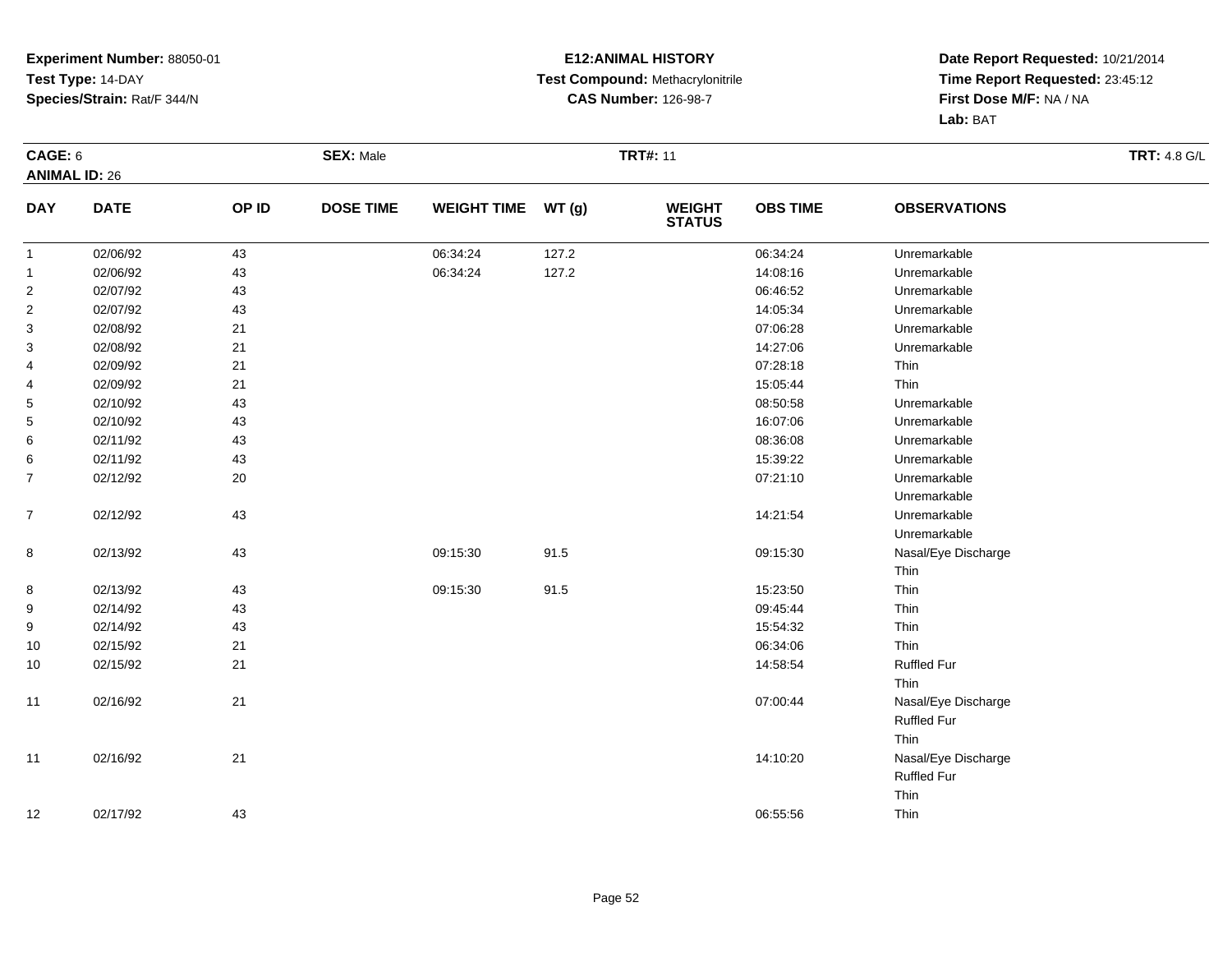#### **E12:ANIMAL HISTORY Test Compound:** Methacrylonitrile**CAS Number:** 126-98-7

| CAGE: 6    | <b>ANIMAL ID: 26</b>                   |       | <b>SEX: Male</b> |                    |               | <b>TRT#: 11</b>                |                 |                     | <b>TRT: 4.8 G/L</b> |
|------------|----------------------------------------|-------|------------------|--------------------|---------------|--------------------------------|-----------------|---------------------|---------------------|
| <b>DAY</b> | <b>DATE</b>                            | OP ID | <b>DOSE TIME</b> | <b>WEIGHT TIME</b> | <b>WT (g)</b> | <b>WEIGHT</b><br><b>STATUS</b> | <b>OBS TIME</b> | <b>OBSERVATIONS</b> |                     |
| 12         | 02/17/92                               | 43    |                  |                    |               |                                | 14:15:08        | Thin                |                     |
| 13         | 02/18/92                               | 43    |                  |                    |               |                                | 08:03:54        | Thin                |                     |
|            |                                        |       |                  |                    |               |                                |                 | Thin                |                     |
| 13         | 02/18/92                               | 20    |                  |                    |               |                                | 14:09:04        | Thin                |                     |
|            |                                        |       |                  |                    |               |                                |                 | Thin                |                     |
| 14         | 02/19/92                               | 43    |                  |                    |               |                                | 06:21:12        | Thin                |                     |
|            |                                        |       |                  |                    |               |                                |                 | Thin                |                     |
| 14         | 02/19/92                               | 43    |                  |                    |               |                                | 14:04:38        | Thin                |                     |
|            |                                        |       |                  |                    |               |                                |                 | Thin                |                     |
| 15         | 02/20/92                               | 43    |                  |                    |               |                                | 09:00:20        | Thin                |                     |
|            | REMOVED ** REASON - TERMINAL SACRIFICE |       |                  |                    |               |                                |                 |                     |                     |
| 15         | 02/20/92                               | 43    |                  | 12:37:18           | 87.0          |                                | 12:37:18        | Thin                |                     |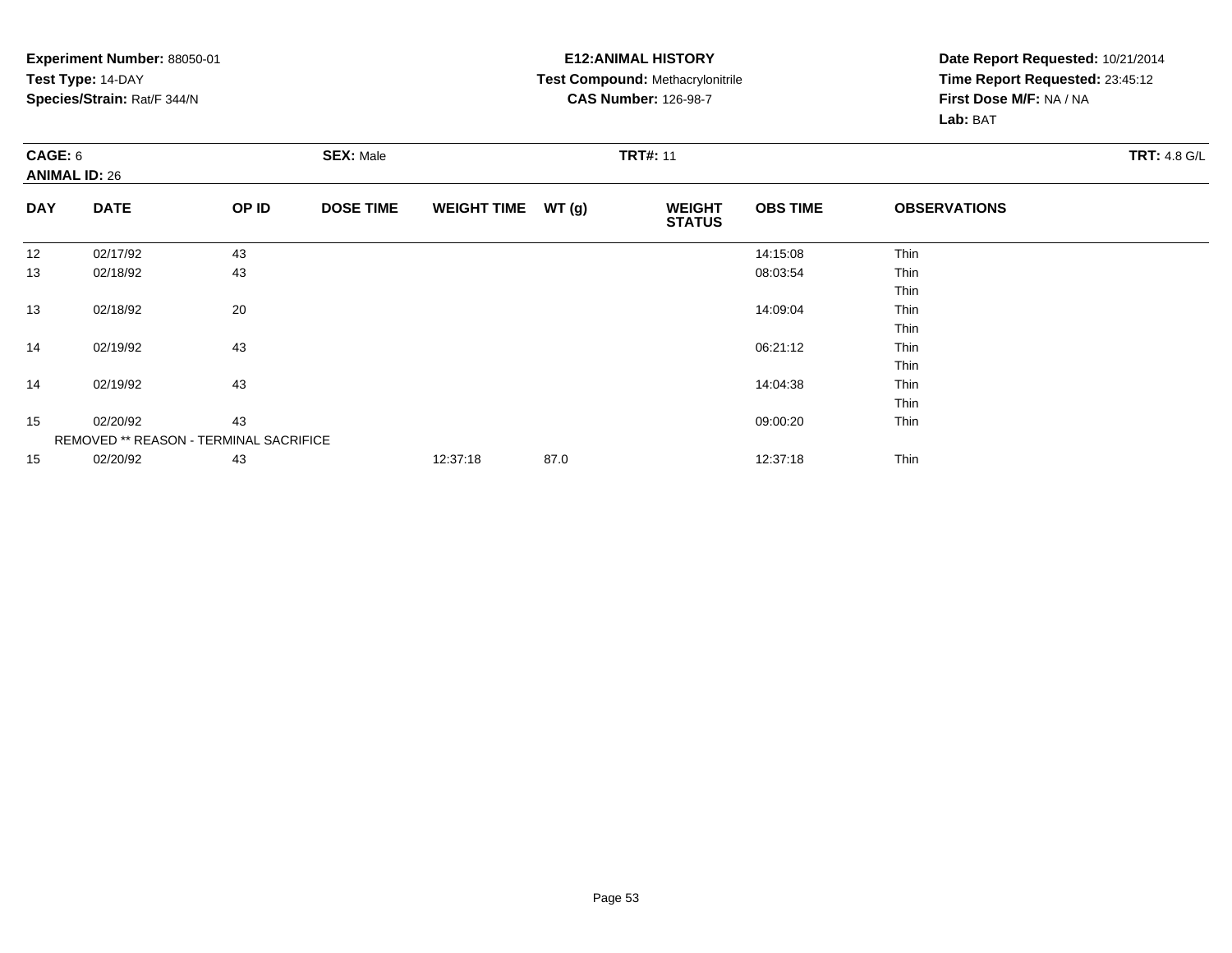#### **E12:ANIMAL HISTORY Test Compound:** Methacrylonitrile**CAS Number:** 126-98-7

| CAGE: 6              |             |        | <b>SEX: Male</b> |                    |       | <b>TRT#: 11</b>                |                 |                     | <b>TRT: 4.8 G/L</b> |
|----------------------|-------------|--------|------------------|--------------------|-------|--------------------------------|-----------------|---------------------|---------------------|
| <b>ANIMAL ID: 27</b> |             |        |                  |                    |       |                                |                 |                     |                     |
| <b>DAY</b>           | <b>DATE</b> | OP ID  | <b>DOSE TIME</b> | <b>WEIGHT TIME</b> | WT(g) | <b>WEIGHT</b><br><b>STATUS</b> | <b>OBS TIME</b> | <b>OBSERVATIONS</b> |                     |
| $\mathbf{1}$         | 02/06/92    | 43     |                  | 06:34:24           | 130.1 |                                | 06:34:24        | Unremarkable        |                     |
| $\mathbf{1}$         | 02/06/92    | 43     |                  | 06:34:24           | 130.1 |                                | 14:08:16        | Unremarkable        |                     |
| $\overline{2}$       | 02/07/92    | 43     |                  |                    |       |                                | 06:46:52        | Unremarkable        |                     |
| $\overline{2}$       | 02/07/92    | 43     |                  |                    |       |                                | 14:05:34        | Unremarkable        |                     |
| 3                    | 02/08/92    | 21     |                  |                    |       |                                | 07:06:28        | Nasal/Eye Discharge |                     |
| 3                    | 02/08/92    | 21     |                  |                    |       |                                | 14:27:06        | Nasal/Eye Discharge |                     |
| 4                    | 02/09/92    | 21     |                  |                    |       |                                | 07:28:18        | Nasal/Eye Discharge |                     |
| 4                    | 02/09/92    | 21     |                  |                    |       |                                | 15:05:44        | Nasal/Eye Discharge |                     |
| 5                    | 02/10/92    | 43     |                  |                    |       |                                | 08:50:58        | Nasal/Eye Discharge |                     |
| 5                    | 02/10/92    | 43     |                  |                    |       |                                | 16:07:06        | Nasal/Eye Discharge |                     |
| 6                    | 02/11/92    | 43     |                  |                    |       |                                | 08:36:08        | Nasal/Eye Discharge |                     |
| 6                    | 02/11/92    | 43     |                  |                    |       |                                | 15:39:22        | Nasal/Eye Discharge |                     |
| $\overline{7}$       | 02/12/92    | $20\,$ |                  |                    |       |                                | 07:21:10        | Nasal/Eye Discharge |                     |
|                      |             |        |                  |                    |       |                                |                 | Nasal/Eye Discharge |                     |
| $\overline{7}$       | 02/12/92    | 43     |                  |                    |       |                                | 14:21:54        | Nasal/Eye Discharge |                     |
|                      |             |        |                  |                    |       |                                |                 | Nasal/Eye Discharge |                     |
| 8                    | 02/13/92    | 43     |                  | 09:15:30           | 96.9  |                                | 09:15:30        | Nasal/Eye Discharge |                     |
|                      |             |        |                  |                    |       |                                |                 | Thin                |                     |
| 8                    | 02/13/92    | 43     |                  | 09:15:30           | 96.9  |                                | 15:23:50        | Nasal/Eye Discharge |                     |
|                      |             |        |                  |                    |       |                                |                 | Thin                |                     |
| 9                    | 02/14/92    | 43     |                  |                    |       |                                | 09:45:44        | Nasal/Eye Discharge |                     |
|                      |             |        |                  |                    |       |                                |                 | Thin                |                     |
| 9                    | 02/14/92    | 43     |                  |                    |       |                                | 15:54:32        | Nasal/Eye Discharge |                     |
|                      |             |        |                  |                    |       |                                |                 | Thin                |                     |
| 10                   | 02/15/92    | 21     |                  |                    |       |                                | 06:34:06        | Nasal/Eye Discharge |                     |
|                      |             |        |                  |                    |       |                                |                 | Thin                |                     |
| 10                   | 02/15/92    | 21     |                  |                    |       |                                | 14:58:54        | <b>Ruffled Fur</b>  |                     |
|                      |             |        |                  |                    |       |                                |                 | Thin                |                     |
| 11                   | 02/16/92    | 21     |                  |                    |       |                                | 07:00:44        | Nasal/Eye Discharge |                     |
|                      |             |        |                  |                    |       |                                |                 | <b>Ruffled Fur</b>  |                     |
|                      |             |        |                  |                    |       |                                |                 | Thin                |                     |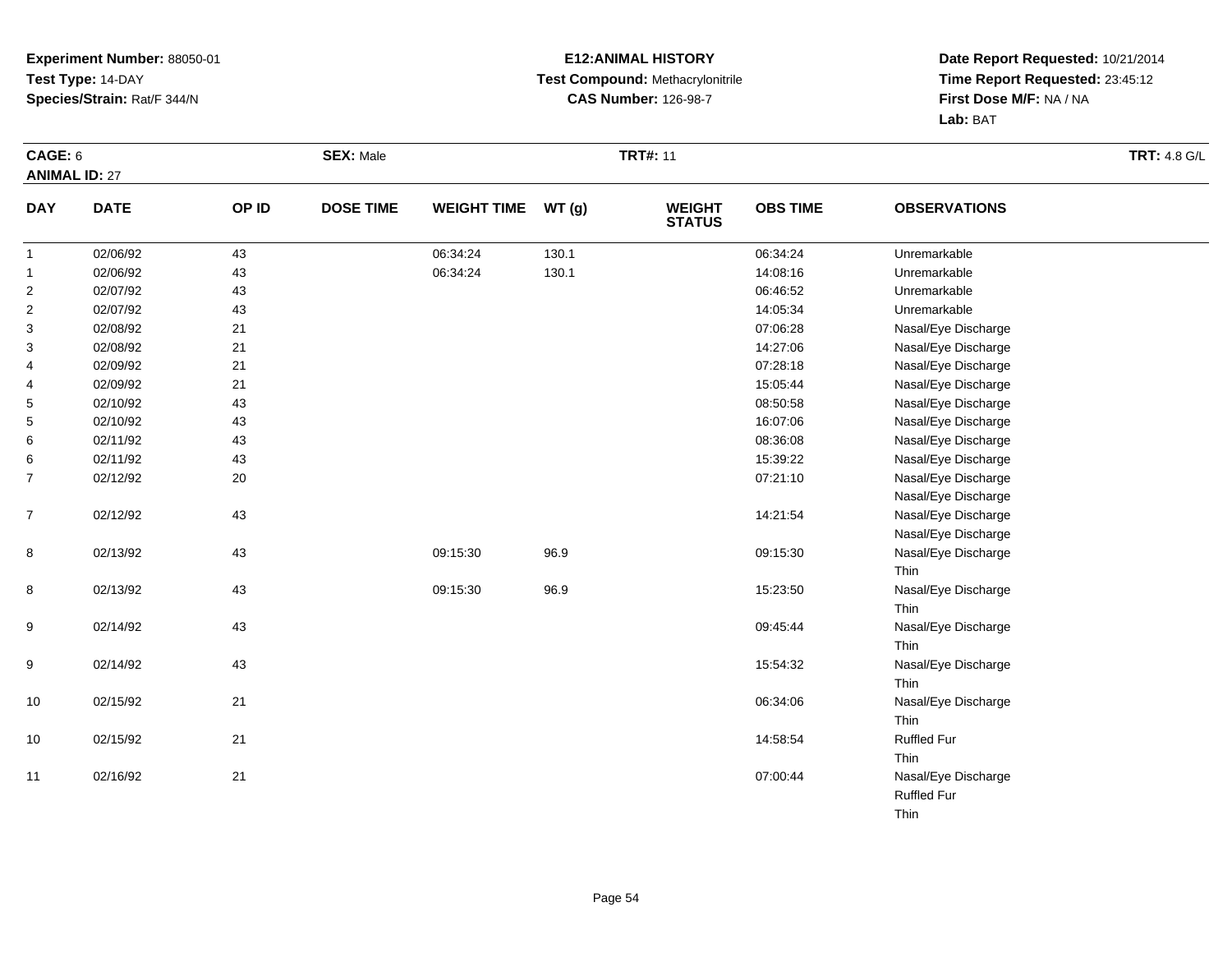#### **E12:ANIMAL HISTORY Test Compound:** Methacrylonitrile**CAS Number:** 126-98-7

| CAGE: 6    | <b>ANIMAL ID: 27</b>                   |       | <b>SEX: Male</b> |                    |       | <b>TRT#: 11</b>                |                 |                                            | <b>TRT: 4.8 G/L</b> |
|------------|----------------------------------------|-------|------------------|--------------------|-------|--------------------------------|-----------------|--------------------------------------------|---------------------|
| <b>DAY</b> | <b>DATE</b>                            | OP ID | <b>DOSE TIME</b> | <b>WEIGHT TIME</b> | WT(g) | <b>WEIGHT</b><br><b>STATUS</b> | <b>OBS TIME</b> | <b>OBSERVATIONS</b>                        |                     |
| 11         | 02/16/92                               | 21    |                  |                    |       |                                | 14:10:20        | Nasal/Eye Discharge<br>Ruffled Fur<br>Thin |                     |
| 12         | 02/17/92                               | 43    |                  |                    |       |                                | 06:55:56        | Thin                                       |                     |
| 12         | 02/17/92                               | 43    |                  |                    |       |                                | 14:15:08        | Thin                                       |                     |
| 13         | 02/18/92                               | 20    |                  |                    |       |                                | 08:03:54        | Thin<br>Thin                               |                     |
| 13         | 02/18/92                               | 43    |                  |                    |       |                                | 14:09:04        | Thin                                       |                     |
| 14         | 02/19/92                               | 43    |                  |                    |       |                                | 06:21:12        | Thin<br>Thin                               |                     |
| 14         | 02/19/92                               | 43    |                  |                    |       |                                | 14:04:38        | Thin<br>Thin                               |                     |
| 15         | 02/20/92                               | 43    |                  |                    |       |                                | 09:00:20        | Thin<br>Thin                               |                     |
|            | REMOVED ** REASON - TERMINAL SACRIFICE |       |                  |                    |       |                                |                 |                                            |                     |
| 15         | 02/20/92                               | 43    |                  | 12:37:18           | 89.4  |                                | 12:37:18        | Thin                                       |                     |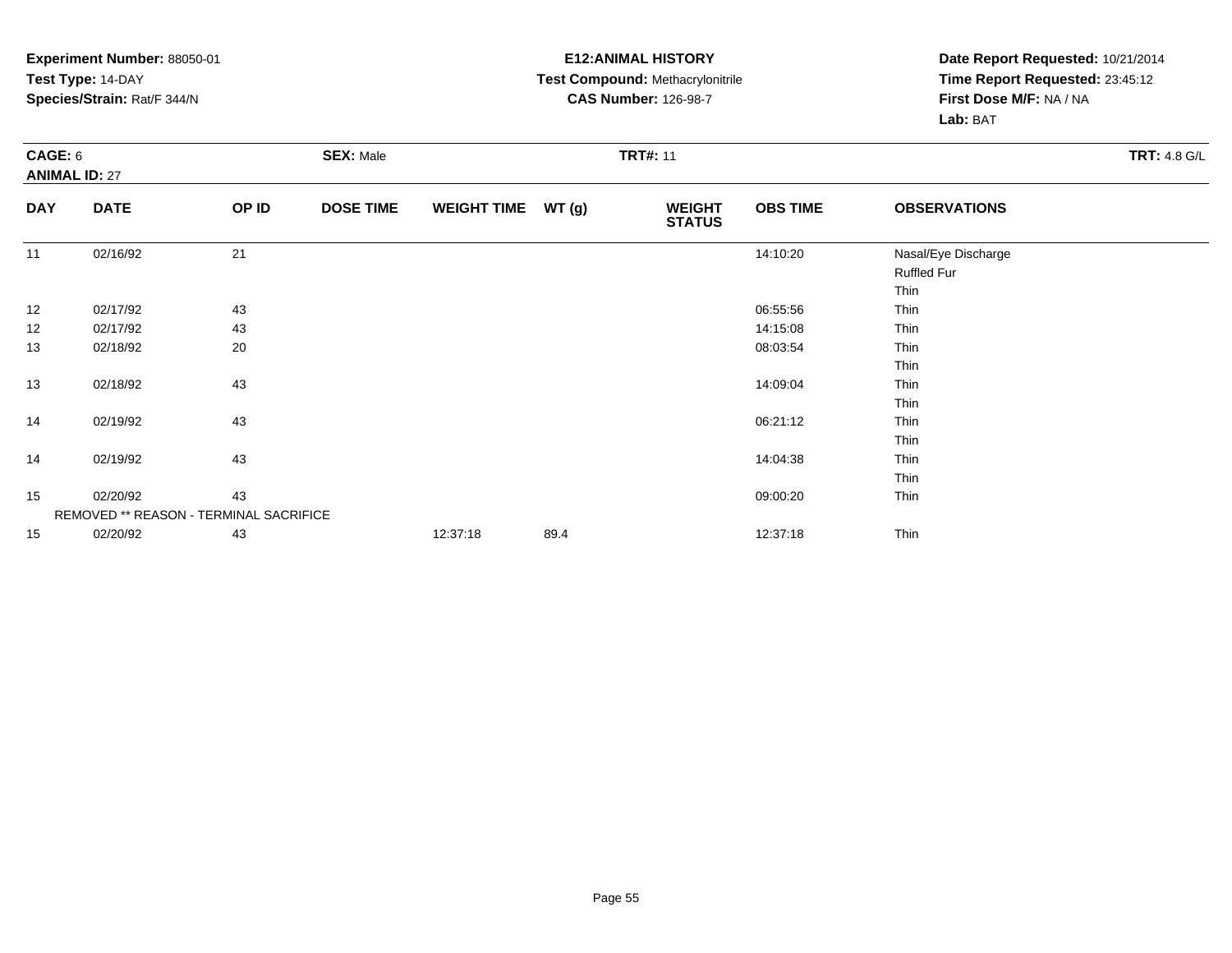#### **E12:ANIMAL HISTORY Test Compound:** Methacrylonitrile**CAS Number:** 126-98-7

| CAGE: 6<br><b>ANIMAL ID: 28</b> |             |       | <b>SEX: Male</b> |                    |       | <b>TRT#: 11</b>                |                 |                     | <b>TRT: 4.8 G/L</b> |
|---------------------------------|-------------|-------|------------------|--------------------|-------|--------------------------------|-----------------|---------------------|---------------------|
| <b>DAY</b>                      | <b>DATE</b> | OP ID | <b>DOSE TIME</b> | <b>WEIGHT TIME</b> | WT(g) | <b>WEIGHT</b><br><b>STATUS</b> | <b>OBS TIME</b> | <b>OBSERVATIONS</b> |                     |
| $\mathbf{1}$                    | 02/06/92    | 43    |                  | 06:34:24           | 130.2 |                                | 06:34:24        | Unremarkable        |                     |
| $\mathbf{1}$                    | 02/06/92    | 43    |                  | 06:34:24           | 130.2 |                                | 14:08:16        | Unremarkable        |                     |
| $\overline{c}$                  | 02/07/92    | 43    |                  |                    |       |                                | 06:46:52        | Nasal/Eye Discharge |                     |
| $\overline{2}$                  | 02/07/92    | 43    |                  |                    |       |                                | 14:05:34        | Nasal/Eye Discharge |                     |
| 3                               | 02/08/92    | 21    |                  |                    |       |                                | 07:06:28        | Nasal/Eye Discharge |                     |
| 3                               | 02/08/92    | 21    |                  |                    |       |                                | 14:27:06        | Nasal/Eye Discharge |                     |
| 4                               | 02/09/92    | 21    |                  |                    |       |                                | 07:28:18        | Nasal/Eye Discharge |                     |
| 4                               | 02/09/92    | 21    |                  |                    |       |                                | 15:05:44        | Nasal/Eye Discharge |                     |
|                                 |             |       |                  |                    |       |                                |                 | Thin                |                     |
| $\,$ 5 $\,$                     | 02/10/92    | 43    |                  |                    |       |                                | 08:50:58        | Nasal/Eye Discharge |                     |
| 5                               | 02/10/92    | 43    |                  |                    |       |                                | 16:07:06        | Nasal/Eye Discharge |                     |
| 6                               | 02/11/92    | 43    |                  |                    |       |                                | 08:36:08        | Nasal/Eye Discharge |                     |
| 6                               | 02/11/92    | 43    |                  |                    |       |                                | 15:39:22        | Nasal/Eye Discharge |                     |
| 7                               | 02/12/92    | 20    |                  |                    |       |                                | 07:21:10        | Nasal/Eye Discharge |                     |
|                                 |             |       |                  |                    |       |                                |                 | Nasal/Eye Discharge |                     |
| $\overline{7}$                  | 02/12/92    | 20    |                  |                    |       |                                | 14:21:54        | Nasal/Eye Discharge |                     |
|                                 |             |       |                  |                    |       |                                |                 | Nasal/Eye Discharge |                     |
| 8                               | 02/13/92    | 43    |                  | 09:15:30           | 99.9  |                                | 09:15:30        | Nasal/Eye Discharge |                     |
|                                 |             |       |                  |                    |       |                                |                 | Thin                |                     |
| 8                               | 02/13/92    | 43    |                  | 09:15:30           | 99.9  |                                | 15:23:50        | Thin                |                     |
| 9                               | 02/14/92    | 43    |                  |                    |       |                                | 09:45:44        | Nasal/Eye Discharge |                     |
|                                 |             |       |                  |                    |       |                                |                 | Thin                |                     |
| 9                               | 02/14/92    | 43    |                  |                    |       |                                | 15:54:32        | Nasal/Eye Discharge |                     |
|                                 |             |       |                  |                    |       |                                |                 | Thin                |                     |
| 10                              | 02/15/92    | 21    |                  |                    |       |                                | 06:34:06        | Nasal/Eye Discharge |                     |
|                                 |             |       |                  |                    |       |                                |                 | Thin                |                     |
| 10                              | 02/15/92    | 21    |                  |                    |       |                                | 14:58:54        | Nasal/Eye Discharge |                     |
|                                 |             |       |                  |                    |       |                                |                 | <b>Ruffled Fur</b>  |                     |
|                                 |             |       |                  |                    |       |                                |                 | Thin                |                     |
| 11                              | 02/16/92    | 21    |                  |                    |       |                                | 07:00:44        | Nasal/Eye Discharge |                     |
|                                 |             |       |                  |                    |       |                                |                 | <b>Ruffled Fur</b>  |                     |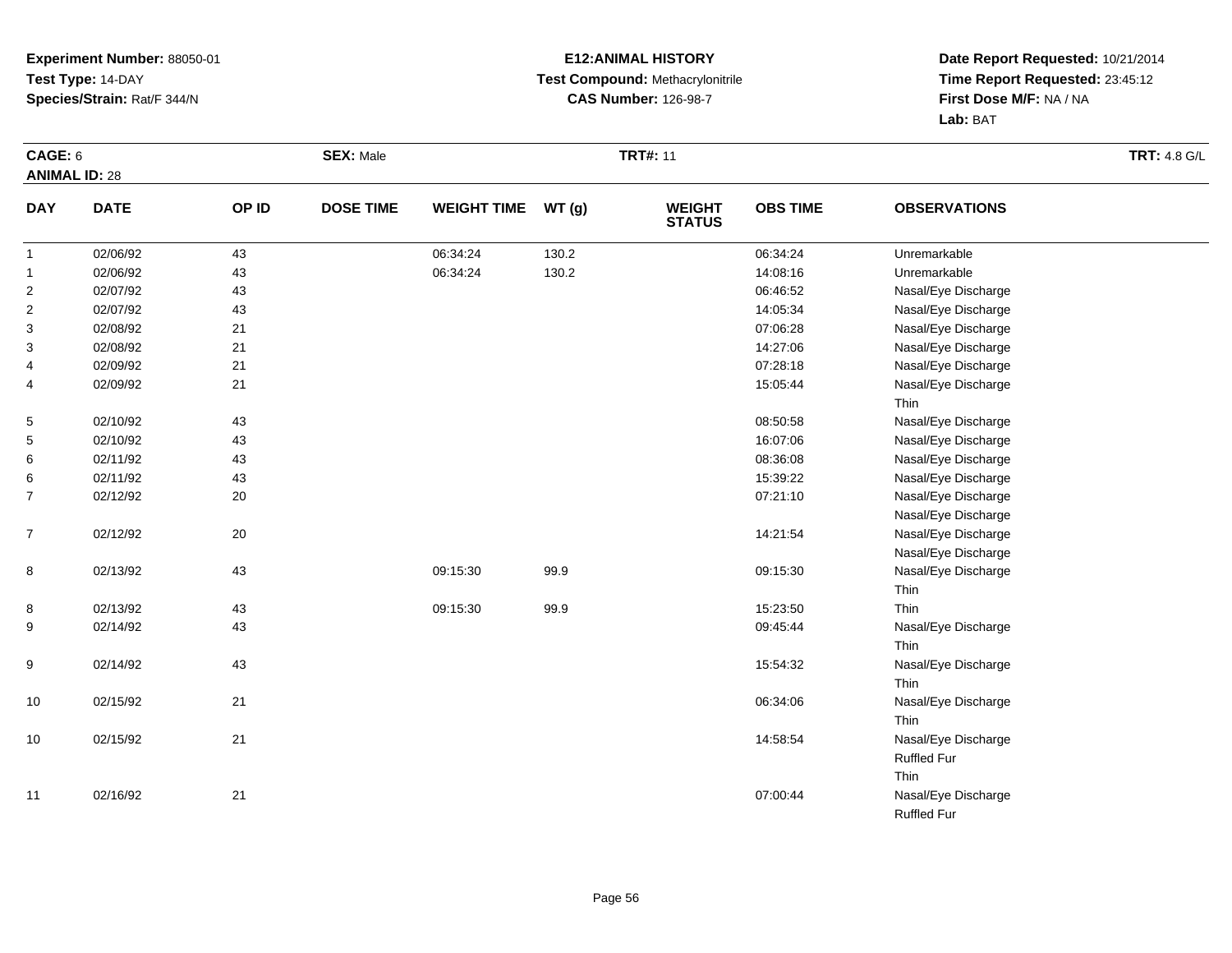#### **E12:ANIMAL HISTORY Test Compound:** Methacrylonitrile**CAS Number:** 126-98-7

| CAGE: 6    | <b>ANIMAL ID: 28</b>                   |       | <b>SEX: Male</b> |                    |      | <b>TRT#: 11</b>                |                 |                                                           | <b>TRT: 4.8 G/L</b> |
|------------|----------------------------------------|-------|------------------|--------------------|------|--------------------------------|-----------------|-----------------------------------------------------------|---------------------|
| <b>DAY</b> | <b>DATE</b>                            | OP ID | <b>DOSE TIME</b> | WEIGHT TIME WT (g) |      | <b>WEIGHT</b><br><b>STATUS</b> | <b>OBS TIME</b> | <b>OBSERVATIONS</b>                                       |                     |
| 11         | 02/16/92                               | 21    |                  |                    |      |                                | 14:10:20        | Thin<br>Nasal/Eye Discharge<br><b>Ruffled Fur</b><br>Thin |                     |
| 12         | 02/17/92                               | 43    |                  |                    |      |                                | 06:55:56        | Thin                                                      |                     |
| 12         | 02/17/92                               | 43    |                  |                    |      |                                | 14:15:08        | Thin                                                      |                     |
| 13         | 02/18/92                               | 20    |                  |                    |      |                                | 08:03:54        | Thin<br>Thin                                              |                     |
| 13         | 02/18/92                               | 20    |                  |                    |      |                                | 14:09:04        | Thin<br>Thin                                              |                     |
| 14         | 02/19/92                               | 43    |                  |                    |      |                                | 06:21:12        | Thin<br>Thin                                              |                     |
| 14         | 02/19/92                               | 43    |                  |                    |      |                                | 14:04:38        | Thin<br>Thin                                              |                     |
| 15         | 02/20/92                               | 43    |                  |                    |      |                                | 09:00:20        | Thin                                                      |                     |
|            | REMOVED ** REASON - TERMINAL SACRIFICE |       |                  |                    |      |                                |                 |                                                           |                     |
| 15         | 02/20/92                               | 43    |                  | 12:37:18           | 97.5 |                                | 12:37:18        | Thin                                                      |                     |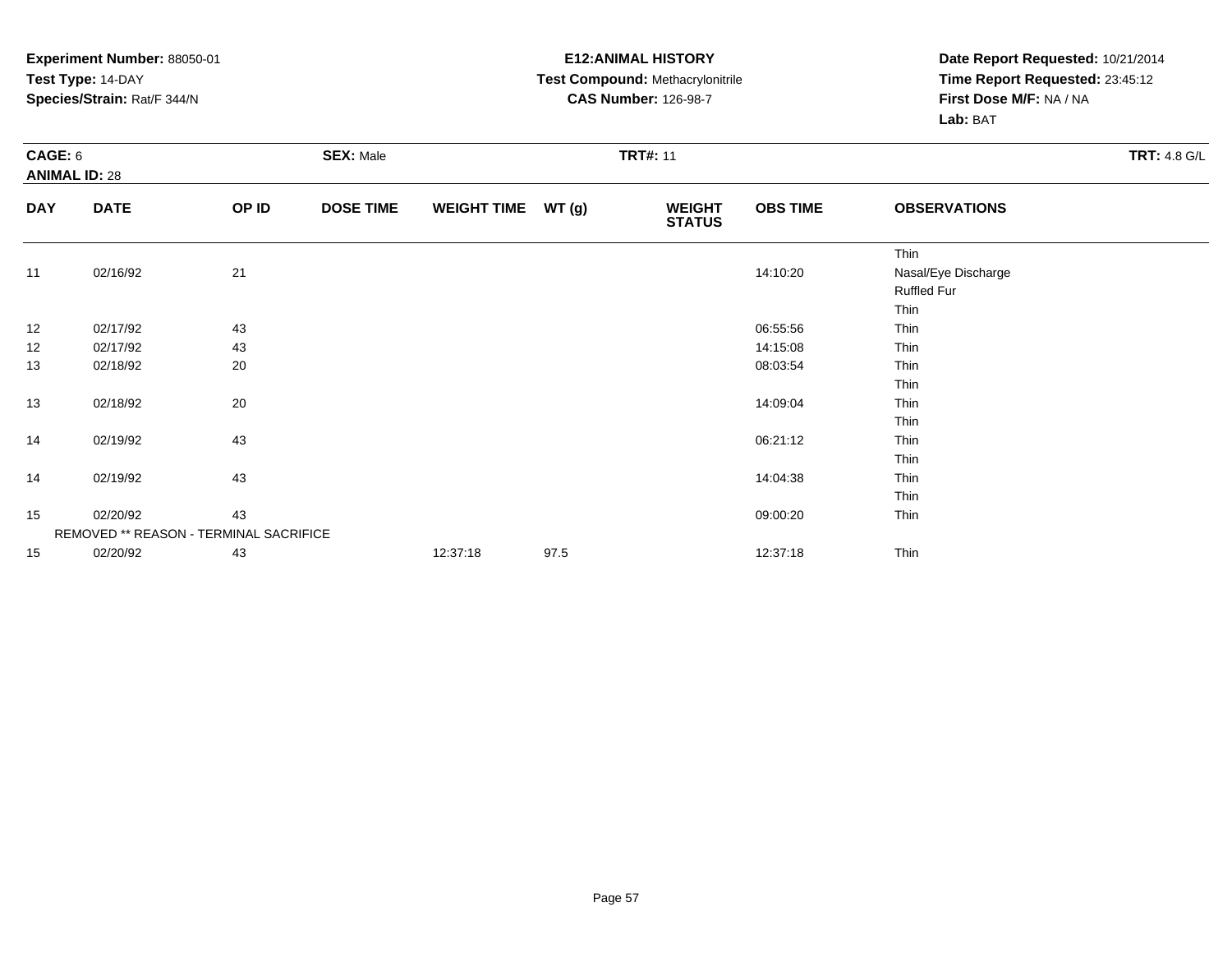#### **E12:ANIMAL HISTORY Test Compound:** Methacrylonitrile**CAS Number:** 126-98-7

| CAGE: 6                   |             |       | <b>SEX: Male</b> |                    |       | <b>TRT#: 11</b>                |                 |                     | <b>TRT: 4.8 G/L</b> |
|---------------------------|-------------|-------|------------------|--------------------|-------|--------------------------------|-----------------|---------------------|---------------------|
| <b>ANIMAL ID: 29</b>      |             |       |                  |                    |       |                                |                 |                     |                     |
| <b>DAY</b>                | <b>DATE</b> | OP ID | <b>DOSE TIME</b> | <b>WEIGHT TIME</b> | WT(g) | <b>WEIGHT</b><br><b>STATUS</b> | <b>OBS TIME</b> | <b>OBSERVATIONS</b> |                     |
| $\mathbf{1}$              | 02/06/92    | 43    |                  | 06:34:24           | 122.2 |                                | 06:34:24        | Unremarkable        |                     |
| $\mathbf{1}$              | 02/06/92    | 43    |                  | 06:34:24           | 122.2 |                                | 14:08:16        | Unremarkable        |                     |
| $\overline{\mathbf{c}}$   | 02/07/92    | 43    |                  |                    |       |                                | 06:46:52        | Unremarkable        |                     |
| $\boldsymbol{2}$          | 02/07/92    | 43    |                  |                    |       |                                | 14:05:34        | Unremarkable        |                     |
| $\ensuremath{\mathsf{3}}$ | 02/08/92    | 21    |                  |                    |       |                                | 07:06:28        | Unremarkable        |                     |
| 3                         | 02/08/92    | 21    |                  |                    |       |                                | 14:27:06        | Unremarkable        |                     |
| 4                         | 02/09/92    | 21    |                  |                    |       |                                | 07:28:18        | Nasal/Eye Discharge |                     |
| 4                         | 02/09/92    | 21    |                  |                    |       |                                | 15:05:44        | Unremarkable        |                     |
| 5                         | 02/10/92    | 43    |                  |                    |       |                                | 08:50:58        | Nasal/Eye Discharge |                     |
| 5                         | 02/10/92    | 43    |                  |                    |       |                                | 16:07:06        | Nasal/Eye Discharge |                     |
| 6                         | 02/11/92    | 43    |                  |                    |       |                                | 08:36:08        | Nasal/Eye Discharge |                     |
| 6                         | 02/11/92    | 43    |                  |                    |       |                                | 15:39:22        | Nasal/Eye Discharge |                     |
| $\overline{7}$            | 02/12/92    | 43    |                  |                    |       |                                | 07:21:10        | Unremarkable        |                     |
|                           |             |       |                  |                    |       |                                |                 | Unremarkable        |                     |
| $\overline{7}$            | 02/12/92    | 43    |                  |                    |       |                                | 14:21:54        | Nasal/Eye Discharge |                     |
|                           |             |       |                  |                    |       |                                |                 | Nasal/Eye Discharge |                     |
| 8                         | 02/13/92    | 43    |                  | 09:15:30           | 94.2  |                                | 09:15:30        | Thin                |                     |
| 8                         | 02/13/92    | 43    |                  | 09:15:30           | 94.2  |                                | 15:23:50        | Thin                |                     |
| $\boldsymbol{9}$          | 02/14/92    | 43    |                  |                    |       |                                | 09:45:44        | Thin                |                     |
| 9                         | 02/14/92    | 43    |                  |                    |       |                                | 15:54:32        | Thin                |                     |
| 10                        | 02/15/92    | 21    |                  |                    |       |                                | 06:34:06        | Thin                |                     |
| 10                        | 02/15/92    | 21    |                  |                    |       |                                | 14:58:54        | <b>Ruffled Fur</b>  |                     |
|                           |             |       |                  |                    |       |                                |                 | Thin                |                     |
| 11                        | 02/16/92    | 21    |                  |                    |       |                                | 07:00:44        | Nasal/Eye Discharge |                     |
|                           |             |       |                  |                    |       |                                |                 | <b>Ruffled Fur</b>  |                     |
|                           |             |       |                  |                    |       |                                |                 | Thin                |                     |
| 11                        | 02/16/92    | 21    |                  |                    |       |                                | 14:10:20        | <b>Ruffled Fur</b>  |                     |
|                           |             |       |                  |                    |       |                                |                 | Thin                |                     |
| 12                        | 02/17/92    | 43    |                  |                    |       |                                | 06:55:56        | Thin                |                     |
| 12                        | 02/17/92    | 43    |                  |                    |       |                                | 14:15:08        | Thin                |                     |
| 13                        | 02/18/92    | 43    |                  |                    |       |                                | 08:03:54        | Thin                |                     |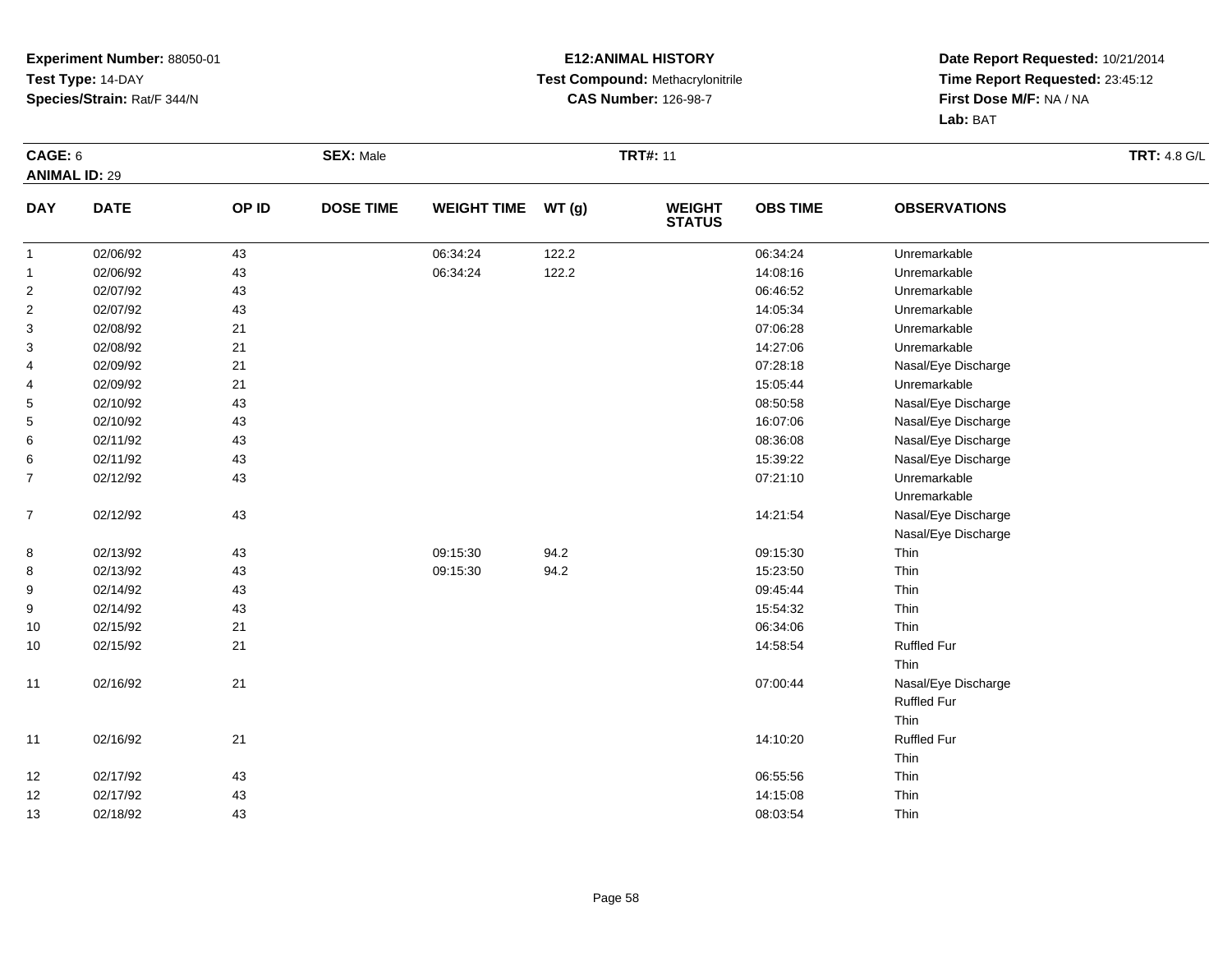|                                 | Experiment Number: 88050-01            |       |                  | <b>E12: ANIMAL HISTORY</b> |       | Date Report Requested: 10/21/2014       |                 |                                 |                     |  |
|---------------------------------|----------------------------------------|-------|------------------|----------------------------|-------|-----------------------------------------|-----------------|---------------------------------|---------------------|--|
|                                 | Test Type: 14-DAY                      |       |                  |                            |       | <b>Test Compound: Methacrylonitrile</b> |                 | Time Report Requested: 23:45:12 |                     |  |
|                                 | Species/Strain: Rat/F 344/N            |       |                  |                            |       | <b>CAS Number: 126-98-7</b>             |                 | First Dose M/F: NA / NA         |                     |  |
|                                 |                                        |       |                  |                            |       |                                         |                 | Lab: BAT                        |                     |  |
| CAGE: 6<br><b>ANIMAL ID: 29</b> |                                        |       | <b>SEX: Male</b> |                            |       | <b>TRT#: 11</b>                         |                 |                                 | <b>TRT: 4.8 G/L</b> |  |
| <b>DAY</b>                      | <b>DATE</b>                            | OP ID | <b>DOSE TIME</b> | <b>WEIGHT TIME</b>         | WT(g) | <b>WEIGHT</b><br><b>STATUS</b>          | <b>OBS TIME</b> | <b>OBSERVATIONS</b>             |                     |  |
|                                 |                                        |       |                  |                            |       |                                         |                 | Thin                            |                     |  |
| 13                              | 02/18/92                               | 43    |                  |                            |       |                                         | 14:09:04        | Thin                            |                     |  |
|                                 |                                        |       |                  |                            |       |                                         |                 | Thin                            |                     |  |
| 14                              | 02/19/92                               | 43    |                  |                            |       |                                         | 06:21:12        | Thin                            |                     |  |
|                                 |                                        |       |                  |                            |       |                                         |                 | Thin                            |                     |  |
| 14                              | 02/19/92                               | 43    |                  |                            |       |                                         | 14:04:38        | Thin                            |                     |  |
|                                 |                                        |       |                  |                            |       |                                         |                 | Thin                            |                     |  |
| 15                              | 02/20/92                               | 43    |                  |                            |       |                                         | 09:00:20        | Thin                            |                     |  |
|                                 | REMOVED ** REASON - TERMINAL SACRIFICE |       |                  |                            |       |                                         |                 |                                 |                     |  |
| 15                              | 43<br>02/20/92                         |       | 12:37:18         | 88.5                       |       | 12:37:18                                | Thin            |                                 |                     |  |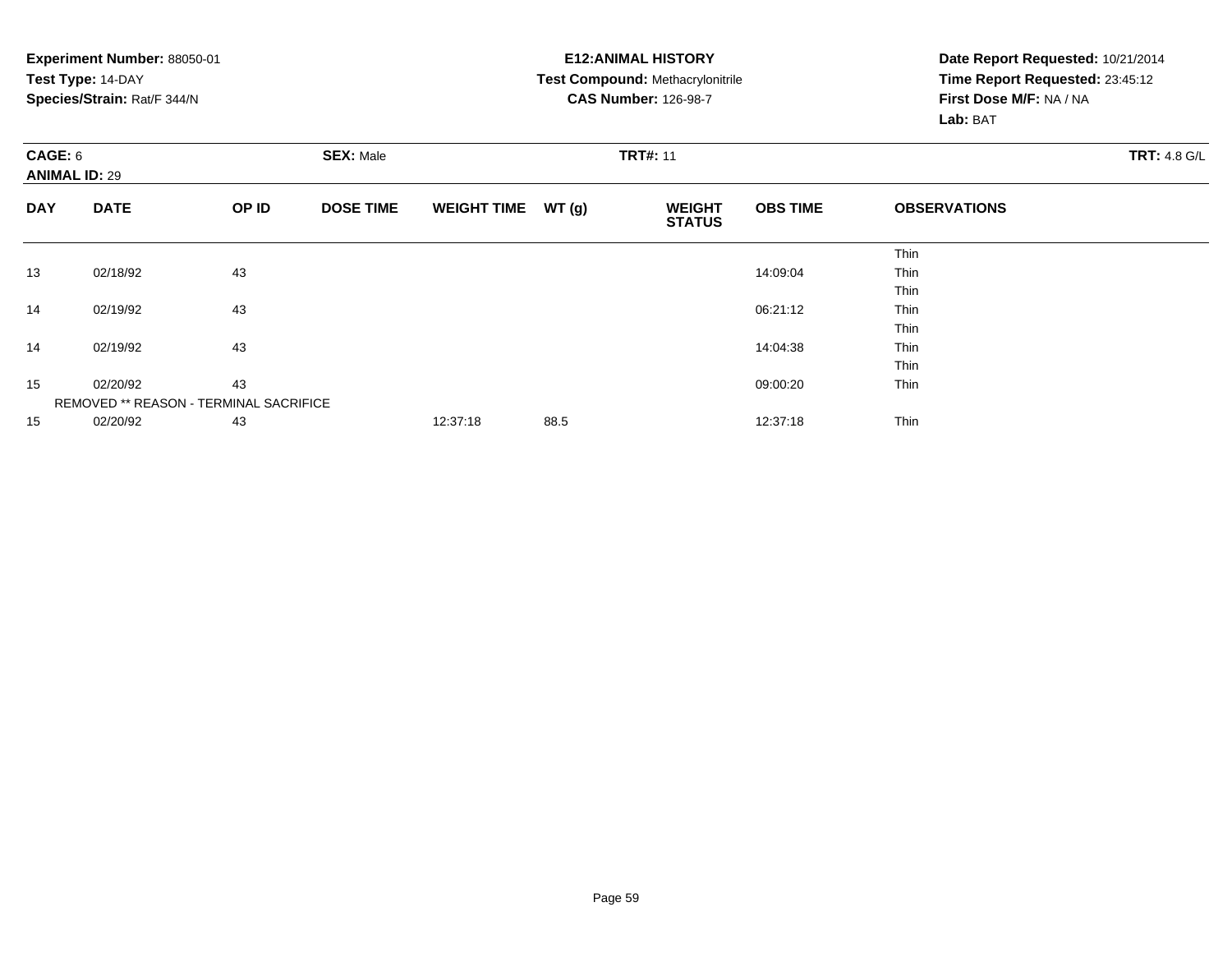#### **E12:ANIMAL HISTORY Test Compound:** Methacrylonitrile**CAS Number:** 126-98-7

| CAGE: 6                 |             |       | <b>SEX: Male</b> |                    |       | <b>TRT#: 11</b>                |                 |                     | <b>TRT: 4.8 G/L</b> |
|-------------------------|-------------|-------|------------------|--------------------|-------|--------------------------------|-----------------|---------------------|---------------------|
| <b>ANIMAL ID: 30</b>    |             |       |                  |                    |       |                                |                 |                     |                     |
| <b>DAY</b>              | <b>DATE</b> | OP ID | <b>DOSE TIME</b> | <b>WEIGHT TIME</b> | WT(g) | <b>WEIGHT</b><br><b>STATUS</b> | <b>OBS TIME</b> | <b>OBSERVATIONS</b> |                     |
| $\mathbf{1}$            | 02/06/92    | 43    |                  | 06:34:24           | 134.9 |                                | 06:34:24        | Unremarkable        |                     |
| $\mathbf{1}$            | 02/06/92    | 43    |                  | 06:34:24           | 134.9 |                                | 14:08:16        | Unremarkable        |                     |
| $\overline{\mathbf{c}}$ | 02/07/92    | 43    |                  |                    |       |                                | 06:46:52        | Unremarkable        |                     |
| $\boldsymbol{2}$        | 02/07/92    | 43    |                  |                    |       |                                | 14:05:34        | Unremarkable        |                     |
| 3                       | 02/08/92    | 21    |                  |                    |       |                                | 07:06:28        | Unremarkable        |                     |
| 3                       | 02/08/92    | 21    |                  |                    |       |                                | 14:27:06        | Unremarkable        |                     |
| 4                       | 02/09/92    | 21    |                  |                    |       |                                | 07:28:18        | Unremarkable        |                     |
| 4                       | 02/09/92    | 21    |                  |                    |       |                                | 15:05:44        | Unremarkable        |                     |
| 5                       | 02/10/92    | 43    |                  |                    |       |                                | 08:50:58        | Unremarkable        |                     |
| 5                       | 02/10/92    | 43    |                  |                    |       |                                | 16:07:06        | Unremarkable        |                     |
| 6                       | 02/11/92    | 43    |                  |                    |       |                                | 08:36:08        | Unremarkable        |                     |
| 6                       | 02/11/92    | 43    |                  |                    |       |                                | 15:39:22        | Unremarkable        |                     |
| $\overline{7}$          | 02/12/92    | 43    |                  |                    |       |                                | 07:21:10        | Unremarkable        |                     |
|                         |             |       |                  |                    |       |                                |                 | Unremarkable        |                     |
| $\overline{7}$          | 02/12/92    | 20    |                  |                    |       |                                | 14:21:54        | Nasal/Eye Discharge |                     |
|                         |             |       |                  |                    |       |                                |                 | Nasal/Eye Discharge |                     |
| 8                       | 02/13/92    | 43    |                  | 09:15:30           | 110.0 |                                | 09:15:30        | Thin                |                     |
| 8                       | 02/13/92    | 43    |                  | 09:15:30           | 110.0 |                                | 15:23:50        | Thin                |                     |
| 9                       | 02/14/92    | 43    |                  |                    |       |                                | 09:45:44        | Thin                |                     |
| 9                       | 02/14/92    | 43    |                  |                    |       |                                | 15:54:32        | Thin                |                     |
| 10                      | 02/15/92    | 21    |                  |                    |       |                                | 06:34:06        | Thin                |                     |
| 10                      | 02/15/92    | 21    |                  |                    |       |                                | 14:58:54        | <b>Ruffled Fur</b>  |                     |
|                         |             |       |                  |                    |       |                                |                 | Thin                |                     |
| 11                      | 02/16/92    | 21    |                  |                    |       |                                | 07:00:44        | Nasal/Eye Discharge |                     |
|                         |             |       |                  |                    |       |                                |                 | <b>Ruffled Fur</b>  |                     |
|                         |             |       |                  |                    |       |                                |                 | Thin                |                     |
| 11                      | 02/16/92    | 21    |                  |                    |       |                                | 14:10:20        | <b>Ruffled Fur</b>  |                     |
|                         |             |       |                  |                    |       |                                |                 | Thin                |                     |
| 12                      | 02/17/92    | 43    |                  |                    |       |                                | 06:55:56        | Thin                |                     |
| 12                      | 02/17/92    | 43    |                  |                    |       |                                | 14:15:08        | Thin                |                     |
| 13                      | 02/18/92    | 20    |                  |                    |       |                                | 08:03:54        | Thin                |                     |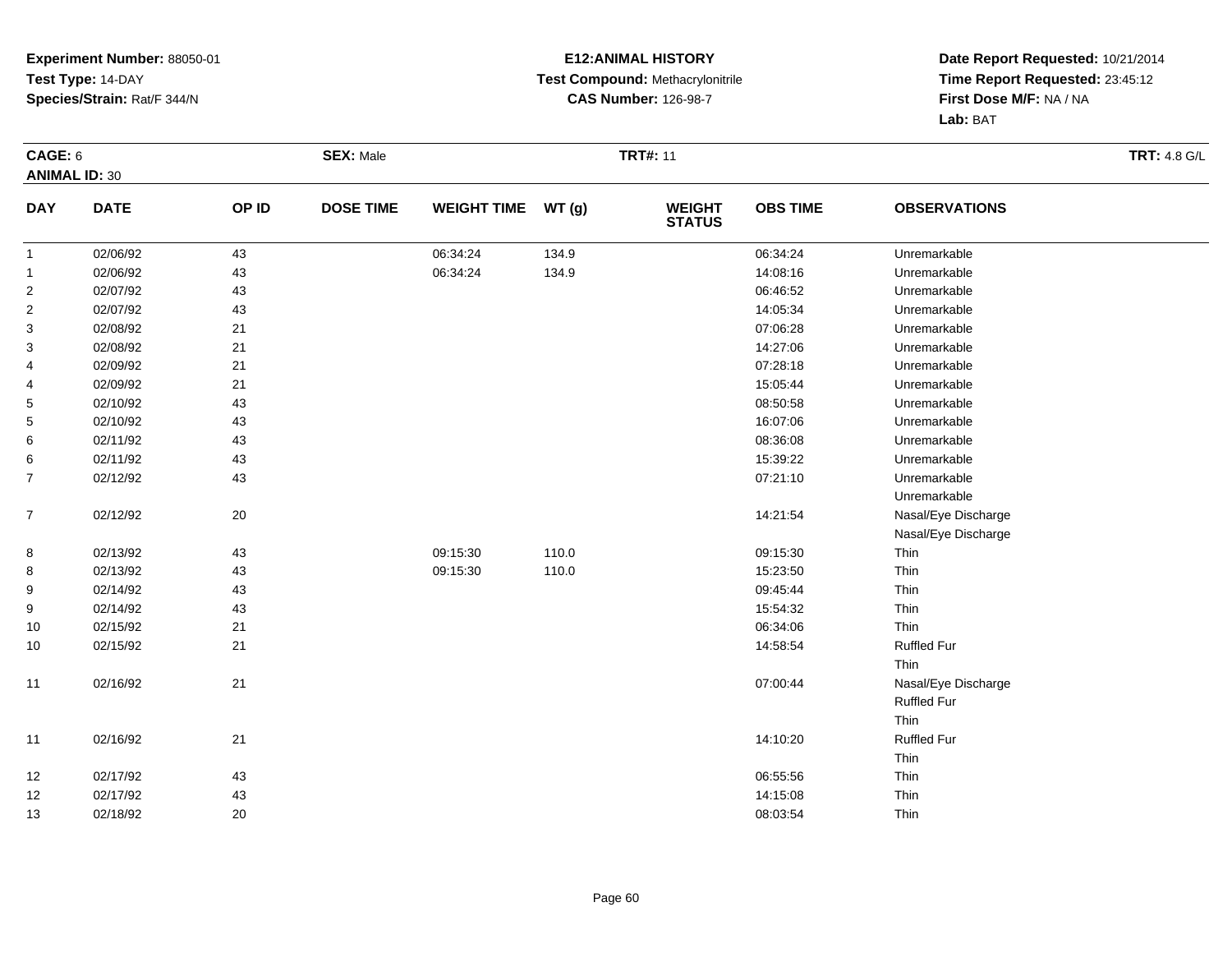|                                 | Experiment Number: 88050-01            |       |                  |                    |       | <b>E12: ANIMAL HISTORY</b>              |                 | Date Report Requested: 10/21/2014 |                     |  |
|---------------------------------|----------------------------------------|-------|------------------|--------------------|-------|-----------------------------------------|-----------------|-----------------------------------|---------------------|--|
|                                 | Test Type: 14-DAY                      |       |                  |                    |       | <b>Test Compound: Methacrylonitrile</b> |                 | Time Report Requested: 23:45:12   |                     |  |
|                                 | Species/Strain: Rat/F 344/N            |       |                  |                    |       | <b>CAS Number: 126-98-7</b>             |                 | First Dose M/F: NA / NA           |                     |  |
|                                 |                                        |       |                  |                    |       |                                         |                 | Lab: BAT                          |                     |  |
| CAGE: 6<br><b>ANIMAL ID: 30</b> |                                        |       | <b>SEX: Male</b> |                    |       | <b>TRT#: 11</b>                         |                 |                                   | <b>TRT: 4.8 G/L</b> |  |
| <b>DAY</b>                      | <b>DATE</b>                            | OP ID | <b>DOSE TIME</b> | <b>WEIGHT TIME</b> | WT(g) | <b>WEIGHT</b><br><b>STATUS</b>          | <b>OBS TIME</b> | <b>OBSERVATIONS</b>               |                     |  |
|                                 |                                        |       |                  |                    |       |                                         |                 | Thin                              |                     |  |
| 13                              | 02/18/92                               | 20    |                  |                    |       |                                         | 14:09:04        | Thin                              |                     |  |
|                                 |                                        |       |                  |                    |       |                                         |                 | Thin                              |                     |  |
| 14                              | 02/19/92                               | 43    |                  |                    |       |                                         | 06:21:12        | Thin                              |                     |  |
|                                 |                                        |       |                  |                    |       |                                         |                 | Thin                              |                     |  |
| 14                              | 02/19/92                               | 43    |                  |                    |       |                                         | 14:04:38        | Thin                              |                     |  |
|                                 |                                        |       |                  |                    |       |                                         |                 | Thin                              |                     |  |
| 15                              | 02/20/92                               | 43    |                  |                    |       |                                         | 09:00:20        | Thin                              |                     |  |
|                                 | REMOVED ** REASON - TERMINAL SACRIFICE |       |                  |                    |       |                                         |                 |                                   |                     |  |
| 15                              | 43<br>02/20/92                         |       | 12:37:18         | 100.7              |       | 12:37:18                                | Thin            |                                   |                     |  |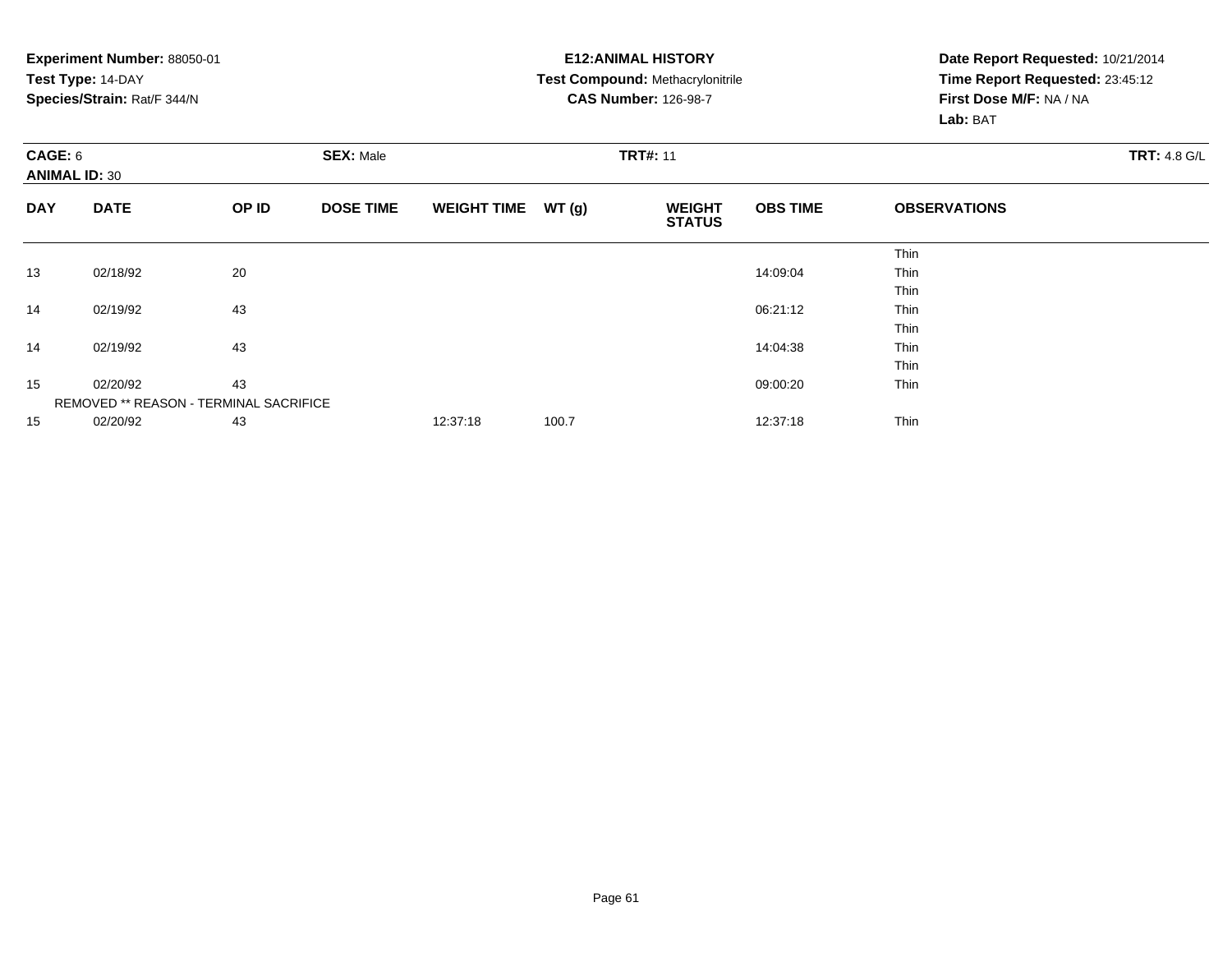#### **E12:ANIMAL HISTORY Test Compound:** Methacrylonitrile**CAS Number:** 126-98-7

| CAGE: 7              |             |       | <b>SEX: Female</b> |                    |       | <b>TRT#: 2</b>                 |                 |                     | <b>TRT: 0 G/L</b> |
|----------------------|-------------|-------|--------------------|--------------------|-------|--------------------------------|-----------------|---------------------|-------------------|
| <b>ANIMAL ID: 31</b> |             |       |                    |                    |       |                                |                 |                     |                   |
| <b>DAY</b>           | <b>DATE</b> | OP ID | <b>DOSE TIME</b>   | <b>WEIGHT TIME</b> | WT(g) | <b>WEIGHT</b><br><b>STATUS</b> | <b>OBS TIME</b> | <b>OBSERVATIONS</b> |                   |
| $\mathbf{1}$         | 02/07/92    | 43    |                    | 06:14:00           | 116.9 |                                | 06:14:00        | Unremarkable        |                   |
| $\mathbf{1}$         | 02/07/92    | 43    |                    | 06:14:00           | 116.9 |                                | 14:06:26        | Unremarkable        |                   |
| $\overline{2}$       | 02/08/92    | 21    |                    |                    |       |                                | 06:29:46        | Unremarkable        |                   |
| $\overline{2}$       | 02/08/92    | 21    |                    |                    |       |                                | 14:32:16        | Unremarkable        |                   |
| 3                    | 02/09/92    | 21    |                    |                    |       |                                | 07:36:10        | Unremarkable        |                   |
| 3                    | 02/09/92    | 21    |                    |                    |       |                                | 14:48:02        | Unremarkable        |                   |
| 4                    | 02/10/92    | 20    |                    |                    |       |                                | 06:21:18        | Unremarkable        |                   |
|                      |             |       |                    |                    |       |                                |                 | Unremarkable        |                   |
| 4                    | 02/10/92    | 20    |                    |                    |       |                                | 16:08:06        | Unremarkable        |                   |
|                      |             |       |                    |                    |       |                                |                 | Unremarkable        |                   |
| $\sqrt{5}$           | 02/11/92    | 43    |                    |                    |       |                                | 08:33:20        | Unremarkable        |                   |
| 5                    | 02/11/92    | 43    |                    |                    |       |                                | 15:40:08        | Unremarkable        |                   |
| 6                    | 02/12/92    | 43    |                    |                    |       |                                | 08:09:10        | Unremarkable        |                   |
| 6                    | 02/12/92    | 43    |                    |                    |       |                                | 14:23:16        | Unremarkable        |                   |
| $\overline{7}$       | 02/13/92    | 43    |                    |                    |       |                                | 07:23:02        | Unremarkable        |                   |
|                      |             |       |                    |                    |       |                                |                 | Unremarkable        |                   |
| $\overline{7}$       | 02/13/92    | 43    |                    |                    |       |                                | 15:10:46        | Unremarkable        |                   |
|                      |             |       |                    |                    |       |                                |                 | Unremarkable        |                   |
| 8                    | 02/14/92    | 43    |                    | 09:47:26           | 123.8 |                                | 09:47:26        | Unremarkable        |                   |
| 8                    | 02/14/92    | 43    |                    | 09:47:26           | 123.8 |                                | 15:56:08        | Unremarkable        |                   |
| 9                    | 02/15/92    | 21    |                    |                    |       |                                | 07:07:44        | Unremarkable        |                   |
| 9                    | 02/15/92    | 21    |                    |                    |       |                                | 14:45:26        | Unremarkable        |                   |
| 10                   | 02/16/92    | 21    |                    |                    |       |                                | 06:55:42        | Unremarkable        |                   |
| 10                   | 02/16/92    | 21    |                    |                    |       |                                | 14:36:38        | Unremarkable        |                   |
| 11                   | 02/17/92    | 43    |                    |                    |       |                                | 06:59:08        | Unremarkable        |                   |
| 11                   | 02/17/92    | 43    |                    |                    |       |                                | 14:16:14        | Unremarkable        |                   |
| 12                   | 02/18/92    | 20    |                    |                    |       |                                | 08:06:10        | Unremarkable        |                   |
|                      |             |       |                    |                    |       |                                |                 | Unremarkable        |                   |
| 12                   | 02/18/92    | 20    |                    |                    |       |                                | 14:09:48        | Unremarkable        |                   |
|                      |             |       |                    |                    |       |                                |                 | Unremarkable        |                   |
| 13                   | 02/19/92    | 20    |                    |                    |       |                                | 06:24:42        | Unremarkable        |                   |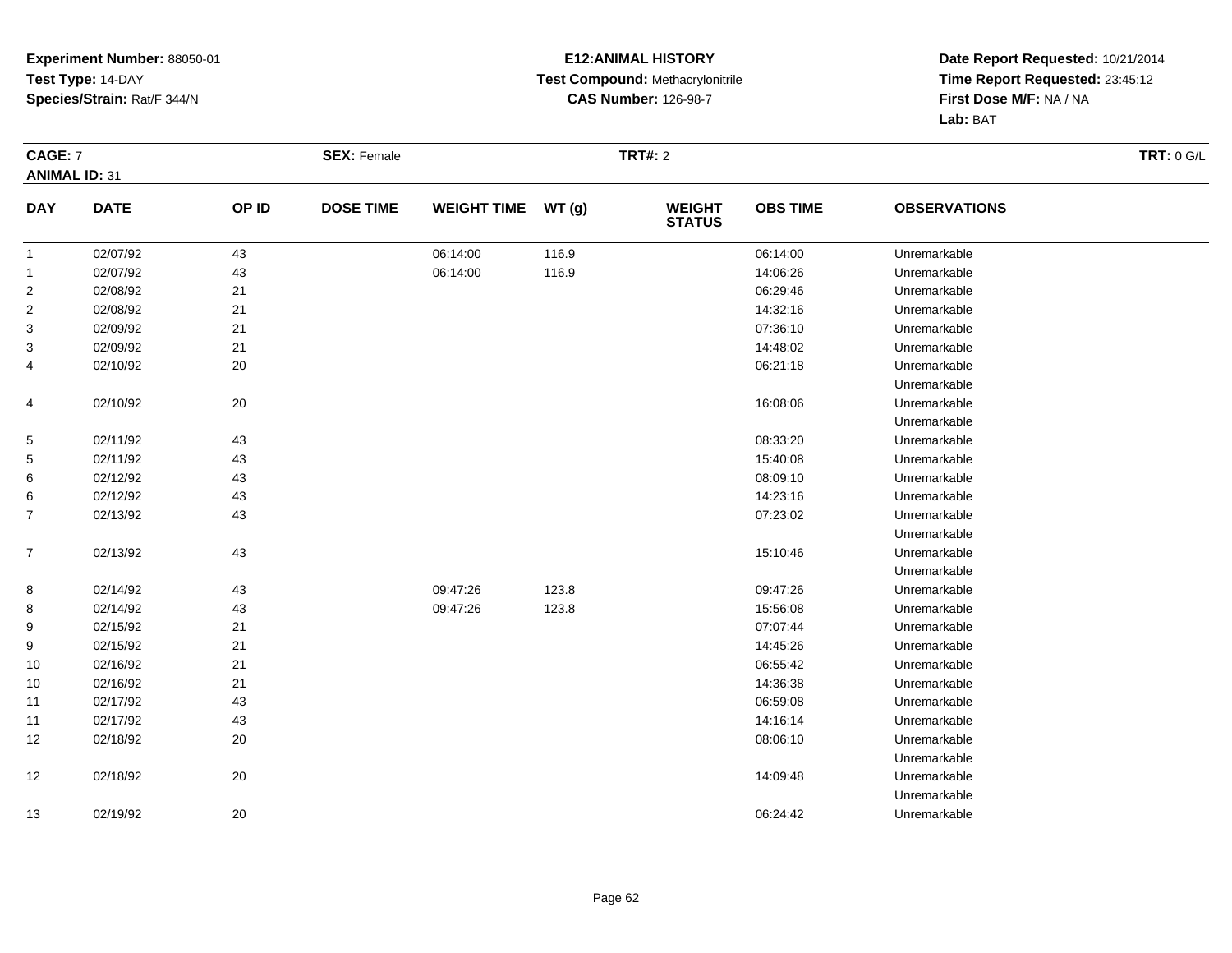#### **E12:ANIMAL HISTORY Test Compound:** Methacrylonitrile**CAS Number:** 126-98-7

| <b>CAGE: 7</b><br><b>ANIMAL ID: 31</b> |                                               |       | <b>SEX: Female</b> |                    |       | <b>TRT#: 2</b>                 | TRT: 0 G/L      |                     |  |
|----------------------------------------|-----------------------------------------------|-------|--------------------|--------------------|-------|--------------------------------|-----------------|---------------------|--|
| <b>DAY</b>                             | <b>DATE</b>                                   | OP ID | <b>DOSE TIME</b>   | <b>WEIGHT TIME</b> | WT(g) | <b>WEIGHT</b><br><b>STATUS</b> | <b>OBS TIME</b> | <b>OBSERVATIONS</b> |  |
|                                        |                                               |       |                    |                    |       |                                |                 | Unremarkable        |  |
| 13                                     | 02/19/92                                      | 20    |                    |                    |       |                                | 14:05:24        | Unremarkable        |  |
|                                        |                                               |       |                    |                    |       |                                |                 | Unremarkable        |  |
| 14                                     | 02/20/92                                      | 43    |                    |                    |       |                                | 06:03:26        | Unremarkable        |  |
|                                        |                                               |       |                    |                    |       |                                |                 | Unremarkable        |  |
| 14                                     | 02/20/92                                      | 43    |                    |                    |       |                                | 15:04:04        | Unremarkable        |  |
|                                        |                                               |       |                    |                    |       |                                |                 | Unremarkable        |  |
| 15                                     | 02/21/92                                      | 43    |                    |                    |       |                                | 08:20:56        | Unremarkable        |  |
|                                        | <b>REMOVED ** REASON - TERMINAL SACRIFICE</b> |       |                    |                    |       |                                |                 |                     |  |
| 15                                     | 02/21/92                                      | 43    |                    | 12:15:02           | 134.1 |                                | 12:15:02        | Unremarkable        |  |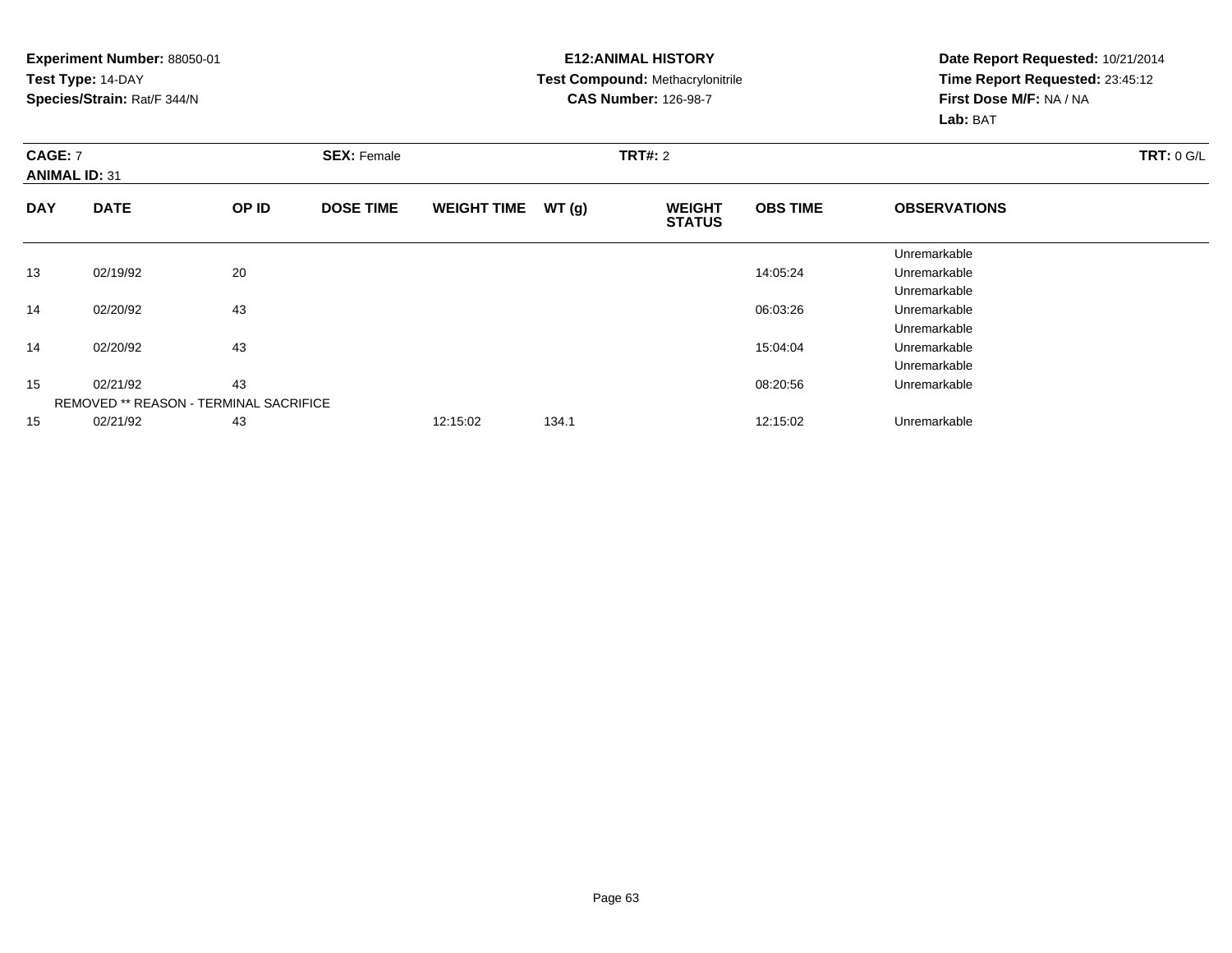#### **E12:ANIMAL HISTORY Test Compound:** Methacrylonitrile**CAS Number:** 126-98-7

| CAGE: 7        |                      |       | <b>SEX: Female</b> |                    |       | <b>TRT#: 2</b>                 |                 |                     | <b>TRT: 0 G/L</b> |
|----------------|----------------------|-------|--------------------|--------------------|-------|--------------------------------|-----------------|---------------------|-------------------|
|                | <b>ANIMAL ID: 32</b> |       |                    |                    |       |                                |                 |                     |                   |
| <b>DAY</b>     | <b>DATE</b>          | OP ID | <b>DOSE TIME</b>   | <b>WEIGHT TIME</b> | WT(g) | <b>WEIGHT</b><br><b>STATUS</b> | <b>OBS TIME</b> | <b>OBSERVATIONS</b> |                   |
| $\mathbf{1}$   | 02/07/92             | 43    |                    | 06:14:00           | 114.1 |                                | 06:14:00        | Unremarkable        |                   |
| $\mathbf{1}$   | 02/07/92             | 43    |                    | 06:14:00           | 114.1 |                                | 14:06:26        | Unremarkable        |                   |
| $\overline{2}$ | 02/08/92             | 21    |                    |                    |       |                                | 06:29:46        | Unremarkable        |                   |
| $\overline{2}$ | 02/08/92             | 21    |                    |                    |       |                                | 14:32:16        | Unremarkable        |                   |
| 3              | 02/09/92             | 21    |                    |                    |       |                                | 07:36:10        | Unremarkable        |                   |
| 3              | 02/09/92             | 21    |                    |                    |       |                                | 14:48:02        | Unremarkable        |                   |
| 4              | 02/10/92             | 20    |                    |                    |       |                                | 06:21:18        | Unremarkable        |                   |
|                |                      |       |                    |                    |       |                                |                 | Unremarkable        |                   |
| 4              | 02/10/92             | 20    |                    |                    |       |                                | 16:08:06        | Unremarkable        |                   |
|                |                      |       |                    |                    |       |                                |                 | Unremarkable        |                   |
| $\sqrt{5}$     | 02/11/92             | 43    |                    |                    |       |                                | 08:33:20        | Unremarkable        |                   |
| 5              | 02/11/92             | 43    |                    |                    |       |                                | 15:40:08        | Unremarkable        |                   |
| 6              | 02/12/92             | 43    |                    |                    |       |                                | 08:09:10        | Unremarkable        |                   |
| 6              | 02/12/92             | 43    |                    |                    |       |                                | 14:23:16        | Unremarkable        |                   |
| $\overline{7}$ | 02/13/92             | 20    |                    |                    |       |                                | 07:23:02        | Unremarkable        |                   |
|                |                      |       |                    |                    |       |                                |                 | Unremarkable        |                   |
| $\overline{7}$ | 02/13/92             | 43    |                    |                    |       |                                | 15:10:46        | Unremarkable        |                   |
|                |                      |       |                    |                    |       |                                |                 | Unremarkable        |                   |
| 8              | 02/14/92             | 43    |                    | 09:47:26           | 126.0 |                                | 09:47:26        | Unremarkable        |                   |
| 8              | 02/14/92             | 43    |                    | 09:47:26           | 126.0 |                                | 15:56:08        | Unremarkable        |                   |
| 9              | 02/15/92             | 21    |                    |                    |       |                                | 07:07:44        | Unremarkable        |                   |
| 9              | 02/15/92             | 21    |                    |                    |       |                                | 14:45:26        | Unremarkable        |                   |
| 10             | 02/16/92             | 21    |                    |                    |       |                                | 06:55:42        | Unremarkable        |                   |
| 10             | 02/16/92             | 21    |                    |                    |       |                                | 14:36:38        | Unremarkable        |                   |
| 11             | 02/17/92             | 43    |                    |                    |       |                                | 06:59:08        | Unremarkable        |                   |
| 11             | 02/17/92             | 43    |                    |                    |       |                                | 14:16:14        | Unremarkable        |                   |
| 12             | 02/18/92             | 43    |                    |                    |       |                                | 08:06:10        | Unremarkable        |                   |
|                |                      |       |                    |                    |       |                                |                 | Unremarkable        |                   |
| 12             | 02/18/92             | 43    |                    |                    |       |                                | 14:09:48        | Unremarkable        |                   |
|                |                      |       |                    |                    |       |                                |                 | Unremarkable        |                   |
| 13             | 02/19/92             | 20    |                    |                    |       |                                | 06:24:42        | Unremarkable        |                   |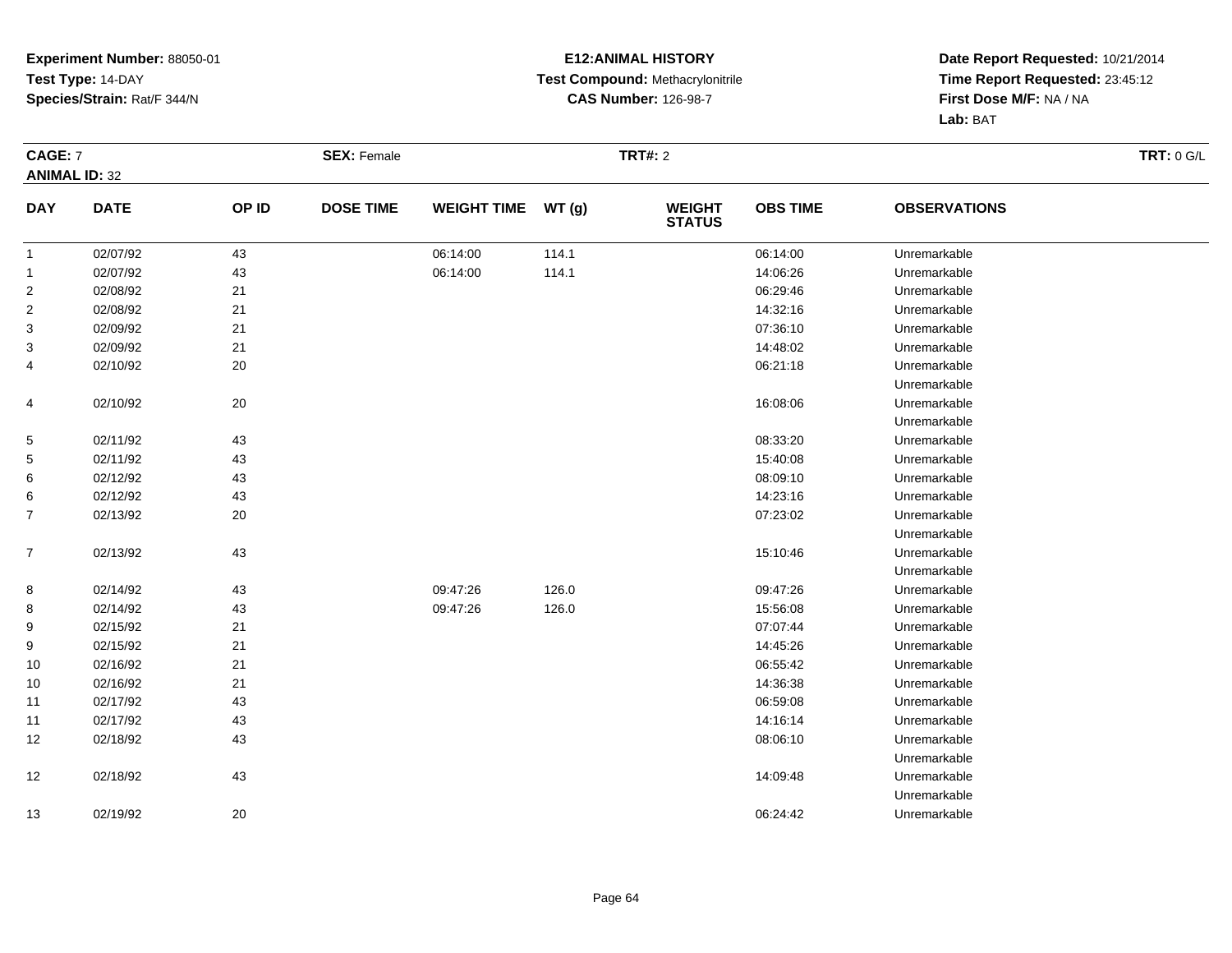#### **E12:ANIMAL HISTORY Test Compound:** Methacrylonitrile**CAS Number:** 126-98-7

| <b>CAGE: 7</b><br><b>ANIMAL ID: 32</b> |                                               | <b>SEX: Female</b> |                  |                    | <b>TRT#: 2</b> | <b>TRT: 0 G/L</b>              |                 |                     |  |
|----------------------------------------|-----------------------------------------------|--------------------|------------------|--------------------|----------------|--------------------------------|-----------------|---------------------|--|
| <b>DAY</b>                             | <b>DATE</b>                                   | OP ID              | <b>DOSE TIME</b> | <b>WEIGHT TIME</b> | WT(g)          | <b>WEIGHT</b><br><b>STATUS</b> | <b>OBS TIME</b> | <b>OBSERVATIONS</b> |  |
|                                        |                                               |                    |                  |                    |                |                                |                 | Unremarkable        |  |
| 13                                     | 02/19/92                                      | 20                 |                  |                    |                |                                | 14:05:24        | Unremarkable        |  |
|                                        |                                               |                    |                  |                    |                |                                |                 | Unremarkable        |  |
| 14                                     | 02/20/92                                      | 43                 |                  |                    |                |                                | 06:03:26        | Unremarkable        |  |
|                                        |                                               |                    |                  |                    |                |                                |                 | Unremarkable        |  |
| 14                                     | 02/20/92                                      | 20                 |                  |                    |                |                                | 15:04:04        | Unremarkable        |  |
|                                        |                                               |                    |                  |                    |                |                                |                 | Unremarkable        |  |
| 15                                     | 02/21/92                                      | 43                 |                  |                    |                |                                | 08:20:56        | Unremarkable        |  |
|                                        | <b>REMOVED ** REASON - TERMINAL SACRIFICE</b> |                    |                  |                    |                |                                |                 |                     |  |
| 15                                     | 02/21/92                                      | 43                 |                  | 12:15:02           | 136.6          |                                | 12:15:02        | Unremarkable        |  |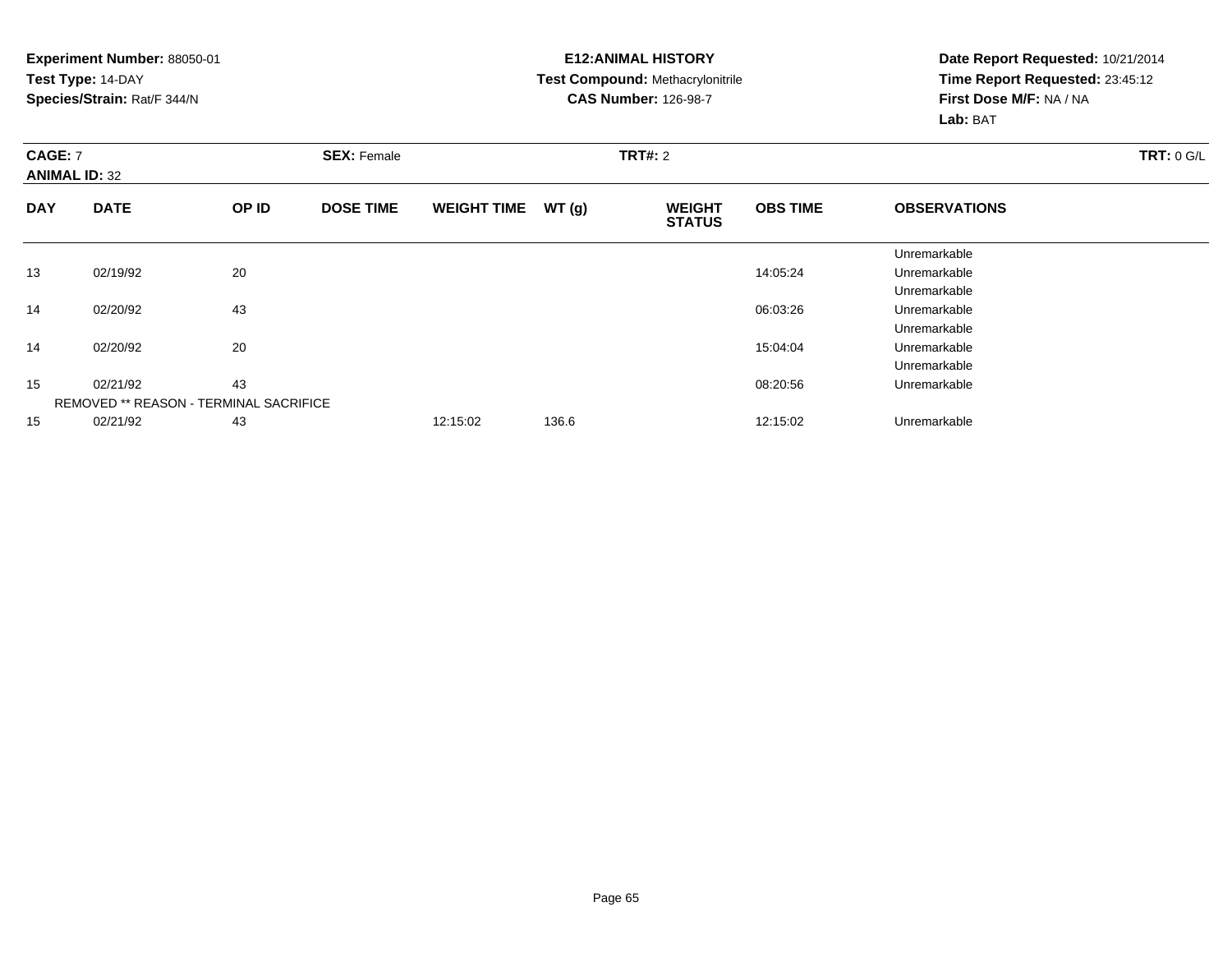#### **E12:ANIMAL HISTORY Test Compound:** Methacrylonitrile**CAS Number:** 126-98-7

| CAGE: 7              |             |        | <b>SEX: Female</b> |                    |       | <b>TRT#: 2</b>                 | TRT: 0 G/L      |                     |  |
|----------------------|-------------|--------|--------------------|--------------------|-------|--------------------------------|-----------------|---------------------|--|
| <b>ANIMAL ID: 33</b> |             |        |                    |                    |       |                                |                 |                     |  |
| <b>DAY</b>           | <b>DATE</b> | OP ID  | <b>DOSE TIME</b>   | <b>WEIGHT TIME</b> | WT(g) | <b>WEIGHT</b><br><b>STATUS</b> | <b>OBS TIME</b> | <b>OBSERVATIONS</b> |  |
| $\mathbf{1}$         | 02/07/92    | 43     |                    | 06:14:00           | 109.2 |                                | 06:14:00        | Unremarkable        |  |
| $\mathbf{1}$         | 02/07/92    | 43     |                    | 06:14:00           | 109.2 |                                | 14:06:26        | Unremarkable        |  |
| $\overline{2}$       | 02/08/92    | 21     |                    |                    |       |                                | 06:29:46        | Unremarkable        |  |
| $\overline{2}$       | 02/08/92    | 21     |                    |                    |       |                                | 14:32:16        | Unremarkable        |  |
| 3                    | 02/09/92    | 21     |                    |                    |       |                                | 07:36:10        | Unremarkable        |  |
| 3                    | 02/09/92    | 21     |                    |                    |       |                                | 14:48:02        | Unremarkable        |  |
| 4                    | 02/10/92    | 43     |                    |                    |       |                                | 06:21:18        | Unremarkable        |  |
|                      |             |        |                    |                    |       |                                |                 | Unremarkable        |  |
| 4                    | 02/10/92    | $20\,$ |                    |                    |       |                                | 16:08:06        | Unremarkable        |  |
|                      |             |        |                    |                    |       |                                |                 | Unremarkable        |  |
| 5                    | 02/11/92    | 43     |                    |                    |       |                                | 08:33:20        | Unremarkable        |  |
| 5                    | 02/11/92    | 43     |                    |                    |       |                                | 15:40:08        | Unremarkable        |  |
| 6                    | 02/12/92    | 43     |                    |                    |       |                                | 08:09:10        | Unremarkable        |  |
| 6                    | 02/12/92    | 43     |                    |                    |       |                                | 14:23:16        | Unremarkable        |  |
| $\overline{7}$       | 02/13/92    | 43     |                    |                    |       |                                | 07:23:02        | Unremarkable        |  |
|                      |             |        |                    |                    |       |                                |                 | Unremarkable        |  |
| $\overline{7}$       | 02/13/92    | $20\,$ |                    |                    |       |                                | 15:10:46        | Unremarkable        |  |
|                      |             |        |                    |                    |       |                                |                 | Unremarkable        |  |
| 8                    | 02/14/92    | 43     |                    | 09:47:26           | 123.2 |                                | 09:47:26        | Unremarkable        |  |
| 8                    | 02/14/92    | 43     |                    | 09:47:26           | 123.2 |                                | 15:56:08        | Unremarkable        |  |
| 9                    | 02/15/92    | 21     |                    |                    |       |                                | 07:07:44        | Unremarkable        |  |
| 9                    | 02/15/92    | 21     |                    |                    |       |                                | 14:45:26        | Unremarkable        |  |
| 10                   | 02/16/92    | 21     |                    |                    |       |                                | 06:55:42        | Nasal/Eye Discharge |  |
| 10                   | 02/16/92    | 21     |                    |                    |       |                                | 14:36:38        | Unremarkable        |  |
| 11                   | 02/17/92    | 43     |                    |                    |       |                                | 06:59:08        | Unremarkable        |  |
| 11                   | 02/17/92    | 43     |                    |                    |       |                                | 14:16:14        | Unremarkable        |  |
| 12                   | 02/18/92    | 43     |                    |                    |       |                                | 08:06:10        | Unremarkable        |  |
|                      |             |        |                    |                    |       |                                |                 | Unremarkable        |  |
| 12                   | 02/18/92    | 43     |                    |                    |       |                                | 14:09:48        | Unremarkable        |  |
|                      |             |        |                    |                    |       |                                |                 | Unremarkable        |  |
| 13                   | 02/19/92    | 43     |                    |                    |       |                                | 06:24:42        | Unremarkable        |  |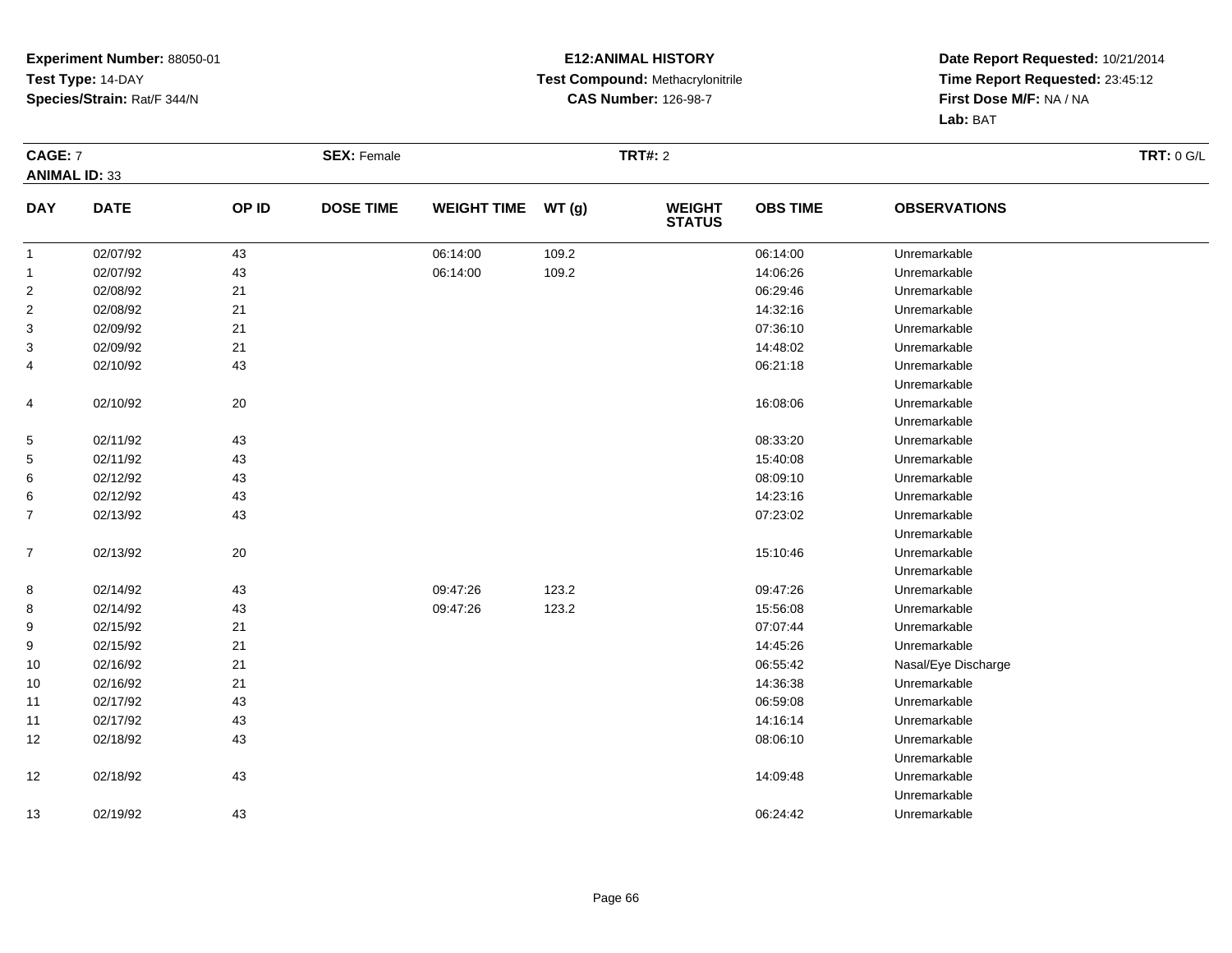#### **E12:ANIMAL HISTORY Test Compound:** Methacrylonitrile**CAS Number:** 126-98-7

| <b>CAGE: 7</b><br><b>ANIMAL ID: 33</b> |                                               |       | <b>SEX: Female</b> |                    |       | <b>TRT#: 2</b>                 | <b>TRT: 0 G/L</b> |                     |  |
|----------------------------------------|-----------------------------------------------|-------|--------------------|--------------------|-------|--------------------------------|-------------------|---------------------|--|
| <b>DAY</b>                             | <b>DATE</b>                                   | OP ID | <b>DOSE TIME</b>   | <b>WEIGHT TIME</b> | WT(g) | <b>WEIGHT</b><br><b>STATUS</b> | <b>OBS TIME</b>   | <b>OBSERVATIONS</b> |  |
|                                        |                                               |       |                    |                    |       |                                |                   | Unremarkable        |  |
| 13                                     | 02/19/92                                      | 20    |                    |                    |       |                                | 14:05:24          | Unremarkable        |  |
|                                        |                                               |       |                    |                    |       |                                |                   | Unremarkable        |  |
| 14                                     | 02/20/92                                      | 43    |                    |                    |       |                                | 06:03:26          | Unremarkable        |  |
|                                        |                                               |       |                    |                    |       |                                |                   | Unremarkable        |  |
| 14                                     | 02/20/92                                      | 43    |                    |                    |       |                                | 15:04:04          | Unremarkable        |  |
|                                        |                                               |       |                    |                    |       |                                |                   | Unremarkable        |  |
| 15                                     | 02/21/92                                      | 43    |                    |                    |       |                                | 08:20:56          | Unremarkable        |  |
|                                        | <b>REMOVED ** REASON - TERMINAL SACRIFICE</b> |       |                    |                    |       |                                |                   |                     |  |
| 15                                     | 02/21/92                                      | 43    |                    | 12:15:02           | 132.3 |                                | 12:15:02          | Unremarkable        |  |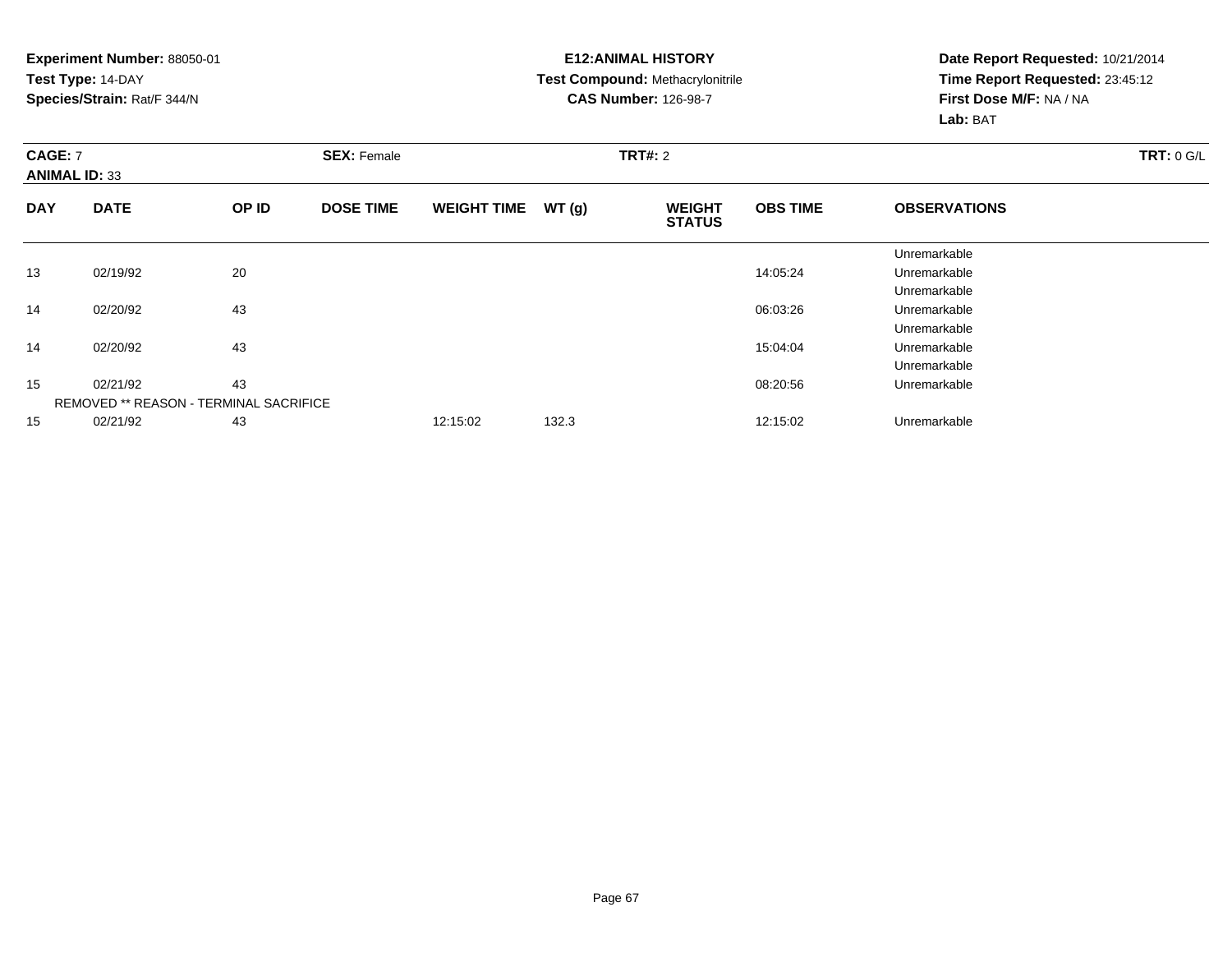#### **E12:ANIMAL HISTORY Test Compound:** Methacrylonitrile**CAS Number:** 126-98-7

| CAGE: 7              |             |        | <b>SEX: Female</b> |                    |       | <b>TRT#: 2</b>                 |                 |                     | <b>TRT: 0 G/L</b> |
|----------------------|-------------|--------|--------------------|--------------------|-------|--------------------------------|-----------------|---------------------|-------------------|
| <b>ANIMAL ID: 34</b> |             |        |                    |                    |       |                                |                 |                     |                   |
| <b>DAY</b>           | <b>DATE</b> | OP ID  | <b>DOSE TIME</b>   | <b>WEIGHT TIME</b> | WT(g) | <b>WEIGHT</b><br><b>STATUS</b> | <b>OBS TIME</b> | <b>OBSERVATIONS</b> |                   |
| $\mathbf{1}$         | 02/07/92    | 43     |                    | 06:14:00           | 110.3 |                                | 06:14:00        | Unremarkable        |                   |
| $\mathbf{1}$         | 02/07/92    | 43     |                    | 06:14:00           | 110.3 |                                | 14:06:26        | Unremarkable        |                   |
| $\overline{2}$       | 02/08/92    | 21     |                    |                    |       |                                | 06:29:46        | Unremarkable        |                   |
| $\overline{2}$       | 02/08/92    | 21     |                    |                    |       |                                | 14:32:16        | Unremarkable        |                   |
| 3                    | 02/09/92    | 21     |                    |                    |       |                                | 07:36:10        | Unremarkable        |                   |
| 3                    | 02/09/92    | 21     |                    |                    |       |                                | 14:48:02        | Unremarkable        |                   |
| 4                    | 02/10/92    | $20\,$ |                    |                    |       |                                | 06:21:18        | Unremarkable        |                   |
|                      |             |        |                    |                    |       |                                |                 | Unremarkable        |                   |
| 4                    | 02/10/92    | 43     |                    |                    |       |                                | 16:08:06        | Unremarkable        |                   |
|                      |             |        |                    |                    |       |                                |                 | Unremarkable        |                   |
| $\mathbf{5}$         | 02/11/92    | 43     |                    |                    |       |                                | 08:33:20        | Unremarkable        |                   |
| 5                    | 02/11/92    | 43     |                    |                    |       |                                | 15:40:08        | Unremarkable        |                   |
| 6                    | 02/12/92    | 43     |                    |                    |       |                                | 08:09:10        | Unremarkable        |                   |
| 6                    | 02/12/92    | 43     |                    |                    |       |                                | 14:23:16        | Nasal/Eye Discharge |                   |
| $\overline{7}$       | 02/13/92    | 43     |                    |                    |       |                                | 07:23:02        | Nasal/Eye Discharge |                   |
|                      |             |        |                    |                    |       |                                |                 | Nasal/Eye Discharge |                   |
| $\overline{7}$       | 02/13/92    | 20     |                    |                    |       |                                | 15:10:46        | Unremarkable        |                   |
|                      |             |        |                    |                    |       |                                |                 | Unremarkable        |                   |
| 8                    | 02/14/92    | 43     |                    | 09:47:26           | 118.2 |                                | 09:47:26        | Unremarkable        |                   |
| 8                    | 02/14/92    | 43     |                    | 09:47:26           | 118.2 |                                | 15:56:08        | Unremarkable        |                   |
| 9                    | 02/15/92    | 21     |                    |                    |       |                                | 07:07:44        | Unremarkable        |                   |
| 9                    | 02/15/92    | 21     |                    |                    |       |                                | 14:45:26        | Unremarkable        |                   |
| 10                   | 02/16/92    | 21     |                    |                    |       |                                | 06:55:42        | Nasal/Eye Discharge |                   |
| 10                   | 02/16/92    | 21     |                    |                    |       |                                | 14:36:38        | Nasal/Eye Discharge |                   |
| 11                   | 02/17/92    | 43     |                    |                    |       |                                | 06:59:08        | Nasal/Eye Discharge |                   |
| 11                   | 02/17/92    | 43     |                    |                    |       |                                | 14:16:14        | Unremarkable        |                   |
| 12                   | 02/18/92    | 43     |                    |                    |       |                                | 08:06:10        | Unremarkable        |                   |
|                      |             |        |                    |                    |       |                                |                 | Unremarkable        |                   |
| 12                   | 02/18/92    | 43     |                    |                    |       |                                | 14:09:48        | Unremarkable        |                   |
|                      |             |        |                    |                    |       |                                |                 | Unremarkable        |                   |
| 13                   | 02/19/92    | 20     |                    |                    |       |                                | 06:24:42        | Unremarkable        |                   |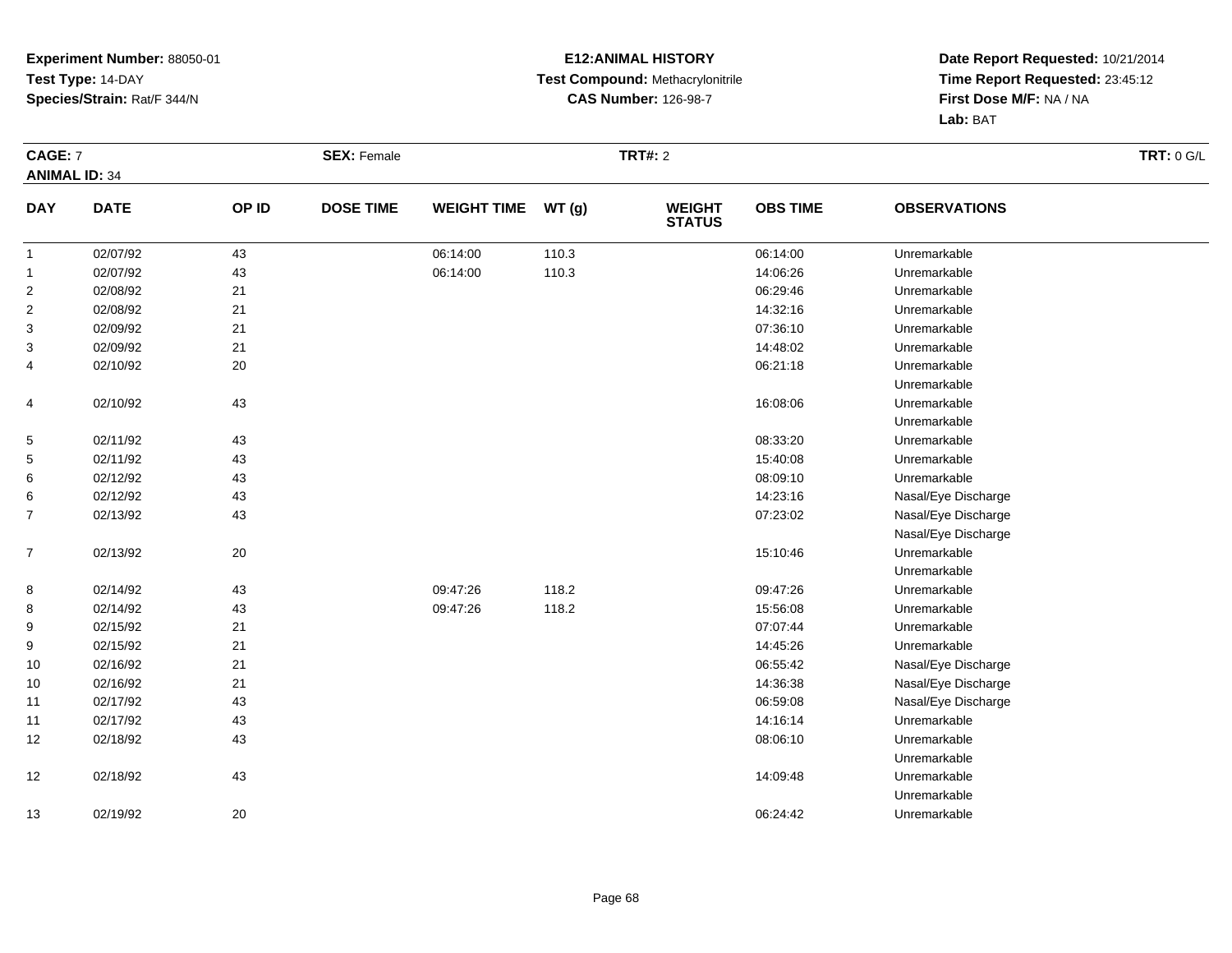#### **E12:ANIMAL HISTORY Test Compound:** Methacrylonitrile**CAS Number:** 126-98-7

| <b>CAGE: 7</b><br><b>ANIMAL ID: 34</b> |                                               |       | <b>SEX: Female</b> |                    |       | <b>TRT#: 2</b>                 | <b>TRT: 0 G/L</b> |                     |  |
|----------------------------------------|-----------------------------------------------|-------|--------------------|--------------------|-------|--------------------------------|-------------------|---------------------|--|
| <b>DAY</b>                             | <b>DATE</b>                                   | OP ID | <b>DOSE TIME</b>   | <b>WEIGHT TIME</b> | WT(g) | <b>WEIGHT</b><br><b>STATUS</b> | <b>OBS TIME</b>   | <b>OBSERVATIONS</b> |  |
|                                        |                                               |       |                    |                    |       |                                |                   | Unremarkable        |  |
| 13                                     | 02/19/92                                      | 20    |                    |                    |       |                                | 14:05:24          | Unremarkable        |  |
|                                        |                                               |       |                    |                    |       |                                |                   | Unremarkable        |  |
| 14                                     | 02/20/92                                      | 43    |                    |                    |       |                                | 06:03:26          | Unremarkable        |  |
|                                        |                                               |       |                    |                    |       |                                |                   | Unremarkable        |  |
| 14                                     | 02/20/92                                      | 20    |                    |                    |       |                                | 15:04:04          | Unremarkable        |  |
|                                        |                                               |       |                    |                    |       |                                |                   | Unremarkable        |  |
| 15                                     | 02/21/92                                      | 43    |                    |                    |       |                                | 08:20:56          | Unremarkable        |  |
|                                        | <b>REMOVED ** REASON - TERMINAL SACRIFICE</b> |       |                    |                    |       |                                |                   |                     |  |
| 15                                     | 02/21/92                                      | 43    |                    | 12:15:02           | 125.0 |                                | 12:15:02          | Unremarkable        |  |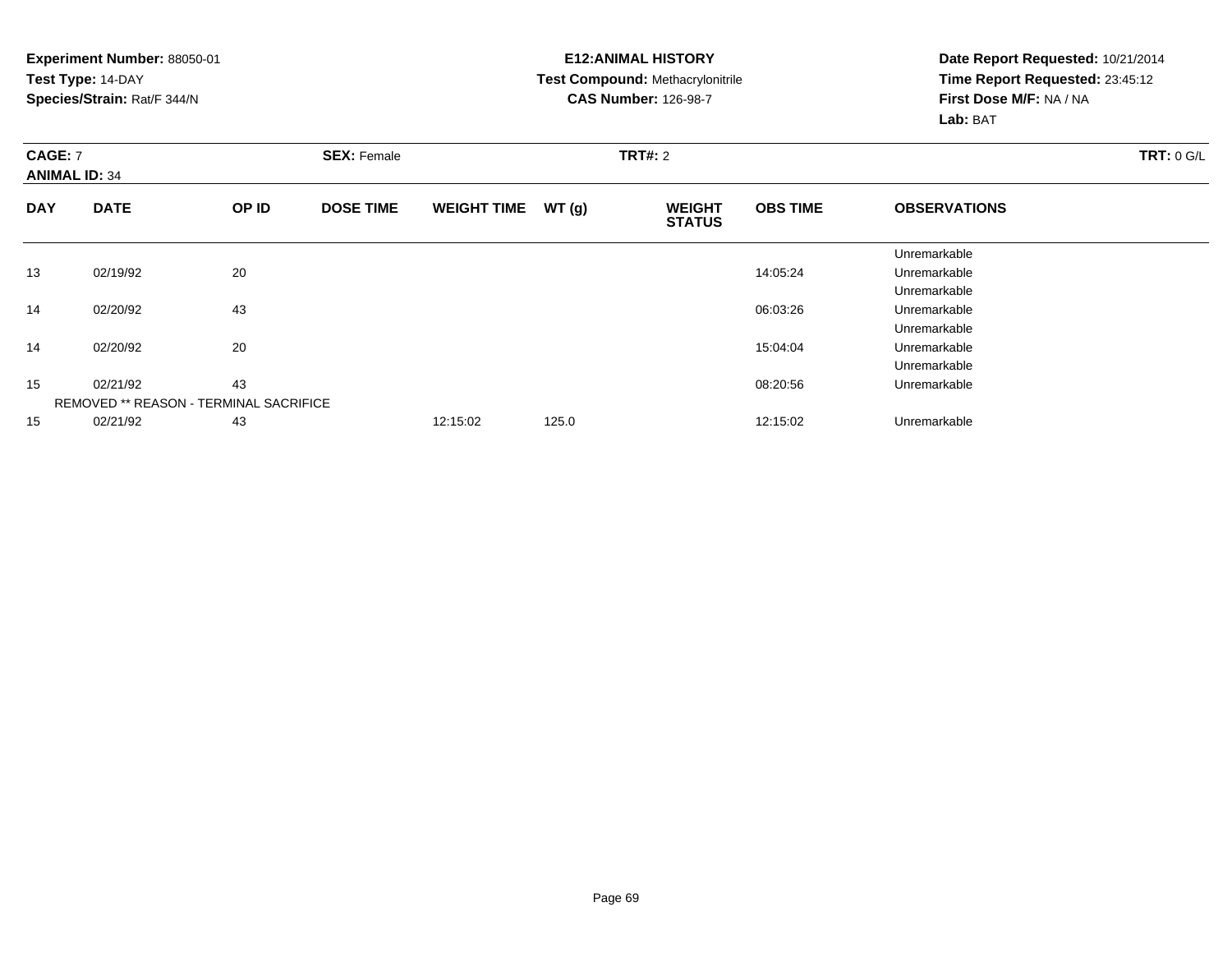#### **E12:ANIMAL HISTORY Test Compound:** Methacrylonitrile**CAS Number:** 126-98-7

| CAGE: 7              |             |        | <b>SEX: Female</b> |                    |       | <b>TRT#: 2</b>                 | <b>TRT: 0 G/L</b> |                     |  |
|----------------------|-------------|--------|--------------------|--------------------|-------|--------------------------------|-------------------|---------------------|--|
| <b>ANIMAL ID: 35</b> |             |        |                    |                    |       |                                |                   |                     |  |
| <b>DAY</b>           | <b>DATE</b> | OP ID  | <b>DOSE TIME</b>   | <b>WEIGHT TIME</b> | WT(g) | <b>WEIGHT</b><br><b>STATUS</b> | <b>OBS TIME</b>   | <b>OBSERVATIONS</b> |  |
| $\mathbf{1}$         | 02/07/92    | 43     |                    | 06:14:00           | 114.6 |                                | 06:14:00          | Unremarkable        |  |
| $\mathbf{1}$         | 02/07/92    | 43     |                    | 06:14:00           | 114.6 |                                | 14:06:26          | Unremarkable        |  |
| $\overline{a}$       | 02/08/92    | 21     |                    |                    |       |                                | 06:29:46          | Unremarkable        |  |
| $\overline{a}$       | 02/08/92    | 21     |                    |                    |       |                                | 14:32:16          | Unremarkable        |  |
| 3                    | 02/09/92    | 21     |                    |                    |       |                                | 07:36:10          | Unremarkable        |  |
| 3                    | 02/09/92    | 21     |                    |                    |       |                                | 14:48:02          | Unremarkable        |  |
| 4                    | 02/10/92    | 43     |                    |                    |       |                                | 06:21:18          | Unremarkable        |  |
|                      |             |        |                    |                    |       |                                |                   | Unremarkable        |  |
| 4                    | 02/10/92    | $20\,$ |                    |                    |       |                                | 16:08:06          | Unremarkable        |  |
|                      |             |        |                    |                    |       |                                |                   | Unremarkable        |  |
| 5                    | 02/11/92    | 43     |                    |                    |       |                                | 08:33:20          | Unremarkable        |  |
| 5                    | 02/11/92    | 43     |                    |                    |       |                                | 15:40:08          | Unremarkable        |  |
| 6                    | 02/12/92    | 43     |                    |                    |       |                                | 08:09:10          | Unremarkable        |  |
| 6                    | 02/12/92    | 43     |                    |                    |       |                                | 14:23:16          | Unremarkable        |  |
| $\overline{7}$       | 02/13/92    | 43     |                    |                    |       |                                | 07:23:02          | Unremarkable        |  |
|                      |             |        |                    |                    |       |                                |                   | Unremarkable        |  |
| $\overline{7}$       | 02/13/92    | 20     |                    |                    |       |                                | 15:10:46          | Unremarkable        |  |
|                      |             |        |                    |                    |       |                                |                   | Unremarkable        |  |
| 8                    | 02/14/92    | 43     |                    | 09:47:26           | 124.5 |                                | 09:47:26          | Unremarkable        |  |
| 8                    | 02/14/92    | 43     |                    | 09:47:26           | 124.5 |                                | 15:56:08          | Unremarkable        |  |
| 9                    | 02/15/92    | 21     |                    |                    |       |                                | 07:07:44          | Unremarkable        |  |
| 9                    | 02/15/92    | 21     |                    |                    |       |                                | 14:45:26          | Unremarkable        |  |
| 10                   | 02/16/92    | 21     |                    |                    |       |                                | 06:55:42          | Unremarkable        |  |
| 10                   | 02/16/92    | 21     |                    |                    |       |                                | 14:36:38          | Unremarkable        |  |
| 11                   | 02/17/92    | 43     |                    |                    |       |                                | 06:59:08          | Unremarkable        |  |
| 11                   | 02/17/92    | 43     |                    |                    |       |                                | 14:16:14          | Unremarkable        |  |
| 12                   | 02/18/92    | 43     |                    |                    |       |                                | 08:06:10          | Unremarkable        |  |
|                      |             |        |                    |                    |       |                                |                   | Unremarkable        |  |
| 12                   | 02/18/92    | 43     |                    |                    |       |                                | 14:09:48          | Unremarkable        |  |
|                      |             |        |                    |                    |       |                                |                   | Unremarkable        |  |
| 13                   | 02/19/92    | 20     |                    |                    |       |                                | 06:24:42          | Unremarkable        |  |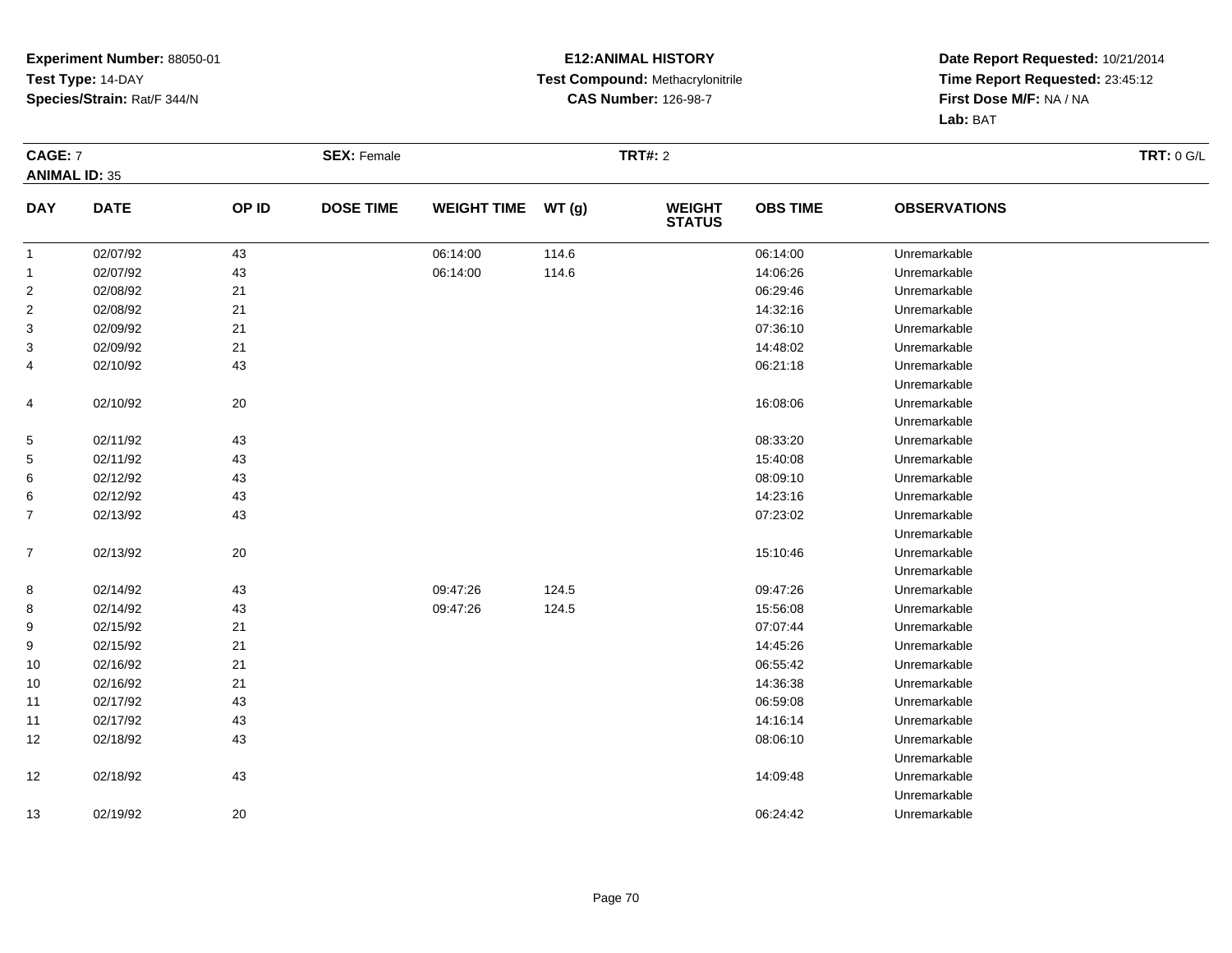#### **E12:ANIMAL HISTORY Test Compound:** Methacrylonitrile**CAS Number:** 126-98-7

| <b>CAGE: 7</b><br><b>ANIMAL ID: 35</b> |                                               | <b>SEX: Female</b> |                  |                    | <b>TRT#: 2</b> | <b>TRT: 0 G/L</b>              |                 |                     |  |
|----------------------------------------|-----------------------------------------------|--------------------|------------------|--------------------|----------------|--------------------------------|-----------------|---------------------|--|
| <b>DAY</b>                             | <b>DATE</b>                                   | OP ID              | <b>DOSE TIME</b> | <b>WEIGHT TIME</b> | WT(g)          | <b>WEIGHT</b><br><b>STATUS</b> | <b>OBS TIME</b> | <b>OBSERVATIONS</b> |  |
|                                        |                                               |                    |                  |                    |                |                                |                 | Unremarkable        |  |
| 13                                     | 02/19/92                                      | 43                 |                  |                    |                |                                | 14:05:24        | Unremarkable        |  |
|                                        |                                               |                    |                  |                    |                |                                |                 | Unremarkable        |  |
| 14                                     | 02/20/92                                      | 43                 |                  |                    |                |                                | 06:03:26        | Unremarkable        |  |
|                                        |                                               |                    |                  |                    |                |                                |                 | Unremarkable        |  |
| 14                                     | 02/20/92                                      | 43                 |                  |                    |                |                                | 15:04:04        | Unremarkable        |  |
|                                        |                                               |                    |                  |                    |                |                                |                 | Unremarkable        |  |
| 15                                     | 02/21/92                                      | 43                 |                  |                    |                |                                | 08:20:56        | Unremarkable        |  |
|                                        | <b>REMOVED ** REASON - TERMINAL SACRIFICE</b> |                    |                  |                    |                |                                |                 |                     |  |
| 15                                     | 02/21/92                                      | 43                 |                  | 12:15:02           | 132.8          |                                | 12:15:02        | Unremarkable        |  |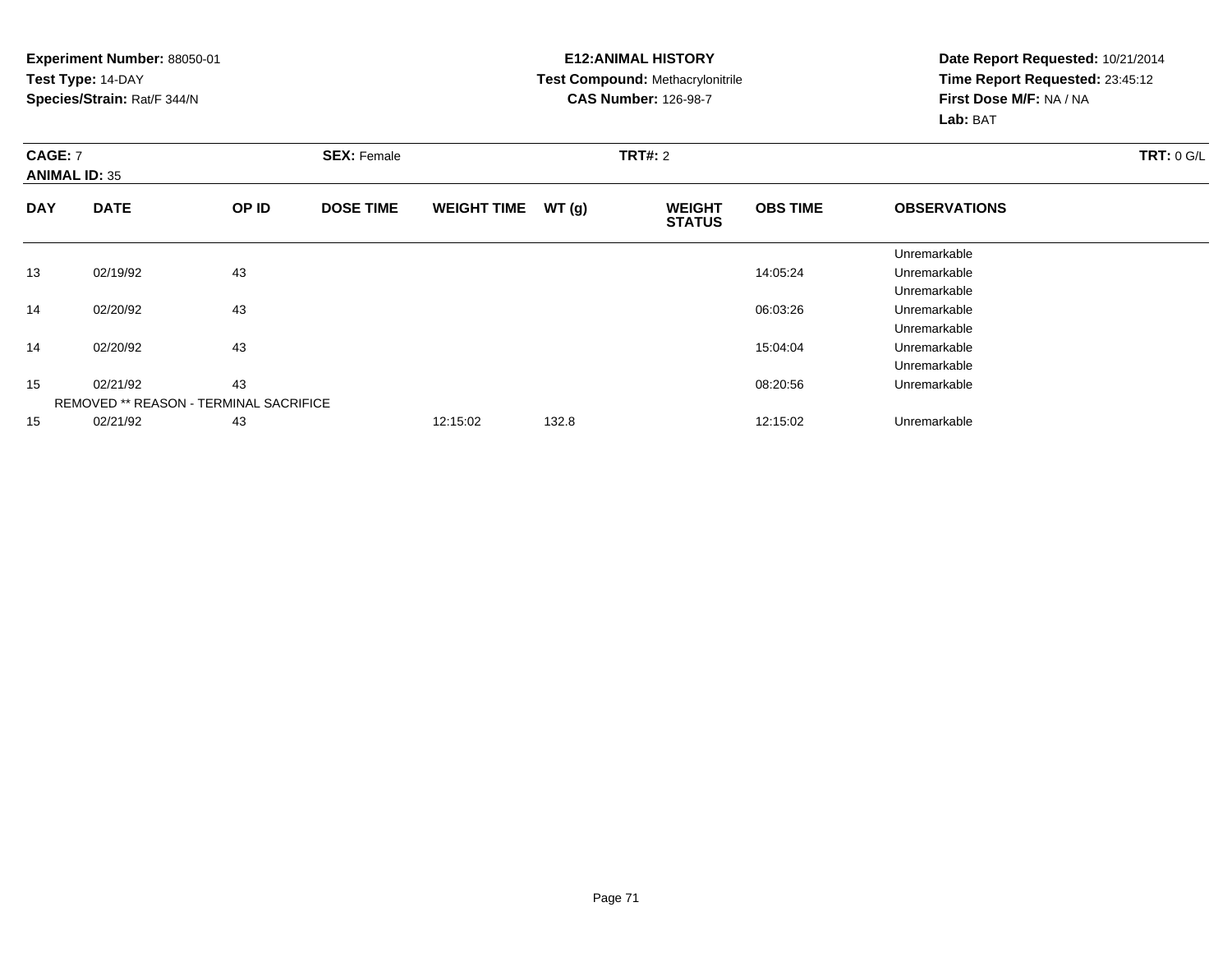#### **E12:ANIMAL HISTORY Test Compound:** Methacrylonitrile**CAS Number:** 126-98-7

| CAGE: 8              |             |       | <b>SEX: Female</b> |                    |       | <b>TRT#: 4</b>                 |                 |                     | <b>TRT: 0.3 G/L</b> |
|----------------------|-------------|-------|--------------------|--------------------|-------|--------------------------------|-----------------|---------------------|---------------------|
| <b>ANIMAL ID: 36</b> |             |       |                    |                    |       |                                |                 |                     |                     |
| <b>DAY</b>           | <b>DATE</b> | OP ID | <b>DOSE TIME</b>   | <b>WEIGHT TIME</b> | WT(g) | <b>WEIGHT</b><br><b>STATUS</b> | <b>OBS TIME</b> | <b>OBSERVATIONS</b> |                     |
| $\overline{1}$       | 02/07/92    | 43    |                    | 06:17:34           | 110.1 |                                | 06:17:34        | Unremarkable        |                     |
| $\mathbf{1}$         | 02/07/92    | 43    |                    | 06:17:34           | 110.1 |                                | 14:07:00        | Unremarkable        |                     |
| $\overline{c}$       | 02/08/92    | 21    |                    |                    |       |                                | 06:36:26        | Unremarkable        |                     |
| $\overline{c}$       | 02/08/92    | 21    |                    |                    |       |                                | 14:35:32        | Unremarkable        |                     |
| 3                    | 02/09/92    | 21    |                    |                    |       |                                | 07:39:32        | Unremarkable        |                     |
| 3                    | 02/09/92    | 21    |                    |                    |       |                                | 14:51:34        | Unremarkable        |                     |
| 4                    | 02/10/92    | 20    |                    |                    |       |                                | 06:22:32        | Unremarkable        |                     |
|                      |             |       |                    |                    |       |                                |                 | Unremarkable        |                     |
| 4                    | 02/10/92    | 20    |                    |                    |       |                                | 16:08:40        | Unremarkable        |                     |
|                      |             |       |                    |                    |       |                                |                 | Unremarkable        |                     |
| 5                    | 02/11/92    | 43    |                    |                    |       |                                | 08:31:56        | Unremarkable        |                     |
| 5                    | 02/11/92    | 43    |                    |                    |       |                                | 15:40:38        | Unremarkable        |                     |
| 6                    | 02/12/92    | 43    |                    |                    |       |                                | 08:09:42        | Unremarkable        |                     |
| 6                    | 02/12/92    | 43    |                    |                    |       |                                | 14:25:44        | Unremarkable        |                     |
| 7                    | 02/13/92    | 20    |                    |                    |       |                                | 07:25:16        | Unremarkable        |                     |
|                      |             |       |                    |                    |       |                                |                 | Unremarkable        |                     |
| $\boldsymbol{7}$     | 02/13/92    | 20    |                    |                    |       |                                | 15:12:38        | Unremarkable        |                     |
|                      |             |       |                    |                    |       |                                |                 | Unremarkable        |                     |
| 8                    | 02/14/92    | 43    |                    | 09:49:56           | 121.7 |                                | 09:49:56        | Unremarkable        |                     |
| 8                    | 02/14/92    | 43    |                    | 09:49:56           | 121.7 |                                | 15:56:46        | Unremarkable        |                     |
| 9                    | 02/15/92    | 21    |                    |                    |       |                                | 07:05:48        | Unremarkable        |                     |
| 9                    | 02/15/92    | 21    |                    |                    |       |                                | 14:46:58        | Unremarkable        |                     |
| 10                   | 02/16/92    | 21    |                    |                    |       |                                | 06:52:30        | Nasal/Eye Discharge |                     |
| 10                   | 02/16/92    | 21    |                    |                    |       |                                | 14:32:16        | Unremarkable        |                     |
| 11                   | 02/17/92    | 43    |                    |                    |       |                                | 06:59:56        | Unremarkable        |                     |
| 11                   | 02/17/92    | 43    |                    |                    |       |                                | 14:17:02        | Unremarkable        |                     |
| 12                   | 02/18/92    | 43    |                    |                    |       |                                | 08:06:44        | Unremarkable        |                     |
|                      |             |       |                    |                    |       |                                |                 | Unremarkable        |                     |
| 12                   | 02/18/92    | 43    |                    |                    |       |                                | 14:10:20        | Unremarkable        |                     |
|                      |             |       |                    |                    |       |                                |                 | Unremarkable        |                     |
| 13                   | 02/19/92    | 20    |                    |                    |       |                                | 06:25:14        | Unremarkable        |                     |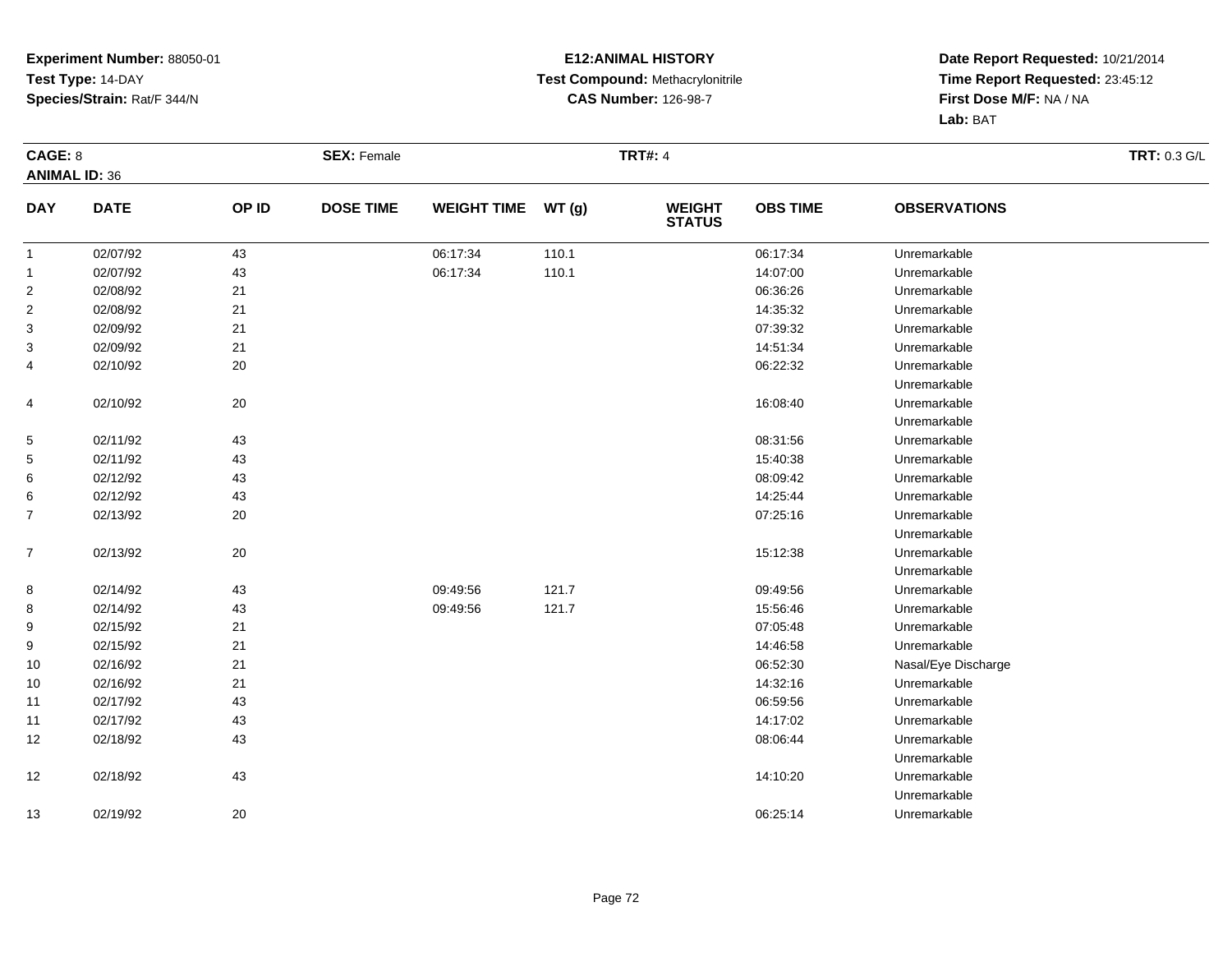#### **E12:ANIMAL HISTORY Test Compound:** Methacrylonitrile**CAS Number:** 126-98-7

| CAGE: 8    | <b>ANIMAL ID: 36</b>                          |       | <b>SEX: Female</b> |                    |       | <b>TRT#: 4</b>                 | <b>TRT: 0.3 G/L</b> |                     |  |
|------------|-----------------------------------------------|-------|--------------------|--------------------|-------|--------------------------------|---------------------|---------------------|--|
| <b>DAY</b> | <b>DATE</b>                                   | OP ID | <b>DOSE TIME</b>   | <b>WEIGHT TIME</b> | WT(g) | <b>WEIGHT</b><br><b>STATUS</b> | <b>OBS TIME</b>     | <b>OBSERVATIONS</b> |  |
|            |                                               |       |                    |                    |       |                                |                     | Unremarkable        |  |
| 13         | 02/19/92                                      | 20    |                    |                    |       |                                | 14:05:54            | Unremarkable        |  |
|            |                                               |       |                    |                    |       |                                |                     | Unremarkable        |  |
| 14         | 02/20/92                                      | 43    |                    |                    |       |                                | 06:04:00            | Unremarkable        |  |
|            |                                               |       |                    |                    |       |                                |                     | Unremarkable        |  |
| 14         | 02/20/92                                      | 20    |                    |                    |       |                                | 15:04:40            | Unremarkable        |  |
|            |                                               |       |                    |                    |       |                                |                     | Unremarkable        |  |
| 15         | 02/21/92                                      | 43    |                    |                    |       |                                | 08:21:28            | Unremarkable        |  |
|            | <b>REMOVED ** REASON - TERMINAL SACRIFICE</b> |       |                    |                    |       |                                |                     |                     |  |
| 15         | 02/21/92                                      | 43    |                    | 12:19:10           | 126.8 |                                | 12:19:10            | Unremarkable        |  |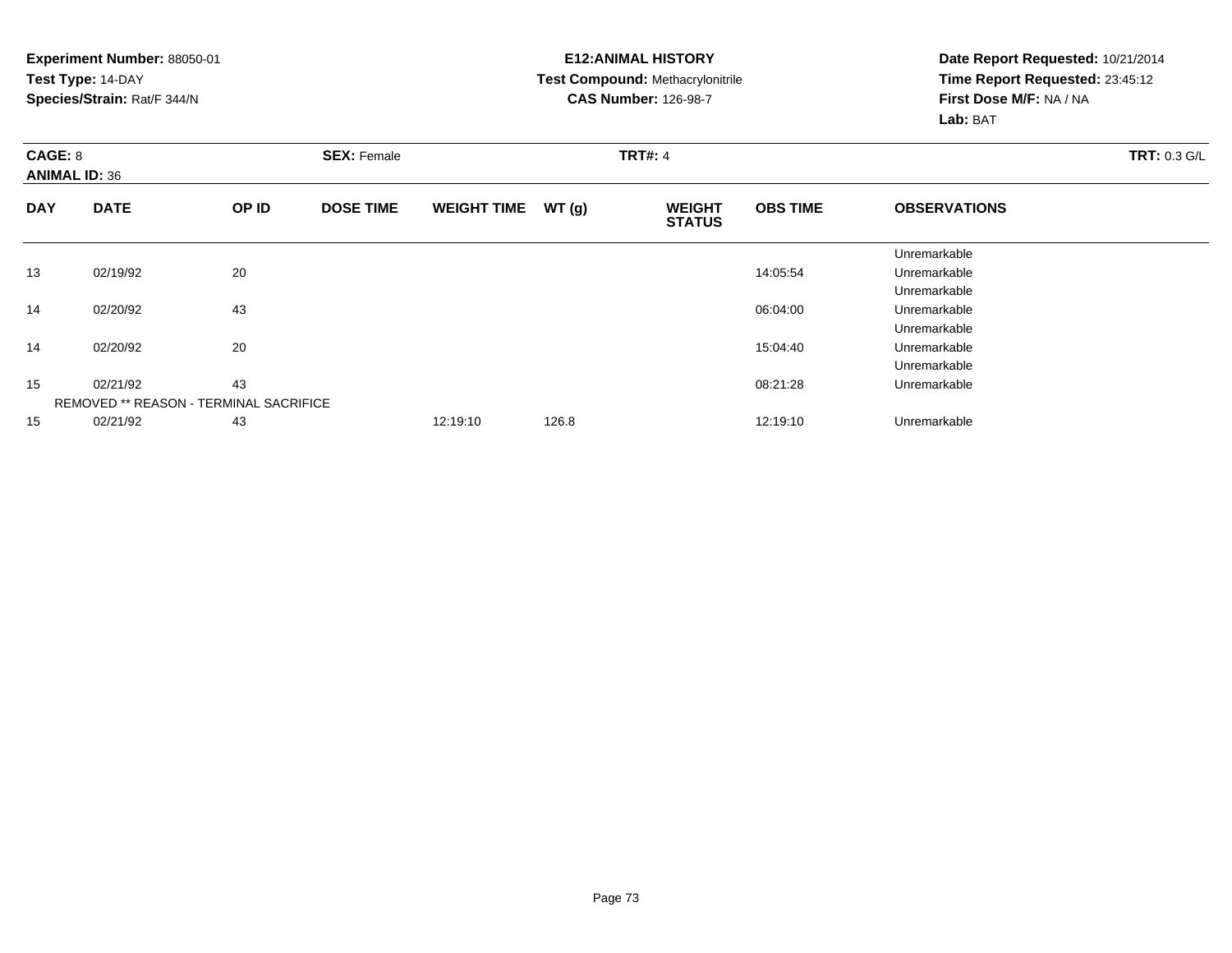#### **E12:ANIMAL HISTORY Test Compound:** Methacrylonitrile**CAS Number:** 126-98-7

| CAGE: 8              |             |       | <b>SEX: Female</b> |                    |       | <b>TRT#: 4</b>                 |                 |                     | <b>TRT: 0.3 G/L</b> |
|----------------------|-------------|-------|--------------------|--------------------|-------|--------------------------------|-----------------|---------------------|---------------------|
| <b>ANIMAL ID: 37</b> |             |       |                    |                    |       |                                |                 |                     |                     |
| <b>DAY</b>           | <b>DATE</b> | OP ID | <b>DOSE TIME</b>   | <b>WEIGHT TIME</b> | WT(g) | <b>WEIGHT</b><br><b>STATUS</b> | <b>OBS TIME</b> | <b>OBSERVATIONS</b> |                     |
| $\mathbf{1}$         | 02/07/92    | 43    |                    | 06:17:34           | 111.0 |                                | 06:17:34        | Unremarkable        |                     |
| $\mathbf{1}$         | 02/07/92    | 43    |                    | 06:17:34           | 111.0 |                                | 14:07:00        | Unremarkable        |                     |
| $\overline{a}$       | 02/08/92    | 21    |                    |                    |       |                                | 06:36:26        | Unremarkable        |                     |
| $\overline{2}$       | 02/08/92    | 21    |                    |                    |       |                                | 14:35:32        | Unremarkable        |                     |
| $\mathbf{3}$         | 02/09/92    | 21    |                    |                    |       |                                | 07:39:32        | Unremarkable        |                     |
| 3                    | 02/09/92    | 21    |                    |                    |       |                                | 14:51:34        | Unremarkable        |                     |
| 4                    | 02/10/92    | 43    |                    |                    |       |                                | 06:22:32        | Unremarkable        |                     |
|                      |             |       |                    |                    |       |                                |                 | Unremarkable        |                     |
| 4                    | 02/10/92    | 43    |                    |                    |       |                                | 16:08:40        | Unremarkable        |                     |
|                      |             |       |                    |                    |       |                                |                 | Unremarkable        |                     |
| 5                    | 02/11/92    | 43    |                    |                    |       |                                | 08:31:56        | Unremarkable        |                     |
| 5                    | 02/11/92    | 43    |                    |                    |       |                                | 15:40:38        | Unremarkable        |                     |
| 6                    | 02/12/92    | 43    |                    |                    |       |                                | 08:09:42        | Unremarkable        |                     |
| 6                    | 02/12/92    | 43    |                    |                    |       |                                | 14:25:44        | Unremarkable        |                     |
| $\overline{7}$       | 02/13/92    | 43    |                    |                    |       |                                | 07:25:16        | Unremarkable        |                     |
|                      |             |       |                    |                    |       |                                |                 | Unremarkable        |                     |
| $\overline{7}$       | 02/13/92    | 43    |                    |                    |       |                                | 15:12:38        | Unremarkable        |                     |
|                      |             |       |                    |                    |       |                                |                 | Unremarkable        |                     |
| 8                    | 02/14/92    | 43    |                    | 09:49:56           | 119.3 |                                | 09:49:56        | Unremarkable        |                     |
| 8                    | 02/14/92    | 43    |                    | 09:49:56           | 119.3 |                                | 15:56:46        | Unremarkable        |                     |
| 9                    | 02/15/92    | 21    |                    |                    |       |                                | 07:05:48        | Unremarkable        |                     |
| 9                    | 02/15/92    | 21    |                    |                    |       |                                | 14:46:58        | Unremarkable        |                     |
| 10                   | 02/16/92    | 21    |                    |                    |       |                                | 06:52:30        | Unremarkable        |                     |
| 10                   | 02/16/92    | 21    |                    |                    |       |                                | 14:32:16        | Unremarkable        |                     |
| 11                   | 02/17/92    | 43    |                    |                    |       |                                | 06:59:56        | Unremarkable        |                     |
| 11                   | 02/17/92    | 43    |                    |                    |       |                                | 14:17:02        | Unremarkable        |                     |
| 12                   | 02/18/92    | 43    |                    |                    |       |                                | 08:06:44        | Unremarkable        |                     |
|                      |             |       |                    |                    |       |                                |                 | Unremarkable        |                     |
| 12                   | 02/18/92    | 43    |                    |                    |       |                                | 14:10:20        | Unremarkable        |                     |
|                      |             |       |                    |                    |       |                                |                 | Unremarkable        |                     |
| 13                   | 02/19/92    | 43    |                    |                    |       |                                | 06:25:14        | Unremarkable        |                     |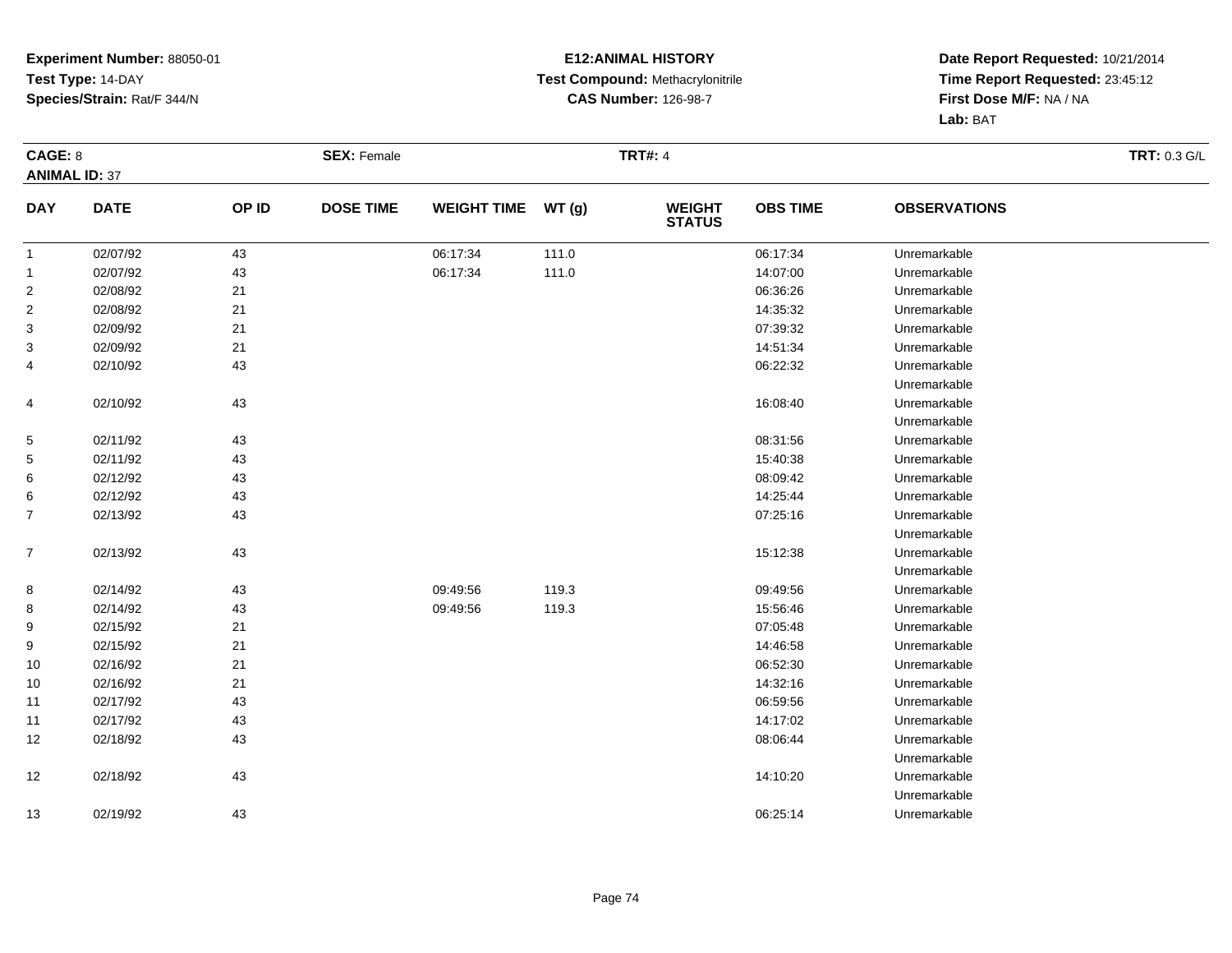#### **E12:ANIMAL HISTORY Test Compound:** Methacrylonitrile**CAS Number:** 126-98-7

| CAGE: 8    | <b>ANIMAL ID: 37</b>                          |       | <b>SEX: Female</b> |                    |       | <b>TRT#: 4</b>                 | <b>TRT: 0.3 G/L</b> |                     |  |
|------------|-----------------------------------------------|-------|--------------------|--------------------|-------|--------------------------------|---------------------|---------------------|--|
| <b>DAY</b> | <b>DATE</b>                                   | OP ID | <b>DOSE TIME</b>   | <b>WEIGHT TIME</b> | WT(g) | <b>WEIGHT</b><br><b>STATUS</b> | <b>OBS TIME</b>     | <b>OBSERVATIONS</b> |  |
|            |                                               |       |                    |                    |       |                                |                     | Unremarkable        |  |
| 13         | 02/19/92                                      | 43    |                    |                    |       |                                | 14:05:54            | Unremarkable        |  |
|            |                                               |       |                    |                    |       |                                |                     | Unremarkable        |  |
| 14         | 02/20/92                                      | 20    |                    |                    |       |                                | 06:04:00            | Unremarkable        |  |
|            |                                               |       |                    |                    |       |                                |                     | Unremarkable        |  |
| 14         | 02/20/92                                      | 20    |                    |                    |       |                                | 15:04:40            | Unremarkable        |  |
|            |                                               |       |                    |                    |       |                                |                     | Unremarkable        |  |
| 15         | 02/21/92                                      | 43    |                    |                    |       |                                | 08:21:28            | Unremarkable        |  |
|            | <b>REMOVED ** REASON - TERMINAL SACRIFICE</b> |       |                    |                    |       |                                |                     |                     |  |
| 15         | 02/21/92                                      | 43    |                    | 12:19:10           | 125.0 |                                | 12:19:10            | Unremarkable        |  |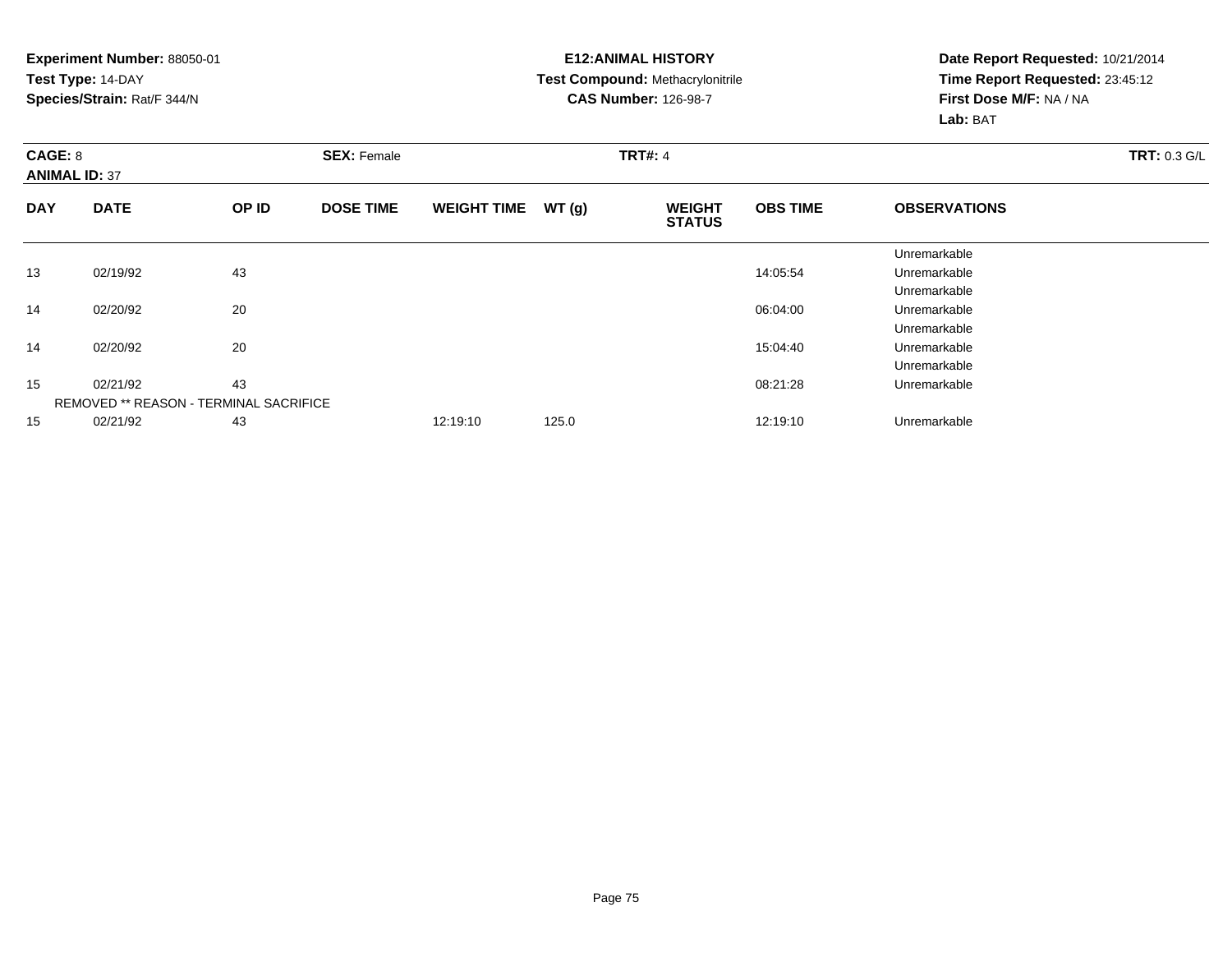#### **E12:ANIMAL HISTORY Test Compound:** Methacrylonitrile**CAS Number:** 126-98-7

| CAGE: 8              |             |       | <b>SEX: Female</b> |                    |       | <b>TRT#: 4</b>                 |                 |                     | TRT: 0.3 G/L |
|----------------------|-------------|-------|--------------------|--------------------|-------|--------------------------------|-----------------|---------------------|--------------|
| <b>ANIMAL ID: 38</b> |             |       |                    |                    |       |                                |                 |                     |              |
| <b>DAY</b>           | <b>DATE</b> | OP ID | <b>DOSE TIME</b>   | <b>WEIGHT TIME</b> | WT(g) | <b>WEIGHT</b><br><b>STATUS</b> | <b>OBS TIME</b> | <b>OBSERVATIONS</b> |              |
| $\mathbf{1}$         | 02/07/92    | 43    |                    | 06:17:34           | 116.3 |                                | 06:17:34        | Unremarkable        |              |
| $\mathbf{1}$         | 02/07/92    | 43    |                    | 06:17:34           | 116.3 |                                | 14:07:00        | Unremarkable        |              |
| $\sqrt{2}$           | 02/08/92    | 21    |                    |                    |       |                                | 06:36:26        | Nasal/Eye Discharge |              |
| $\overline{2}$       | 02/08/92    | 21    |                    |                    |       |                                | 14:35:32        | Nasal/Eye Discharge |              |
| 3                    | 02/09/92    | 21    |                    |                    |       |                                | 07:39:32        | Unremarkable        |              |
| 3                    | 02/09/92    | 21    |                    |                    |       |                                | 14:51:34        | Nasal/Eye Discharge |              |
| 4                    | 02/10/92    | 43    |                    |                    |       |                                | 06:22:32        | Nasal/Eye Discharge |              |
|                      |             |       |                    |                    |       |                                |                 | Nasal/Eye Discharge |              |
| 4                    | 02/10/92    | 43    |                    |                    |       |                                | 16:08:40        | Unremarkable        |              |
|                      |             |       |                    |                    |       |                                |                 | Unremarkable        |              |
| 5                    | 02/11/92    | 43    |                    |                    |       |                                | 08:31:56        | Unremarkable        |              |
| 5                    | 02/11/92    | 43    |                    |                    |       |                                | 15:40:38        | Unremarkable        |              |
| 6                    | 02/12/92    | 43    |                    |                    |       |                                | 08:09:42        | Unremarkable        |              |
| 6                    | 02/12/92    | 43    |                    |                    |       |                                | 14:25:44        | Unremarkable        |              |
| $\overline{7}$       | 02/13/92    | 43    |                    |                    |       |                                | 07:25:16        | Unremarkable        |              |
|                      |             |       |                    |                    |       |                                |                 | Unremarkable        |              |
| $\overline{7}$       | 02/13/92    | 43    |                    |                    |       |                                | 15:12:38        | Unremarkable        |              |
|                      |             |       |                    |                    |       |                                |                 | Unremarkable        |              |
| 8                    | 02/14/92    | 43    |                    | 09:49:56           | 124.5 |                                | 09:49:56        | Unremarkable        |              |
| 8                    | 02/14/92    | 43    |                    | 09:49:56           | 124.5 |                                | 15:56:46        | Unremarkable        |              |
| 9                    | 02/15/92    | 21    |                    |                    |       |                                | 07:05:48        | Unremarkable        |              |
| 9                    | 02/15/92    | 21    |                    |                    |       |                                | 14:46:58        | Unremarkable        |              |
| 10                   | 02/16/92    | 21    |                    |                    |       |                                | 06:52:30        | Nasal/Eye Discharge |              |
| 10                   | 02/16/92    | 21    |                    |                    |       |                                | 14:32:16        | Unremarkable        |              |
| 11                   | 02/17/92    | 43    |                    |                    |       |                                | 06:59:56        | Unremarkable        |              |
| 11                   | 02/17/92    | 43    |                    |                    |       |                                | 14:17:02        | Unremarkable        |              |
| 12                   | 02/18/92    | 43    |                    |                    |       |                                | 08:06:44        | Unremarkable        |              |
|                      |             |       |                    |                    |       |                                |                 | Unremarkable        |              |
| 12                   | 02/18/92    | 20    |                    |                    |       |                                | 14:10:20        | Unremarkable        |              |
|                      |             |       |                    |                    |       |                                |                 | Unremarkable        |              |
| 13                   | 02/19/92    | 20    |                    |                    |       |                                | 06:25:14        | Unremarkable        |              |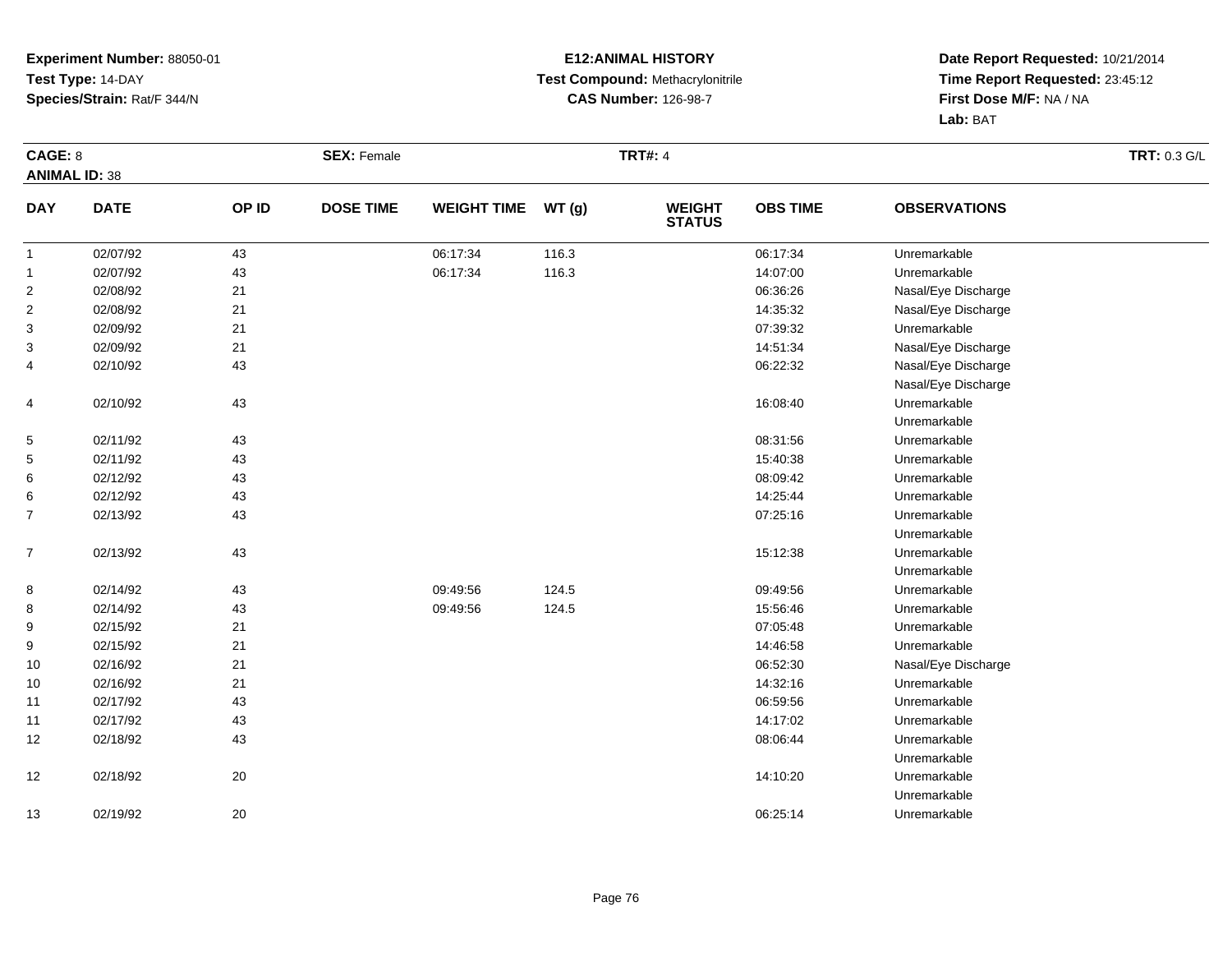#### **E12:ANIMAL HISTORY Test Compound:** Methacrylonitrile**CAS Number:** 126-98-7

| CAGE: 8    | <b>ANIMAL ID: 38</b>                          |       | <b>SEX: Female</b> |                    |       | <b>TRT#: 4</b>                 | <b>TRT: 0.3 G/L</b> |                     |  |
|------------|-----------------------------------------------|-------|--------------------|--------------------|-------|--------------------------------|---------------------|---------------------|--|
| <b>DAY</b> | <b>DATE</b>                                   | OP ID | <b>DOSE TIME</b>   | <b>WEIGHT TIME</b> | WT(g) | <b>WEIGHT</b><br><b>STATUS</b> | <b>OBS TIME</b>     | <b>OBSERVATIONS</b> |  |
|            |                                               |       |                    |                    |       |                                |                     | Unremarkable        |  |
| 13         | 02/19/92                                      | 43    |                    |                    |       |                                | 14:05:54            | Unremarkable        |  |
|            |                                               |       |                    |                    |       |                                |                     | Unremarkable        |  |
| 14         | 02/20/92                                      | 20    |                    |                    |       |                                | 06:04:00            | Unremarkable        |  |
|            |                                               |       |                    |                    |       |                                |                     | Unremarkable        |  |
| 14         | 02/20/92                                      | 20    |                    |                    |       |                                | 15:04:40            | Unremarkable        |  |
|            |                                               |       |                    |                    |       |                                |                     | Unremarkable        |  |
| 15         | 02/21/92                                      | 43    |                    |                    |       |                                | 08:21:28            | Unremarkable        |  |
|            | <b>REMOVED ** REASON - TERMINAL SACRIFICE</b> |       |                    |                    |       |                                |                     |                     |  |
| 15         | 02/21/92                                      | 43    |                    | 12:19:10           | 128.5 |                                | 12:19:10            | Unremarkable        |  |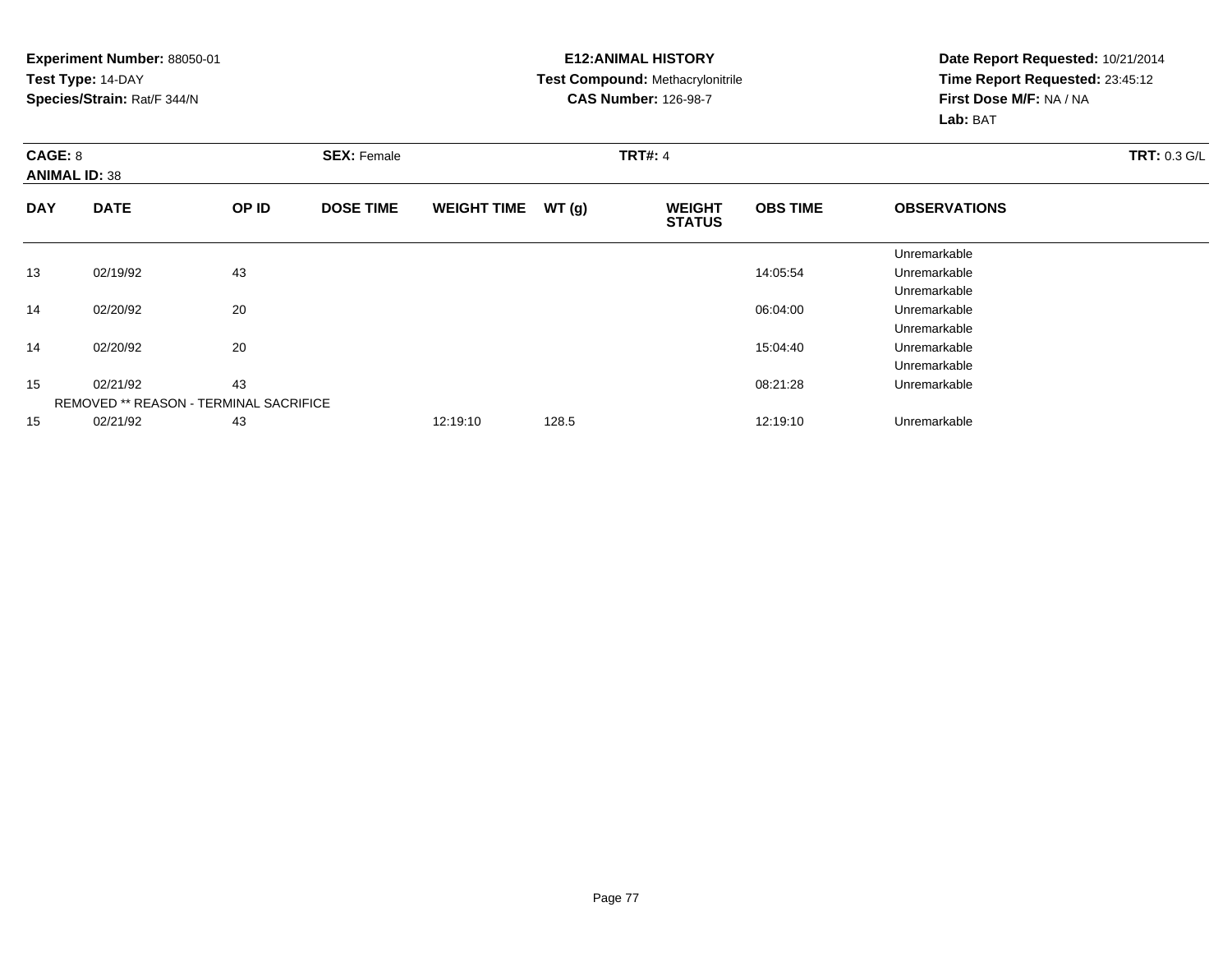#### **E12:ANIMAL HISTORY Test Compound:** Methacrylonitrile**CAS Number:** 126-98-7

| CAGE: 8        |                      |        | <b>SEX: Female</b> |                    |       | <b>TRT#: 4</b>                 |                 |                     | <b>TRT: 0.3 G/L</b> |
|----------------|----------------------|--------|--------------------|--------------------|-------|--------------------------------|-----------------|---------------------|---------------------|
|                | <b>ANIMAL ID: 39</b> |        |                    |                    |       |                                |                 |                     |                     |
| <b>DAY</b>     | <b>DATE</b>          | OP ID  | <b>DOSE TIME</b>   | <b>WEIGHT TIME</b> | WT(g) | <b>WEIGHT</b><br><b>STATUS</b> | <b>OBS TIME</b> | <b>OBSERVATIONS</b> |                     |
| $\mathbf{1}$   | 02/07/92             | 43     |                    | 06:17:34           | 112.1 |                                | 06:17:34        | Unremarkable        |                     |
| $\mathbf{1}$   | 02/07/92             | 43     |                    | 06:17:34           | 112.1 |                                | 14:07:00        | Unremarkable        |                     |
| $\overline{2}$ | 02/08/92             | 21     |                    |                    |       |                                | 06:36:26        | Unremarkable        |                     |
| $\overline{2}$ | 02/08/92             | 21     |                    |                    |       |                                | 14:35:32        | Unremarkable        |                     |
| 3              | 02/09/92             | 21     |                    |                    |       |                                | 07:39:32        | Unremarkable        |                     |
| 3              | 02/09/92             | 21     |                    |                    |       |                                | 14:51:34        | Unremarkable        |                     |
| 4              | 02/10/92             | $20\,$ |                    |                    |       |                                | 06:22:32        | Unremarkable        |                     |
|                |                      |        |                    |                    |       |                                |                 | Unremarkable        |                     |
| 4              | 02/10/92             | 20     |                    |                    |       |                                | 16:08:40        | Unremarkable        |                     |
|                |                      |        |                    |                    |       |                                |                 | Unremarkable        |                     |
| $\,$ 5 $\,$    | 02/11/92             | 43     |                    |                    |       |                                | 08:31:56        | Unremarkable        |                     |
| 5              | 02/11/92             | 43     |                    |                    |       |                                | 15:40:38        | Unremarkable        |                     |
| 6              | 02/12/92             | 43     |                    |                    |       |                                | 08:09:42        | Unremarkable        |                     |
| 6              | 02/12/92             | 43     |                    |                    |       |                                | 14:25:44        | Unremarkable        |                     |
| 7              | 02/13/92             | 43     |                    |                    |       |                                | 07:25:16        | Unremarkable        |                     |
|                |                      |        |                    |                    |       |                                |                 | Unremarkable        |                     |
| $\overline{7}$ | 02/13/92             | 43     |                    |                    |       |                                | 15:12:38        | Unremarkable        |                     |
|                |                      |        |                    |                    |       |                                |                 | Unremarkable        |                     |
| 8              | 02/14/92             | 43     |                    | 09:49:56           | 121.6 |                                | 09:49:56        | Unremarkable        |                     |
| 8              | 02/14/92             | 43     |                    | 09:49:56           | 121.6 |                                | 15:56:46        | Unremarkable        |                     |
| 9              | 02/15/92             | 21     |                    |                    |       |                                | 07:05:48        | Unremarkable        |                     |
| 9              | 02/15/92             | 21     |                    |                    |       |                                | 14:46:58        | Unremarkable        |                     |
| 10             | 02/16/92             | 21     |                    |                    |       |                                | 06:52:30        | Nasal/Eye Discharge |                     |
| 10             | 02/16/92             | 21     |                    |                    |       |                                | 14:32:16        | Unremarkable        |                     |
| 11             | 02/17/92             | 43     |                    |                    |       |                                | 06:59:56        | Unremarkable        |                     |
| 11             | 02/17/92             | 43     |                    |                    |       |                                | 14:17:02        | Unremarkable        |                     |
| 12             | 02/18/92             | $20\,$ |                    |                    |       |                                | 08:06:44        | Unremarkable        |                     |
|                |                      |        |                    |                    |       |                                |                 | Unremarkable        |                     |
| 12             | 02/18/92             | 20     |                    |                    |       |                                | 14:10:20        | Unremarkable        |                     |
|                |                      |        |                    |                    |       |                                |                 | Unremarkable        |                     |
| 13             | 02/19/92             | 20     |                    |                    |       |                                | 06:25:14        | Unremarkable        |                     |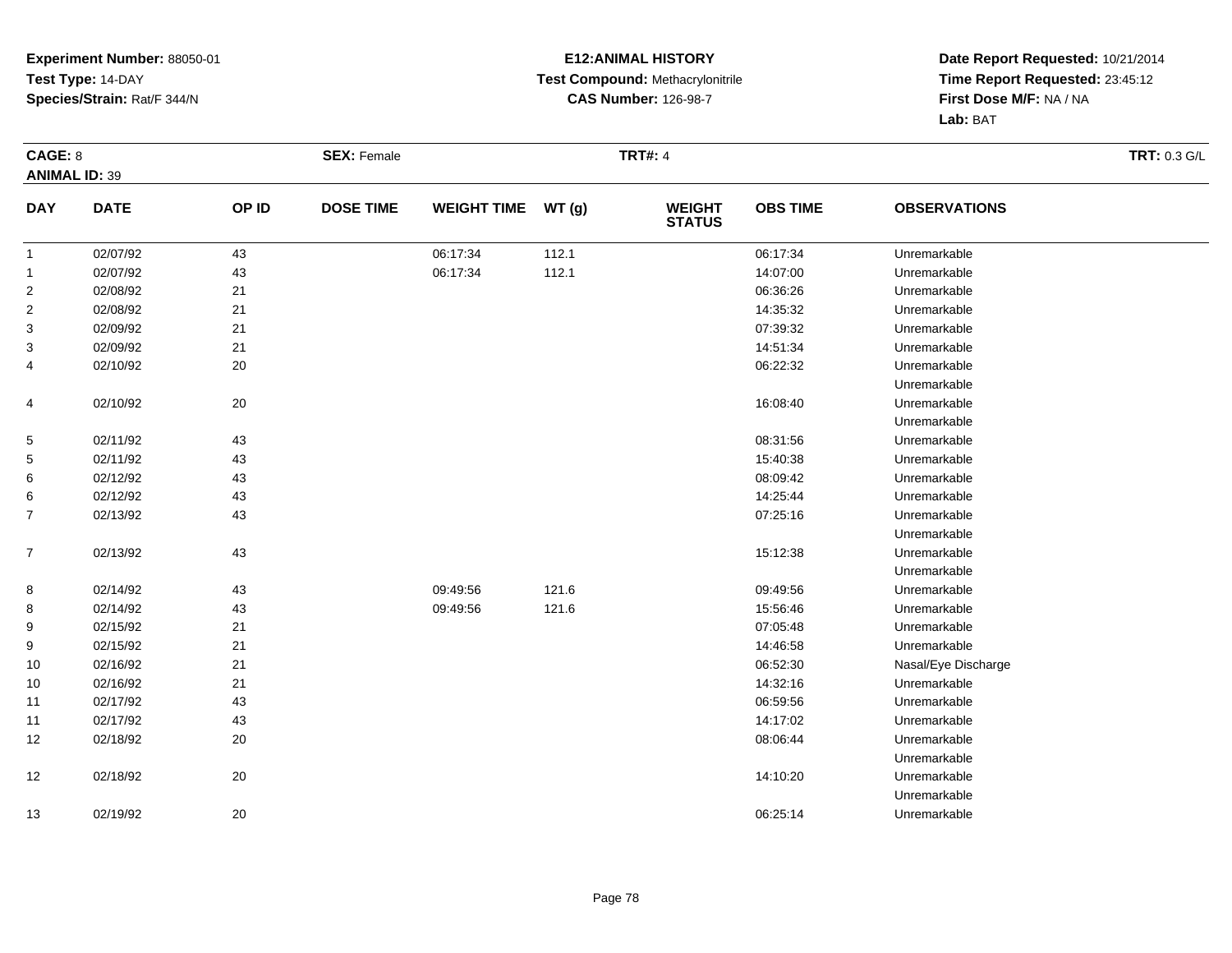#### **E12:ANIMAL HISTORY Test Compound:** Methacrylonitrile**CAS Number:** 126-98-7

| CAGE: 8    | <b>ANIMAL ID: 39</b>                          |       | <b>SEX: Female</b> |                    |       | <b>TRT#: 4</b>                 | <b>TRT: 0.3 G/L</b> |                     |  |
|------------|-----------------------------------------------|-------|--------------------|--------------------|-------|--------------------------------|---------------------|---------------------|--|
| <b>DAY</b> | <b>DATE</b>                                   | OP ID | <b>DOSE TIME</b>   | <b>WEIGHT TIME</b> | WT(g) | <b>WEIGHT</b><br><b>STATUS</b> | <b>OBS TIME</b>     | <b>OBSERVATIONS</b> |  |
|            |                                               |       |                    |                    |       |                                |                     | Unremarkable        |  |
| 13         | 02/19/92                                      | 20    |                    |                    |       |                                | 14:05:54            | Unremarkable        |  |
|            |                                               |       |                    |                    |       |                                |                     | Unremarkable        |  |
| 14         | 02/20/92                                      | 20    |                    |                    |       |                                | 06:04:00            | Unremarkable        |  |
|            |                                               |       |                    |                    |       |                                |                     | Unremarkable        |  |
| 14         | 02/20/92                                      | 43    |                    |                    |       |                                | 15:04:40            | Unremarkable        |  |
|            |                                               |       |                    |                    |       |                                |                     | Unremarkable        |  |
| 15         | 02/21/92                                      | 43    |                    |                    |       |                                | 08:21:28            | Unremarkable        |  |
|            | <b>REMOVED ** REASON - TERMINAL SACRIFICE</b> |       |                    |                    |       |                                |                     |                     |  |
| 15         | 02/21/92                                      | 43    |                    | 12:19:10           | 127.3 |                                | 12:19:10            | Unremarkable        |  |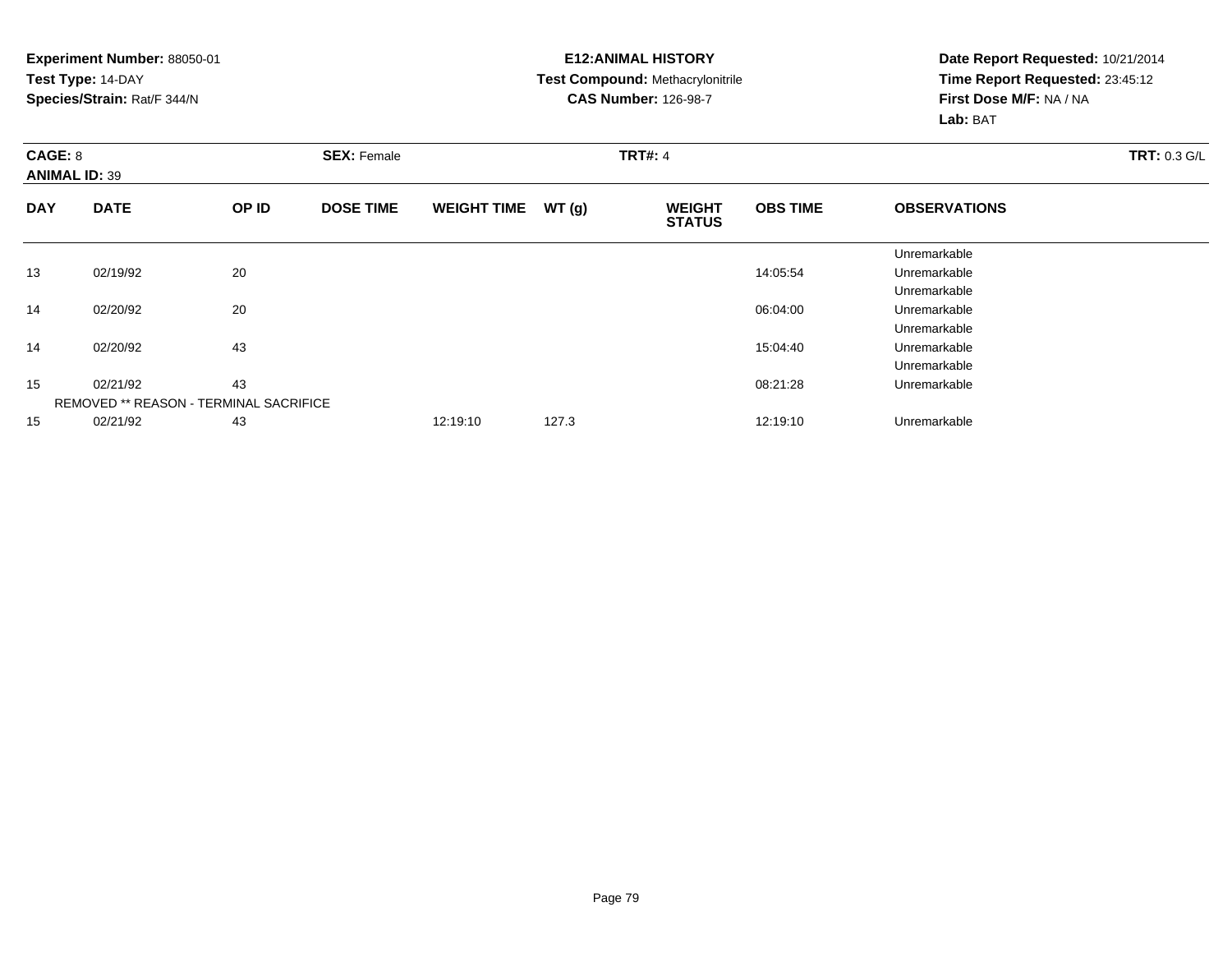#### **E12:ANIMAL HISTORY Test Compound:** Methacrylonitrile**CAS Number:** 126-98-7

| CAGE: 8        |                      |       | <b>SEX: Female</b> |                    |       | <b>TRT#: 4</b>                 |                 |                     | <b>TRT: 0.3 G/L</b> |
|----------------|----------------------|-------|--------------------|--------------------|-------|--------------------------------|-----------------|---------------------|---------------------|
|                | <b>ANIMAL ID: 40</b> |       |                    |                    |       |                                |                 |                     |                     |
| <b>DAY</b>     | <b>DATE</b>          | OP ID | <b>DOSE TIME</b>   | <b>WEIGHT TIME</b> | WT(g) | <b>WEIGHT</b><br><b>STATUS</b> | <b>OBS TIME</b> | <b>OBSERVATIONS</b> |                     |
| $\mathbf{1}$   | 02/07/92             | 43    |                    | 06:17:34           | 114.0 |                                | 06:17:34        | Unremarkable        |                     |
| $\mathbf{1}$   | 02/07/92             | 43    |                    | 06:17:34           | 114.0 |                                | 14:07:00        | Unremarkable        |                     |
| $\overline{2}$ | 02/08/92             | 21    |                    |                    |       |                                | 06:36:26        | Unremarkable        |                     |
| $\overline{2}$ | 02/08/92             | 21    |                    |                    |       |                                | 14:35:32        | Unremarkable        |                     |
| 3              | 02/09/92             | 21    |                    |                    |       |                                | 07:39:32        | Unremarkable        |                     |
| 3              | 02/09/92             | 21    |                    |                    |       |                                | 14:51:34        | Unremarkable        |                     |
| 4              | 02/10/92             | 20    |                    |                    |       |                                | 06:22:32        | Unremarkable        |                     |
|                |                      |       |                    |                    |       |                                |                 | Unremarkable        |                     |
| 4              | 02/10/92             | 43    |                    |                    |       |                                | 16:08:40        | Unremarkable        |                     |
|                |                      |       |                    |                    |       |                                |                 | Unremarkable        |                     |
| $\sqrt{5}$     | 02/11/92             | 43    |                    |                    |       |                                | 08:31:56        | Unremarkable        |                     |
| 5              | 02/11/92             | 43    |                    |                    |       |                                | 15:40:38        | Unremarkable        |                     |
| 6              | 02/12/92             | 43    |                    |                    |       |                                | 08:09:42        | Unremarkable        |                     |
| 6              | 02/12/92             | 43    |                    |                    |       |                                | 14:25:44        | Unremarkable        |                     |
| $\overline{7}$ | 02/13/92             | 43    |                    |                    |       |                                | 07:25:16        | Unremarkable        |                     |
|                |                      |       |                    |                    |       |                                |                 | Unremarkable        |                     |
| $\overline{7}$ | 02/13/92             | 43    |                    |                    |       |                                | 15:12:38        | Unremarkable        |                     |
|                |                      |       |                    |                    |       |                                |                 | Unremarkable        |                     |
| 8              | 02/14/92             | 43    |                    | 09:49:56           | 120.9 |                                | 09:49:56        | Unremarkable        |                     |
| 8              | 02/14/92             | 43    |                    | 09:49:56           | 120.9 |                                | 15:56:46        | Unremarkable        |                     |
| 9              | 02/15/92             | 21    |                    |                    |       |                                | 07:05:48        | Unremarkable        |                     |
| 9              | 02/15/92             | 21    |                    |                    |       |                                | 14:46:58        | Unremarkable        |                     |
| 10             | 02/16/92             | 21    |                    |                    |       |                                | 06:52:30        | Unremarkable        |                     |
| 10             | 02/16/92             | 21    |                    |                    |       |                                | 14:32:16        | Unremarkable        |                     |
| 11             | 02/17/92             | 43    |                    |                    |       |                                | 06:59:56        | Unremarkable        |                     |
| 11             | 02/17/92             | 43    |                    |                    |       |                                | 14:17:02        | Unremarkable        |                     |
| 12             | 02/18/92             | 20    |                    |                    |       |                                | 08:06:44        | Unremarkable        |                     |
|                |                      |       |                    |                    |       |                                |                 | Unremarkable        |                     |
| 12             | 02/18/92             | 20    |                    |                    |       |                                | 14:10:20        | Unremarkable        |                     |
|                |                      |       |                    |                    |       |                                |                 | Unremarkable        |                     |
| 13             | 02/19/92             | 20    |                    |                    |       |                                | 06:25:14        | Unremarkable        |                     |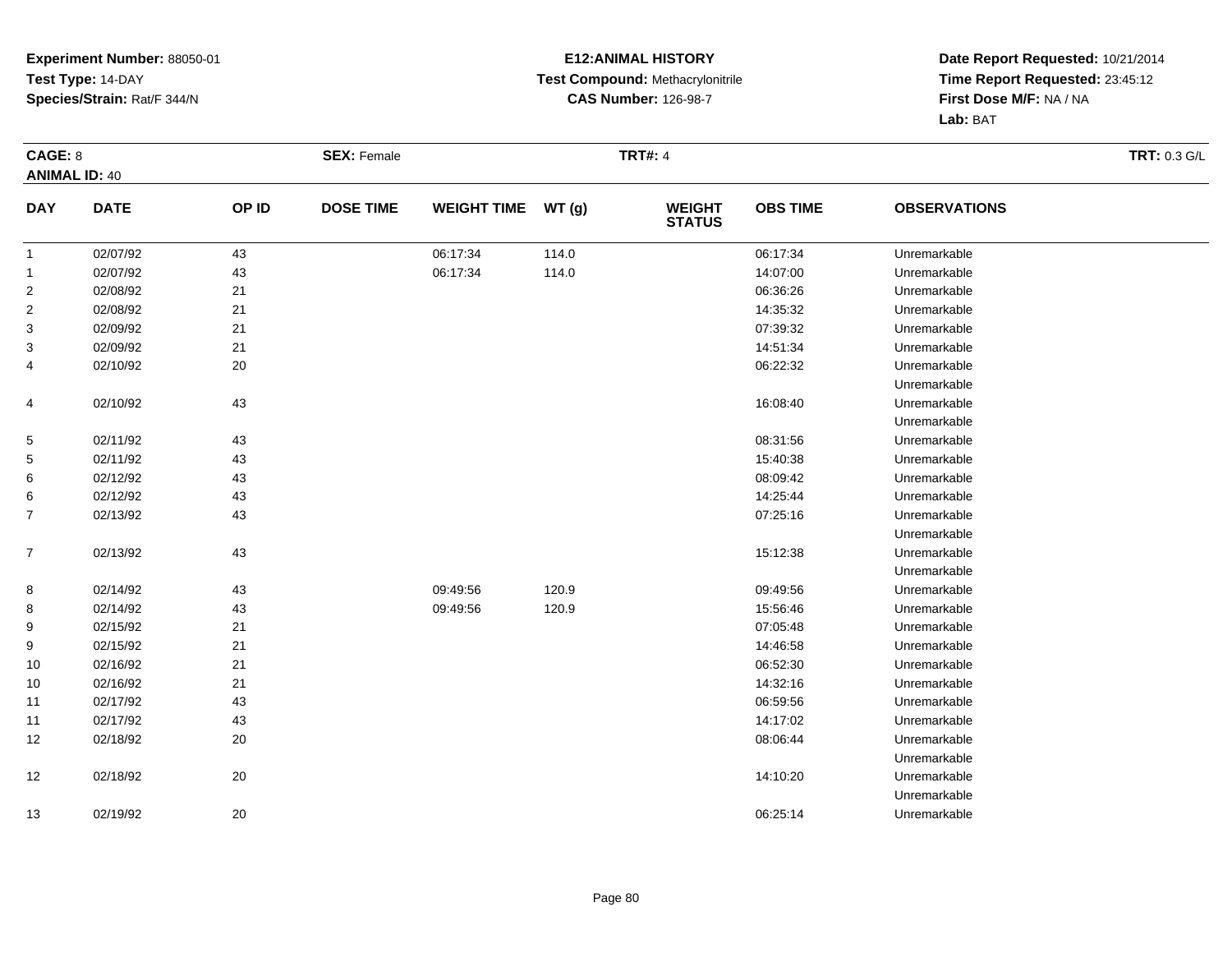#### **E12:ANIMAL HISTORY Test Compound:** Methacrylonitrile**CAS Number:** 126-98-7

| CAGE: 8    | <b>ANIMAL ID: 40</b>                          |       | <b>SEX: Female</b> |                    |       | <b>TRT#: 4</b>                 | <b>TRT: 0.3 G/L</b> |                     |  |
|------------|-----------------------------------------------|-------|--------------------|--------------------|-------|--------------------------------|---------------------|---------------------|--|
| <b>DAY</b> | <b>DATE</b>                                   | OP ID | <b>DOSE TIME</b>   | <b>WEIGHT TIME</b> | WT(g) | <b>WEIGHT</b><br><b>STATUS</b> | <b>OBS TIME</b>     | <b>OBSERVATIONS</b> |  |
|            |                                               |       |                    |                    |       |                                |                     | Unremarkable        |  |
| 13         | 02/19/92                                      | 20    |                    |                    |       |                                | 14:05:54            | Unremarkable        |  |
|            |                                               |       |                    |                    |       |                                |                     | Unremarkable        |  |
| 14         | 02/20/92                                      | 43    |                    |                    |       |                                | 06:04:00            | Unremarkable        |  |
|            |                                               |       |                    |                    |       |                                |                     | Unremarkable        |  |
| 14         | 02/20/92                                      | 43    |                    |                    |       |                                | 15:04:40            | Unremarkable        |  |
|            |                                               |       |                    |                    |       |                                |                     | Unremarkable        |  |
| 15         | 02/21/92                                      | 43    |                    |                    |       |                                | 08:21:28            | Unremarkable        |  |
|            | <b>REMOVED ** REASON - TERMINAL SACRIFICE</b> |       |                    |                    |       |                                |                     |                     |  |
| 15         | 02/21/92                                      | 43    |                    | 12:19:10           | 129.2 |                                | 12:19:10            | Unremarkable        |  |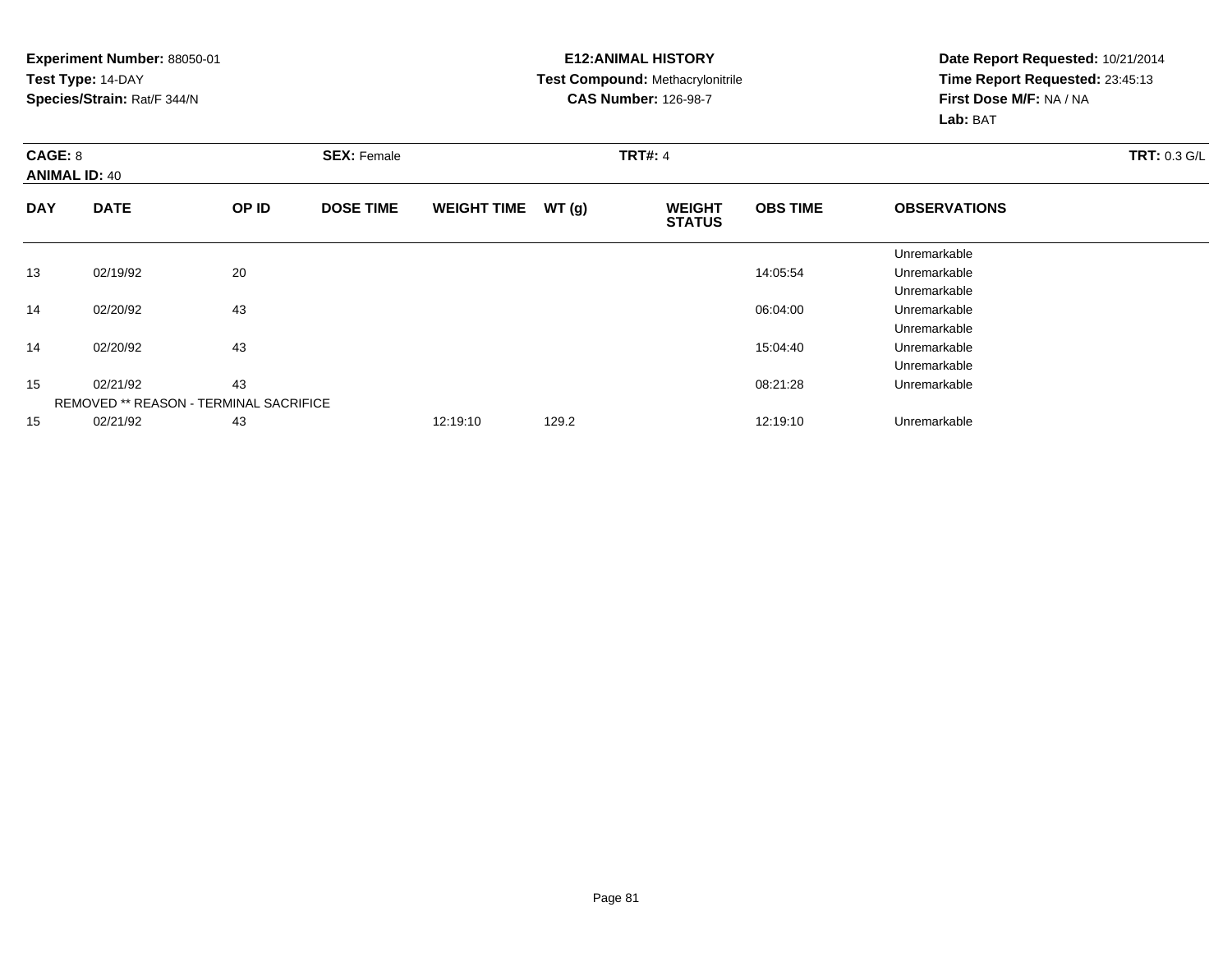#### **E12:ANIMAL HISTORY Test Compound:** Methacrylonitrile**CAS Number:** 126-98-7

| CAGE: 9              |             |       | <b>SEX: Female</b> |                    |       | <b>TRT#: 6</b>                 |                 |                     | <b>TRT: 0.6 G/L</b> |
|----------------------|-------------|-------|--------------------|--------------------|-------|--------------------------------|-----------------|---------------------|---------------------|
| <b>ANIMAL ID: 41</b> |             |       |                    |                    |       |                                |                 |                     |                     |
| <b>DAY</b>           | <b>DATE</b> | OP ID | <b>DOSE TIME</b>   | <b>WEIGHT TIME</b> | WT(g) | <b>WEIGHT</b><br><b>STATUS</b> | <b>OBS TIME</b> | <b>OBSERVATIONS</b> |                     |
| $\mathbf{1}$         | 02/07/92    | 43    |                    | 06:20:32           | 111.6 |                                | 06:20:32        | Unremarkable        |                     |
| $\mathbf{1}$         | 02/07/92    | 43    |                    | 06:20:32           | 111.6 |                                | 14:07:36        | Unremarkable        |                     |
| $\overline{2}$       | 02/08/92    | 21    |                    |                    |       |                                | 06:40:12        | Unremarkable        |                     |
| $\overline{2}$       | 02/08/92    | 21    |                    |                    |       |                                | 14:38:24        | Nasal/Eye Discharge |                     |
| 3                    | 02/09/92    | 21    |                    |                    |       |                                | 07:45:08        | Unremarkable        |                     |
| 3                    | 02/09/92    | 21    |                    |                    |       |                                | 14:55:52        | Nasal/Eye Discharge |                     |
| 4                    | 02/10/92    | 43    |                    |                    |       |                                | 06:24:58        | Nasal/Eye Discharge |                     |
|                      |             |       |                    |                    |       |                                |                 | Nasal/Eye Discharge |                     |
| 4                    | 02/10/92    | 43    |                    |                    |       |                                | 16:09:16        | Unremarkable        |                     |
|                      |             |       |                    |                    |       |                                |                 | Unremarkable        |                     |
| $\sqrt{5}$           | 02/11/92    | 43    |                    |                    |       |                                | 08:30:48        | Unremarkable        |                     |
| 5                    | 02/11/92    | 43    |                    |                    |       |                                | 15:41:10        | Unremarkable        |                     |
| 6                    | 02/12/92    | 43    |                    |                    |       |                                | 08:10:12        | Unremarkable        |                     |
| 6                    | 02/12/92    | 43    |                    |                    |       |                                | 14:26:26        | Unremarkable        |                     |
| $\overline{7}$       | 02/13/92    | 43    |                    |                    |       |                                | 07:26:44        | Unremarkable        |                     |
|                      |             |       |                    |                    |       |                                |                 | Unremarkable        |                     |
| $\overline{7}$       | 02/13/92    | 43    |                    |                    |       |                                | 15:13:38        | Unremarkable        |                     |
|                      |             |       |                    |                    |       |                                |                 | Unremarkable        |                     |
| 8                    | 02/14/92    | 43    |                    | 09:52:16           | 121.4 |                                | 09:52:16        | Unremarkable        |                     |
| 8                    | 02/14/92    | 43    |                    | 09:52:16           | 121.4 |                                | 15:57:40        | Unremarkable        |                     |
| 9                    | 02/15/92    | 21    |                    |                    |       |                                | 07:02:56        | Unremarkable        |                     |
| 9                    | 02/15/92    | 21    |                    |                    |       |                                | 14:48:56        | Unremarkable        |                     |
| 10                   | 02/16/92    | 21    |                    |                    |       |                                | 06:49:24        | Unremarkable        |                     |
| 10                   | 02/16/92    | 21    |                    |                    |       |                                | 14:26:06        | Unremarkable        |                     |
| 11                   | 02/17/92    | 43    |                    |                    |       |                                | 07:00:44        | Unremarkable        |                     |
| 11                   | 02/17/92    | 43    |                    |                    |       |                                | 14:17:48        | Unremarkable        |                     |
| 12                   | 02/18/92    | 43    |                    |                    |       |                                | 08:07:14        | Unremarkable        |                     |
|                      |             |       |                    |                    |       |                                |                 | Unremarkable        |                     |
| 12                   | 02/18/92    | 43    |                    |                    |       |                                | 14:10:52        | Unremarkable        |                     |
|                      |             |       |                    |                    |       |                                |                 | Unremarkable        |                     |
| 13                   | 02/19/92    | 43    |                    |                    |       |                                | 06:25:46        | Unremarkable        |                     |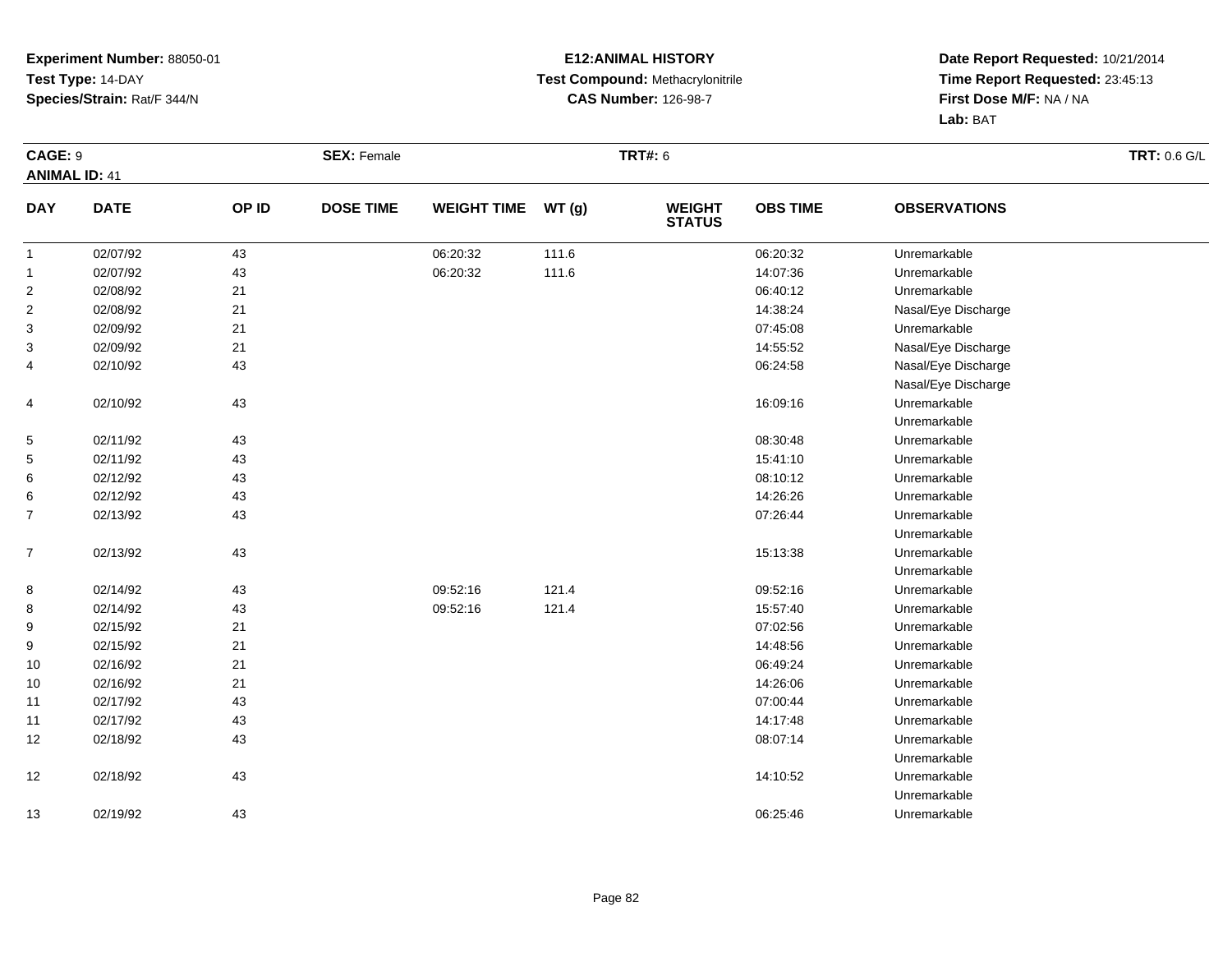#### **E12:ANIMAL HISTORY Test Compound:** Methacrylonitrile**CAS Number:** 126-98-7

| <b>CAGE: 9</b> | <b>ANIMAL ID: 41</b>                          |       | <b>SEX: Female</b> |                    |       | <b>TRT#: 6</b>                 | <b>TRT: 0.6 G/L</b> |                     |  |
|----------------|-----------------------------------------------|-------|--------------------|--------------------|-------|--------------------------------|---------------------|---------------------|--|
| <b>DAY</b>     | <b>DATE</b>                                   | OP ID | <b>DOSE TIME</b>   | <b>WEIGHT TIME</b> | WT(g) | <b>WEIGHT</b><br><b>STATUS</b> | <b>OBS TIME</b>     | <b>OBSERVATIONS</b> |  |
|                |                                               |       |                    |                    |       |                                |                     | Unremarkable        |  |
| 13             | 02/19/92                                      | 43    |                    |                    |       |                                | 14:06:24            | Unremarkable        |  |
|                |                                               |       |                    |                    |       |                                |                     | Unremarkable        |  |
| 14             | 02/20/92                                      | 20    |                    |                    |       |                                | 06:04:32            | Unremarkable        |  |
|                |                                               |       |                    |                    |       |                                |                     | Unremarkable        |  |
| 14             | 02/20/92                                      | 20    |                    |                    |       |                                | 15:05:16            | Unremarkable        |  |
|                |                                               |       |                    |                    |       |                                |                     | Unremarkable        |  |
| 15             | 02/21/92                                      | 43    |                    |                    |       |                                | 08:22:08            | Unremarkable        |  |
|                | <b>REMOVED ** REASON - TERMINAL SACRIFICE</b> |       |                    |                    |       |                                |                     |                     |  |
| 15             | 02/21/92                                      | 43    |                    | 12:23:14           | 129.9 |                                | 12:23:14            | Unremarkable        |  |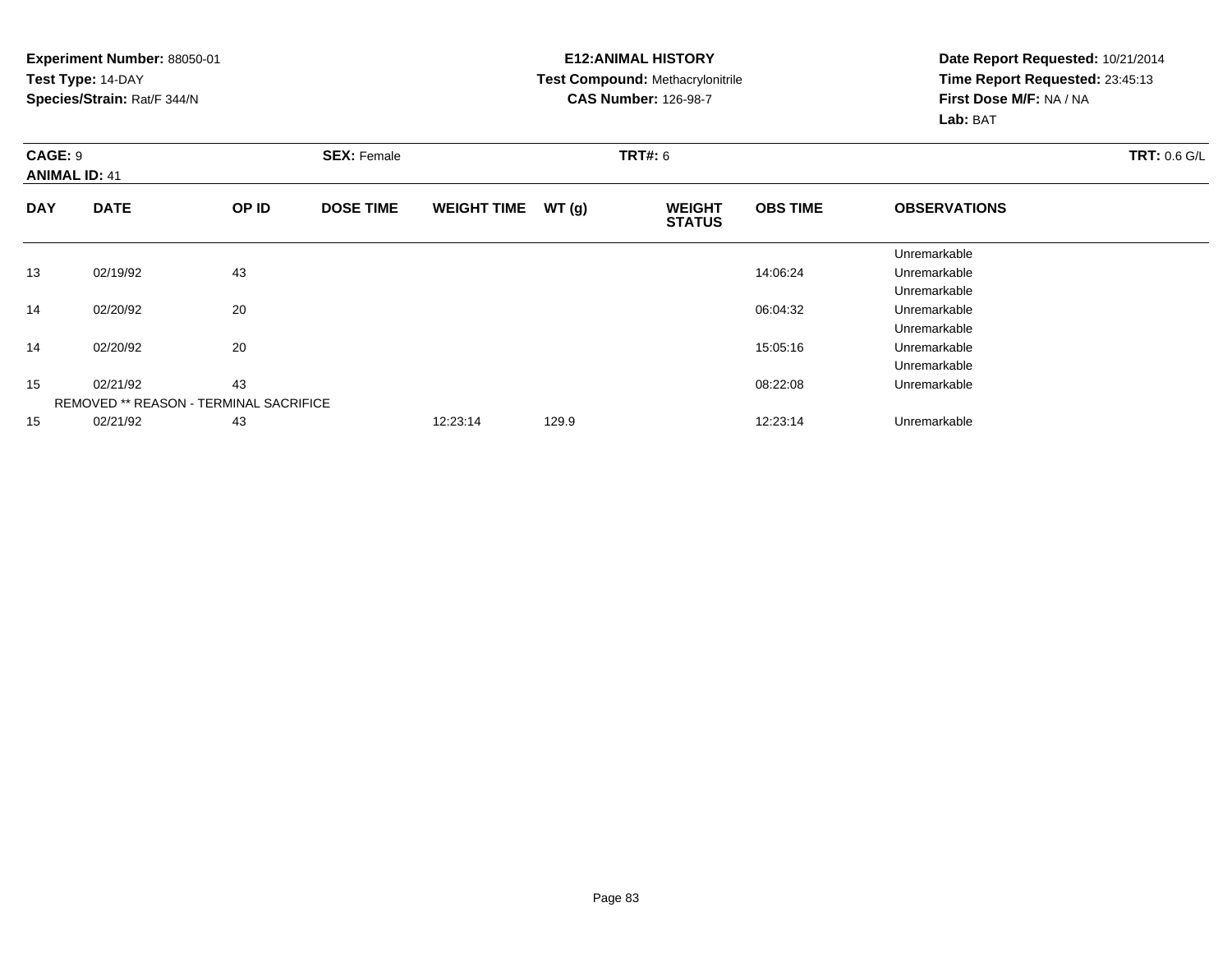#### **E12:ANIMAL HISTORY Test Compound:** Methacrylonitrile**CAS Number:** 126-98-7

| CAGE: 9              |             |       | <b>SEX: Female</b> |                    |       | <b>TRT#: 6</b>                 |                 |                     | <b>TRT: 0.6 G/L</b> |
|----------------------|-------------|-------|--------------------|--------------------|-------|--------------------------------|-----------------|---------------------|---------------------|
| <b>ANIMAL ID: 42</b> |             |       |                    |                    |       |                                |                 |                     |                     |
| <b>DAY</b>           | <b>DATE</b> | OP ID | <b>DOSE TIME</b>   | <b>WEIGHT TIME</b> | WT(g) | <b>WEIGHT</b><br><b>STATUS</b> | <b>OBS TIME</b> | <b>OBSERVATIONS</b> |                     |
| $\mathbf{1}$         | 02/07/92    | 43    |                    | 06:20:32           | 123.7 |                                | 06:20:32        | Unremarkable        |                     |
| $\mathbf{1}$         | 02/07/92    | 43    |                    | 06:20:32           | 123.7 |                                | 14:07:36        | Unremarkable        |                     |
| $\overline{2}$       | 02/08/92    | 21    |                    |                    |       |                                | 06:40:12        | Unremarkable        |                     |
| $\overline{2}$       | 02/08/92    | $21$  |                    |                    |       |                                | 14:38:24        | Unremarkable        |                     |
| 3                    | 02/09/92    | 21    |                    |                    |       |                                | 07:45:08        | Unremarkable        |                     |
| 3                    | 02/09/92    | $21$  |                    |                    |       |                                | 14:55:52        | Unremarkable        |                     |
| 4                    | 02/10/92    | 43    |                    |                    |       |                                | 06:24:58        | Unremarkable        |                     |
|                      |             |       |                    |                    |       |                                |                 | Unremarkable        |                     |
| 4                    | 02/10/92    | 20    |                    |                    |       |                                | 16:09:16        | Unremarkable        |                     |
|                      |             |       |                    |                    |       |                                |                 | Unremarkable        |                     |
| 5                    | 02/11/92    | 43    |                    |                    |       |                                | 08:30:48        | Unremarkable        |                     |
| 5                    | 02/11/92    | 43    |                    |                    |       |                                | 15:41:10        | Unremarkable        |                     |
| 6                    | 02/12/92    | 43    |                    |                    |       |                                | 08:10:12        | Unremarkable        |                     |
| 6                    | 02/12/92    | 43    |                    |                    |       |                                | 14:26:26        | Unremarkable        |                     |
| $\overline{7}$       | 02/13/92    | 43    |                    |                    |       |                                | 07:26:44        | Unremarkable        |                     |
|                      |             |       |                    |                    |       |                                |                 | Unremarkable        |                     |
| $\overline{7}$       | 02/13/92    | 43    |                    |                    |       |                                | 15:13:38        | Unremarkable        |                     |
|                      |             |       |                    |                    |       |                                |                 | Unremarkable        |                     |
| 8                    | 02/14/92    | 43    |                    | 09:52:16           | 129.2 |                                | 09:52:16        | Unremarkable        |                     |
| 8                    | 02/14/92    | 43    |                    | 09:52:16           | 129.2 |                                | 15:57:40        | Unremarkable        |                     |
| 9                    | 02/15/92    | 21    |                    |                    |       |                                | 07:02:56        | Unremarkable        |                     |
| 9                    | 02/15/92    | 21    |                    |                    |       |                                | 14:48:56        | Unremarkable        |                     |
| 10                   | 02/16/92    | $21$  |                    |                    |       |                                | 06:49:24        | Unremarkable        |                     |
| 10                   | 02/16/92    | $21$  |                    |                    |       |                                | 14:26:06        | Unremarkable        |                     |
| 11                   | 02/17/92    | 43    |                    |                    |       |                                | 07:00:44        | Unremarkable        |                     |
| 11                   | 02/17/92    | 43    |                    |                    |       |                                | 14:17:48        | Unremarkable        |                     |
| 12                   | 02/18/92    | 43    |                    |                    |       |                                | 08:07:14        | Unremarkable        |                     |
|                      |             |       |                    |                    |       |                                |                 | Unremarkable        |                     |
| 12                   | 02/18/92    | 43    |                    |                    |       |                                | 14:10:52        | Unremarkable        |                     |
|                      |             |       |                    |                    |       |                                |                 | Unremarkable        |                     |
| 13                   | 02/19/92    | 43    |                    |                    |       |                                | 06:25:46        | Unremarkable        |                     |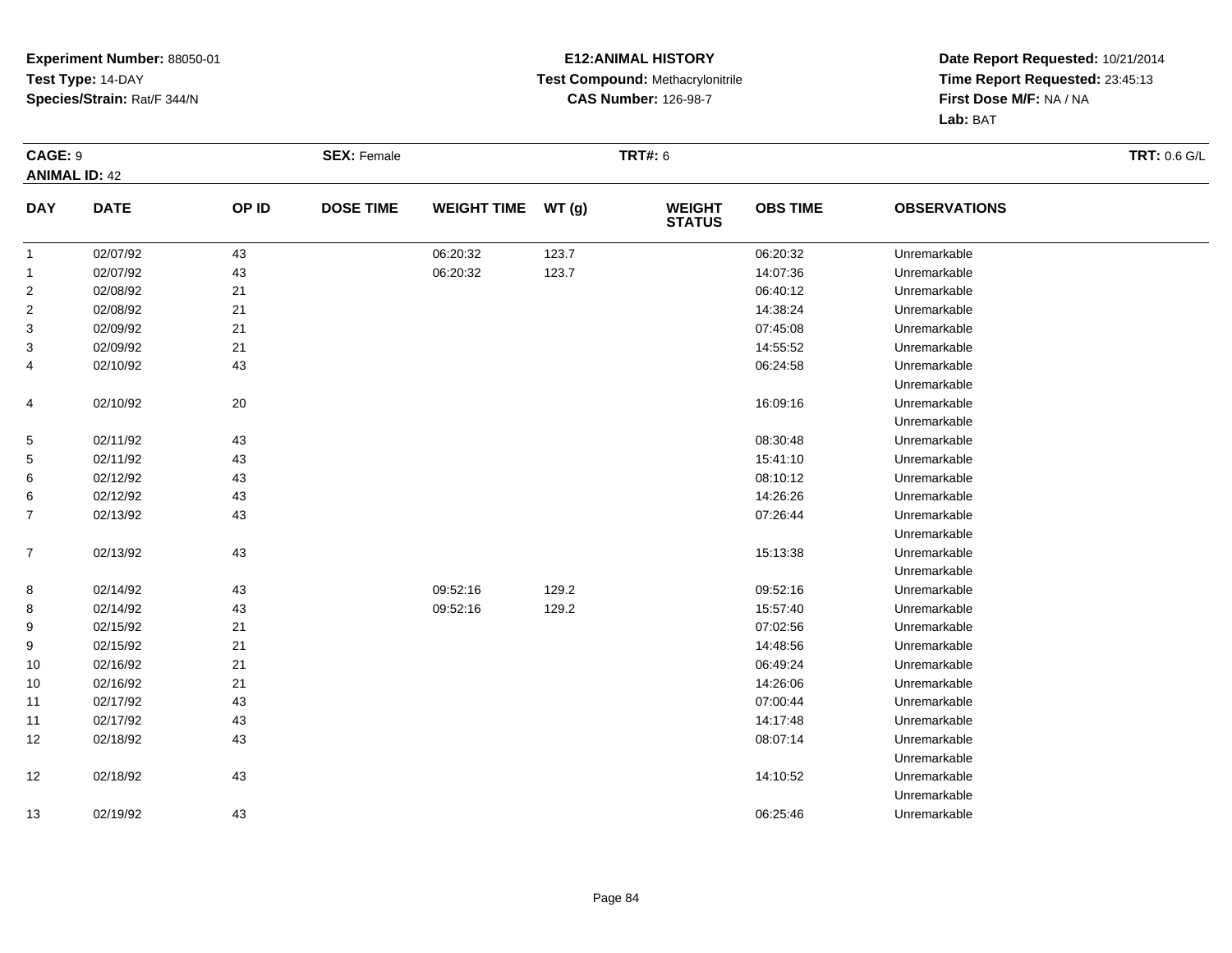#### **E12:ANIMAL HISTORY Test Compound:** Methacrylonitrile**CAS Number:** 126-98-7

| CAGE: 9    | <b>ANIMAL ID: 42</b>                          |       | <b>SEX: Female</b> |                    |       | <b>TRT#: 6</b>                 | <b>TRT: 0.6 G/L</b> |                     |  |
|------------|-----------------------------------------------|-------|--------------------|--------------------|-------|--------------------------------|---------------------|---------------------|--|
| <b>DAY</b> | <b>DATE</b>                                   | OP ID | <b>DOSE TIME</b>   | <b>WEIGHT TIME</b> | WT(g) | <b>WEIGHT</b><br><b>STATUS</b> | <b>OBS TIME</b>     | <b>OBSERVATIONS</b> |  |
|            |                                               |       |                    |                    |       |                                |                     | Unremarkable        |  |
| 13         | 02/19/92                                      | 43    |                    |                    |       |                                | 14:06:24            | Unremarkable        |  |
|            |                                               |       |                    |                    |       |                                |                     | Unremarkable        |  |
| 14         | 02/20/92                                      | 20    |                    |                    |       |                                | 06:04:32            | Unremarkable        |  |
|            |                                               |       |                    |                    |       |                                |                     | Unremarkable        |  |
| 14         | 02/20/92                                      | 20    |                    |                    |       |                                | 15:05:16            | Unremarkable        |  |
|            |                                               |       |                    |                    |       |                                |                     | Unremarkable        |  |
| 15         | 02/21/92                                      | 43    |                    |                    |       |                                | 08:22:08            | Unremarkable        |  |
|            | <b>REMOVED ** REASON - TERMINAL SACRIFICE</b> |       |                    |                    |       |                                |                     |                     |  |
| 15         | 02/21/92                                      | 43    |                    | 12:23:14           | 136.4 |                                | 12:23:14            | Unremarkable        |  |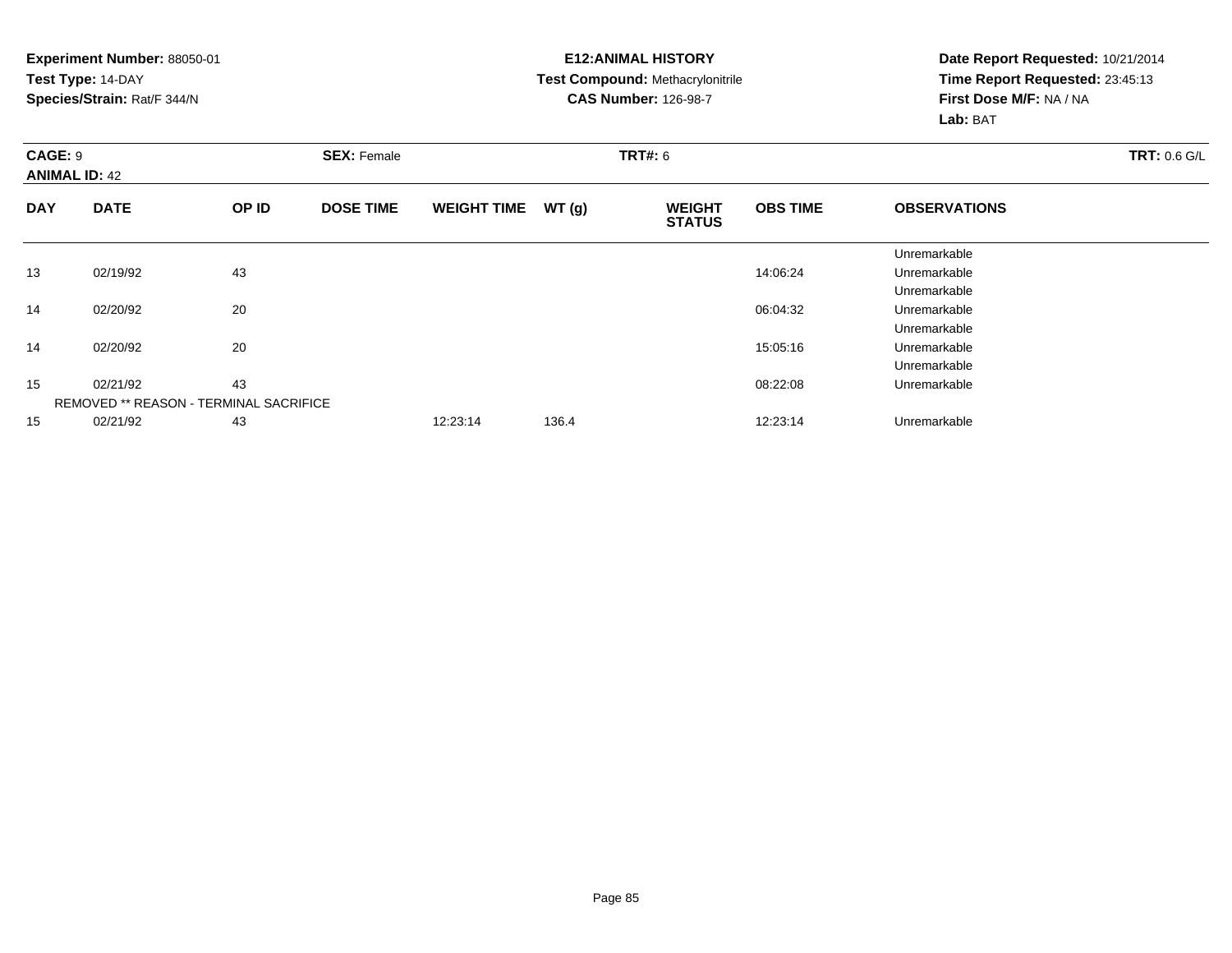#### **E12:ANIMAL HISTORY Test Compound:** Methacrylonitrile**CAS Number:** 126-98-7

| CAGE: 9              |             |        | <b>SEX: Female</b> |                    |       | <b>TRT#: 6</b>                 |                 | <b>TRT: 0.6 G/L</b> |  |
|----------------------|-------------|--------|--------------------|--------------------|-------|--------------------------------|-----------------|---------------------|--|
| <b>ANIMAL ID: 43</b> |             |        |                    |                    |       |                                |                 |                     |  |
| <b>DAY</b>           | <b>DATE</b> | OP ID  | <b>DOSE TIME</b>   | <b>WEIGHT TIME</b> | WT(g) | <b>WEIGHT</b><br><b>STATUS</b> | <b>OBS TIME</b> | <b>OBSERVATIONS</b> |  |
| $\mathbf{1}$         | 02/07/92    | 43     |                    | 06:20:32           | 114.0 |                                | 06:20:32        | Unremarkable        |  |
| $\mathbf{1}$         | 02/07/92    | 43     |                    | 06:20:32           | 114.0 |                                | 14:07:36        | Unremarkable        |  |
| $\overline{2}$       | 02/08/92    | 21     |                    |                    |       |                                | 06:40:12        | Nasal/Eye Discharge |  |
| $\overline{c}$       | 02/08/92    | 21     |                    |                    |       |                                | 14:38:24        | Unremarkable        |  |
| 3                    | 02/09/92    | 21     |                    |                    |       |                                | 07:45:08        | Unremarkable        |  |
| 3                    | 02/09/92    | 21     |                    |                    |       |                                | 14:55:52        | Unremarkable        |  |
| 4                    | 02/10/92    | 43     |                    |                    |       |                                | 06:24:58        | Unremarkable        |  |
|                      |             |        |                    |                    |       |                                |                 | Unremarkable        |  |
| 4                    | 02/10/92    | 43     |                    |                    |       |                                | 16:09:16        | Unremarkable        |  |
|                      |             |        |                    |                    |       |                                |                 | Unremarkable        |  |
| 5                    | 02/11/92    | 43     |                    |                    |       |                                | 08:30:48        | Unremarkable        |  |
| 5                    | 02/11/92    | 43     |                    |                    |       |                                | 15:41:10        | Unremarkable        |  |
| 6                    | 02/12/92    | 43     |                    |                    |       |                                | 08:10:12        | Unremarkable        |  |
| 6                    | 02/12/92    | 43     |                    |                    |       |                                | 14:26:26        | Unremarkable        |  |
| $\overline{7}$       | 02/13/92    | 43     |                    |                    |       |                                | 07:26:44        | Unremarkable        |  |
|                      |             |        |                    |                    |       |                                |                 | Unremarkable        |  |
| $\overline{7}$       | 02/13/92    | 43     |                    |                    |       |                                | 15:13:38        | Unremarkable        |  |
|                      |             |        |                    |                    |       |                                |                 | Unremarkable        |  |
| 8                    | 02/14/92    | 43     |                    | 09:52:16           | 124.6 |                                | 09:52:16        | Unremarkable        |  |
| 8                    | 02/14/92    | 43     |                    | 09:52:16           | 124.6 |                                | 15:57:40        | Unremarkable        |  |
| 9                    | 02/15/92    | 21     |                    |                    |       |                                | 07:02:56        | Unremarkable        |  |
| 9                    | 02/15/92    | 21     |                    |                    |       |                                | 14:48:56        | Unremarkable        |  |
| 10                   | 02/16/92    | 21     |                    |                    |       |                                | 06:49:24        | Unremarkable        |  |
| 10                   | 02/16/92    | 21     |                    |                    |       |                                | 14:26:06        | Unremarkable        |  |
| 11                   | 02/17/92    | 43     |                    |                    |       |                                | 07:00:44        | Unremarkable        |  |
| 11                   | 02/17/92    | 43     |                    |                    |       |                                | 14:17:48        | Unremarkable        |  |
| 12                   | 02/18/92    | 43     |                    |                    |       |                                | 08:07:14        | Unremarkable        |  |
|                      |             |        |                    |                    |       |                                |                 | Unremarkable        |  |
| 12                   | 02/18/92    | 20     |                    |                    |       |                                | 14:10:52        | Unremarkable        |  |
|                      |             |        |                    |                    |       |                                |                 | Unremarkable        |  |
| 13                   | 02/19/92    | $20\,$ |                    |                    |       |                                | 06:25:46        | Unremarkable        |  |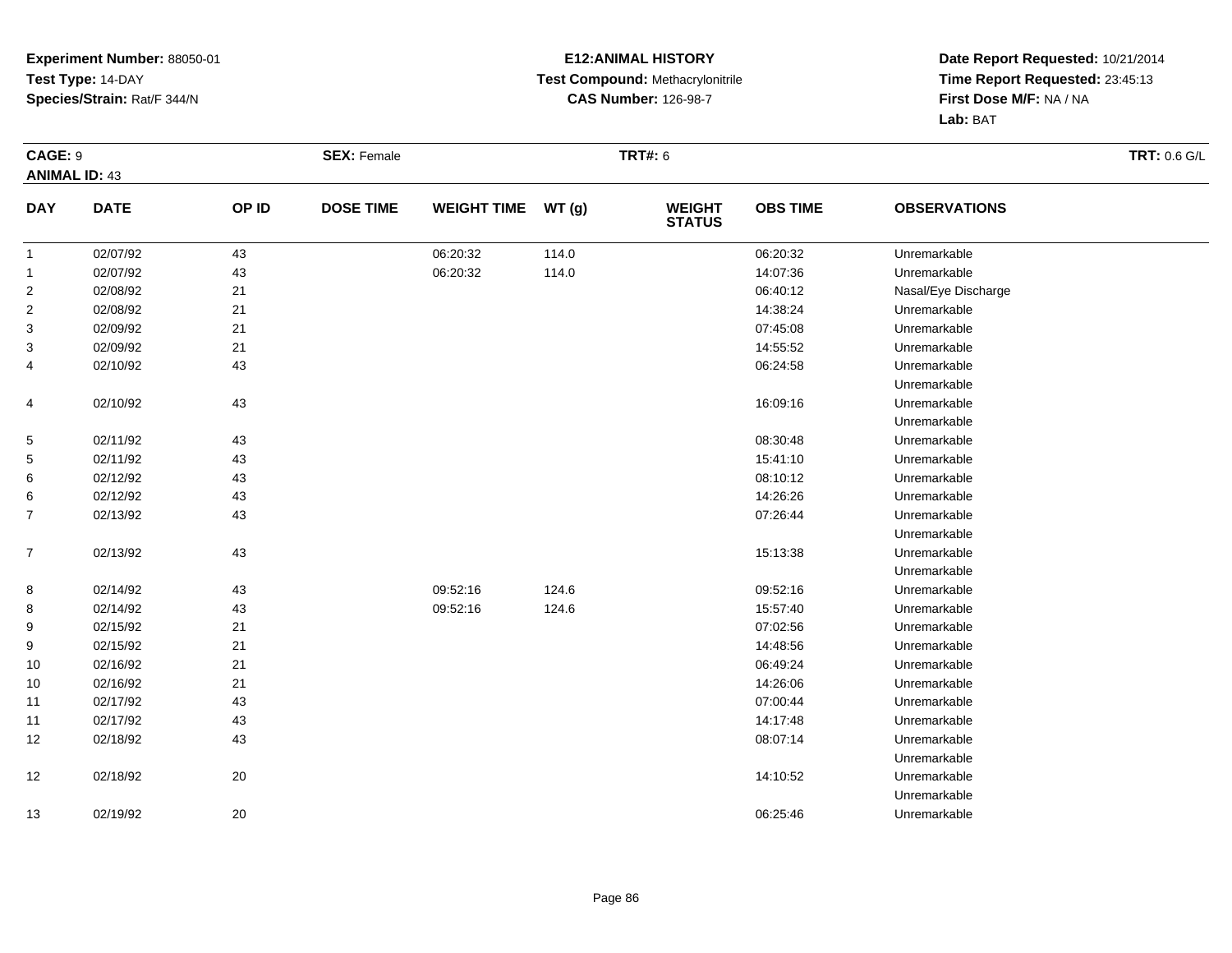#### **E12:ANIMAL HISTORY Test Compound:** Methacrylonitrile**CAS Number:** 126-98-7

| <b>CAGE: 9</b> | <b>ANIMAL ID: 43</b>                          |       | <b>SEX: Female</b> |                    |       | <b>TRT#: 6</b>                 | <b>TRT: 0.6 G/L</b> |                     |  |
|----------------|-----------------------------------------------|-------|--------------------|--------------------|-------|--------------------------------|---------------------|---------------------|--|
| <b>DAY</b>     | <b>DATE</b>                                   | OP ID | <b>DOSE TIME</b>   | <b>WEIGHT TIME</b> | WT(g) | <b>WEIGHT</b><br><b>STATUS</b> | <b>OBS TIME</b>     | <b>OBSERVATIONS</b> |  |
|                |                                               |       |                    |                    |       |                                |                     | Unremarkable        |  |
| 13             | 02/19/92                                      | 20    |                    |                    |       |                                | 14:06:24            | Unremarkable        |  |
|                |                                               |       |                    |                    |       |                                |                     | Unremarkable        |  |
| 14             | 02/20/92                                      | 20    |                    |                    |       |                                | 06:04:32            | Unremarkable        |  |
|                |                                               |       |                    |                    |       |                                |                     | Unremarkable        |  |
| 14             | 02/20/92                                      | 20    |                    |                    |       |                                | 15:05:16            | Unremarkable        |  |
|                |                                               |       |                    |                    |       |                                |                     | Unremarkable        |  |
| 15             | 02/21/92                                      | 43    |                    |                    |       |                                | 08:22:08            | Unremarkable        |  |
|                | <b>REMOVED ** REASON - TERMINAL SACRIFICE</b> |       |                    |                    |       |                                |                     |                     |  |
| 15             | 02/21/92                                      | 43    |                    | 12:23:14           | 133.3 |                                | 12:23:14            | Unremarkable        |  |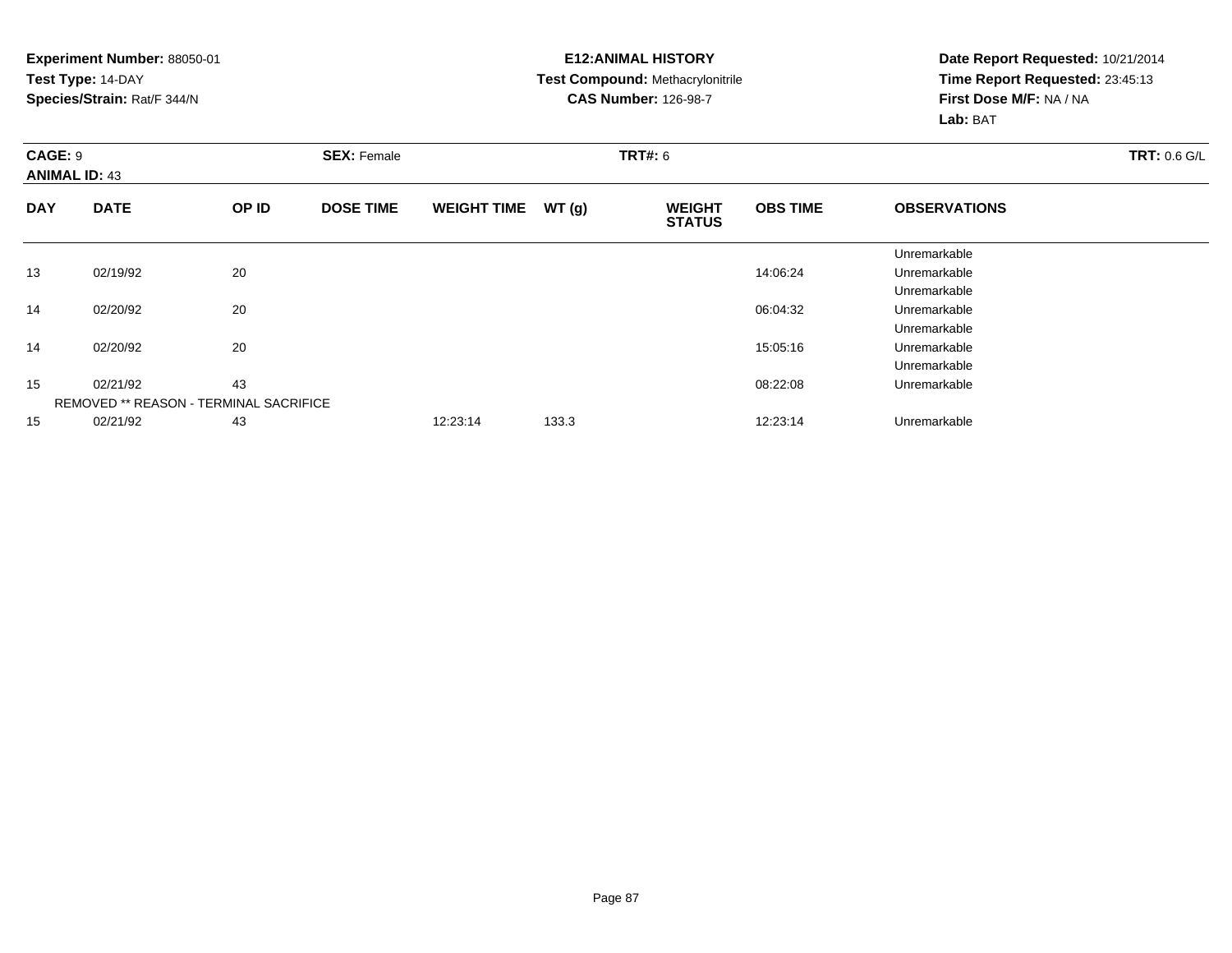#### **E12:ANIMAL HISTORY Test Compound:** Methacrylonitrile**CAS Number:** 126-98-7

| CAGE: 9        |                      |       | <b>SEX: Female</b> |                    |       | <b>TRT#: 6</b>                 |                 |                     | <b>TRT: 0.6 G/L</b> |
|----------------|----------------------|-------|--------------------|--------------------|-------|--------------------------------|-----------------|---------------------|---------------------|
|                | <b>ANIMAL ID: 44</b> |       |                    |                    |       |                                |                 |                     |                     |
| <b>DAY</b>     | <b>DATE</b>          | OP ID | <b>DOSE TIME</b>   | <b>WEIGHT TIME</b> | WT(g) | <b>WEIGHT</b><br><b>STATUS</b> | <b>OBS TIME</b> | <b>OBSERVATIONS</b> |                     |
| $\mathbf{1}$   | 02/07/92             | 43    |                    | 06:20:32           | 113.4 |                                | 06:20:32        | Unremarkable        |                     |
| 1              | 02/07/92             | 43    |                    | 06:20:32           | 113.4 |                                | 14:07:36        | Unremarkable        |                     |
| $\overline{c}$ | 02/08/92             | 21    |                    |                    |       |                                | 06:40:12        | Nasal/Eye Discharge |                     |
| 2              | 02/08/92             | 21    |                    |                    |       |                                | 14:38:24        | Unremarkable        |                     |
| 3              | 02/09/92             | 21    |                    |                    |       |                                | 07:45:08        | Unremarkable        |                     |
| 3              | 02/09/92             | 21    |                    |                    |       |                                | 14:55:52        | Unremarkable        |                     |
| 4              | 02/10/92             | 20    |                    |                    |       |                                | 06:24:58        | Unremarkable        |                     |
|                |                      |       |                    |                    |       |                                |                 | Unremarkable        |                     |
| 4              | 02/10/92             | 20    |                    |                    |       |                                | 16:09:16        | Unremarkable        |                     |
|                |                      |       |                    |                    |       |                                |                 | Unremarkable        |                     |
| 5              | 02/11/92             | 43    |                    |                    |       |                                | 08:30:48        | Unremarkable        |                     |
| 5              | 02/11/92             | 43    |                    |                    |       |                                | 15:41:10        | Unremarkable        |                     |
| 6              | 02/12/92             | 43    |                    |                    |       |                                | 08:10:12        | Unremarkable        |                     |
| 6              | 02/12/92             | 43    |                    |                    |       |                                | 14:26:26        | Nasal/Eye Discharge |                     |
| $\overline{7}$ | 02/13/92             | 43    |                    |                    |       |                                | 07:26:44        | Nasal/Eye Discharge |                     |
|                |                      |       |                    |                    |       |                                |                 | Nasal/Eye Discharge |                     |
| $\overline{7}$ | 02/13/92             | 20    |                    |                    |       |                                | 15:13:38        | Unremarkable        |                     |
|                |                      |       |                    |                    |       |                                |                 | Unremarkable        |                     |
| 8              | 02/14/92             | 43    |                    | 09:52:16           | 119.4 |                                | 09:52:16        | Unremarkable        |                     |
| 8              | 02/14/92             | 43    |                    | 09:52:16           | 119.4 |                                | 15:57:40        | Unremarkable        |                     |
| 9              | 02/15/92             | 21    |                    |                    |       |                                | 07:02:56        | Nasal/Eye Discharge |                     |
| 9              | 02/15/92             | 21    |                    |                    |       |                                | 14:48:56        | Nasal/Eye Discharge |                     |
| 10             | 02/16/92             | 21    |                    |                    |       |                                | 06:49:24        | Nasal/Eye Discharge |                     |
|                |                      |       |                    |                    |       |                                |                 | <b>Ruffled Fur</b>  |                     |
| 10             | 02/16/92             | 21    |                    |                    |       |                                | 14:26:06        | Nasal/Eye Discharge |                     |
| 11             | 02/17/92             | 43    |                    |                    |       |                                | 07:00:44        | Unremarkable        |                     |
| 11             | 02/17/92             | 43    |                    |                    |       |                                | 14:17:48        | Nasal/Eye Discharge |                     |
| 12             | 02/18/92             | 43    |                    |                    |       |                                | 08:07:14        | Nasal/Eye Discharge |                     |
|                |                      |       |                    |                    |       |                                |                 | Nasal/Eye Discharge |                     |
| 12             | 02/18/92             | 43    |                    |                    |       |                                | 14:10:52        | Unremarkable        |                     |
|                |                      |       |                    |                    |       |                                |                 | Unremarkable        |                     |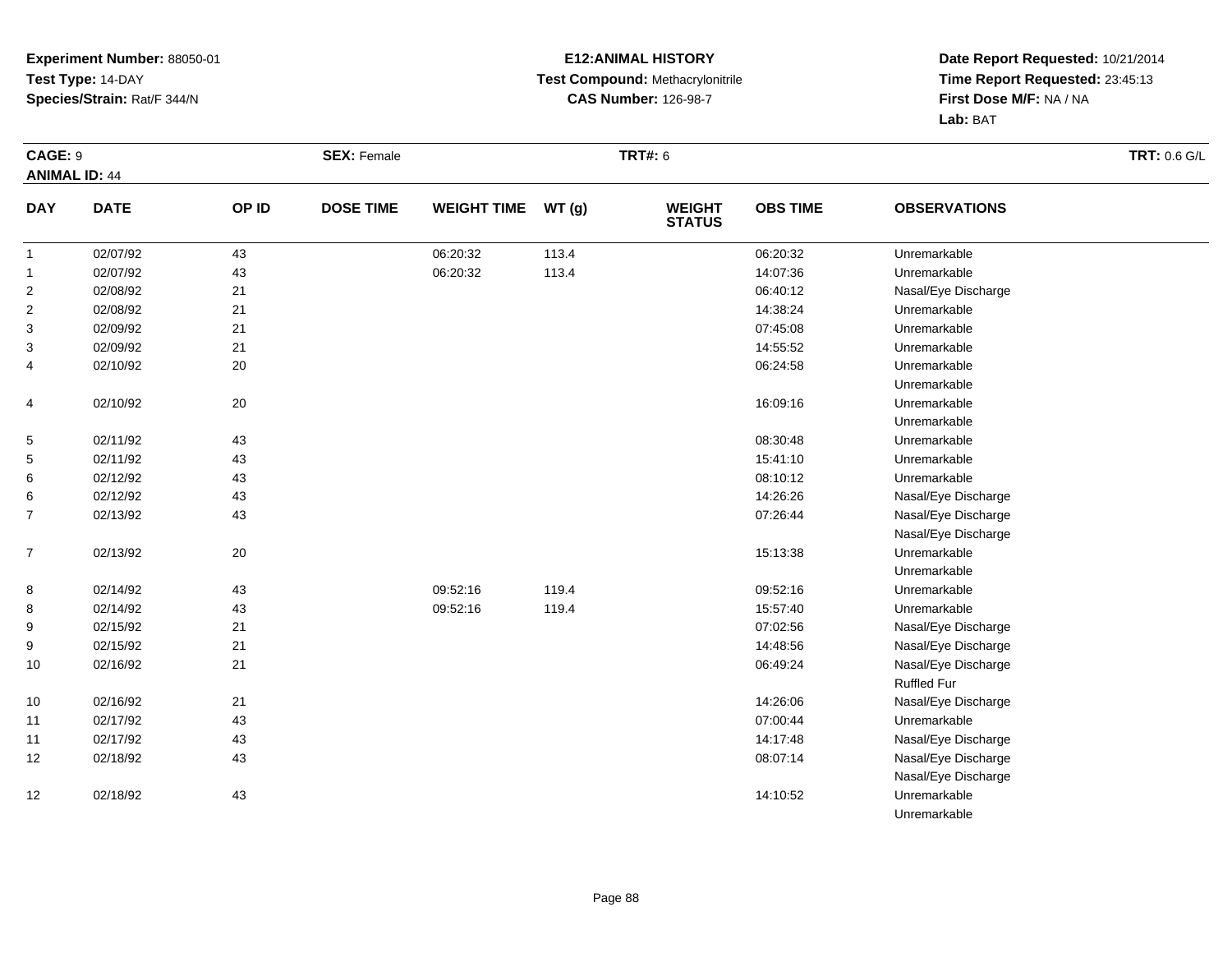#### **E12:ANIMAL HISTORY Test Compound:** Methacrylonitrile**CAS Number:** 126-98-7

|            | <b>CAGE: 9</b><br><b>ANIMAL ID: 44</b>        |       | <b>SEX: Female</b> |                    |       | <b>TRT#: 6</b>                 |                 | <b>TRT: 0.6 G/L</b> |  |
|------------|-----------------------------------------------|-------|--------------------|--------------------|-------|--------------------------------|-----------------|---------------------|--|
|            |                                               |       |                    |                    |       |                                |                 |                     |  |
| <b>DAY</b> | <b>DATE</b>                                   | OP ID | <b>DOSE TIME</b>   | <b>WEIGHT TIME</b> | WT(g) | <b>WEIGHT</b><br><b>STATUS</b> | <b>OBS TIME</b> | <b>OBSERVATIONS</b> |  |
| 13         | 02/19/92                                      | 43    |                    |                    |       |                                | 06:25:46        | Unremarkable        |  |
|            |                                               |       |                    |                    |       |                                |                 | Unremarkable        |  |
| 13         | 02/19/92                                      | 20    |                    |                    |       |                                | 14:06:24        | Unremarkable        |  |
|            |                                               |       |                    |                    |       |                                |                 | Unremarkable        |  |
| 14         | 02/20/92                                      | 20    |                    |                    |       |                                | 06:04:32        | Unremarkable        |  |
|            |                                               |       |                    |                    |       |                                |                 | Unremarkable        |  |
| 14         | 02/20/92                                      | 20    |                    |                    |       |                                | 15:05:16        | Unremarkable        |  |
|            |                                               |       |                    |                    |       |                                |                 | Unremarkable        |  |
| 15         | 02/21/92                                      | 43    |                    |                    |       |                                | 08:22:08        | Unremarkable        |  |
|            | <b>REMOVED ** REASON - TERMINAL SACRIFICE</b> |       |                    |                    |       |                                |                 |                     |  |
| 15         | 02/21/92                                      | 43    |                    | 12:23:14           | 126.3 |                                | 12:23:14        | Unremarkable        |  |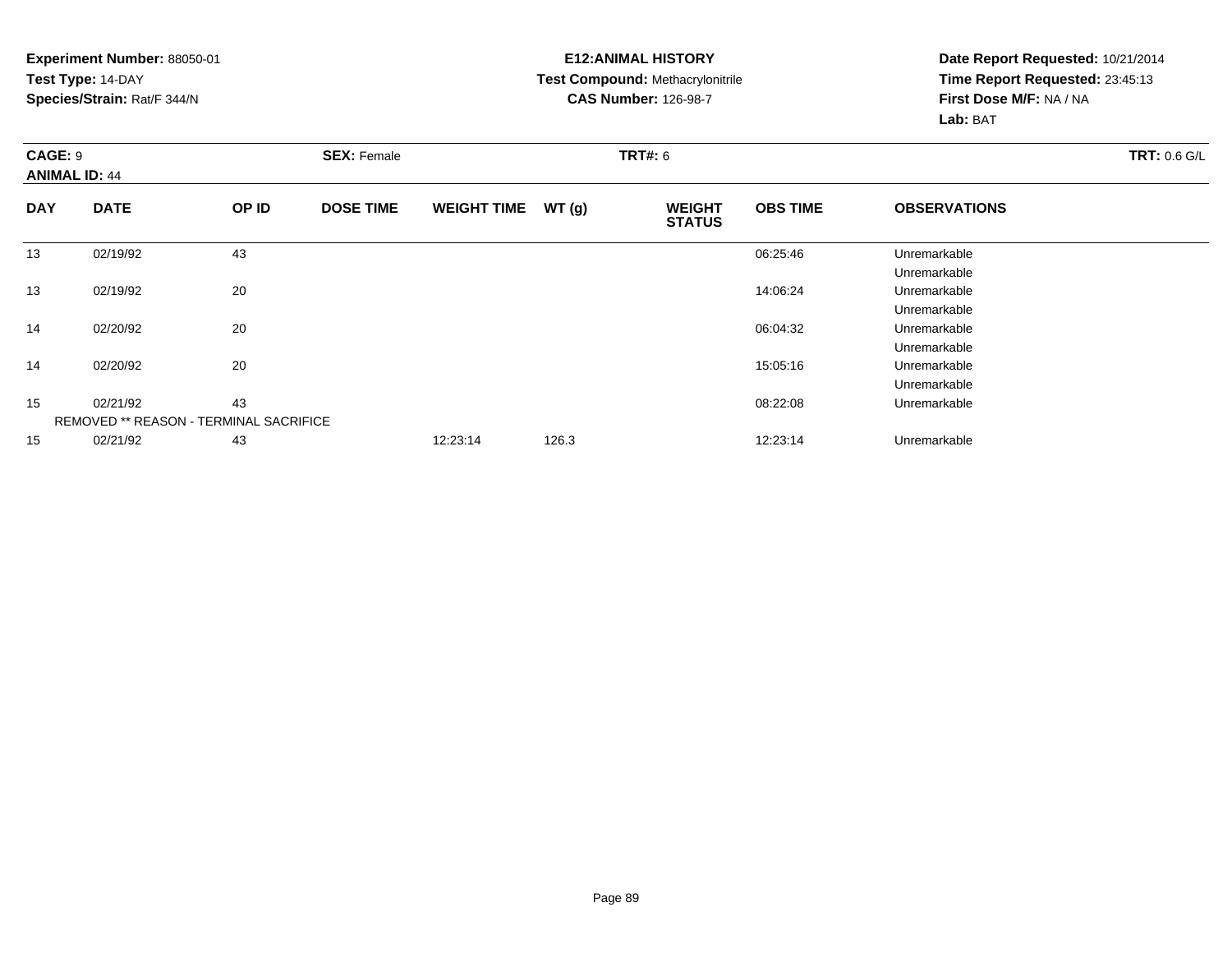#### **E12:ANIMAL HISTORY Test Compound:** Methacrylonitrile**CAS Number:** 126-98-7

| <b>CAGE: 9</b>       |             |        | <b>SEX: Female</b> |                    |       | <b>TRT#: 6</b>                 |                 |                     | <b>TRT: 0.6 G/L</b> |
|----------------------|-------------|--------|--------------------|--------------------|-------|--------------------------------|-----------------|---------------------|---------------------|
| <b>ANIMAL ID: 45</b> |             |        |                    |                    |       |                                |                 |                     |                     |
| <b>DAY</b>           | <b>DATE</b> | OP ID  | <b>DOSE TIME</b>   | <b>WEIGHT TIME</b> | WT(g) | <b>WEIGHT</b><br><b>STATUS</b> | <b>OBS TIME</b> | <b>OBSERVATIONS</b> |                     |
| $\mathbf{1}$         | 02/07/92    | 43     |                    | 06:20:32           | 114.9 |                                | 06:20:32        | Unremarkable        |                     |
| $\mathbf{1}$         | 02/07/92    | 43     |                    | 06:20:32           | 114.9 |                                | 14:07:36        | Unremarkable        |                     |
| $\overline{2}$       | 02/08/92    | 21     |                    |                    |       |                                | 06:40:12        | Nasal/Eye Discharge |                     |
| $\overline{2}$       | 02/08/92    | 21     |                    |                    |       |                                | 14:38:24        | Nasal/Eye Discharge |                     |
| 3                    | 02/09/92    | 21     |                    |                    |       |                                | 07:45:08        | Nasal/Eye Discharge |                     |
| 3                    | 02/09/92    | 21     |                    |                    |       |                                | 14:55:52        | Unremarkable        |                     |
| 4                    | 02/10/92    | 43     |                    |                    |       |                                | 06:24:58        | Unremarkable        |                     |
|                      |             |        |                    |                    |       |                                |                 | Unremarkable        |                     |
| 4                    | 02/10/92    | 43     |                    |                    |       |                                | 16:09:16        | Unremarkable        |                     |
|                      |             |        |                    |                    |       |                                |                 | Unremarkable        |                     |
| 5                    | 02/11/92    | 43     |                    |                    |       |                                | 08:30:48        | Unremarkable        |                     |
| 5                    | 02/11/92    | 43     |                    |                    |       |                                | 15:41:10        | Unremarkable        |                     |
| 6                    | 02/12/92    | 43     |                    |                    |       |                                | 08:10:12        | Unremarkable        |                     |
| 6                    | 02/12/92    | 43     |                    |                    |       |                                | 14:26:26        | Unremarkable        |                     |
| $\overline{7}$       | 02/13/92    | 43     |                    |                    |       |                                | 07:26:44        | Unremarkable        |                     |
|                      |             |        |                    |                    |       |                                |                 | Unremarkable        |                     |
| $\overline{7}$       | 02/13/92    | 43     |                    |                    |       |                                | 15:13:38        | Unremarkable        |                     |
|                      |             |        |                    |                    |       |                                |                 | Unremarkable        |                     |
| 8                    | 02/14/92    | 43     |                    | 09:52:16           | 124.6 |                                | 09:52:16        | Unremarkable        |                     |
| 8                    | 02/14/92    | 43     |                    | 09:52:16           | 124.6 |                                | 15:57:40        | Nasal/Eye Discharge |                     |
| 9                    | 02/15/92    | 21     |                    |                    |       |                                | 07:02:56        | Unremarkable        |                     |
| 9                    | 02/15/92    | 21     |                    |                    |       |                                | 14:48:56        | Unremarkable        |                     |
| 10                   | 02/16/92    | 21     |                    |                    |       |                                | 06:49:24        | Nasal/Eye Discharge |                     |
| 10                   | 02/16/92    | 21     |                    |                    |       |                                | 14:26:06        | Nasal/Eye Discharge |                     |
| 11                   | 02/17/92    | 43     |                    |                    |       |                                | 07:00:44        | Unremarkable        |                     |
| 11                   | 02/17/92    | 43     |                    |                    |       |                                | 14:17:48        | Unremarkable        |                     |
| 12                   | 02/18/92    | 20     |                    |                    |       |                                | 08:07:14        | Unremarkable        |                     |
|                      |             |        |                    |                    |       |                                |                 | Unremarkable        |                     |
| 12                   | 02/18/92    | 20     |                    |                    |       |                                | 14:10:52        | Unremarkable        |                     |
|                      |             |        |                    |                    |       |                                |                 | Unremarkable        |                     |
| 13                   | 02/19/92    | $20\,$ |                    |                    |       |                                | 06:25:46        | Unremarkable        |                     |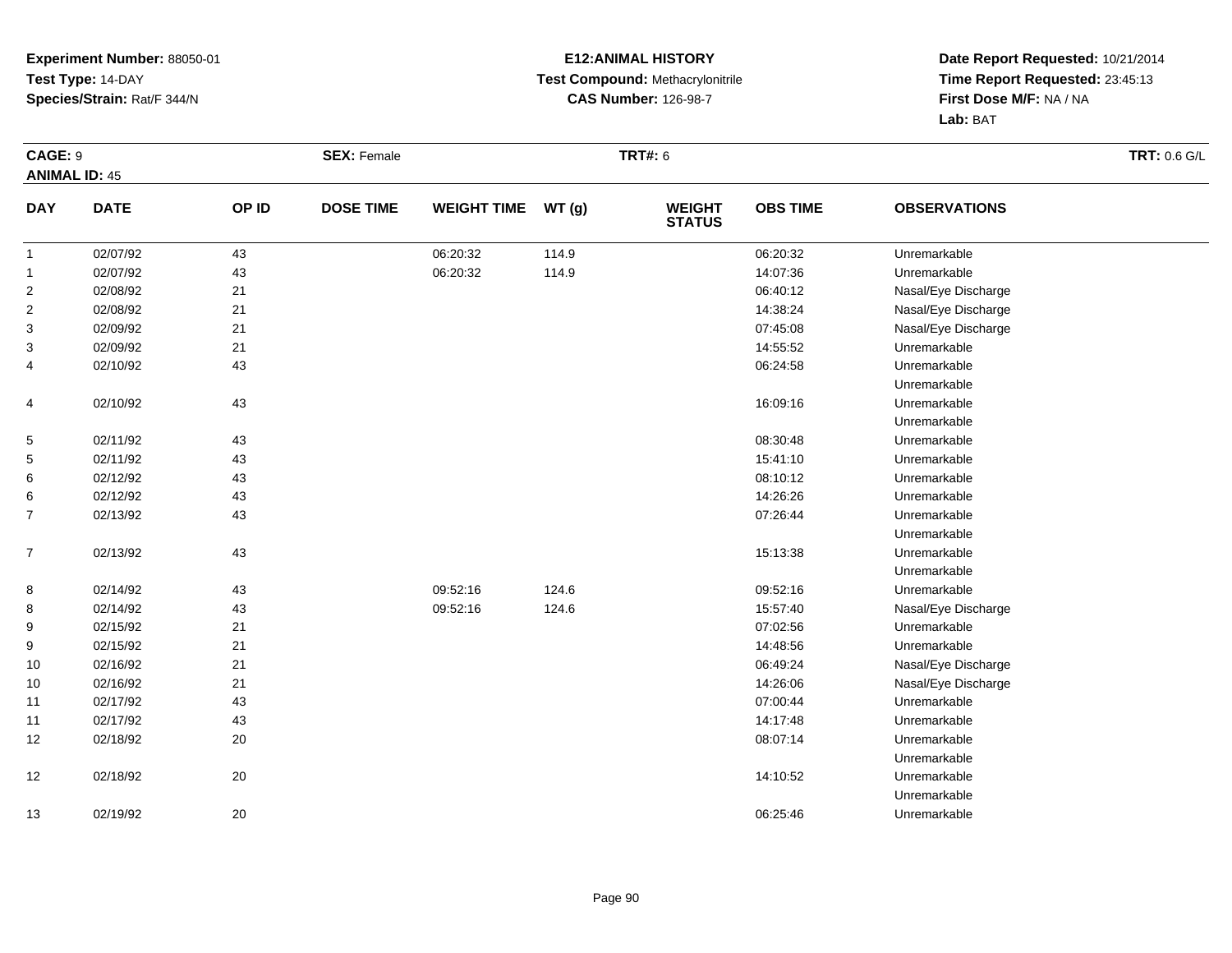#### **E12:ANIMAL HISTORY Test Compound:** Methacrylonitrile**CAS Number:** 126-98-7

| <b>CAGE: 9</b> | <b>ANIMAL ID: 45</b>                          |       | <b>SEX: Female</b> |                    |       | <b>TRT#: 6</b>                 | <b>TRT: 0.6 G/L</b> |                     |  |
|----------------|-----------------------------------------------|-------|--------------------|--------------------|-------|--------------------------------|---------------------|---------------------|--|
| <b>DAY</b>     | <b>DATE</b>                                   | OP ID | <b>DOSE TIME</b>   | <b>WEIGHT TIME</b> | WT(g) | <b>WEIGHT</b><br><b>STATUS</b> | <b>OBS TIME</b>     | <b>OBSERVATIONS</b> |  |
|                |                                               |       |                    |                    |       |                                |                     | Unremarkable        |  |
| 13             | 02/19/92                                      | 20    |                    |                    |       |                                | 14:06:24            | Unremarkable        |  |
|                |                                               |       |                    |                    |       |                                |                     | Unremarkable        |  |
| 14             | 02/20/92                                      | 20    |                    |                    |       |                                | 06:04:32            | Unremarkable        |  |
|                |                                               |       |                    |                    |       |                                |                     | Unremarkable        |  |
| 14             | 02/20/92                                      | 20    |                    |                    |       |                                | 15:05:16            | Unremarkable        |  |
|                |                                               |       |                    |                    |       |                                |                     | Unremarkable        |  |
| 15             | 02/21/92                                      | 43    |                    |                    |       |                                | 08:22:08            | Unremarkable        |  |
|                | <b>REMOVED ** REASON - TERMINAL SACRIFICE</b> |       |                    |                    |       |                                |                     |                     |  |
| 15             | 02/21/92                                      | 43    |                    | 12:23:14           | 134.6 |                                | 12:23:14            | Unremarkable        |  |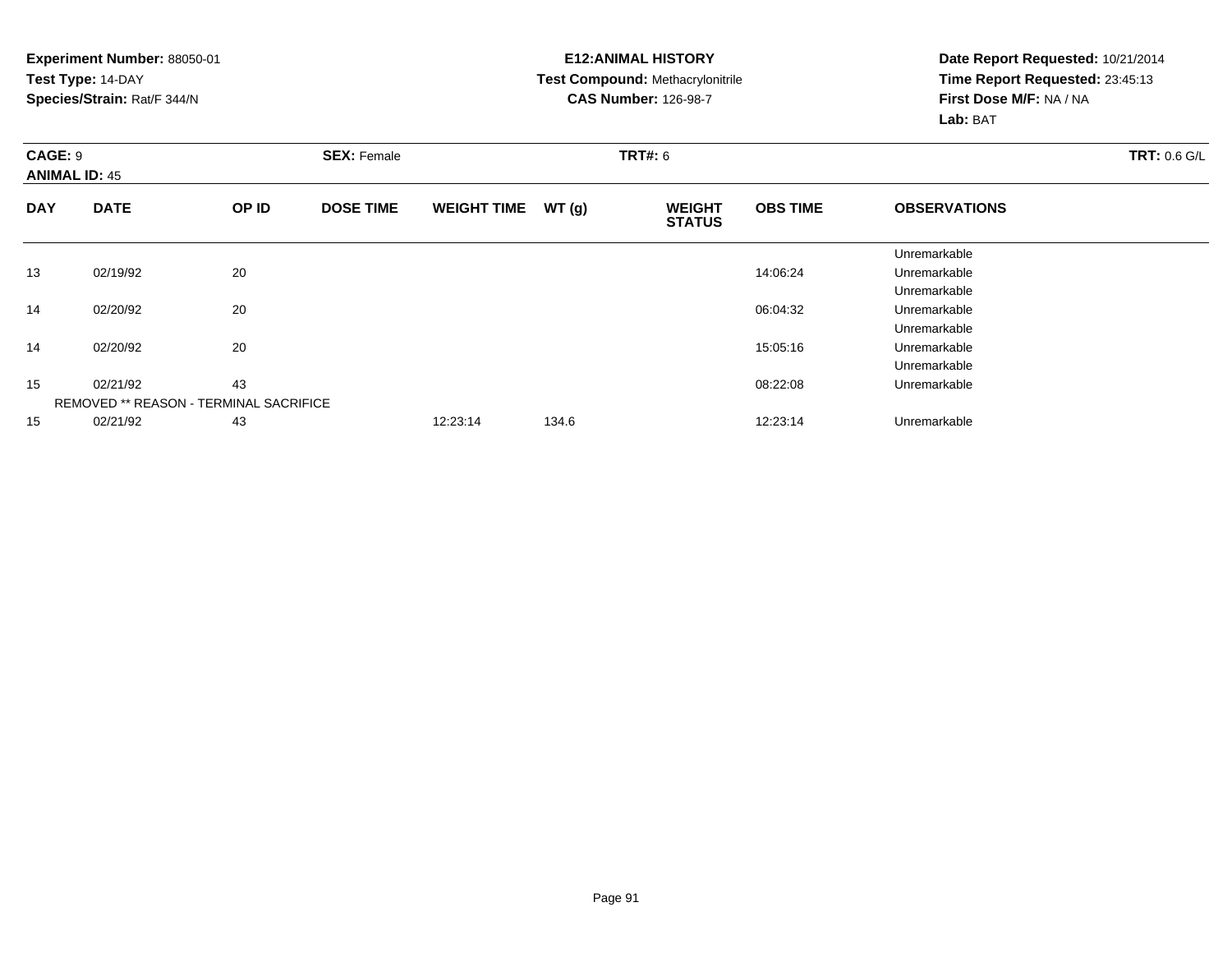#### **E12:ANIMAL HISTORY Test Compound:** Methacrylonitrile**CAS Number:** 126-98-7

| <b>CAGE: 10</b>      |             |       | <b>SEX: Female</b> |                    |       | <b>TRT#: 8</b>                 |                 |                     | <b>TRT: 1.2 G/L</b> |
|----------------------|-------------|-------|--------------------|--------------------|-------|--------------------------------|-----------------|---------------------|---------------------|
| <b>ANIMAL ID: 46</b> |             |       |                    |                    |       |                                |                 |                     |                     |
| <b>DAY</b>           | <b>DATE</b> | OP ID | <b>DOSE TIME</b>   | <b>WEIGHT TIME</b> | WT(g) | <b>WEIGHT</b><br><b>STATUS</b> | <b>OBS TIME</b> | <b>OBSERVATIONS</b> |                     |
| $\overline{1}$       | 02/07/92    | 43    |                    | 06:23:48           | 113.4 |                                | 06:23:48        | Unremarkable        |                     |
| $\overline{1}$       | 02/07/92    | 43    |                    | 06:23:48           | 113.4 |                                | 14:08:10        | Unremarkable        |                     |
| $\overline{c}$       | 02/08/92    | 21    |                    |                    |       |                                | 06:44:20        | Unremarkable        |                     |
| $\overline{2}$       | 02/08/92    | 21    |                    |                    |       |                                | 14:40:54        | Unremarkable        |                     |
| 3                    | 02/09/92    | 21    |                    |                    |       |                                | 07:47:40        | Unremarkable        |                     |
| 3                    | 02/09/92    | 21    |                    |                    |       |                                | 14:59:08        | Unremarkable        |                     |
| 4                    | 02/10/92    | 43    |                    |                    |       |                                | 06:26:22        | Unremarkable        |                     |
|                      |             |       |                    |                    |       |                                |                 | Unremarkable        |                     |
| 4                    | 02/10/92    | 43    |                    |                    |       |                                | 16:09:50        | Unremarkable        |                     |
|                      |             |       |                    |                    |       |                                |                 | Unremarkable        |                     |
| 5                    | 02/11/92    | 43    |                    |                    |       |                                | 08:29:40        | Unremarkable        |                     |
| 5                    | 02/11/92    | 43    |                    |                    |       |                                | 15:41:42        | Unremarkable        |                     |
| 6                    | 02/12/92    | 43    |                    |                    |       |                                | 08:10:46        | Unremarkable        |                     |
| 6                    | 02/12/92    | 43    |                    |                    |       |                                | 14:27:06        | Unremarkable        |                     |
| $\overline{7}$       | 02/13/92    | 43    |                    |                    |       |                                | 07:27:56        | Unremarkable        |                     |
|                      |             |       |                    |                    |       |                                |                 | Unremarkable        |                     |
| $\overline{7}$       | 02/13/92    | 43    |                    |                    |       |                                | 15:14:16        | Unremarkable        |                     |
|                      |             |       |                    |                    |       |                                |                 | Unremarkable        |                     |
| 8                    | 02/14/92    | 43    |                    | 09:54:36           | 114.9 |                                | 09:54:36        | Unremarkable        |                     |
| 8                    | 02/14/92    | 43    |                    | 09:54:36           | 114.9 |                                | 15:58:32        | Unremarkable        |                     |
| 9                    | 02/15/92    | 21    |                    |                    |       |                                | 07:00:50        | Unremarkable        |                     |
| 9                    | 02/15/92    | 21    |                    |                    |       |                                | 14:51:52        | Unremarkable        |                     |
| 10                   | 02/16/92    | 21    |                    |                    |       |                                | 06:47:26        | Unremarkable        |                     |
| 10                   | 02/16/92    | 21    |                    |                    |       |                                | 14:20:58        | Nasal/Eye Discharge |                     |
| 11                   | 02/17/92    | 43    |                    |                    |       |                                | 07:02:00        | Unremarkable        |                     |
| 11                   | 02/17/92    | 43    |                    |                    |       |                                | 14:18:38        | Unremarkable        |                     |
| 12                   | 02/18/92    | 43    |                    |                    |       |                                | 08:08:02        | Unremarkable        |                     |
|                      |             |       |                    |                    |       |                                |                 | Unremarkable        |                     |
| 12                   | 02/18/92    | 20    |                    |                    |       |                                | 14:11:24        | Unremarkable        |                     |
|                      |             |       |                    |                    |       |                                |                 | Unremarkable        |                     |
| 13                   | 02/19/92    | 20    |                    |                    |       |                                | 06:26:18        | Unremarkable        |                     |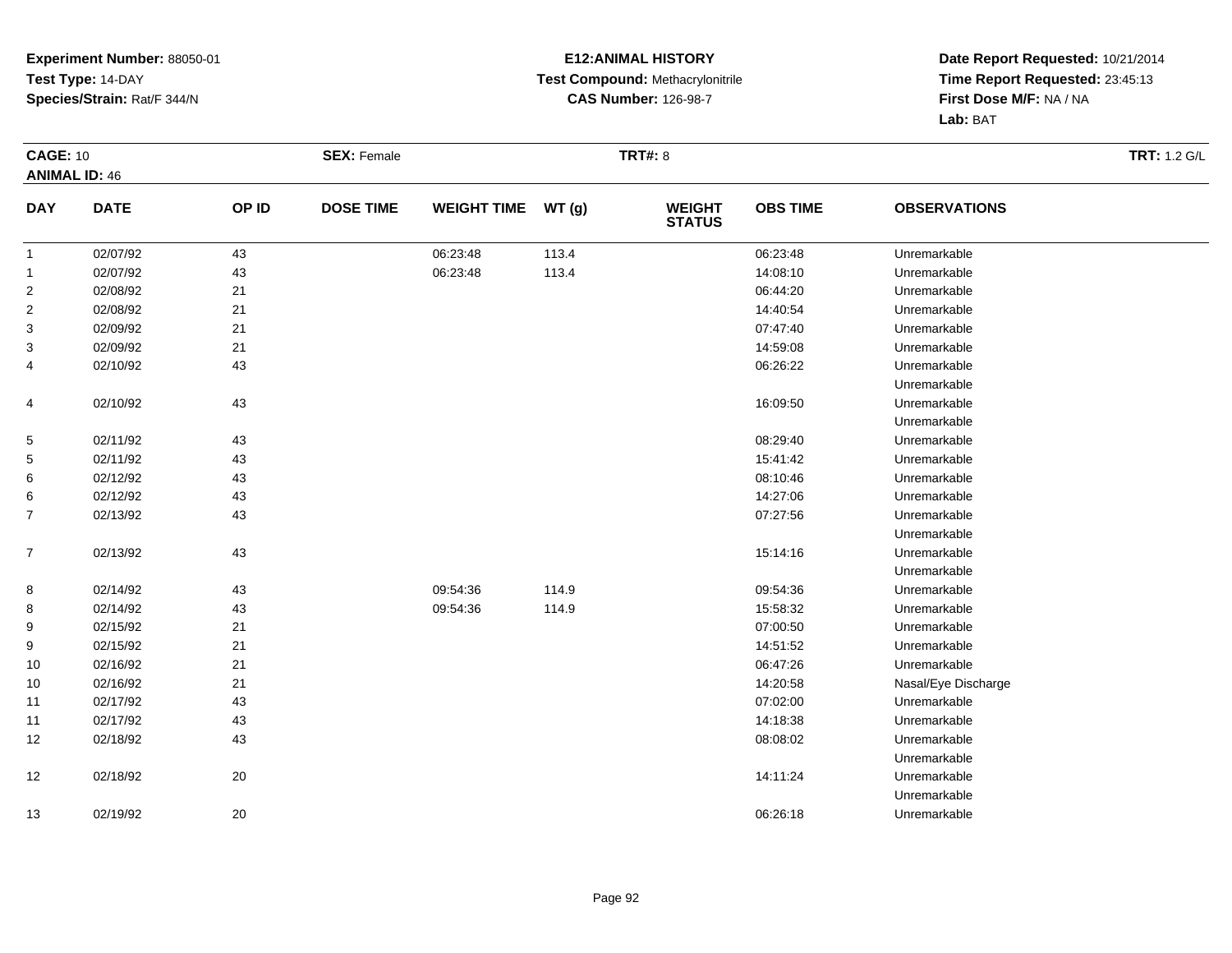#### **E12:ANIMAL HISTORY Test Compound:** Methacrylonitrile**CAS Number:** 126-98-7

|            | <b>CAGE: 10</b><br><b>ANIMAL ID: 46</b>       |       | <b>SEX: Female</b> |                    |       | <b>TRT#: 8</b>                 | <b>TRT: 1.2 G/L</b> |                     |  |
|------------|-----------------------------------------------|-------|--------------------|--------------------|-------|--------------------------------|---------------------|---------------------|--|
| <b>DAY</b> | <b>DATE</b>                                   | OP ID | <b>DOSE TIME</b>   | <b>WEIGHT TIME</b> | WT(g) | <b>WEIGHT</b><br><b>STATUS</b> | <b>OBS TIME</b>     | <b>OBSERVATIONS</b> |  |
|            |                                               |       |                    |                    |       |                                |                     | Unremarkable        |  |
| 13         | 02/19/92                                      | 20    |                    |                    |       |                                | 14:07:02            | Unremarkable        |  |
|            |                                               |       |                    |                    |       |                                |                     | Unremarkable        |  |
| 14         | 02/20/92                                      | 20    |                    |                    |       |                                | 06:05:32            | Unremarkable        |  |
|            |                                               |       |                    |                    |       |                                |                     | Unremarkable        |  |
| 14         | 02/20/92                                      | 20    |                    |                    |       |                                | 15:05:50            | Unremarkable        |  |
|            |                                               |       |                    |                    |       |                                |                     | Unremarkable        |  |
| 15         | 02/21/92                                      | 43    |                    |                    |       |                                | 08:22:46            | Unremarkable        |  |
|            | <b>REMOVED ** REASON - TERMINAL SACRIFICE</b> |       |                    |                    |       |                                |                     |                     |  |
| 15         | 02/21/92                                      | 43    |                    | 12:27:20           | 125.4 |                                | 12:27:20            | Unremarkable        |  |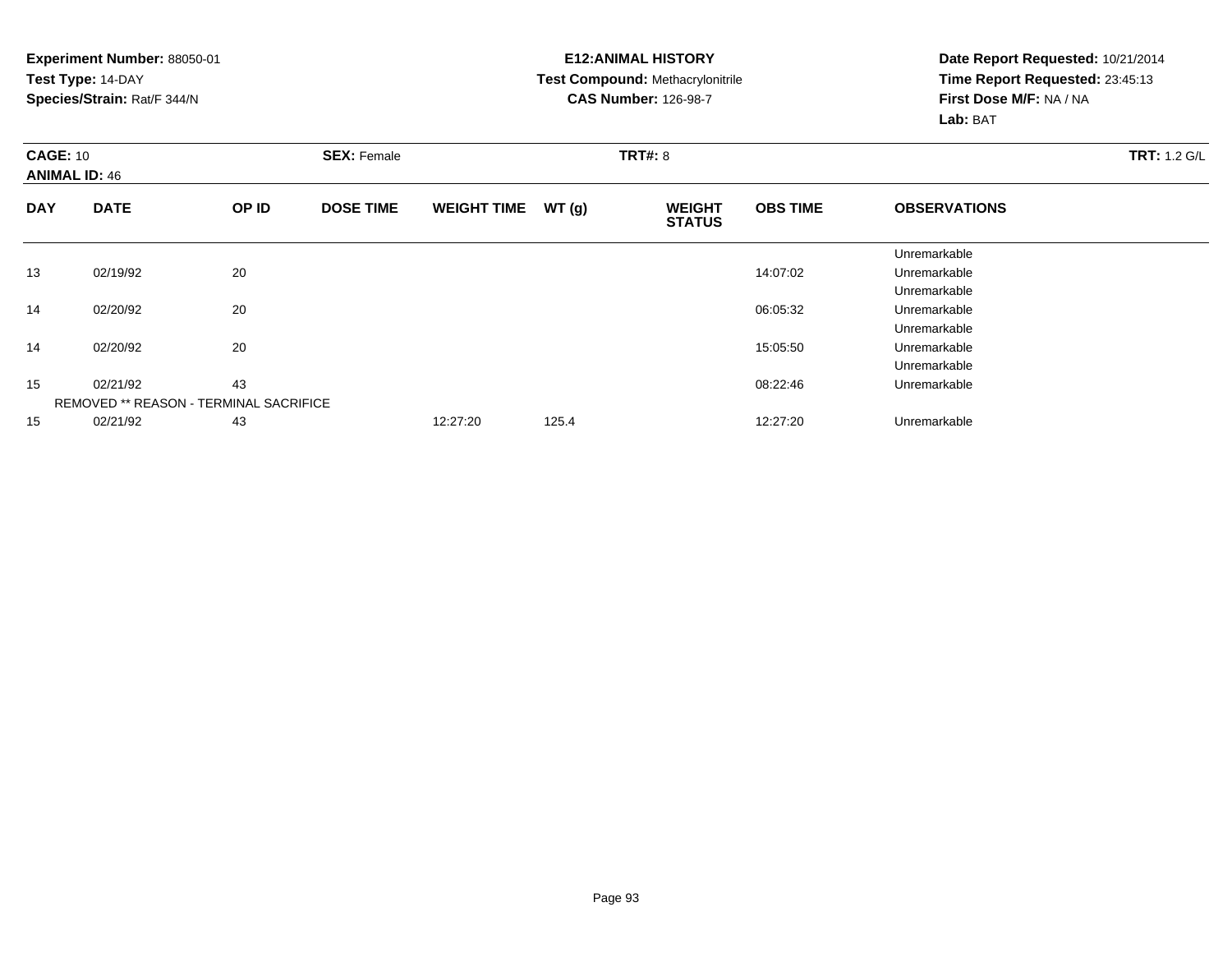#### **E12:ANIMAL HISTORY Test Compound:** Methacrylonitrile**CAS Number:** 126-98-7

| <b>CAGE: 10</b>      |             |       | <b>SEX: Female</b> |                    |       | <b>TRT#: 8</b>                 |                 |                     | <b>TRT: 1.2 G/L</b> |
|----------------------|-------------|-------|--------------------|--------------------|-------|--------------------------------|-----------------|---------------------|---------------------|
| <b>ANIMAL ID: 47</b> |             |       |                    |                    |       |                                |                 |                     |                     |
| <b>DAY</b>           | <b>DATE</b> | OP ID | <b>DOSE TIME</b>   | <b>WEIGHT TIME</b> | WT(g) | <b>WEIGHT</b><br><b>STATUS</b> | <b>OBS TIME</b> | <b>OBSERVATIONS</b> |                     |
| $\mathbf{1}$         | 02/07/92    | 43    |                    | 06:23:48           | 116.8 |                                | 06:23:48        | Unremarkable        |                     |
| $\mathbf{1}$         | 02/07/92    | 43    |                    | 06:23:48           | 116.8 |                                | 14:08:10        | Unremarkable        |                     |
| 2                    | 02/08/92    | 21    |                    |                    |       |                                | 06:44:20        | Unremarkable        |                     |
| $\overline{a}$       | 02/08/92    | 21    |                    |                    |       |                                | 14:40:54        | Unremarkable        |                     |
| 3                    | 02/09/92    | 21    |                    |                    |       |                                | 07:47:40        | Unremarkable        |                     |
| 3                    | 02/09/92    | 21    |                    |                    |       |                                | 14:59:08        | Unremarkable        |                     |
| 4                    | 02/10/92    | 43    |                    |                    |       |                                | 06:26:22        | Unremarkable        |                     |
|                      |             |       |                    |                    |       |                                |                 | Unremarkable        |                     |
| 4                    | 02/10/92    | 20    |                    |                    |       |                                | 16:09:50        | Unremarkable        |                     |
|                      |             |       |                    |                    |       |                                |                 | Unremarkable        |                     |
| 5                    | 02/11/92    | 43    |                    |                    |       |                                | 08:29:40        | Unremarkable        |                     |
| 5                    | 02/11/92    | 43    |                    |                    |       |                                | 15:41:42        | Unremarkable        |                     |
| 6                    | 02/12/92    | 43    |                    |                    |       |                                | 08:10:46        | Unremarkable        |                     |
| 6                    | 02/12/92    | 43    |                    |                    |       |                                | 14:27:06        | Unremarkable        |                     |
| $\overline{7}$       | 02/13/92    | 43    |                    |                    |       |                                | 07:27:56        | Unremarkable        |                     |
|                      |             |       |                    |                    |       |                                |                 | Unremarkable        |                     |
| $\overline{7}$       | 02/13/92    | 43    |                    |                    |       |                                | 15:14:16        | Unremarkable        |                     |
|                      |             |       |                    |                    |       |                                |                 | Unremarkable        |                     |
| 8                    | 02/14/92    | 43    |                    | 09:54:36           | 117.9 |                                | 09:54:36        | Unremarkable        |                     |
| 8                    | 02/14/92    | 43    |                    | 09:54:36           | 117.9 |                                | 15:58:32        | Unremarkable        |                     |
| 9                    | 02/15/92    | 21    |                    |                    |       |                                | 07:00:50        | Unremarkable        |                     |
| 9                    | 02/15/92    | 21    |                    |                    |       |                                | 14:51:52        | Unremarkable        |                     |
| 10                   | 02/16/92    | 21    |                    |                    |       |                                | 06:47:26        | Unremarkable        |                     |
| 10                   | 02/16/92    | 21    |                    |                    |       |                                | 14:20:58        | Unremarkable        |                     |
| 11                   | 02/17/92    | 43    |                    |                    |       |                                | 07:02:00        | Unremarkable        |                     |
| 11                   | 02/17/92    | 43    |                    |                    |       |                                | 14:18:38        | Unremarkable        |                     |
| 12                   | 02/18/92    | 43    |                    |                    |       |                                | 08:08:02        | Unremarkable        |                     |
|                      |             |       |                    |                    |       |                                |                 | Unremarkable        |                     |
| 12                   | 02/18/92    | 43    |                    |                    |       |                                | 14:11:24        | Unremarkable        |                     |
|                      |             |       |                    |                    |       |                                |                 | Unremarkable        |                     |
| 13                   | 02/19/92    | 43    |                    |                    |       |                                | 06:26:18        | Unremarkable        |                     |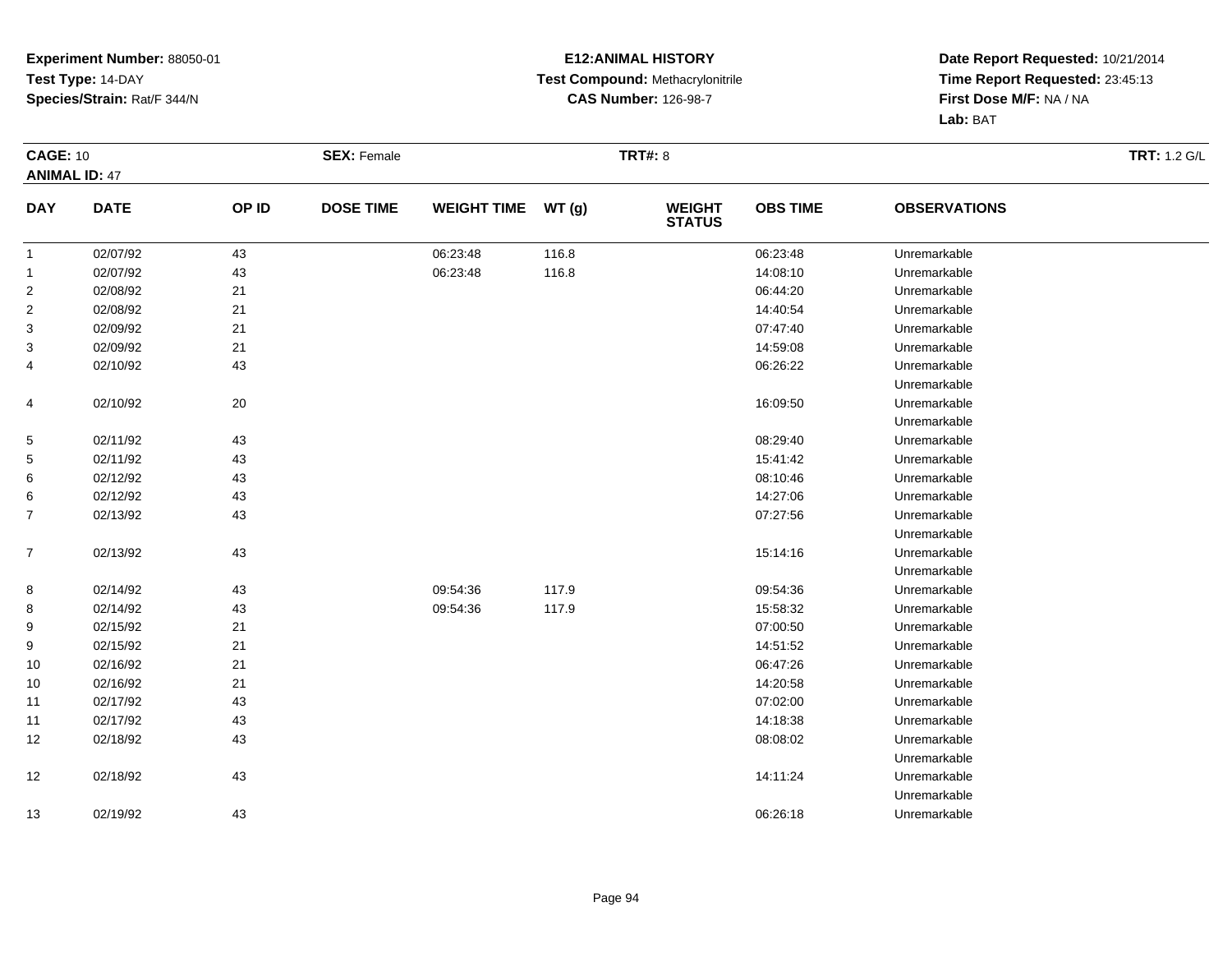#### **E12:ANIMAL HISTORY Test Compound:** Methacrylonitrile**CAS Number:** 126-98-7

|            | <b>CAGE: 10</b><br><b>ANIMAL ID: 47</b>       |       | <b>SEX: Female</b> |                    |       | <b>TRT#: 8</b>                 | <b>TRT: 1.2 G/L</b> |                     |  |
|------------|-----------------------------------------------|-------|--------------------|--------------------|-------|--------------------------------|---------------------|---------------------|--|
| <b>DAY</b> | <b>DATE</b>                                   | OP ID | <b>DOSE TIME</b>   | <b>WEIGHT TIME</b> | WT(g) | <b>WEIGHT</b><br><b>STATUS</b> | <b>OBS TIME</b>     | <b>OBSERVATIONS</b> |  |
|            |                                               |       |                    |                    |       |                                |                     | Unremarkable        |  |
| 13         | 02/19/92                                      | 43    |                    |                    |       |                                | 14:07:02            | Unremarkable        |  |
|            |                                               |       |                    |                    |       |                                |                     | Unremarkable        |  |
| 14         | 02/20/92                                      | 20    |                    |                    |       |                                | 06:05:32            | Unremarkable        |  |
|            |                                               |       |                    |                    |       |                                |                     | Unremarkable        |  |
| 14         | 02/20/92                                      | 20    |                    |                    |       |                                | 15:05:50            | Unremarkable        |  |
|            |                                               |       |                    |                    |       |                                |                     | Unremarkable        |  |
| 15         | 02/21/92                                      | 43    |                    |                    |       |                                | 08:22:46            | Unremarkable        |  |
|            | <b>REMOVED ** REASON - TERMINAL SACRIFICE</b> |       |                    |                    |       |                                |                     |                     |  |
| 15         | 02/21/92                                      | 43    |                    | 12:27:20           | 127.1 |                                | 12:27:20            | Unremarkable        |  |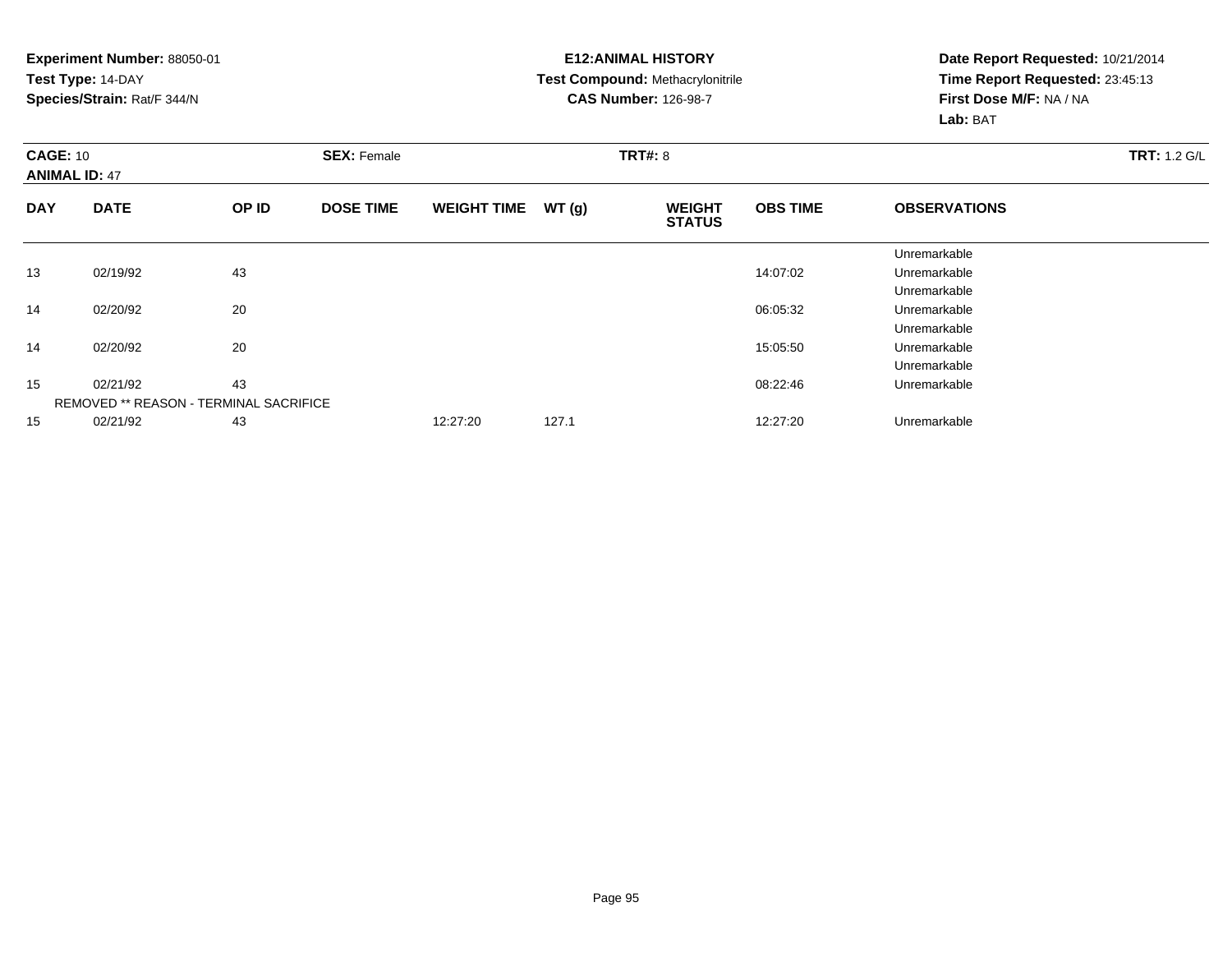#### **E12:ANIMAL HISTORY Test Compound:** Methacrylonitrile**CAS Number:** 126-98-7

| <b>CAGE: 10</b>      |             |       | <b>SEX: Female</b> |                    |       | <b>TRT#: 8</b>                 |                 |                     | <b>TRT: 1.2 G/L</b> |
|----------------------|-------------|-------|--------------------|--------------------|-------|--------------------------------|-----------------|---------------------|---------------------|
| <b>ANIMAL ID: 48</b> |             |       |                    |                    |       |                                |                 |                     |                     |
| <b>DAY</b>           | <b>DATE</b> | OP ID | <b>DOSE TIME</b>   | <b>WEIGHT TIME</b> | WT(g) | <b>WEIGHT</b><br><b>STATUS</b> | <b>OBS TIME</b> | <b>OBSERVATIONS</b> |                     |
| $\mathbf{1}$         | 02/07/92    | 43    |                    | 06:23:48           | 115.8 |                                | 06:23:48        | Unremarkable        |                     |
| $\mathbf{1}$         | 02/07/92    | 43    |                    | 06:23:48           | 115.8 |                                | 14:08:10        | Unremarkable        |                     |
| $\overline{2}$       | 02/08/92    | 21    |                    |                    |       |                                | 06:44:20        | Unremarkable        |                     |
| $\overline{2}$       | 02/08/92    | 21    |                    |                    |       |                                | 14:40:54        | Nasal/Eye Discharge |                     |
| 3                    | 02/09/92    | 21    |                    |                    |       |                                | 07:47:40        | Unremarkable        |                     |
| 3                    | 02/09/92    | 21    |                    |                    |       |                                | 14:59:08        | Nasal/Eye Discharge |                     |
| 4                    | 02/10/92    | 43    |                    |                    |       |                                | 06:26:22        | Nasal/Eye Discharge |                     |
|                      |             |       |                    |                    |       |                                |                 | Nasal/Eye Discharge |                     |
| 4                    | 02/10/92    | 43    |                    |                    |       |                                | 16:09:50        | Unremarkable        |                     |
|                      |             |       |                    |                    |       |                                |                 | Unremarkable        |                     |
| 5                    | 02/11/92    | 43    |                    |                    |       |                                | 08:29:40        | Unremarkable        |                     |
| 5                    | 02/11/92    | 43    |                    |                    |       |                                | 15:41:42        | Unremarkable        |                     |
| 6                    | 02/12/92    | 43    |                    |                    |       |                                | 08:10:46        | Unremarkable        |                     |
| 6                    | 02/12/92    | 43    |                    |                    |       |                                | 14:27:06        | Unremarkable        |                     |
| $\overline{7}$       | 02/13/92    | 43    |                    |                    |       |                                | 07:27:56        | Unremarkable        |                     |
|                      |             |       |                    |                    |       |                                |                 | Unremarkable        |                     |
| $\overline{7}$       | 02/13/92    | 43    |                    |                    |       |                                | 15:14:16        | Unremarkable        |                     |
|                      |             |       |                    |                    |       |                                |                 | Unremarkable        |                     |
| 8                    | 02/14/92    | 43    |                    | 09:54:36           | 121.6 |                                | 09:54:36        | Unremarkable        |                     |
| 8                    | 02/14/92    | 43    |                    | 09:54:36           | 121.6 |                                | 15:58:32        | Unremarkable        |                     |
| 9                    | 02/15/92    | 21    |                    |                    |       |                                | 07:00:50        | Unremarkable        |                     |
| 9                    | 02/15/92    | 21    |                    |                    |       |                                | 14:51:52        | Unremarkable        |                     |
| 10                   | 02/16/92    | 21    |                    |                    |       |                                | 06:47:26        | Unremarkable        |                     |
| 10                   | 02/16/92    | 21    |                    |                    |       |                                | 14:20:58        | Unremarkable        |                     |
| 11                   | 02/17/92    | 43    |                    |                    |       |                                | 07:02:00        | Unremarkable        |                     |
| 11                   | 02/17/92    | 43    |                    |                    |       |                                | 14:18:38        | Unremarkable        |                     |
| 12                   | 02/18/92    | 20    |                    |                    |       |                                | 08:08:02        | Unremarkable        |                     |
|                      |             |       |                    |                    |       |                                |                 | Unremarkable        |                     |
| 12                   | 02/18/92    | 20    |                    |                    |       |                                | 14:11:24        | Unremarkable        |                     |
|                      |             |       |                    |                    |       |                                |                 | Unremarkable        |                     |
| 13                   | 02/19/92    | 43    |                    |                    |       |                                | 06:26:18        | Unremarkable        |                     |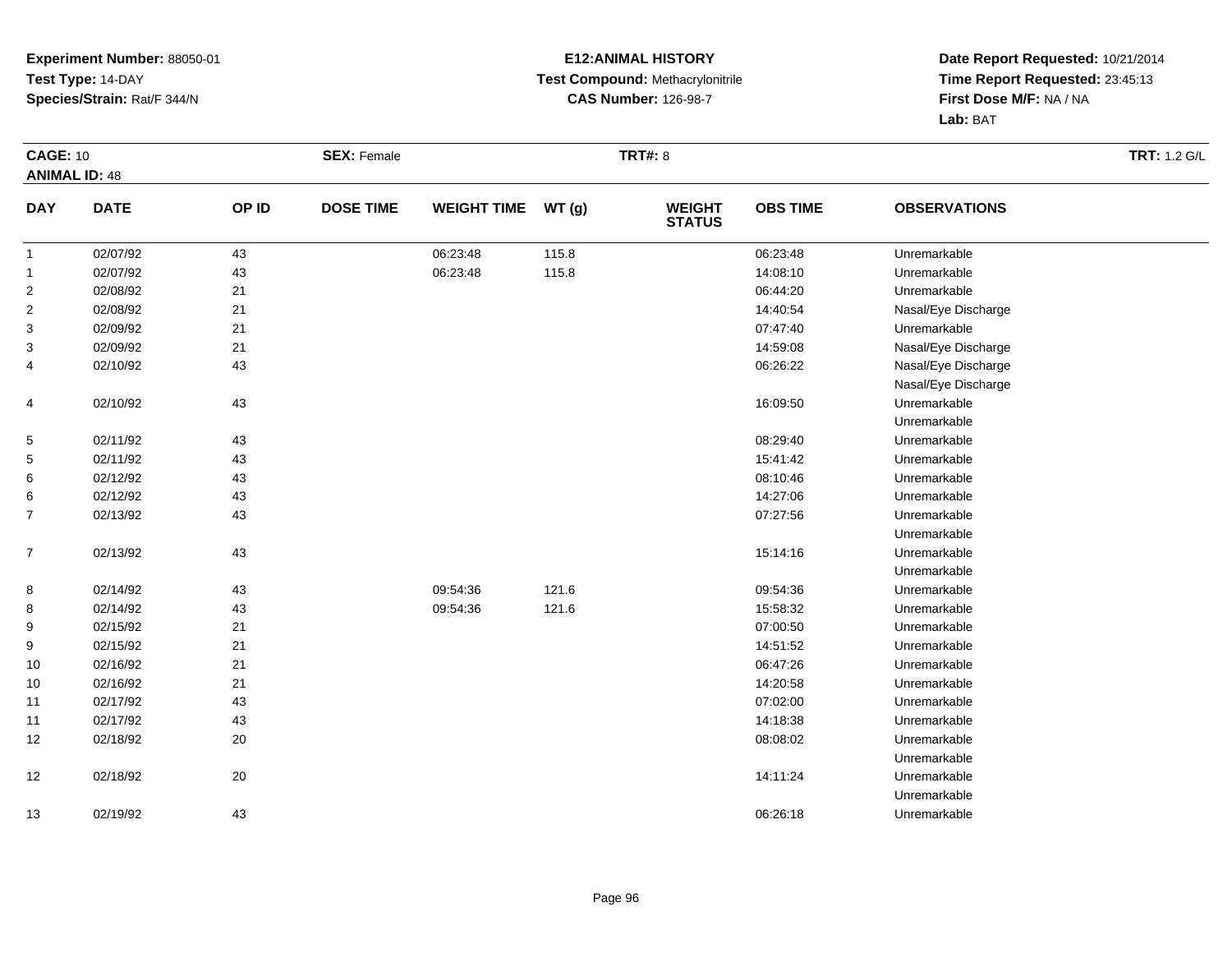#### **E12:ANIMAL HISTORY Test Compound:** Methacrylonitrile**CAS Number:** 126-98-7

| <b>CAGE: 10</b><br><b>ANIMAL ID: 48</b> |                                               |       | <b>SEX: Female</b> |                    |       | <b>TRT#: 8</b>                 | <b>TRT: 1.2 G/L</b> |                     |  |
|-----------------------------------------|-----------------------------------------------|-------|--------------------|--------------------|-------|--------------------------------|---------------------|---------------------|--|
| <b>DAY</b>                              | <b>DATE</b>                                   | OP ID | <b>DOSE TIME</b>   | <b>WEIGHT TIME</b> | WT(g) | <b>WEIGHT</b><br><b>STATUS</b> | <b>OBS TIME</b>     | <b>OBSERVATIONS</b> |  |
|                                         |                                               |       |                    |                    |       |                                |                     | Unremarkable        |  |
| 13                                      | 02/19/92                                      | 43    |                    |                    |       |                                | 14:07:02            | Unremarkable        |  |
|                                         |                                               |       |                    |                    |       |                                |                     | Unremarkable        |  |
| 14                                      | 02/20/92                                      | 20    |                    |                    |       |                                | 06:05:32            | Unremarkable        |  |
|                                         |                                               |       |                    |                    |       |                                |                     | Unremarkable        |  |
| 14                                      | 02/20/92                                      | 20    |                    |                    |       |                                | 15:05:50            | Unremarkable        |  |
|                                         |                                               |       |                    |                    |       |                                |                     | Unremarkable        |  |
| 15                                      | 02/21/92                                      | 43    |                    |                    |       |                                | 08:22:46            | Unremarkable        |  |
|                                         | <b>REMOVED ** REASON - TERMINAL SACRIFICE</b> |       |                    |                    |       |                                |                     |                     |  |
| 15                                      | 02/21/92                                      | 43    |                    | 12:27:20           | 132.4 |                                | 12:27:20            | Unremarkable        |  |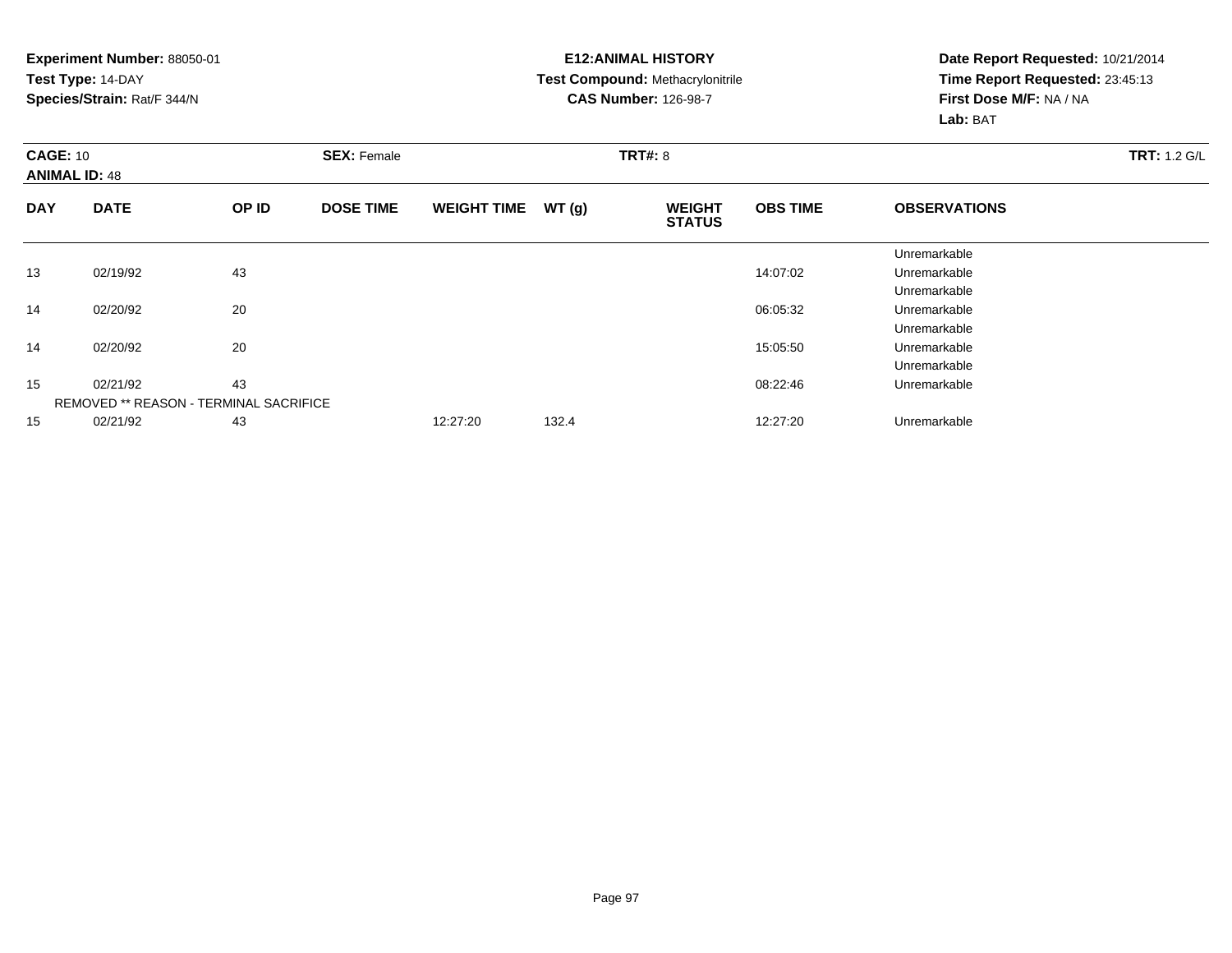#### **E12:ANIMAL HISTORY Test Compound:** Methacrylonitrile**CAS Number:** 126-98-7

|                      | <b>CAGE: 10</b> |        | <b>SEX: Female</b> |                    |       | <b>TRT#: 8</b>                 |                 | <b>TRT: 1.2 G/L</b> |  |
|----------------------|-----------------|--------|--------------------|--------------------|-------|--------------------------------|-----------------|---------------------|--|
| <b>ANIMAL ID: 49</b> |                 |        |                    |                    |       |                                |                 |                     |  |
| <b>DAY</b>           | <b>DATE</b>     | OP ID  | <b>DOSE TIME</b>   | <b>WEIGHT TIME</b> | WT(g) | <b>WEIGHT</b><br><b>STATUS</b> | <b>OBS TIME</b> | <b>OBSERVATIONS</b> |  |
| $\mathbf{1}$         | 02/07/92        | 43     |                    | 06:23:48           | 111.3 |                                | 06:23:48        | Unremarkable        |  |
| $\mathbf{1}$         | 02/07/92        | 43     |                    | 06:23:48           | 111.3 |                                | 14:08:10        | Unremarkable        |  |
| $\overline{2}$       | 02/08/92        | 21     |                    |                    |       |                                | 06:44:20        | Nasal/Eye Discharge |  |
| $\overline{2}$       | 02/08/92        | 21     |                    |                    |       |                                | 14:40:54        | Unremarkable        |  |
| 3                    | 02/09/92        | 21     |                    |                    |       |                                | 07:47:40        | Unremarkable        |  |
| 3                    | 02/09/92        | 21     |                    |                    |       |                                | 14:59:08        | Nasal/Eye Discharge |  |
| 4                    | 02/10/92        | 20     |                    |                    |       |                                | 06:26:22        | Nasal/Eye Discharge |  |
|                      |                 |        |                    |                    |       |                                |                 | Nasal/Eye Discharge |  |
| 4                    | 02/10/92        | 43     |                    |                    |       |                                | 16:09:50        | Unremarkable        |  |
|                      |                 |        |                    |                    |       |                                |                 | Unremarkable        |  |
| 5                    | 02/11/92        | 43     |                    |                    |       |                                | 08:29:40        | Unremarkable        |  |
| 5                    | 02/11/92        | 43     |                    |                    |       |                                | 15:41:42        | Unremarkable        |  |
| 6                    | 02/12/92        | 43     |                    |                    |       |                                | 08:10:46        | Unremarkable        |  |
| 6                    | 02/12/92        | 43     |                    |                    |       |                                | 14:27:06        | Unremarkable        |  |
| $\overline{7}$       | 02/13/92        | 43     |                    |                    |       |                                | 07:27:56        | Unremarkable        |  |
|                      |                 |        |                    |                    |       |                                |                 | Unremarkable        |  |
| $\overline{7}$       | 02/13/92        | 43     |                    |                    |       |                                | 15:14:16        | Unremarkable        |  |
|                      |                 |        |                    |                    |       |                                |                 | Unremarkable        |  |
| 8                    | 02/14/92        | 43     |                    | 09:54:36           | 118.2 |                                | 09:54:36        | Unremarkable        |  |
| 8                    | 02/14/92        | 43     |                    | 09:54:36           | 118.2 |                                | 15:58:32        | Unremarkable        |  |
| 9                    | 02/15/92        | 21     |                    |                    |       |                                | 07:00:50        | Unremarkable        |  |
| 9                    | 02/15/92        | 21     |                    |                    |       |                                | 14:51:52        | Unremarkable        |  |
| 10                   | 02/16/92        | 21     |                    |                    |       |                                | 06:47:26        | Unremarkable        |  |
| 10                   | 02/16/92        | 21     |                    |                    |       |                                | 14:20:58        | Unremarkable        |  |
| 11                   | 02/17/92        | 43     |                    |                    |       |                                | 07:02:00        | Unremarkable        |  |
| 11                   | 02/17/92        | 43     |                    |                    |       |                                | 14:18:38        | Unremarkable        |  |
| 12                   | 02/18/92        | 20     |                    |                    |       |                                | 08:08:02        | Unremarkable        |  |
|                      |                 |        |                    |                    |       |                                |                 | Unremarkable        |  |
| 12                   | 02/18/92        | 20     |                    |                    |       |                                | 14:11:24        | Unremarkable        |  |
|                      |                 |        |                    |                    |       |                                |                 | Unremarkable        |  |
| 13                   | 02/19/92        | $20\,$ |                    |                    |       |                                | 06:26:18        | Unremarkable        |  |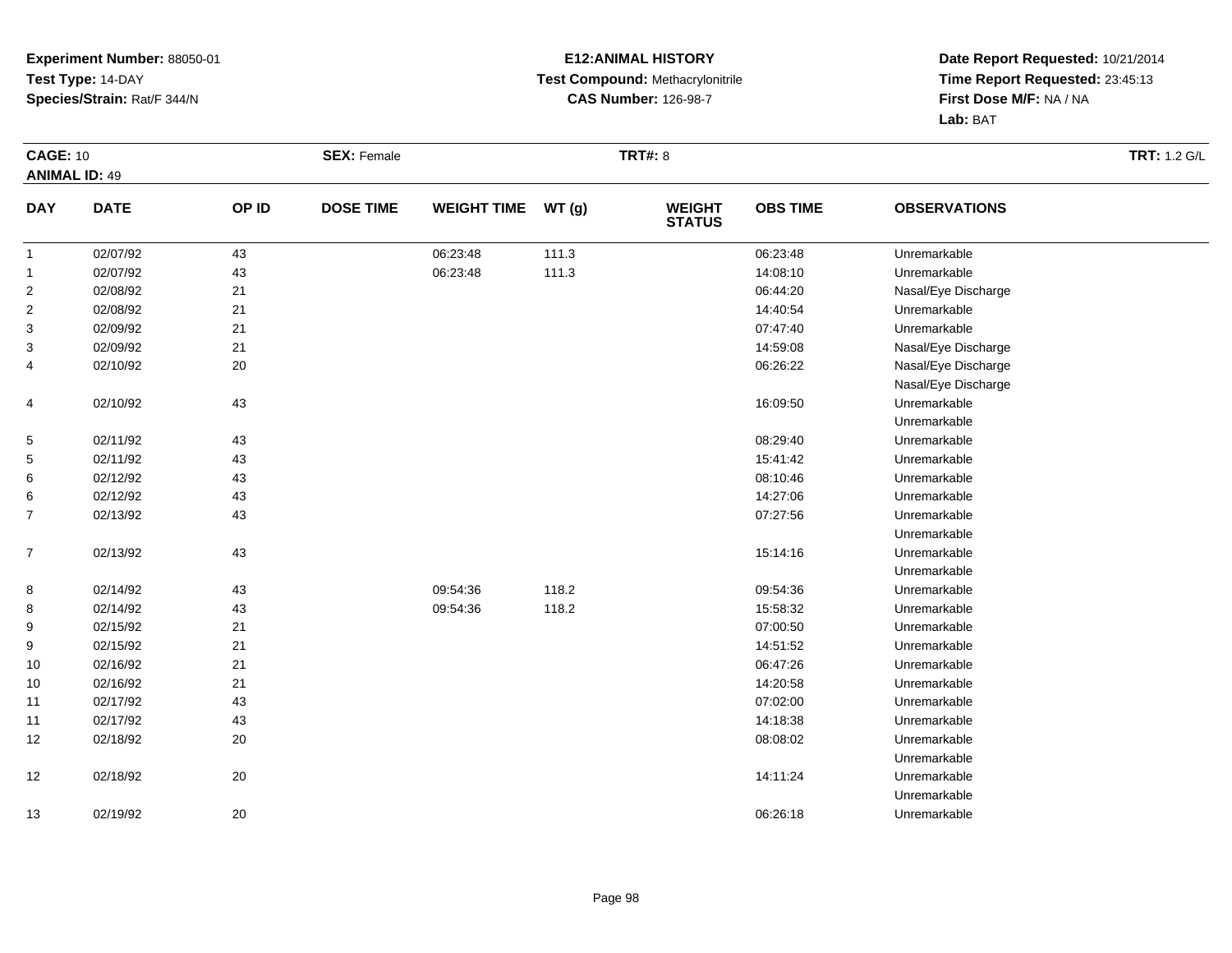#### **E12:ANIMAL HISTORY Test Compound:** Methacrylonitrile**CAS Number:** 126-98-7

| <b>CAGE: 10</b><br><b>ANIMAL ID: 49</b> |                                               |       | <b>SEX: Female</b> |                    |       | <b>TRT#: 8</b>                 | <b>TRT: 1.2 G/L</b> |                     |  |
|-----------------------------------------|-----------------------------------------------|-------|--------------------|--------------------|-------|--------------------------------|---------------------|---------------------|--|
| <b>DAY</b>                              | <b>DATE</b>                                   | OP ID | <b>DOSE TIME</b>   | <b>WEIGHT TIME</b> | WT(g) | <b>WEIGHT</b><br><b>STATUS</b> | <b>OBS TIME</b>     | <b>OBSERVATIONS</b> |  |
|                                         |                                               |       |                    |                    |       |                                |                     | Unremarkable        |  |
| 13                                      | 02/19/92                                      | 20    |                    |                    |       |                                | 14:07:02            | Unremarkable        |  |
|                                         |                                               |       |                    |                    |       |                                |                     | Unremarkable        |  |
| 14                                      | 02/20/92                                      | 20    |                    |                    |       |                                | 06:05:32            | Unremarkable        |  |
|                                         |                                               |       |                    |                    |       |                                |                     | Unremarkable        |  |
| 14                                      | 02/20/92                                      | 43    |                    |                    |       |                                | 15:05:50            | Unremarkable        |  |
|                                         |                                               |       |                    |                    |       |                                |                     | Unremarkable        |  |
| 15                                      | 02/21/92                                      | 43    |                    |                    |       |                                | 08:22:46            | Unremarkable        |  |
|                                         | <b>REMOVED ** REASON - TERMINAL SACRIFICE</b> |       |                    |                    |       |                                |                     |                     |  |
| 15                                      | 02/21/92                                      | 43    |                    | 12:27:20           | 126.8 |                                | 12:27:20            | Unremarkable        |  |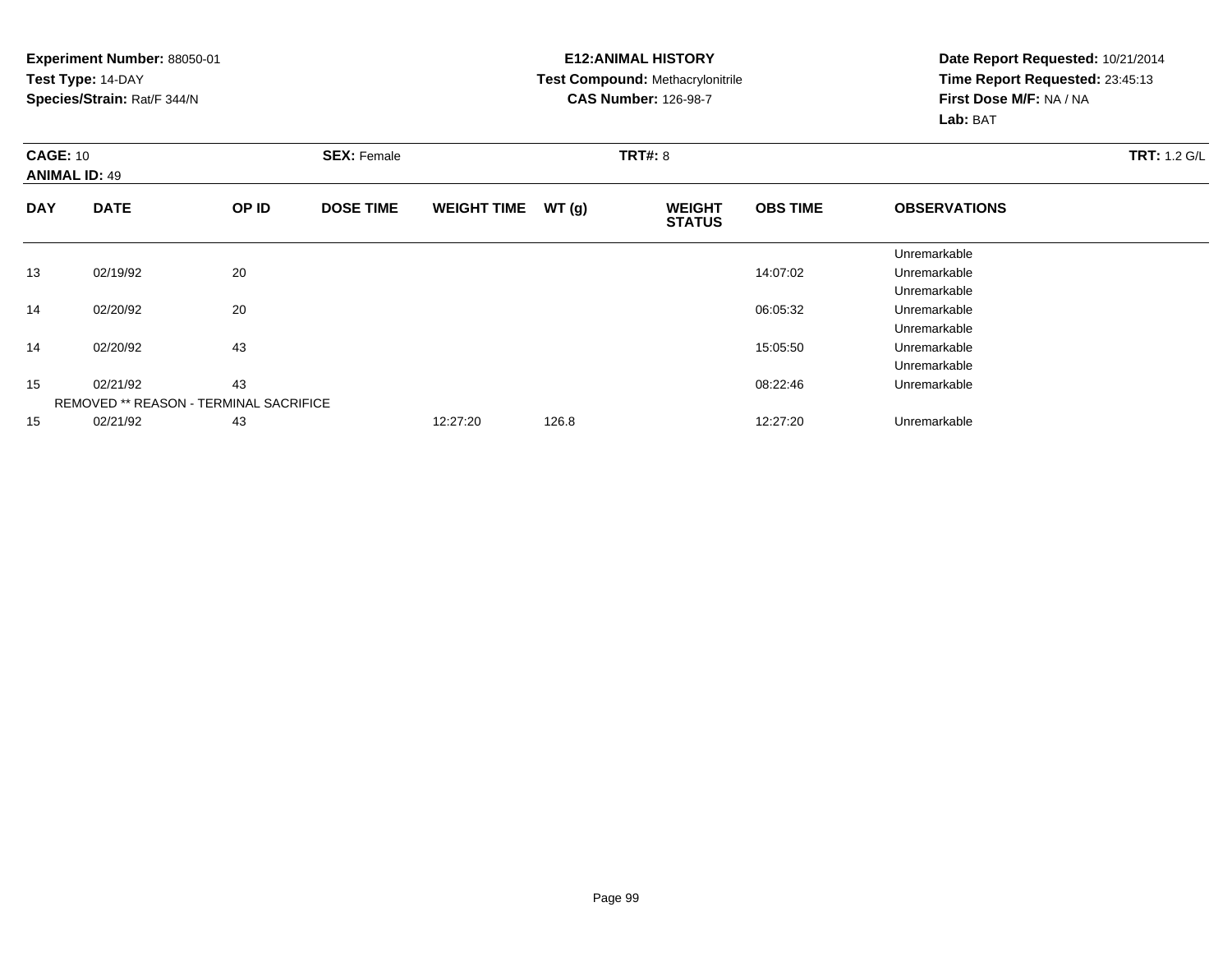#### **E12:ANIMAL HISTORY Test Compound:** Methacrylonitrile**CAS Number:** 126-98-7

|                      | <b>CAGE: 10</b> |       | <b>SEX: Female</b> |                    |       | <b>TRT#: 8</b>                 |                 | <b>TRT: 1.2 G/L</b> |  |
|----------------------|-----------------|-------|--------------------|--------------------|-------|--------------------------------|-----------------|---------------------|--|
| <b>ANIMAL ID: 50</b> |                 |       |                    |                    |       |                                |                 |                     |  |
| <b>DAY</b>           | <b>DATE</b>     | OP ID | <b>DOSE TIME</b>   | <b>WEIGHT TIME</b> | WT(g) | <b>WEIGHT</b><br><b>STATUS</b> | <b>OBS TIME</b> | <b>OBSERVATIONS</b> |  |
| $\mathbf{1}$         | 02/07/92        | 43    |                    | 06:23:48           | 121.1 |                                | 06:23:48        | Unremarkable        |  |
| $\mathbf{1}$         | 02/07/92        | 43    |                    | 06:23:48           | 121.1 |                                | 14:08:10        | Unremarkable        |  |
| $\overline{2}$       | 02/08/92        | 21    |                    |                    |       |                                | 06:44:20        | Unremarkable        |  |
| $\overline{c}$       | 02/08/92        | 21    |                    |                    |       |                                | 14:40:54        | Unremarkable        |  |
| 3                    | 02/09/92        | 21    |                    |                    |       |                                | 07:47:40        | Unremarkable        |  |
| 3                    | 02/09/92        | 21    |                    |                    |       |                                | 14:59:08        | Nasal/Eye Discharge |  |
| 4                    | 02/10/92        | 43    |                    |                    |       |                                | 06:26:22        | Nasal/Eye Discharge |  |
|                      |                 |       |                    |                    |       |                                |                 | Nasal/Eye Discharge |  |
| 4                    | 02/10/92        | 20    |                    |                    |       |                                | 16:09:50        | Unremarkable        |  |
|                      |                 |       |                    |                    |       |                                |                 | Unremarkable        |  |
| 5                    | 02/11/92        | 43    |                    |                    |       |                                | 08:29:40        | Unremarkable        |  |
| 5                    | 02/11/92        | 43    |                    |                    |       |                                | 15:41:42        | Unremarkable        |  |
| 6                    | 02/12/92        | 43    |                    |                    |       |                                | 08:10:46        | Unremarkable        |  |
| 6                    | 02/12/92        | 43    |                    |                    |       |                                | 14:27:06        | Unremarkable        |  |
| $\overline{7}$       | 02/13/92        | 43    |                    |                    |       |                                | 07:27:56        | Unremarkable        |  |
|                      |                 |       |                    |                    |       |                                |                 | Unremarkable        |  |
| $\boldsymbol{7}$     | 02/13/92        | 43    |                    |                    |       |                                | 15:14:16        | Unremarkable        |  |
|                      |                 |       |                    |                    |       |                                |                 | Unremarkable        |  |
| $\bf8$               | 02/14/92        | 43    |                    | 09:54:36           | 127.2 |                                | 09:54:36        | Unremarkable        |  |
| 8                    | 02/14/92        | 43    |                    | 09:54:36           | 127.2 |                                | 15:58:32        | Unremarkable        |  |
| 9                    | 02/15/92        | 21    |                    |                    |       |                                | 07:00:50        | Unremarkable        |  |
| 9                    | 02/15/92        | 21    |                    |                    |       |                                | 14:51:52        | Unremarkable        |  |
| 10                   | 02/16/92        | 21    |                    |                    |       |                                | 06:47:26        | Unremarkable        |  |
| 10                   | 02/16/92        | 21    |                    |                    |       |                                | 14:20:58        | Unremarkable        |  |
| 11                   | 02/17/92        | 43    |                    |                    |       |                                | 07:02:00        | Unremarkable        |  |
| 11                   | 02/17/92        | 43    |                    |                    |       |                                | 14:18:38        | Unremarkable        |  |
| 12                   | 02/18/92        | 43    |                    |                    |       |                                | 08:08:02        | Unremarkable        |  |
|                      |                 |       |                    |                    |       |                                |                 | Unremarkable        |  |
| 12                   | 02/18/92        | 43    |                    |                    |       |                                | 14:11:24        | Unremarkable        |  |
|                      |                 |       |                    |                    |       |                                |                 | Unremarkable        |  |
| 13                   | 02/19/92        | 43    |                    |                    |       |                                | 06:26:18        | Unremarkable        |  |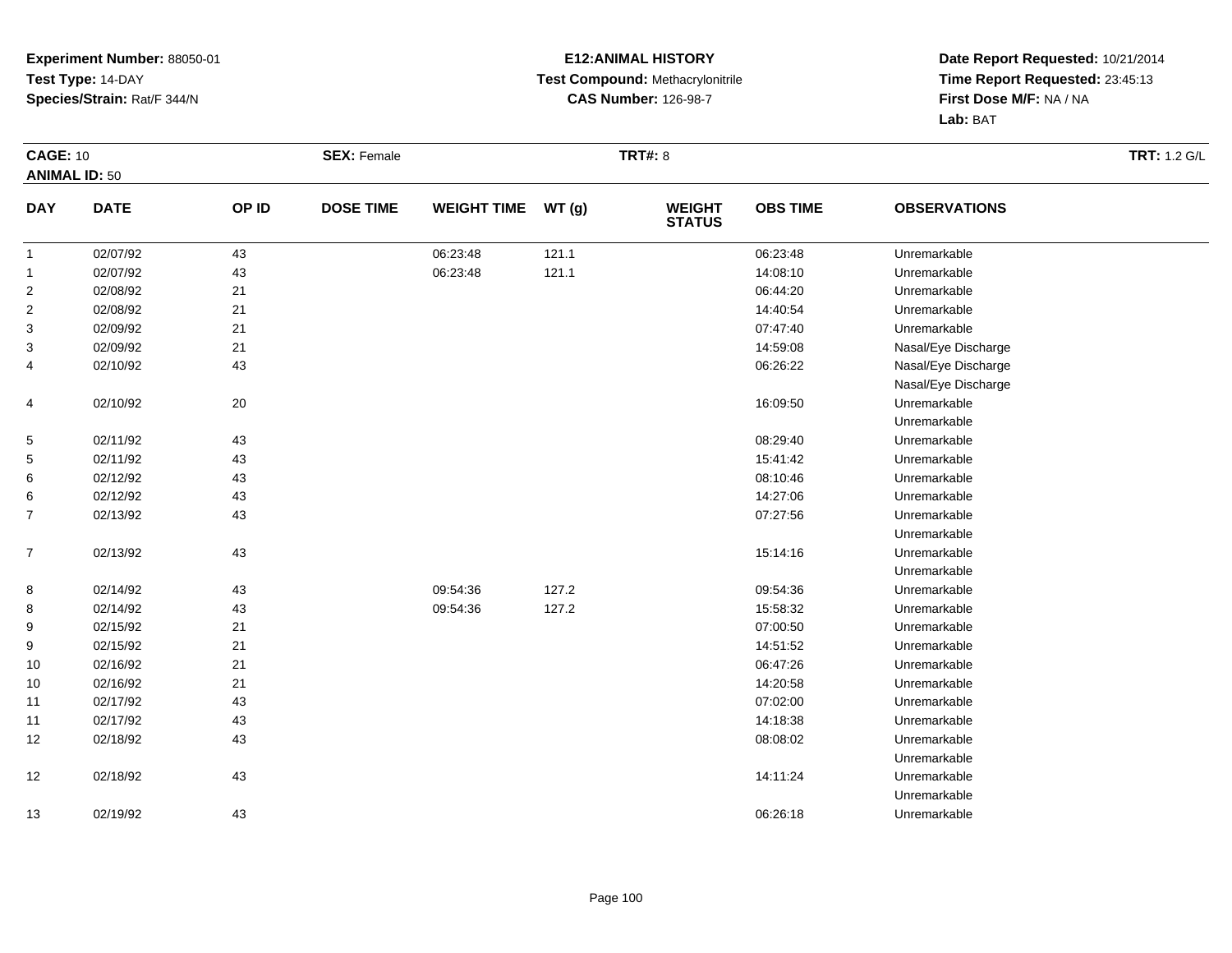#### **E12:ANIMAL HISTORY Test Compound:** Methacrylonitrile**CAS Number:** 126-98-7

| <b>CAGE: 10</b><br><b>ANIMAL ID: 50</b> |                                               |       | <b>SEX: Female</b> |                    |       | <b>TRT#: 8</b>                 |                 |                     |  |  |  |
|-----------------------------------------|-----------------------------------------------|-------|--------------------|--------------------|-------|--------------------------------|-----------------|---------------------|--|--|--|
| <b>DAY</b>                              | <b>DATE</b>                                   | OP ID | <b>DOSE TIME</b>   | <b>WEIGHT TIME</b> | WT(g) | <b>WEIGHT</b><br><b>STATUS</b> | <b>OBS TIME</b> | <b>OBSERVATIONS</b> |  |  |  |
|                                         |                                               |       |                    |                    |       |                                |                 | Unremarkable        |  |  |  |
| 13                                      | 02/19/92                                      | 20    |                    |                    |       |                                | 14:07:02        | Unremarkable        |  |  |  |
|                                         |                                               |       |                    |                    |       |                                |                 | Unremarkable        |  |  |  |
| 14                                      | 02/20/92                                      | 43    |                    |                    |       |                                | 06:05:32        | Unremarkable        |  |  |  |
|                                         |                                               |       |                    |                    |       |                                |                 | Unremarkable        |  |  |  |
| 14                                      | 02/20/92                                      | 43    |                    |                    |       |                                | 15:05:50        | Unremarkable        |  |  |  |
|                                         |                                               |       |                    |                    |       |                                |                 | Unremarkable        |  |  |  |
| 15                                      | 02/21/92                                      | 43    |                    |                    |       |                                | 08:22:46        | Unremarkable        |  |  |  |
|                                         | <b>REMOVED ** REASON - TERMINAL SACRIFICE</b> |       |                    |                    |       |                                |                 |                     |  |  |  |
| 15                                      | 02/21/92                                      | 43    |                    | 12:27:20           | 135.6 |                                | 12:27:20        | Unremarkable        |  |  |  |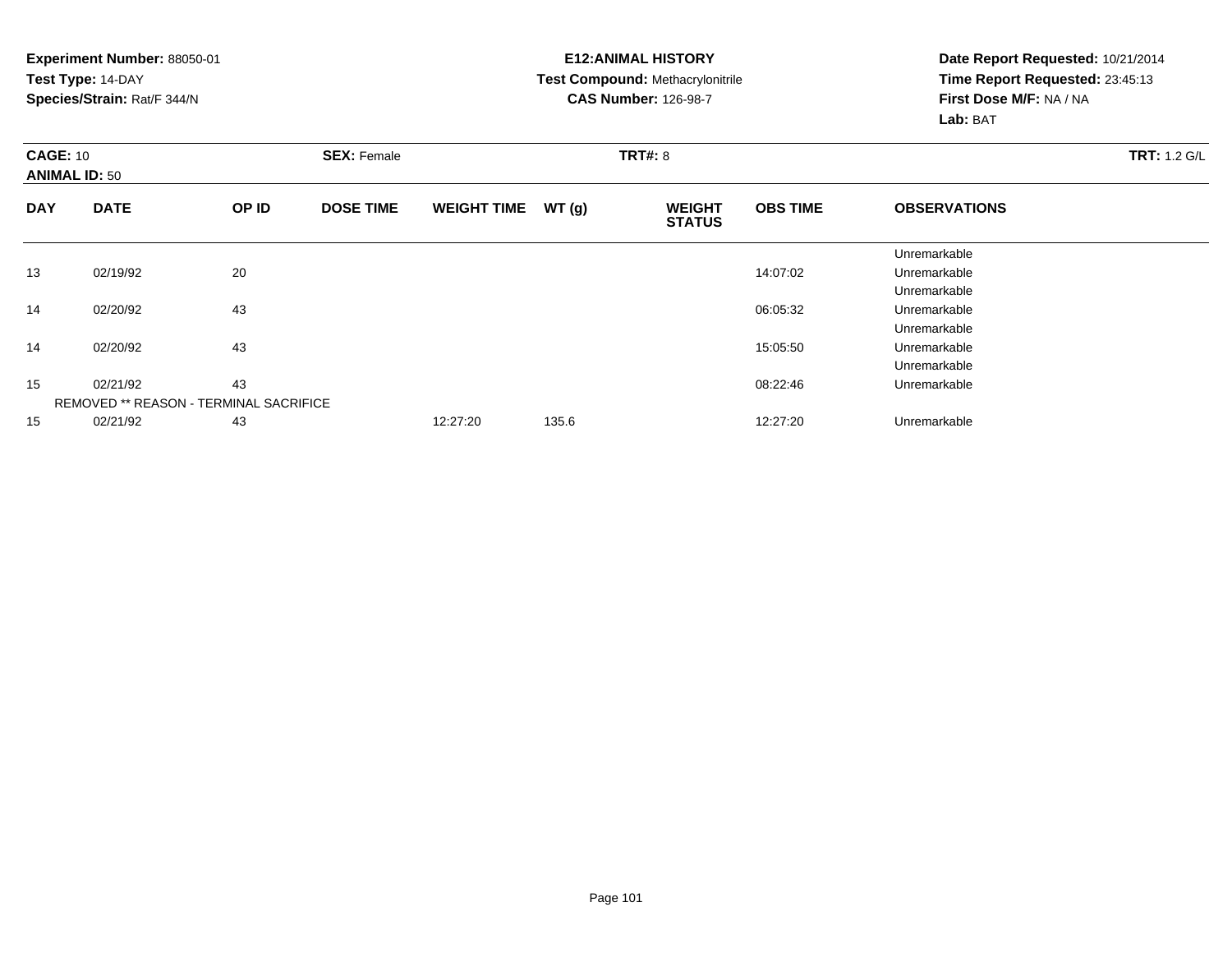#### **E12:ANIMAL HISTORY Test Compound:** Methacrylonitrile**CAS Number:** 126-98-7

|                      | <b>CAGE: 11</b> |        | <b>SEX: Female</b> |                    |       | <b>TRT#: 10</b>                |                 | <b>TRT: 2.4 G/L</b> |  |
|----------------------|-----------------|--------|--------------------|--------------------|-------|--------------------------------|-----------------|---------------------|--|
| <b>ANIMAL ID: 51</b> |                 |        |                    |                    |       |                                |                 |                     |  |
| <b>DAY</b>           | <b>DATE</b>     | OP ID  | <b>DOSE TIME</b>   | <b>WEIGHT TIME</b> | WT(g) | <b>WEIGHT</b><br><b>STATUS</b> | <b>OBS TIME</b> | <b>OBSERVATIONS</b> |  |
| $\mathbf{1}$         | 02/07/92        | 43     |                    | 06:26:26           | 107.8 |                                | 06:26:26        | Unremarkable        |  |
| $\mathbf{1}$         | 02/07/92        | 43     |                    | 06:26:26           | 107.8 |                                | 14:08:44        | Unremarkable        |  |
| $\overline{c}$       | 02/08/92        | 21     |                    |                    |       |                                | 06:47:26        | Nasal/Eye Discharge |  |
| $\overline{2}$       | 02/08/92        | 21     |                    |                    |       |                                | 14:42:58        | Nasal/Eye Discharge |  |
| 3                    | 02/09/92        | 21     |                    |                    |       |                                | 07:50:36        | Unremarkable        |  |
| 3                    | 02/09/92        | 21     |                    |                    |       |                                | 15:03:14        | Nasal/Eye Discharge |  |
| 4                    | 02/10/92        | 43     |                    |                    |       |                                | 06:28:38        | Nasal/Eye Discharge |  |
|                      |                 |        |                    |                    |       |                                |                 | Nasal/Eye Discharge |  |
| 4                    | 02/10/92        | 43     |                    |                    |       |                                | 16:11:08        | Unremarkable        |  |
|                      |                 |        |                    |                    |       |                                |                 | Unremarkable        |  |
| $\mathbf{5}$         | 02/11/92        | 43     |                    |                    |       |                                | 08:28:20        | Unremarkable        |  |
| 5                    | 02/11/92        | 43     |                    |                    |       |                                | 15:42:48        | Nasal/Eye Discharge |  |
| 6                    | 02/12/92        | 43     |                    |                    |       |                                | 08:11:38        | Unremarkable        |  |
| 6                    | 02/12/92        | 43     |                    |                    |       |                                | 14:27:40        | Unremarkable        |  |
| $\overline{7}$       | 02/13/92        | 43     |                    |                    |       |                                | 07:29:42        | Unremarkable        |  |
|                      |                 |        |                    |                    |       |                                |                 | Unremarkable        |  |
| $\overline{7}$       | 02/13/92        | 43     |                    |                    |       |                                | 15:15:06        | Unremarkable        |  |
|                      |                 |        |                    |                    |       |                                |                 | Unremarkable        |  |
| 8                    | 02/14/92        | 43     |                    | 09:56:58           | 96.4  |                                | 09:56:58        | Thin                |  |
| 8                    | 02/14/92        | 43     |                    | 09:56:58           | 96.4  |                                | 15:59:18        | Thin                |  |
| 9                    | 02/15/92        | 21     |                    |                    |       |                                | 06:57:24        | Thin                |  |
| 9                    | 02/15/92        | 21     |                    |                    |       |                                | 14:56:22        | Unremarkable        |  |
| 10                   | 02/16/92        | 21     |                    |                    |       |                                | 06:42:12        | Thin                |  |
| 10                   | 02/16/92        | 21     |                    |                    |       |                                | 14:13:40        | Thin                |  |
| 11                   | 02/17/92        | 43     |                    |                    |       |                                | 07:02:40        | Thin                |  |
| 11                   | 02/17/92        | 43     |                    |                    |       |                                | 14:19:28        | Thin                |  |
| 12                   | 02/18/92        | 20     |                    |                    |       |                                | 08:08:56        | Thin                |  |
|                      |                 |        |                    |                    |       |                                |                 | Thin                |  |
| 12                   | 02/18/92        | 20     |                    |                    |       |                                | 14:11:54        | Thin                |  |
|                      |                 |        |                    |                    |       |                                |                 | Thin                |  |
| 13                   | 02/19/92        | $20\,$ |                    |                    |       |                                | 06:26:54        | Thin                |  |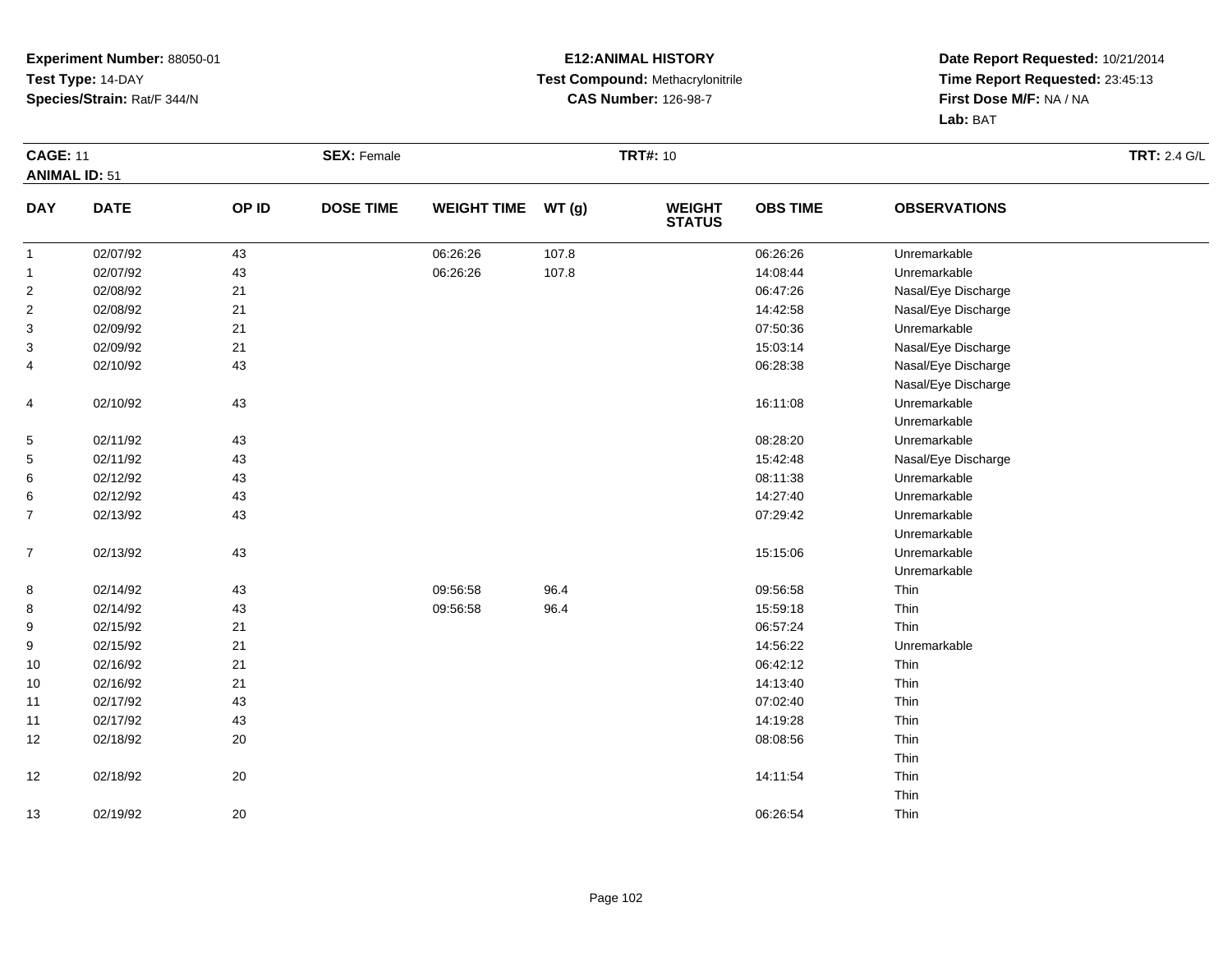|                                         | Experiment Number: 88050-01<br>Test Type: 14-DAY<br>Species/Strain: Rat/F 344/N |       |                                       |                    |       | <b>E12: ANIMAL HISTORY</b><br>Test Compound: Methacrylonitrile<br><b>CAS Number: 126-98-7</b> | Date Report Requested: 10/21/2014<br>Time Report Requested: 23:45:13<br>First Dose M/F: NA / NA<br>Lab: BAT |                     |  |
|-----------------------------------------|---------------------------------------------------------------------------------|-------|---------------------------------------|--------------------|-------|-----------------------------------------------------------------------------------------------|-------------------------------------------------------------------------------------------------------------|---------------------|--|
| <b>CAGE: 11</b><br><b>ANIMAL ID: 51</b> |                                                                                 |       | <b>TRT#: 10</b><br><b>SEX: Female</b> |                    |       |                                                                                               |                                                                                                             | <b>TRT: 2.4 G/L</b> |  |
| <b>DAY</b>                              | <b>DATE</b>                                                                     | OP ID | <b>DOSE TIME</b>                      | <b>WEIGHT TIME</b> | WT(g) | <b>WEIGHT</b><br><b>STATUS</b>                                                                | <b>OBS TIME</b>                                                                                             | <b>OBSERVATIONS</b> |  |
|                                         |                                                                                 |       |                                       |                    |       |                                                                                               |                                                                                                             | Thin                |  |
| 13                                      | 02/19/92                                                                        | 20    |                                       |                    |       |                                                                                               | 14:07:32                                                                                                    | Thin                |  |
|                                         |                                                                                 |       |                                       |                    |       |                                                                                               |                                                                                                             | Thin                |  |
| 14                                      | 02/20/92                                                                        | 20    |                                       |                    |       |                                                                                               | 06:06:16                                                                                                    | <b>Thin</b>         |  |
|                                         |                                                                                 |       |                                       |                    |       |                                                                                               |                                                                                                             | Thin                |  |
| 14                                      | 02/20/92                                                                        | 20    |                                       |                    |       |                                                                                               | 15:06:20                                                                                                    | Thin                |  |
|                                         |                                                                                 |       |                                       |                    |       |                                                                                               |                                                                                                             | Thin                |  |
| 15                                      | 02/21/92                                                                        | 43    |                                       |                    |       |                                                                                               | 08:23:16                                                                                                    | Thin                |  |
|                                         | REMOVED ** REASON - TERMINAL SACRIFICE                                          |       |                                       |                    |       |                                                                                               |                                                                                                             |                     |  |
| 15                                      | 02/21/92                                                                        | 43    |                                       | 12:31:16           | 101.6 |                                                                                               | 12:31:16                                                                                                    | Thin                |  |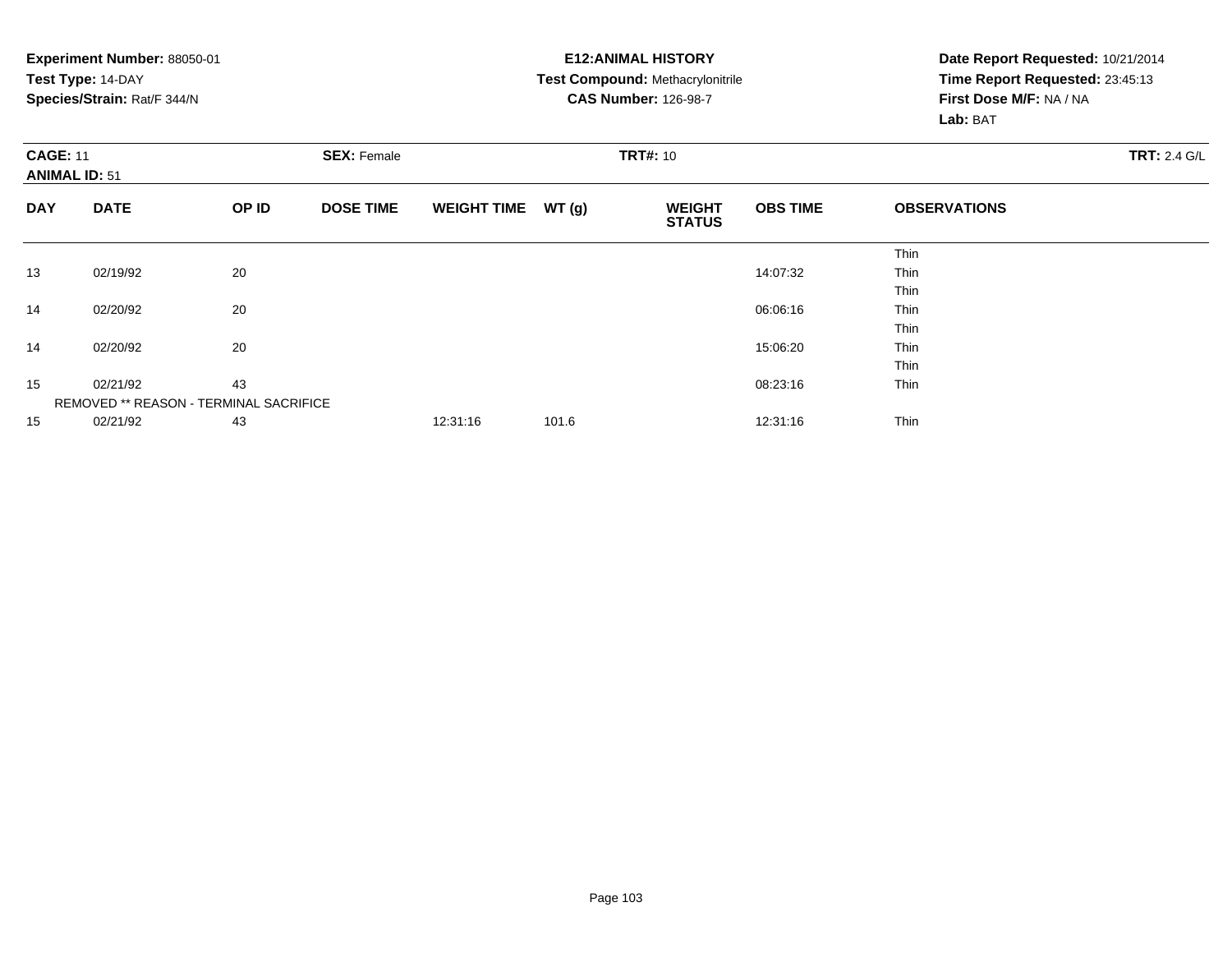#### **E12:ANIMAL HISTORY Test Compound:** Methacrylonitrile**CAS Number:** 126-98-7

|                      | <b>CAGE: 11</b> |       | <b>SEX: Female</b> |                    |       | <b>TRT#: 10</b>                |                 | <b>TRT: 2.4 G/L</b> |  |
|----------------------|-----------------|-------|--------------------|--------------------|-------|--------------------------------|-----------------|---------------------|--|
| <b>ANIMAL ID: 52</b> |                 |       |                    |                    |       |                                |                 |                     |  |
| <b>DAY</b>           | <b>DATE</b>     | OP ID | <b>DOSE TIME</b>   | <b>WEIGHT TIME</b> | WT(g) | <b>WEIGHT</b><br><b>STATUS</b> | <b>OBS TIME</b> | <b>OBSERVATIONS</b> |  |
| $\mathbf{1}$         | 02/07/92        | 43    |                    | 06:26:26           | 111.7 |                                | 06:26:26        | Unremarkable        |  |
| $\mathbf{1}$         | 02/07/92        | 43    |                    | 06:26:26           | 111.7 |                                | 14:08:44        | Unremarkable        |  |
| $\sqrt{2}$           | 02/08/92        | 21    |                    |                    |       |                                | 06:47:26        | Nasal/Eye Discharge |  |
| $\overline{c}$       | 02/08/92        | 21    |                    |                    |       |                                | 14:42:58        | Unremarkable        |  |
| 3                    | 02/09/92        | 21    |                    |                    |       |                                | 07:50:36        | Unremarkable        |  |
| 3                    | 02/09/92        | 21    |                    |                    |       |                                | 15:03:14        | Unremarkable        |  |
| 4                    | 02/10/92        | 43    |                    |                    |       |                                | 06:28:38        | Unremarkable        |  |
|                      |                 |       |                    |                    |       |                                |                 | Unremarkable        |  |
| 4                    | 02/10/92        | 43    |                    |                    |       |                                | 16:11:08        | Unremarkable        |  |
|                      |                 |       |                    |                    |       |                                |                 | Unremarkable        |  |
| 5                    | 02/11/92        | 43    |                    |                    |       |                                | 08:28:20        | Unremarkable        |  |
| 5                    | 02/11/92        | 43    |                    |                    |       |                                | 15:42:48        | Unremarkable        |  |
| 6                    | 02/12/92        | 43    |                    |                    |       |                                | 08:11:38        | Unremarkable        |  |
| 6                    | 02/12/92        | 43    |                    |                    |       |                                | 14:27:40        | Unremarkable        |  |
| $\overline{7}$       | 02/13/92        | 43    |                    |                    |       |                                | 07:29:42        | Unremarkable        |  |
|                      |                 |       |                    |                    |       |                                |                 | Unremarkable        |  |
| $\overline{7}$       | 02/13/92        | 43    |                    |                    |       |                                | 15:15:06        | Unremarkable        |  |
|                      |                 |       |                    |                    |       |                                |                 | Unremarkable        |  |
| 8                    | 02/14/92        | 43    |                    | 09:56:58           | 109.7 |                                | 09:56:58        | Unremarkable        |  |
| 8                    | 02/14/92        | 43    |                    | 09:56:58           | 109.7 |                                | 15:59:18        | Thin                |  |
| 9                    | 02/15/92        | 21    |                    |                    |       |                                | 06:57:24        | Thin                |  |
| 9                    | 02/15/92        | 21    |                    |                    |       |                                | 14:56:22        | Unremarkable        |  |
| 10                   | 02/16/92        | 21    |                    |                    |       |                                | 06:42:12        | Nasal/Eye Discharge |  |
| 10                   | 02/16/92        | 21    |                    |                    |       |                                | 14:13:40        | Nasal/Eye Discharge |  |
| 11                   | 02/17/92        | 43    |                    |                    |       |                                | 07:02:40        | Unremarkable        |  |
| 11                   | 02/17/92        | 43    |                    |                    |       |                                | 14:19:28        | Unremarkable        |  |
| 12                   | 02/18/92        | 20    |                    |                    |       |                                | 08:08:56        | Unremarkable        |  |
|                      |                 |       |                    |                    |       |                                |                 | Unremarkable        |  |
| 12                   | 02/18/92        | 20    |                    |                    |       |                                | 14:11:54        | Unremarkable        |  |
|                      |                 |       |                    |                    |       |                                |                 | Unremarkable        |  |
| 13                   | 02/19/92        | 20    |                    |                    |       |                                | 06:26:54        | Unremarkable        |  |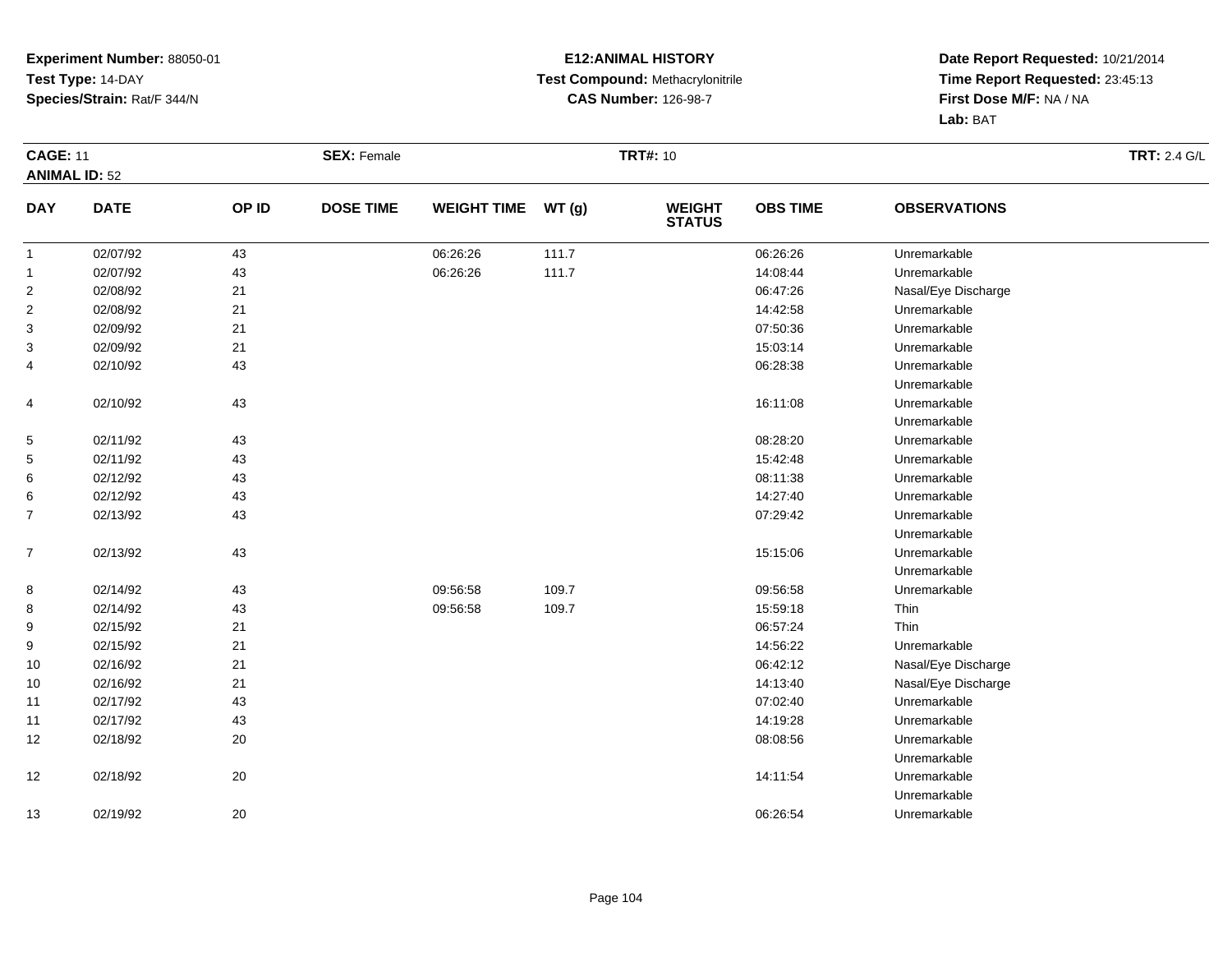**Experiment Number:** 88050-01**Test Type:** 14-DAY **Species/Strain:** Rat/F 344/N**E12:ANIMAL HISTORY Test Compound:** Methacrylonitrile**CAS Number:** 126-98-7**Date Report Requested:** 10/21/2014**Time Report Requested:** 23:45:13**First Dose M/F:** NA / NA**Lab:** BAT**CAGE:** 11 **SEX:** Female **TRT#:** <sup>10</sup> **TRT:** 2.4 G/L **ANIMAL ID:** 52**DAY DATE OP IDDOSE TIME WEIGHT TIME WT** (g) **STATUSOBS TIME OBSERVATIONS** UnremarkableUnremarkable 13 02/19/92 <sup>43</sup> 14:07:32 Unremarkable UnremarkableUnremarkable 14 02/20/92 <sup>20</sup> 06:06:16 Unremarkable UnremarkableUnremarkable 14 02/20/92 <sup>20</sup> 15:06:20 Unremarkable UnremarkableUnremarkable 15 02/21/92 <sup>43</sup> 08:23:16 Unremarkable REMOVED \*\* REASON - TERMINAL SACRIFICE

02/21/92 <sup>43</sup> 12:31:16 119.4 12:31:16 Unremarkable

15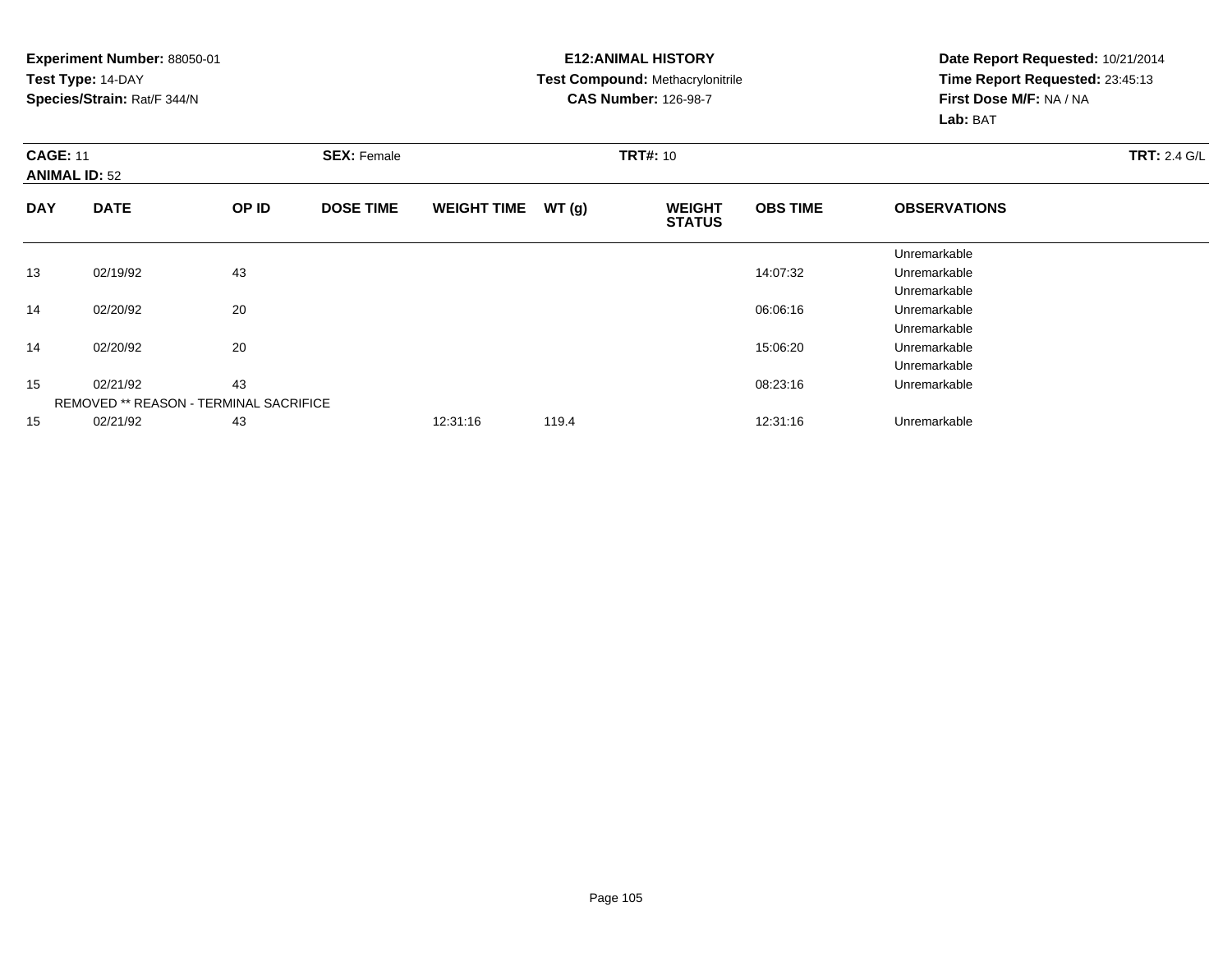#### **E12:ANIMAL HISTORY Test Compound:** Methacrylonitrile**CAS Number:** 126-98-7

| <b>CAGE: 11</b>      |             |        | <b>SEX: Female</b> |                    |       | <b>TRT#: 10</b>                |                 |                     | <b>TRT: 2.4 G/L</b> |
|----------------------|-------------|--------|--------------------|--------------------|-------|--------------------------------|-----------------|---------------------|---------------------|
| <b>ANIMAL ID: 53</b> |             |        |                    |                    |       |                                |                 |                     |                     |
| <b>DAY</b>           | <b>DATE</b> | OP ID  | <b>DOSE TIME</b>   | <b>WEIGHT TIME</b> | WT(g) | <b>WEIGHT</b><br><b>STATUS</b> | <b>OBS TIME</b> | <b>OBSERVATIONS</b> |                     |
| $\mathbf{1}$         | 02/07/92    | 43     |                    | 06:26:26           | 116.7 |                                | 06:26:26        | Unremarkable        |                     |
| $\mathbf{1}$         | 02/07/92    | 43     |                    | 06:26:26           | 116.7 |                                | 14:08:44        | Unremarkable        |                     |
| $\overline{c}$       | 02/08/92    | 21     |                    |                    |       |                                | 06:47:26        | Unremarkable        |                     |
| $\overline{2}$       | 02/08/92    | 21     |                    |                    |       |                                | 14:42:58        | Nasal/Eye Discharge |                     |
| 3                    | 02/09/92    | 21     |                    |                    |       |                                | 07:50:36        | Unremarkable        |                     |
| 3                    | 02/09/92    | 21     |                    |                    |       |                                | 15:03:14        | Nasal/Eye Discharge |                     |
| 4                    | 02/10/92    | 43     |                    |                    |       |                                | 06:28:38        | Nasal/Eye Discharge |                     |
|                      |             |        |                    |                    |       |                                |                 | Nasal/Eye Discharge |                     |
| 4                    | 02/10/92    | 43     |                    |                    |       |                                | 16:11:08        | Unremarkable        |                     |
|                      |             |        |                    |                    |       |                                |                 | Unremarkable        |                     |
| 5                    | 02/11/92    | 43     |                    |                    |       |                                | 08:28:20        | Unremarkable        |                     |
| 5                    | 02/11/92    | 43     |                    |                    |       |                                | 15:42:48        | Unremarkable        |                     |
| 6                    | 02/12/92    | 43     |                    |                    |       |                                | 08:11:38        | Unremarkable        |                     |
| 6                    | 02/12/92    | 43     |                    |                    |       |                                | 14:27:40        | Unremarkable        |                     |
| $\overline{7}$       | 02/13/92    | 43     |                    |                    |       |                                | 07:29:42        | Unremarkable        |                     |
|                      |             |        |                    |                    |       |                                |                 | Unremarkable        |                     |
| $\overline{7}$       | 02/13/92    | 43     |                    |                    |       |                                | 15:15:06        | Unremarkable        |                     |
|                      |             |        |                    |                    |       |                                |                 | Unremarkable        |                     |
| 8                    | 02/14/92    | 43     |                    | 09:56:58           | 107.0 |                                | 09:56:58        | Thin                |                     |
| 8                    | 02/14/92    | 43     |                    | 09:56:58           | 107.0 |                                | 15:59:18        | Thin                |                     |
| 9                    | 02/15/92    | 21     |                    |                    |       |                                | 06:57:24        | Thin                |                     |
| 9                    | 02/15/92    | 21     |                    |                    |       |                                | 14:56:22        | Unremarkable        |                     |
| 10                   | 02/16/92    | 21     |                    |                    |       |                                | 06:42:12        | Nasal/Eye Discharge |                     |
| 10                   | 02/16/92    | 21     |                    |                    |       |                                | 14:13:40        | Thin                |                     |
| 11                   | 02/17/92    | 43     |                    |                    |       |                                | 07:02:40        | Thin                |                     |
| 11                   | 02/17/92    | 43     |                    |                    |       |                                | 14:19:28        | Thin                |                     |
| 12                   | 02/18/92    | $20\,$ |                    |                    |       |                                | 08:08:56        | Thin                |                     |
|                      |             |        |                    |                    |       |                                |                 | Thin                |                     |
| 12                   | 02/18/92    | 20     |                    |                    |       |                                | 14:11:54        | Thin                |                     |
|                      |             |        |                    |                    |       |                                |                 | Thin                |                     |
| 13                   | 02/19/92    | $20\,$ |                    |                    |       |                                | 06:26:54        | Thin                |                     |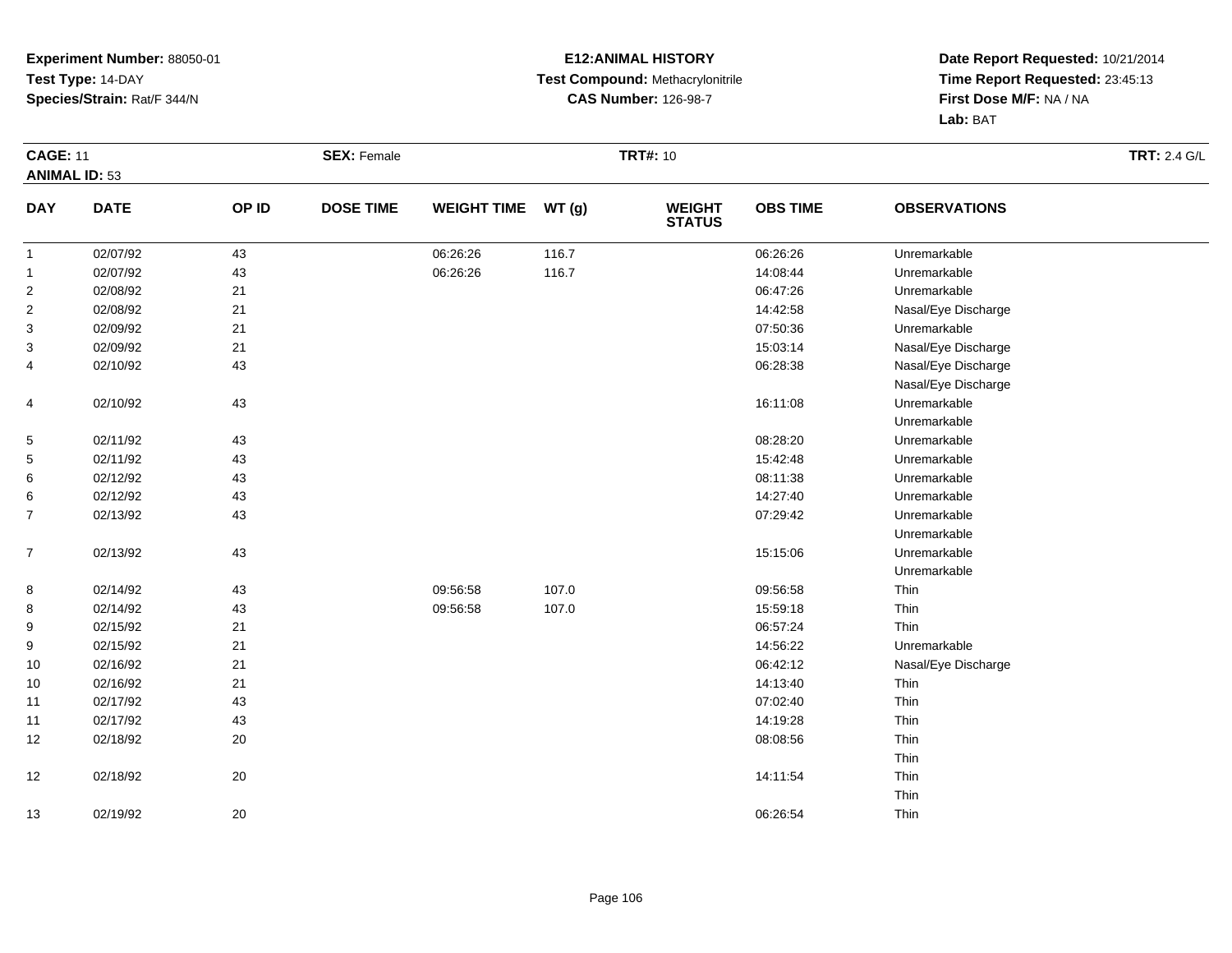|                                         | Experiment Number: 88050-01<br>Test Type: 14-DAY<br>Species/Strain: Rat/F 344/N |                                       |                  |                    |       | <b>E12: ANIMAL HISTORY</b><br>Test Compound: Methacrylonitrile<br><b>CAS Number: 126-98-7</b> | Date Report Requested: 10/21/2014<br>Time Report Requested: 23:45:13<br>First Dose M/F: NA / NA<br>Lab: BAT |                     |  |
|-----------------------------------------|---------------------------------------------------------------------------------|---------------------------------------|------------------|--------------------|-------|-----------------------------------------------------------------------------------------------|-------------------------------------------------------------------------------------------------------------|---------------------|--|
| <b>CAGE: 11</b><br><b>ANIMAL ID: 53</b> |                                                                                 | <b>SEX: Female</b><br><b>TRT#: 10</b> |                  |                    |       |                                                                                               | <b>TRT: 2.4 G/L</b>                                                                                         |                     |  |
| <b>DAY</b>                              | <b>DATE</b>                                                                     | OP ID                                 | <b>DOSE TIME</b> | <b>WEIGHT TIME</b> | WT(g) | <b>WEIGHT</b><br><b>STATUS</b>                                                                | <b>OBS TIME</b>                                                                                             | <b>OBSERVATIONS</b> |  |
|                                         |                                                                                 |                                       |                  |                    |       |                                                                                               |                                                                                                             | Thin                |  |
| 13                                      | 02/19/92                                                                        | 20                                    |                  |                    |       |                                                                                               | 14:07:32                                                                                                    | Thin                |  |
|                                         |                                                                                 |                                       |                  |                    |       |                                                                                               |                                                                                                             | Thin                |  |
| 14                                      | 02/20/92                                                                        | 20                                    |                  |                    |       |                                                                                               | 06:06:16                                                                                                    | <b>Thin</b>         |  |
|                                         |                                                                                 |                                       |                  |                    |       |                                                                                               |                                                                                                             | Thin                |  |
| 14                                      | 02/20/92                                                                        | 20                                    |                  |                    |       |                                                                                               | 15:06:20                                                                                                    | Thin                |  |
|                                         |                                                                                 |                                       |                  |                    |       |                                                                                               |                                                                                                             | Thin                |  |
| 15                                      | 02/21/92                                                                        | 43                                    |                  |                    |       |                                                                                               | 08:23:16                                                                                                    | Thin                |  |
|                                         | REMOVED ** REASON - TERMINAL SACRIFICE                                          |                                       |                  |                    |       |                                                                                               |                                                                                                             |                     |  |
| 15                                      | 02/21/92                                                                        | 43                                    |                  | 12:31:16           | 113.0 |                                                                                               | 12:31:16                                                                                                    | Thin                |  |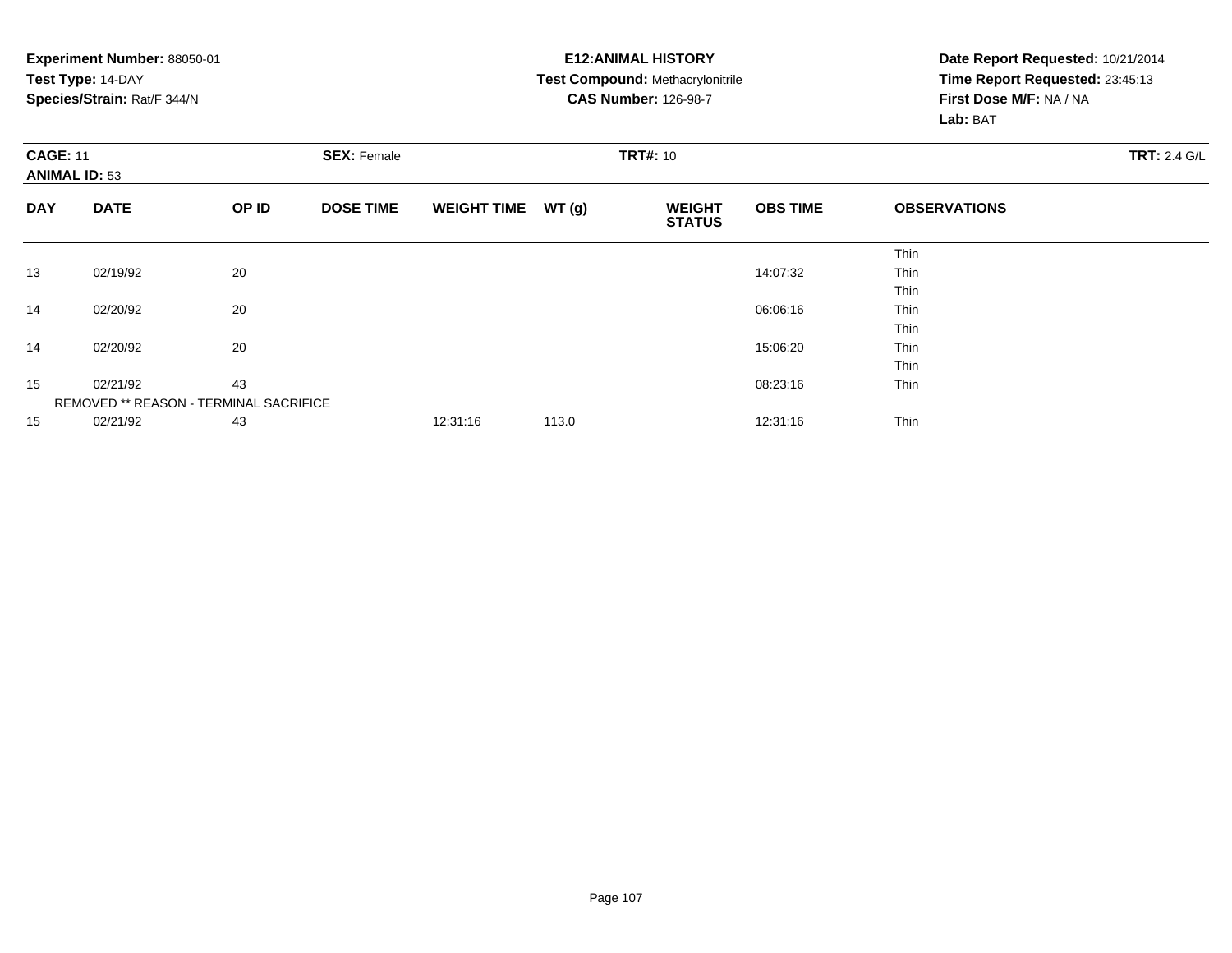#### **E12:ANIMAL HISTORY Test Compound:** Methacrylonitrile**CAS Number:** 126-98-7

|                      | <b>CAGE: 11</b> |        | <b>SEX: Female</b> |                    |       | <b>TRT#: 10</b>                |                 | <b>TRT: 2.4 G/L</b> |  |
|----------------------|-----------------|--------|--------------------|--------------------|-------|--------------------------------|-----------------|---------------------|--|
| <b>ANIMAL ID: 54</b> |                 |        |                    |                    |       |                                |                 |                     |  |
| <b>DAY</b>           | <b>DATE</b>     | OP ID  | <b>DOSE TIME</b>   | <b>WEIGHT TIME</b> | WT(g) | <b>WEIGHT</b><br><b>STATUS</b> | <b>OBS TIME</b> | <b>OBSERVATIONS</b> |  |
| $\overline{1}$       | 02/07/92        | 43     |                    | 06:26:26           | 111.2 |                                | 06:26:26        | Unremarkable        |  |
| $\mathbf{1}$         | 02/07/92        | 43     |                    | 06:26:26           | 111.2 |                                | 14:08:44        | Unremarkable        |  |
| $\overline{c}$       | 02/08/92        | 21     |                    |                    |       |                                | 06:47:26        | Nasal/Eye Discharge |  |
| $\overline{c}$       | 02/08/92        | 21     |                    |                    |       |                                | 14:42:58        | Unremarkable        |  |
| 3                    | 02/09/92        | 21     |                    |                    |       |                                | 07:50:36        | Unremarkable        |  |
| 3                    | 02/09/92        | 21     |                    |                    |       |                                | 15:03:14        | Unremarkable        |  |
| 4                    | 02/10/92        | 20     |                    |                    |       |                                | 06:28:38        | Unremarkable        |  |
|                      |                 |        |                    |                    |       |                                |                 | Unremarkable        |  |
| 4                    | 02/10/92        | 43     |                    |                    |       |                                | 16:11:08        | Unremarkable        |  |
|                      |                 |        |                    |                    |       |                                |                 | Unremarkable        |  |
| 5                    | 02/11/92        | 43     |                    |                    |       |                                | 08:28:20        | Unremarkable        |  |
| 5                    | 02/11/92        | 43     |                    |                    |       |                                | 15:42:48        | Unremarkable        |  |
| 6                    | 02/12/92        | 43     |                    |                    |       |                                | 08:11:38        | Unremarkable        |  |
| 6                    | 02/12/92        | 43     |                    |                    |       |                                | 14:27:40        | Unremarkable        |  |
| $\overline{7}$       | 02/13/92        | 20     |                    |                    |       |                                | 07:29:42        | Unremarkable        |  |
|                      |                 |        |                    |                    |       |                                |                 | Unremarkable        |  |
| $\boldsymbol{7}$     | 02/13/92        | $20\,$ |                    |                    |       |                                | 15:15:06        | Unremarkable        |  |
|                      |                 |        |                    |                    |       |                                |                 | Unremarkable        |  |
| 8                    | 02/14/92        | 43     |                    | 09:56:58           | 102.6 |                                | 09:56:58        | Thin                |  |
| 8                    | 02/14/92        | 43     |                    | 09:56:58           | 102.6 |                                | 15:59:18        | Thin                |  |
| 9                    | 02/15/92        | 21     |                    |                    |       |                                | 06:57:24        | Thin                |  |
| 9                    | 02/15/92        | 21     |                    |                    |       |                                | 14:56:22        | Unremarkable        |  |
| 10                   | 02/16/92        | 21     |                    |                    |       |                                | 06:42:12        | Nasal/Eye Discharge |  |
| 10                   | 02/16/92        | 21     |                    |                    |       |                                | 14:13:40        | Thin                |  |
| 11                   | 02/17/92        | 43     |                    |                    |       |                                | 07:02:40        | Thin                |  |
| 11                   | 02/17/92        | 43     |                    |                    |       |                                | 14:19:28        | Thin                |  |
| 12                   | 02/18/92        | 43     |                    |                    |       |                                | 08:08:56        | Thin                |  |
|                      |                 |        |                    |                    |       |                                |                 | Thin                |  |
| 12                   | 02/18/92        | 43     |                    |                    |       |                                | 14:11:54        | Thin                |  |
|                      |                 |        |                    |                    |       |                                |                 | Thin                |  |
| 13                   | 02/19/92        | $20\,$ |                    |                    |       |                                | 06:26:54        | Thin                |  |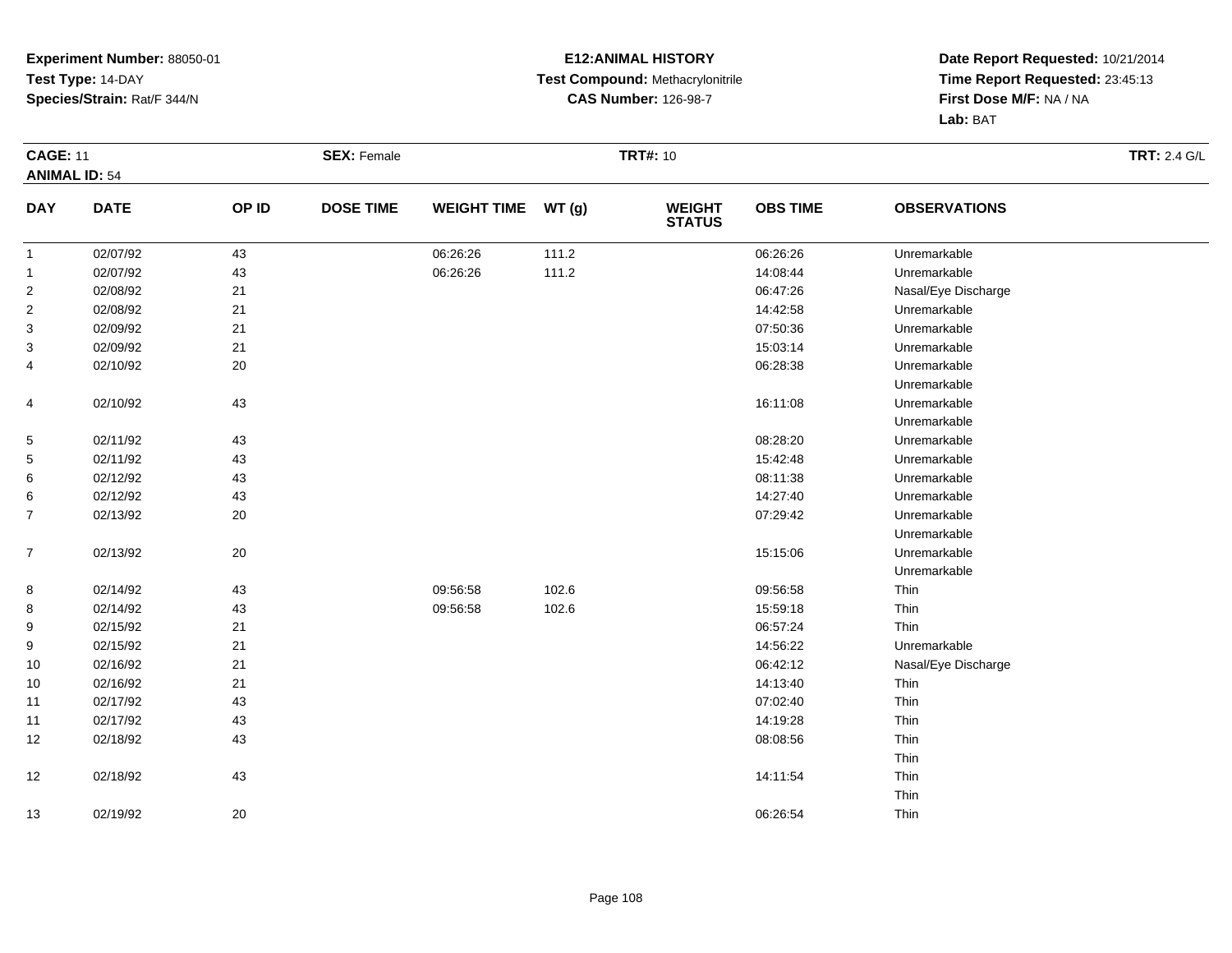|                                         | Experiment Number: 88050-01<br>Test Type: 14-DAY<br>Species/Strain: Rat/F 344/N |       |                    |                    |                 | <b>E12: ANIMAL HISTORY</b><br>Test Compound: Methacrylonitrile<br><b>CAS Number: 126-98-7</b> | Date Report Requested: 10/21/2014<br>Time Report Requested: 23:45:13<br>First Dose M/F: NA / NA<br>Lab: BAT |                     |                     |
|-----------------------------------------|---------------------------------------------------------------------------------|-------|--------------------|--------------------|-----------------|-----------------------------------------------------------------------------------------------|-------------------------------------------------------------------------------------------------------------|---------------------|---------------------|
| <b>CAGE: 11</b><br><b>ANIMAL ID: 54</b> |                                                                                 |       | <b>SEX: Female</b> |                    | <b>TRT#: 10</b> |                                                                                               |                                                                                                             |                     | <b>TRT: 2.4 G/L</b> |
| <b>DAY</b>                              | <b>DATE</b>                                                                     | OP ID | <b>DOSE TIME</b>   | <b>WEIGHT TIME</b> | WT(g)           | <b>WEIGHT</b><br><b>STATUS</b>                                                                | <b>OBS TIME</b>                                                                                             | <b>OBSERVATIONS</b> |                     |
|                                         |                                                                                 |       |                    |                    |                 |                                                                                               |                                                                                                             | Thin                |                     |
| 13                                      | 02/19/92                                                                        | 20    |                    |                    |                 |                                                                                               | 14:07:32                                                                                                    | Thin                |                     |
|                                         |                                                                                 |       |                    |                    |                 |                                                                                               |                                                                                                             | Thin                |                     |
| 14                                      | 02/20/92                                                                        | 43    |                    |                    |                 |                                                                                               | 06:06:16                                                                                                    | <b>Thin</b>         |                     |
|                                         |                                                                                 |       |                    |                    |                 |                                                                                               |                                                                                                             | Thin                |                     |
| 14                                      | 02/20/92                                                                        | 20    |                    |                    |                 |                                                                                               | 15:06:20                                                                                                    | Thin                |                     |
|                                         |                                                                                 |       |                    |                    |                 |                                                                                               |                                                                                                             | Thin                |                     |
| 15                                      | 43<br>02/21/92                                                                  |       |                    |                    |                 |                                                                                               | 08:23:16                                                                                                    | Thin                |                     |
|                                         | REMOVED ** REASON - TERMINAL SACRIFICE                                          |       |                    |                    |                 |                                                                                               |                                                                                                             |                     |                     |
| 15                                      | 02/21/92                                                                        | 43    |                    | 12:31:16           | 108.3           |                                                                                               | 12:31:16                                                                                                    | Thin                |                     |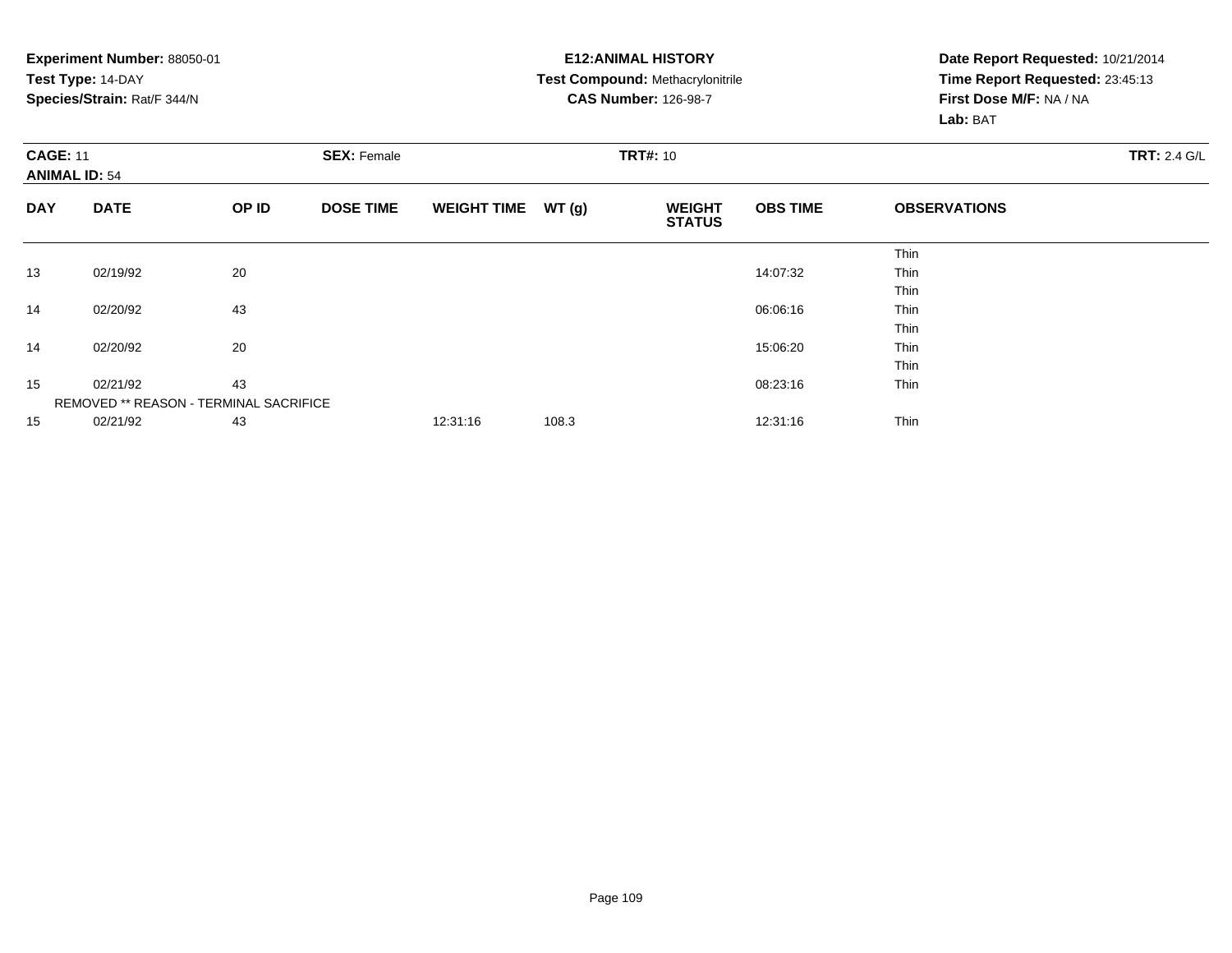### **E12:ANIMAL HISTORY Test Compound:** Methacrylonitrile**CAS Number:** 126-98-7

|                      | <b>CAGE: 11</b> |       | <b>SEX: Female</b> |                    |       | <b>TRT#: 10</b>                | <b>TRT: 2.4 G/L</b> |                     |  |
|----------------------|-----------------|-------|--------------------|--------------------|-------|--------------------------------|---------------------|---------------------|--|
| <b>ANIMAL ID: 55</b> |                 |       |                    |                    |       |                                |                     |                     |  |
| <b>DAY</b>           | <b>DATE</b>     | OP ID | <b>DOSE TIME</b>   | <b>WEIGHT TIME</b> | WT(g) | <b>WEIGHT</b><br><b>STATUS</b> | <b>OBS TIME</b>     | <b>OBSERVATIONS</b> |  |
| $\mathbf{1}$         | 02/07/92        | 43    |                    | 06:26:26           | 118.4 |                                | 06:26:26            | Unremarkable        |  |
| $\overline{1}$       | 02/07/92        | 43    |                    | 06:26:26           | 118.4 |                                | 14:08:44            | Unremarkable        |  |
| $\overline{c}$       | 02/08/92        | 21    |                    |                    |       |                                | 06:47:26            | Nasal/Eye Discharge |  |
| $\overline{c}$       | 02/08/92        | 21    |                    |                    |       |                                | 14:42:58            | Unremarkable        |  |
| 3                    | 02/09/92        | 21    |                    |                    |       |                                | 07:50:36            | Unremarkable        |  |
| 3                    | 02/09/92        | 21    |                    |                    |       |                                | 15:03:14            | Nasal/Eye Discharge |  |
| 4                    | 02/10/92        | 20    |                    |                    |       |                                | 06:28:38            | Nasal/Eye Discharge |  |
|                      |                 |       |                    |                    |       |                                |                     | Nasal/Eye Discharge |  |
| 4                    | 02/10/92        | 20    |                    |                    |       |                                | 16:11:08            | Unremarkable        |  |
|                      |                 |       |                    |                    |       |                                |                     | Unremarkable        |  |
| $\sqrt{5}$           | 02/11/92        | 43    |                    |                    |       |                                | 08:28:20            | Unremarkable        |  |
| 5                    | 02/11/92        | 43    |                    |                    |       |                                | 15:42:48            | Unremarkable        |  |
| 6                    | 02/12/92        | 43    |                    |                    |       |                                | 08:11:38            | Unremarkable        |  |
| 6                    | 02/12/92        | 43    |                    |                    |       |                                | 14:27:40            | Unremarkable        |  |
| $\overline{7}$       | 02/13/92        | 20    |                    |                    |       |                                | 07:29:42            | Unremarkable        |  |
|                      |                 |       |                    |                    |       |                                |                     | Unremarkable        |  |
| $\overline{7}$       | 02/13/92        | 20    |                    |                    |       |                                | 15:15:06            | Unremarkable        |  |
|                      |                 |       |                    |                    |       |                                |                     | Unremarkable        |  |
| 8                    | 02/14/92        | 43    |                    | 09:56:58           | 109.3 |                                | 09:56:58            | Thin                |  |
| 8                    | 02/14/92        | 43    |                    | 09:56:58           | 109.3 |                                | 15:59:18            | Thin                |  |
| 9                    | 02/15/92        | 21    |                    |                    |       |                                | 06:57:24            | Thin                |  |
| 9                    | 02/15/92        | 21    |                    |                    |       |                                | 14:56:22            | Thin                |  |
| 10                   | 02/16/92        | 21    |                    |                    |       |                                | 06:42:12            | Nasal/Eye Discharge |  |
| 10                   | 02/16/92        | 21    |                    |                    |       |                                | 14:13:40            | Nasal/Eye Discharge |  |
|                      |                 |       |                    |                    |       |                                |                     | Thin                |  |
| 11                   | 02/17/92        | 43    |                    |                    |       |                                | 07:02:40            | Thin                |  |
| 11                   | 02/17/92        | 43    |                    |                    |       |                                | 14:19:28            | Thin                |  |
| 12                   | 02/18/92        | 43    |                    |                    |       |                                | 08:08:56            | Thin                |  |
|                      |                 |       |                    |                    |       |                                |                     | Thin                |  |
| 12                   | 02/18/92        | 43    |                    |                    |       |                                | 14:11:54            | Thin                |  |
|                      |                 |       |                    |                    |       |                                |                     | Thin                |  |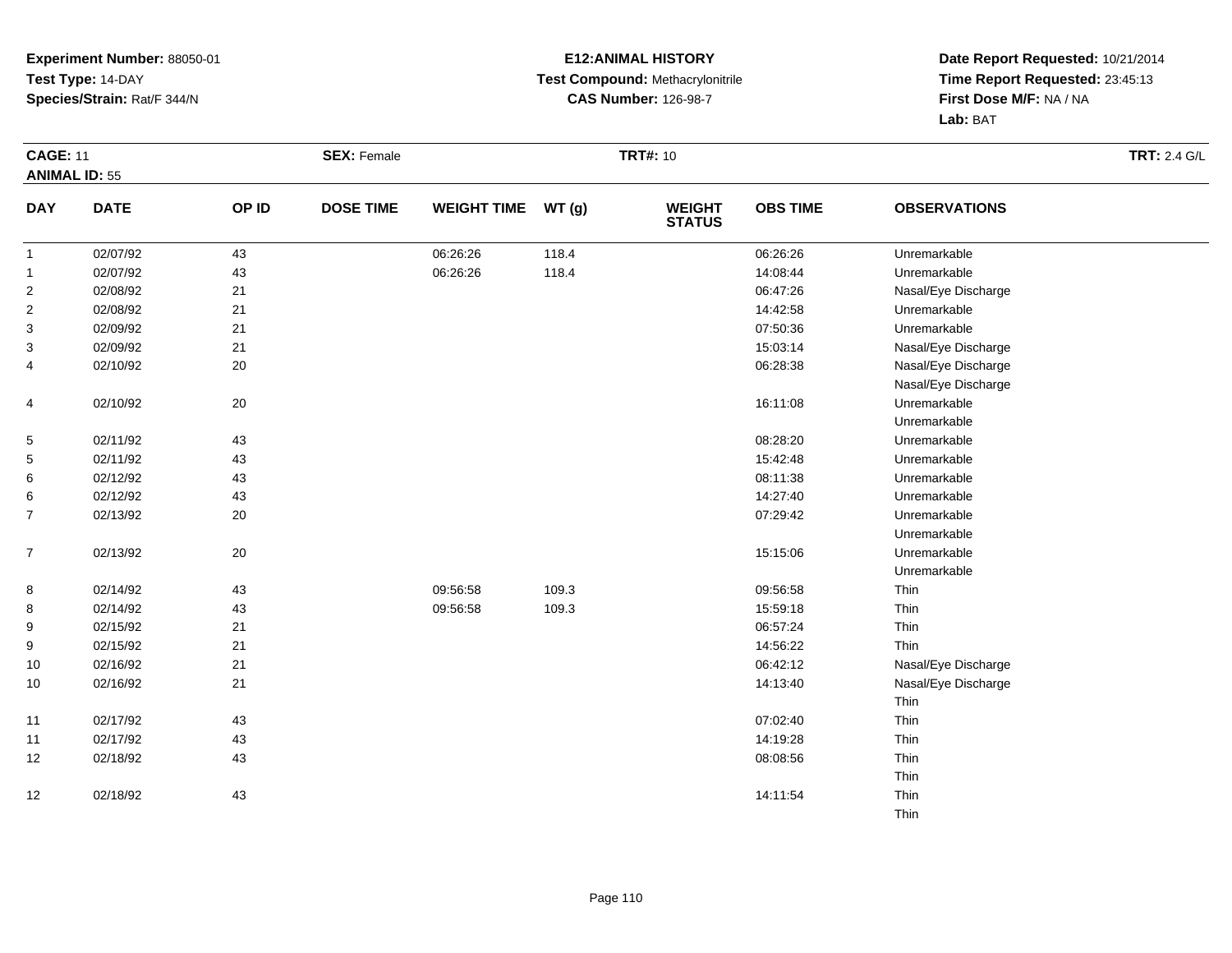### **E12:ANIMAL HISTORY Test Compound:** Methacrylonitrile**CAS Number:** 126-98-7

| <b>CAGE: 11</b><br><b>ANIMAL ID: 55</b> |                                        |       | <b>SEX: Female</b> |                    |       | <b>TRT#: 10</b>                |                 |                     |  |  |  |
|-----------------------------------------|----------------------------------------|-------|--------------------|--------------------|-------|--------------------------------|-----------------|---------------------|--|--|--|
| <b>DAY</b>                              | <b>DATE</b>                            | OP ID | <b>DOSE TIME</b>   | <b>WEIGHT TIME</b> | WT(g) | <b>WEIGHT</b><br><b>STATUS</b> | <b>OBS TIME</b> | <b>OBSERVATIONS</b> |  |  |  |
| 13                                      | 02/19/92                               | 43    |                    |                    |       |                                | 06:26:54        | Thin                |  |  |  |
|                                         |                                        |       |                    |                    |       |                                |                 | Thin                |  |  |  |
| 13                                      | 02/19/92                               | 20    |                    |                    |       |                                | 14:07:32        | Thin                |  |  |  |
|                                         |                                        |       |                    |                    |       |                                |                 | Thin                |  |  |  |
| 14                                      | 02/20/92                               | 43    |                    |                    |       |                                | 06:06:16        | Thin                |  |  |  |
|                                         |                                        |       |                    |                    |       |                                |                 | Thin                |  |  |  |
| 14                                      | 02/20/92                               | 43    |                    |                    |       |                                | 15:06:20        | Thin                |  |  |  |
|                                         |                                        |       |                    |                    |       |                                |                 | Thin                |  |  |  |
| 15                                      | 02/21/92                               | 43    |                    |                    |       |                                | 08:23:16        | Thin                |  |  |  |
|                                         | REMOVED ** REASON - TERMINAL SACRIFICE |       |                    |                    |       |                                |                 |                     |  |  |  |
| 15                                      | 02/21/92                               | 43    |                    | 12:31:16           | 118.6 |                                | 12:31:16        | Thin                |  |  |  |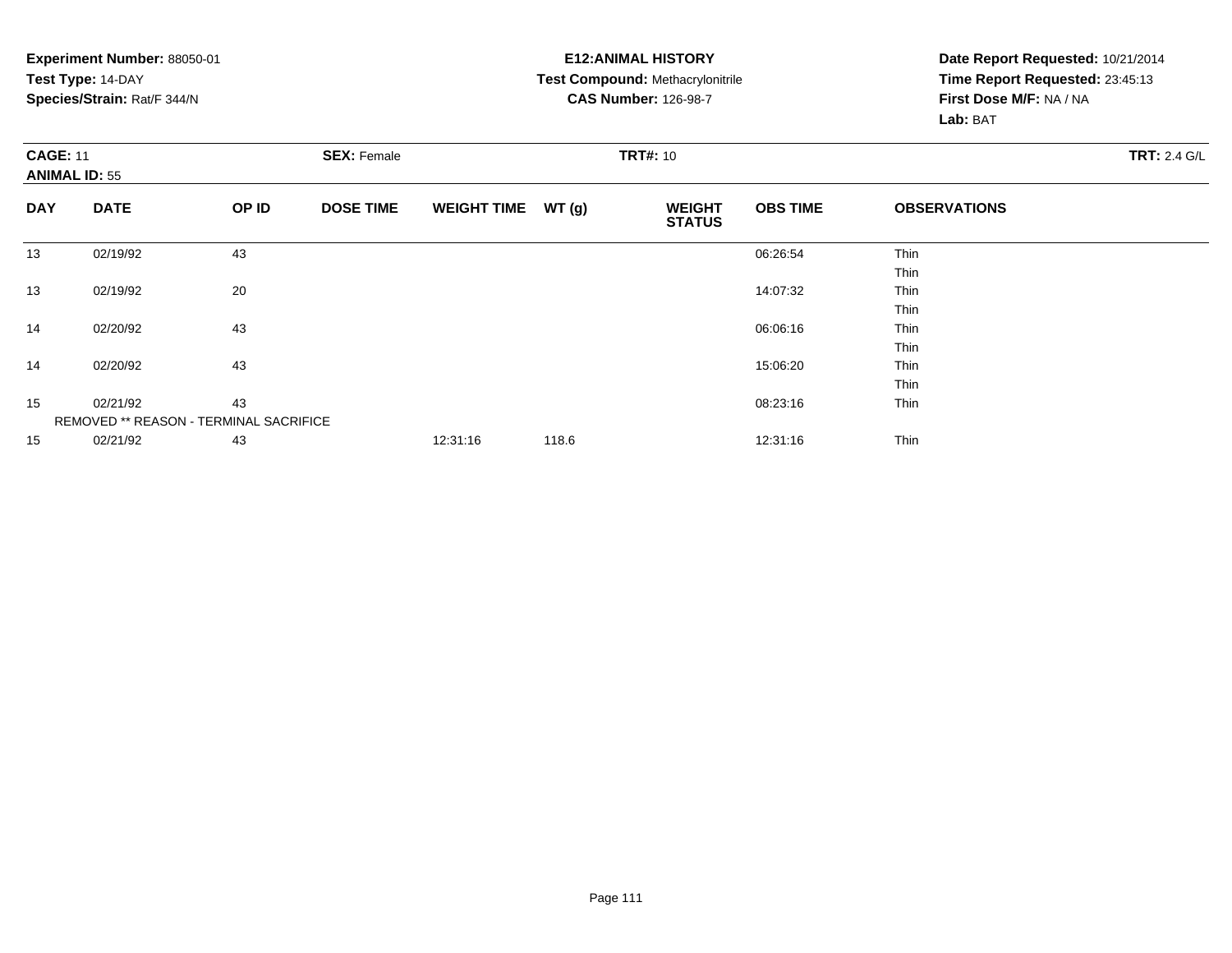### **E12:ANIMAL HISTORY Test Compound:** Methacrylonitrile**CAS Number:** 126-98-7

|                | <b>CAGE: 12</b>      |        | <b>SEX: Female</b> |                    |       | <b>TRT#: 12</b>                |                 | <b>TRT: 4.8 G/L</b> |  |
|----------------|----------------------|--------|--------------------|--------------------|-------|--------------------------------|-----------------|---------------------|--|
|                | <b>ANIMAL ID: 56</b> |        |                    |                    |       |                                |                 |                     |  |
| <b>DAY</b>     | <b>DATE</b>          | OP ID  | <b>DOSE TIME</b>   | <b>WEIGHT TIME</b> | WT(g) | <b>WEIGHT</b><br><b>STATUS</b> | <b>OBS TIME</b> | <b>OBSERVATIONS</b> |  |
| $\mathbf{1}$   | 02/07/92             | 43     |                    | 06:30:08           | 117.4 |                                | 06:30:08        | Unremarkable        |  |
| $\mathbf{1}$   | 02/07/92             | 43     |                    | 06:30:08           | 117.4 |                                | 14:09:20        | Unremarkable        |  |
| $\overline{2}$ | 02/08/92             | 21     |                    |                    |       |                                | 06:50:50        | Unremarkable        |  |
| $\overline{2}$ | 02/08/92             | 21     |                    |                    |       |                                | 14:45:20        | Unremarkable        |  |
| 3              | 02/09/92             | 21     |                    |                    |       |                                | 07:52:42        | Unremarkable        |  |
| 3              | 02/09/92             | 21     |                    |                    |       |                                | 15:09:34        | Unremarkable        |  |
| 4              | 02/10/92             | 43     |                    |                    |       |                                | 06:30:12        | Unremarkable        |  |
|                |                      |        |                    |                    |       |                                |                 | Unremarkable        |  |
| 4              | 02/10/92             | $20\,$ |                    |                    |       |                                | 16:11:42        | Unremarkable        |  |
|                |                      |        |                    |                    |       |                                |                 | Unremarkable        |  |
| $\overline{5}$ | 02/11/92             | 43     |                    |                    |       |                                | 08:27:18        | Unremarkable        |  |
| 5              | 02/11/92             | 43     |                    |                    |       |                                | 15:43:56        | Unremarkable        |  |
| 6              | 02/12/92             | 43     |                    |                    |       |                                | 08:13:04        | Unremarkable        |  |
| 6              | 02/12/92             | 43     |                    |                    |       |                                | 14:28:12        | Unremarkable        |  |
| $\overline{7}$ | 02/13/92             | 43     |                    |                    |       |                                | 07:31:28        | Unremarkable        |  |
|                |                      |        |                    |                    |       |                                |                 | Unremarkable        |  |
| $\overline{7}$ | 02/13/92             | 43     |                    |                    |       |                                | 15:15:58        | Unremarkable        |  |
|                |                      |        |                    |                    |       |                                |                 | Unremarkable        |  |
| 8              | 02/14/92             | 43     |                    | 10:01:26           | 94.3  |                                | 10:01:26        | Thin                |  |
| 8              | 02/14/92             | 43     |                    | 10:01:26           | 94.3  |                                | 16:03:12        | Thin                |  |
| 9              | 02/15/92             | 21     |                    |                    |       |                                | 06:54:22        | Thin                |  |
| 9              | 02/15/92             | 21     |                    |                    |       |                                | 15:00:56        | Thin                |  |
| 10             | 02/16/92             | 21     |                    |                    |       |                                | 06:37:08        | Nasal/Eye Discharge |  |
|                |                      |        |                    |                    |       |                                |                 | Thin                |  |
| $10$           | 02/16/92             | 21     |                    |                    |       |                                | 14:06:30        | Nasal/Eye Discharge |  |
|                |                      |        |                    |                    |       |                                |                 | <b>Ruffled Fur</b>  |  |
|                |                      |        |                    |                    |       |                                |                 | Thin                |  |
| 11             | 02/17/92             | 43     |                    |                    |       |                                | 07:04:28        | Thin                |  |
| 11             | 02/17/92             | 43     |                    |                    |       |                                | 14:20:32        | Thin                |  |
| 12             | 02/18/92             | 20     |                    |                    |       |                                | 08:11:26        | Thin                |  |
|                |                      |        |                    |                    |       |                                |                 | Thin                |  |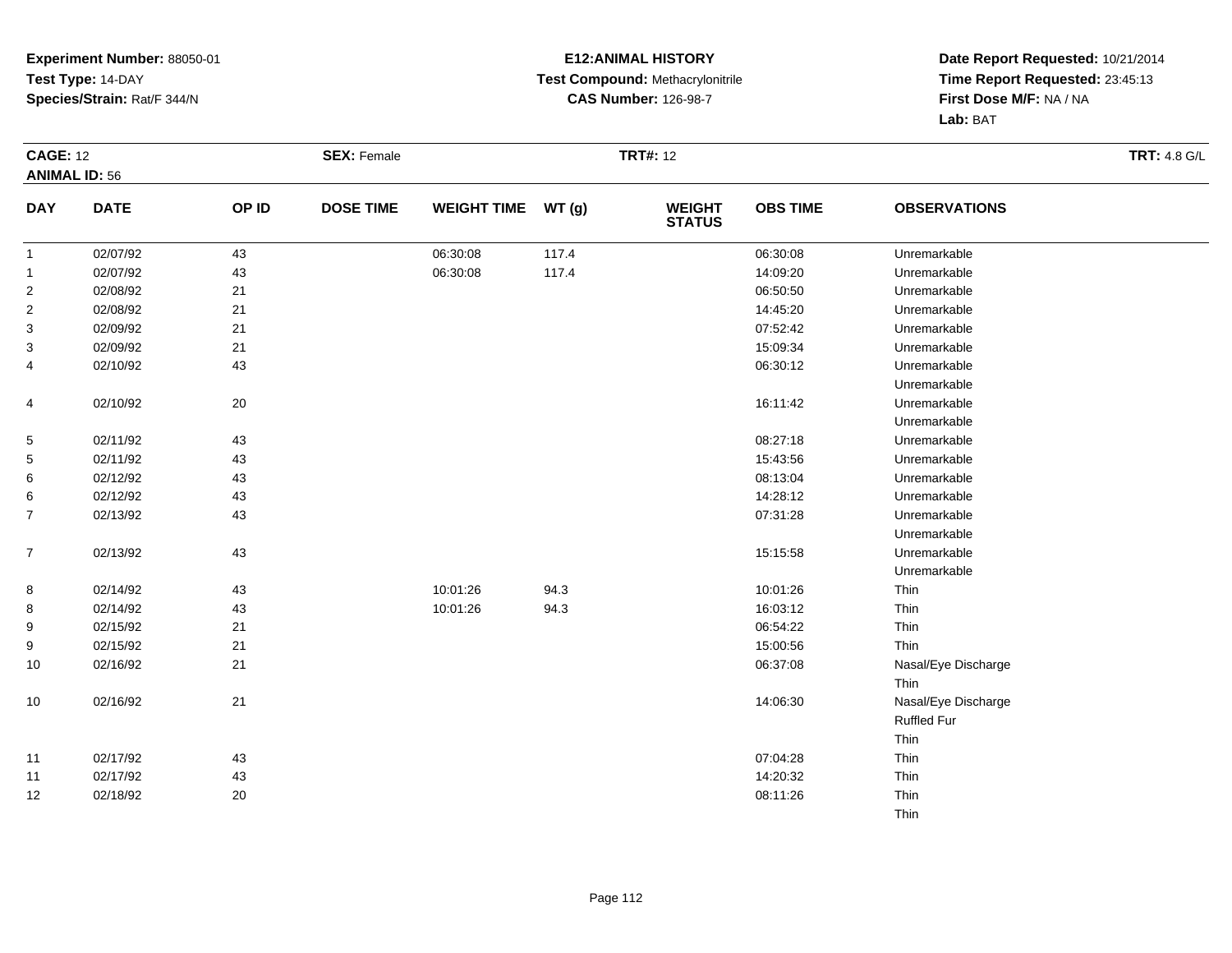### **E12:ANIMAL HISTORY Test Compound:** Methacrylonitrile**CAS Number:** 126-98-7

| <b>CAGE: 12</b><br><b>ANIMAL ID: 56</b> |                                        | <b>SEX: Female</b> |                  |                    | <b>TRT#: 12</b> |                                |                 |                     |  |  |
|-----------------------------------------|----------------------------------------|--------------------|------------------|--------------------|-----------------|--------------------------------|-----------------|---------------------|--|--|
| <b>DAY</b>                              | <b>DATE</b>                            | OP ID              | <b>DOSE TIME</b> | <b>WEIGHT TIME</b> | WT(g)           | <b>WEIGHT</b><br><b>STATUS</b> | <b>OBS TIME</b> | <b>OBSERVATIONS</b> |  |  |
| 12                                      | 02/18/92                               | 20                 |                  |                    |                 |                                | 14:12:36        | Thin                |  |  |
|                                         |                                        |                    |                  |                    |                 |                                |                 | Thin                |  |  |
| 13                                      | 02/19/92                               | 43                 |                  |                    |                 |                                | 06:27:52        | Thin                |  |  |
|                                         |                                        |                    |                  |                    |                 |                                |                 | Thin                |  |  |
| 13                                      | 02/19/92                               | 43                 |                  |                    |                 |                                | 14:08:14        | Thin                |  |  |
|                                         |                                        |                    |                  |                    |                 |                                |                 | Thin                |  |  |
| 14                                      | 02/20/92                               | 43                 |                  |                    |                 |                                | 06:07:26        | Thin                |  |  |
|                                         |                                        |                    |                  |                    |                 |                                |                 | Thin                |  |  |
| 14                                      | 02/20/92                               | 43                 |                  |                    |                 |                                | 15:07:04        | Thin                |  |  |
|                                         |                                        |                    |                  |                    |                 |                                |                 | Thin                |  |  |
| 15                                      | 02/21/92                               | 43                 |                  |                    |                 |                                | 08:24:30        | Thin                |  |  |
|                                         | REMOVED ** REASON - TERMINAL SACRIFICE |                    |                  |                    |                 |                                |                 |                     |  |  |
| 15                                      | 02/21/92                               | 43                 |                  | 12:35:24           | 93.5            |                                | 12:35:24        | Thin                |  |  |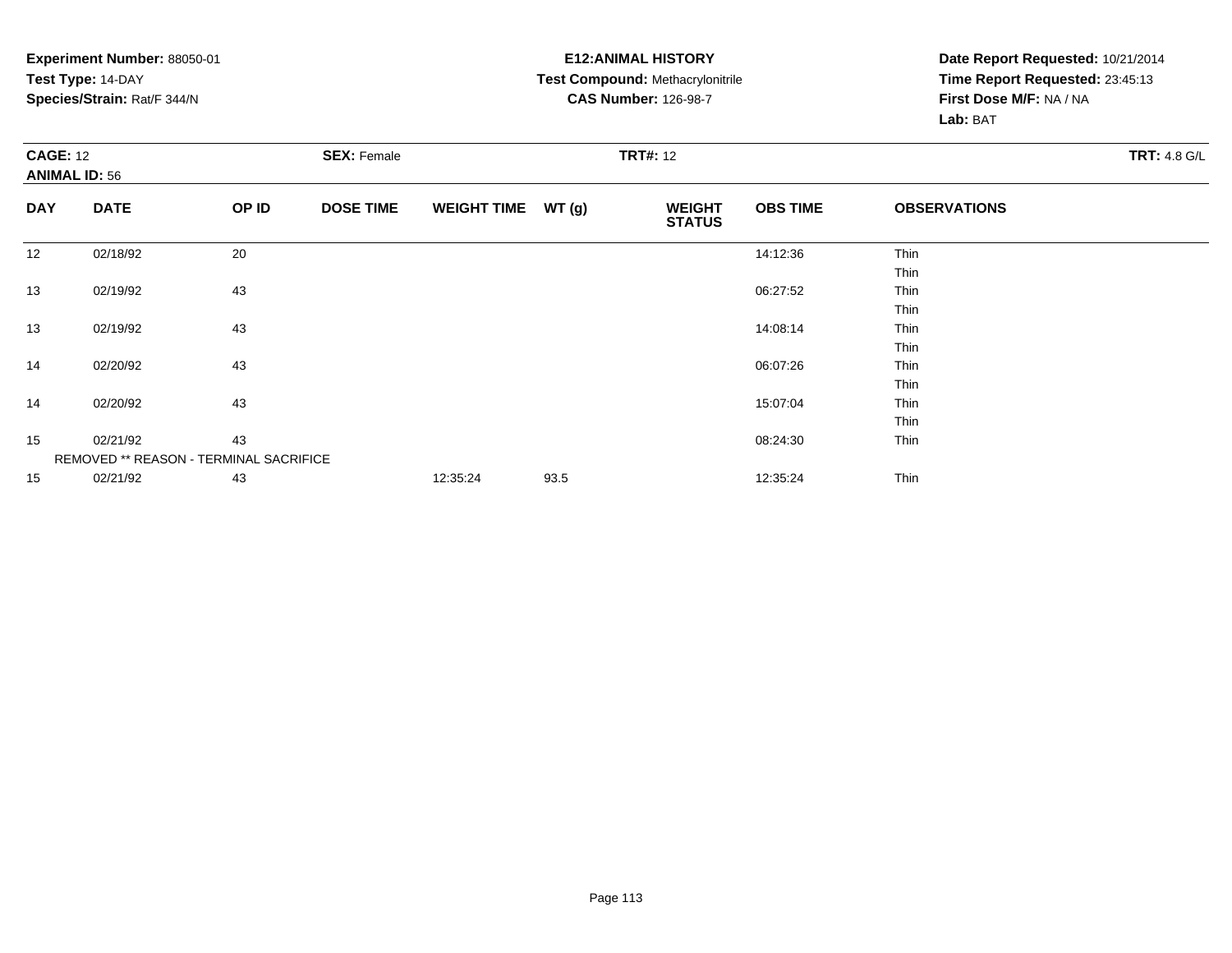### **E12:ANIMAL HISTORY Test Compound:** Methacrylonitrile**CAS Number:** 126-98-7

|                      | <b>CAGE: 12</b> |        | <b>SEX: Female</b> |                    |       | <b>TRT#: 12</b>                | <b>TRT: 4.8 G/L</b> |                     |  |
|----------------------|-----------------|--------|--------------------|--------------------|-------|--------------------------------|---------------------|---------------------|--|
| <b>ANIMAL ID: 57</b> |                 |        |                    |                    |       |                                |                     |                     |  |
| <b>DAY</b>           | <b>DATE</b>     | OP ID  | <b>DOSE TIME</b>   | <b>WEIGHT TIME</b> | WT(g) | <b>WEIGHT</b><br><b>STATUS</b> | <b>OBS TIME</b>     | <b>OBSERVATIONS</b> |  |
| $\overline{1}$       | 02/07/92        | 43     |                    | 06:30:08           | 114.5 |                                | 06:30:08            | Unremarkable        |  |
| $\mathbf{1}$         | 02/07/92        | 43     |                    | 06:30:08           | 114.5 |                                | 14:09:20            | Unremarkable        |  |
| $\overline{a}$       | 02/08/92        | 21     |                    |                    |       |                                | 06:50:50            | Unremarkable        |  |
| $\overline{2}$       | 02/08/92        | 21     |                    |                    |       |                                | 14:45:20            | Unremarkable        |  |
| 3                    | 02/09/92        | 21     |                    |                    |       |                                | 07:52:42            | Unremarkable        |  |
| 3                    | 02/09/92        | 21     |                    |                    |       |                                | 15:09:34            | Unremarkable        |  |
| 4                    | 02/10/92        | 43     |                    |                    |       |                                | 06:30:12            | Unremarkable        |  |
|                      |                 |        |                    |                    |       |                                |                     | Unremarkable        |  |
| 4                    | 02/10/92        | 43     |                    |                    |       |                                | 16:11:42            | Unremarkable        |  |
|                      |                 |        |                    |                    |       |                                |                     | Unremarkable        |  |
| $\sqrt{5}$           | 02/11/92        | 43     |                    |                    |       |                                | 08:27:18            | Unremarkable        |  |
| 5                    | 02/11/92        | 43     |                    |                    |       |                                | 15:43:56            | Unremarkable        |  |
| 6                    | 02/12/92        | 43     |                    |                    |       |                                | 08:13:04            | Unremarkable        |  |
| 6                    | 02/12/92        | 43     |                    |                    |       |                                | 14:28:12            | Unremarkable        |  |
| $\overline{7}$       | 02/13/92        | 43     |                    |                    |       |                                | 07:31:28            | Unremarkable        |  |
|                      |                 |        |                    |                    |       |                                |                     | Unremarkable        |  |
| $\overline{7}$       | 02/13/92        | $20\,$ |                    |                    |       |                                | 15:15:58            | Unremarkable        |  |
|                      |                 |        |                    |                    |       |                                |                     | Unremarkable        |  |
| 8                    | 02/14/92        | 43     |                    | 10:01:26           | 91.3  |                                | 10:01:26            | Thin                |  |
| 8                    | 02/14/92        | 43     |                    | 10:01:26           | 91.3  |                                | 16:03:12            | Thin                |  |
| 9                    | 02/15/92        | 21     |                    |                    |       |                                | 06:54:22            | Thin                |  |
| 9                    | 02/15/92        | 21     |                    |                    |       |                                | 15:00:56            | <b>Ruffled Fur</b>  |  |
|                      |                 |        |                    |                    |       |                                |                     | Thin                |  |
| 10                   | 02/16/92        | 21     |                    |                    |       |                                | 06:37:08            | Thin                |  |
| 10                   | 02/16/92        | 21     |                    |                    |       |                                | 14:06:30            | <b>Ruffled Fur</b>  |  |
|                      |                 |        |                    |                    |       |                                |                     | Thin                |  |
| 11                   | 02/17/92        | 43     |                    |                    |       |                                | 07:04:28            | Thin                |  |
| 11                   | 02/17/92        | 43     |                    |                    |       |                                | 14:20:32            | Thin                |  |
| 12                   | 02/18/92        | 43     |                    |                    |       |                                | 08:11:26            | Thin                |  |
|                      |                 |        |                    |                    |       |                                |                     | Thin                |  |
| 12                   | 02/18/92        | $20\,$ |                    |                    |       |                                | 14:12:36            | Thin                |  |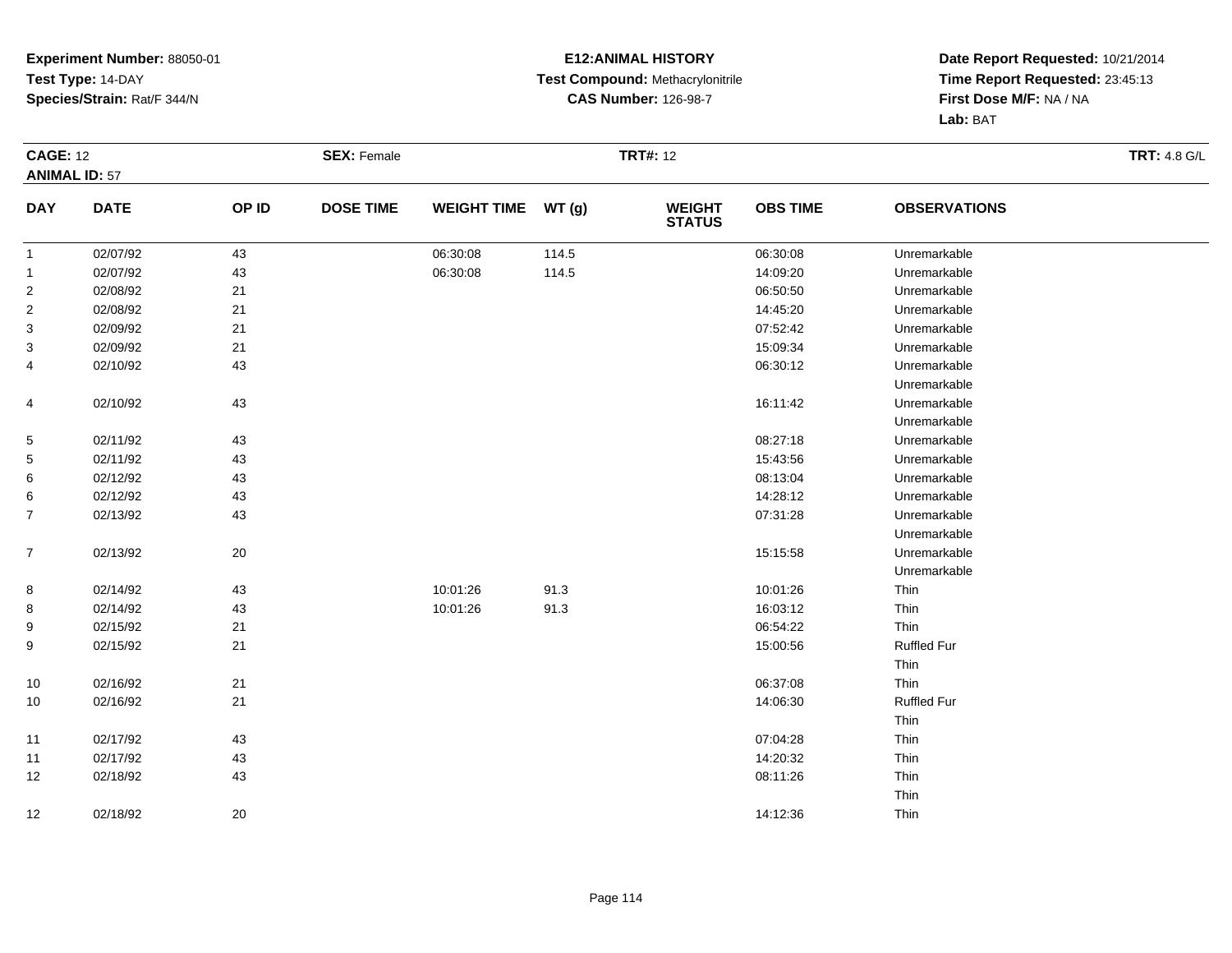**Experiment Number:** 88050-01**Test Type:** 14-DAY **Species/Strain:** Rat/F 344/N**E12:ANIMAL HISTORY Test Compound:** Methacrylonitrile**CAS Number:** 126-98-7**Date Report Requested:** 10/21/2014**Time Report Requested:** 23:45:13**First Dose M/F:** NA / NA**Lab:** BAT**CAGE:** 12 **SEX:** Female **TRT#:** <sup>12</sup> **TRT:** 4.8 G/L **ANIMAL ID:** 57**DAY DATE OP IDDOSE TIME WEIGHT TIME WT** (g) **STATUSOBS TIME OBSERVATIONS** ThinThin 13 02/19/92 <sup>20</sup> 06:27:52 Thin ThinThin 13 02/19/92 <sup>20</sup> 14:08:14 Thin ThinThin 14 02/20/92 <sup>20</sup> 06:07:26 Thin ThinThin 14 02/20/92 <sup>20</sup> 15:07:04 Thin ThinThin 15 02/21/92 <sup>43</sup> 08:24:30 Thin REMOVED \*\* REASON - TERMINAL SACRIFICE155 02/21/92 43 43 12:35:24 84.9 12:45 12:35 12:45 12:35:24 Thin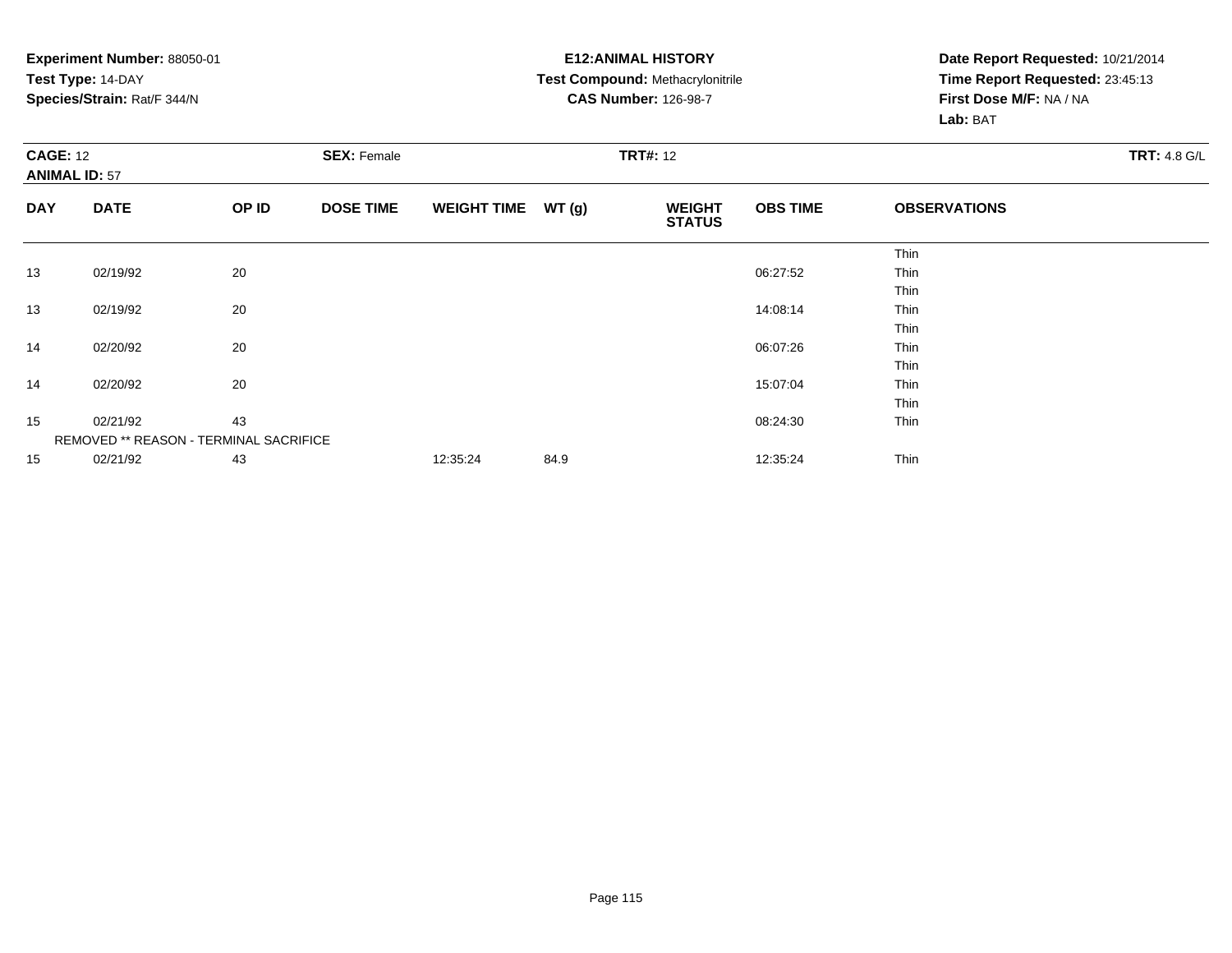### **E12:ANIMAL HISTORY Test Compound:** Methacrylonitrile**CAS Number:** 126-98-7

|                      | <b>CAGE: 12</b> |       | <b>SEX: Female</b> |                    |       | <b>TRT#: 12</b>          |                 | <b>TRT: 4.8 G/L</b> |  |
|----------------------|-----------------|-------|--------------------|--------------------|-------|--------------------------|-----------------|---------------------|--|
| <b>ANIMAL ID: 58</b> |                 |       |                    |                    |       |                          |                 |                     |  |
| <b>DAY</b>           | <b>DATE</b>     | OP ID | <b>DOSE TIME</b>   | <b>WEIGHT TIME</b> | WT(g) | <b>WEIGHT<br/>STATUS</b> | <b>OBS TIME</b> | <b>OBSERVATIONS</b> |  |
| $\overline{1}$       | 02/07/92        | 43    |                    | 06:30:08           | 110.0 |                          | 06:30:08        | Unremarkable        |  |
| $\overline{1}$       | 02/07/92        | 43    |                    | 06:30:08           | 110.0 |                          | 14:09:20        | Unremarkable        |  |
| $\overline{2}$       | 02/08/92        | 21    |                    |                    |       |                          | 06:50:50        | Unremarkable        |  |
| 2                    | 02/08/92        | 21    |                    |                    |       |                          | 14:45:20        | Unremarkable        |  |
| 3                    | 02/09/92        | 21    |                    |                    |       |                          | 07:52:42        | Unremarkable        |  |
| 3                    | 02/09/92        | 21    |                    |                    |       |                          | 15:09:34        | Unremarkable        |  |
| 4                    | 02/10/92        | 43    |                    |                    |       |                          | 06:30:12        | Unremarkable        |  |
|                      |                 |       |                    |                    |       |                          |                 | Unremarkable        |  |
| 4                    | 02/10/92        | 43    |                    |                    |       |                          | 16:11:42        | Unremarkable        |  |
|                      |                 |       |                    |                    |       |                          |                 | Unremarkable        |  |
| $\overline{5}$       | 02/11/92        | 43    |                    |                    |       |                          | 08:27:18        | Unremarkable        |  |
| 5                    | 02/11/92        | 43    |                    |                    |       |                          | 15:43:56        | Unremarkable        |  |
| 6                    | 02/12/92        | 43    |                    |                    |       |                          | 08:13:04        | Unremarkable        |  |
| 6                    | 02/12/92        | 43    |                    |                    |       |                          | 14:28:12        | Unremarkable        |  |
| $\overline{7}$       | 02/13/92        | 43    |                    |                    |       |                          | 07:31:28        | Unremarkable        |  |
|                      |                 |       |                    |                    |       |                          |                 | Unremarkable        |  |
| $\overline{7}$       | 02/13/92        | 20    |                    |                    |       |                          | 15:15:58        | Unremarkable        |  |
|                      |                 |       |                    |                    |       |                          |                 | Unremarkable        |  |
| 8                    | 02/14/92        | 43    |                    | 10:01:26           | 85.1  |                          | 10:01:26        | Thin                |  |
| 8                    | 02/14/92        | 43    |                    | 10:01:26           | 85.1  |                          | 16:03:12        | Thin                |  |
| 9                    | 02/15/92        | 21    |                    |                    |       |                          | 06:54:22        | Thin                |  |
| 9                    | 02/15/92        | 21    |                    |                    |       |                          | 15:00:56        | <b>Ruffled Fur</b>  |  |
|                      |                 |       |                    |                    |       |                          |                 | Thin                |  |
| 10                   | 02/16/92        | 21    |                    |                    |       |                          | 06:37:08        | Nasal/Eye Discharge |  |
|                      |                 |       |                    |                    |       |                          |                 | <b>Ruffled Fur</b>  |  |
|                      |                 |       |                    |                    |       |                          |                 | Thin                |  |
| 10                   | 02/16/92        | 21    |                    |                    |       |                          | 14:06:30        | <b>Ruffled Fur</b>  |  |
|                      |                 |       |                    |                    |       |                          |                 | Thin                |  |
| 11                   | 02/17/92        | 43    |                    |                    |       |                          | 07:04:28        | Thin                |  |
| 11                   | 02/17/92        | 43    |                    |                    |       |                          | 14:20:32        | Thin                |  |
| 12                   | 02/18/92        | 43    |                    |                    |       |                          | 08:11:26        | Thin                |  |
|                      |                 |       |                    |                    |       |                          |                 |                     |  |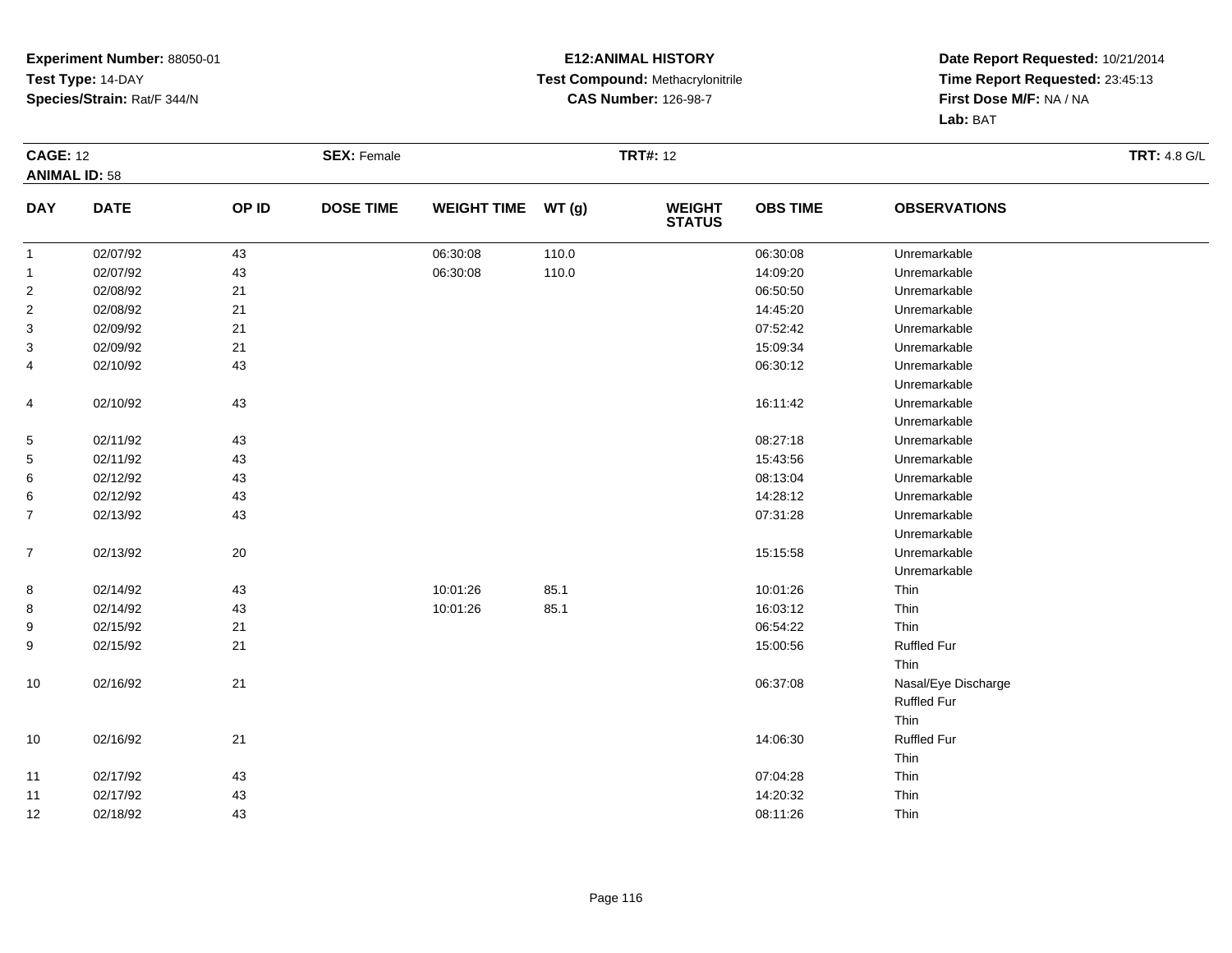**Experiment Number:** 88050-01**Test Type:** 14-DAY **Species/Strain:** Rat/F 344/N **Test Compound:** Methacrylonitrile**CAS Number:** 126-98-7**Date Report Requested:** 10/21/2014**Time Report Requested:** 23:45:13**First Dose M/F:** NA / NA**Lab:** BAT**CAGE:** 12 **SEX:** Female **TRT#:** <sup>12</sup> **TRT:** 4.8 G/L **ANIMAL ID:** 58**DAY DATE OP IDDOSE TIME WEIGHT TIME WT** (g) **STATUSOBS TIME OBSERVATIONS** ThinThin 12 02/18/92 <sup>43</sup> 14:12:36 Thin ThinThin 13 02/19/92 <sup>43</sup> 06:27:52 Thin ThinThin 13 02/19/92 <sup>20</sup> 14:08:14 Thin ThinThin 14 02/20/92 <sup>20</sup> 06:07:26 Thin ThinThin 14 02/20/92 <sup>20</sup> 15:07:04 Thin ThinThin 15 02/21/92 <sup>43</sup> 08:24:30 Thin REMOVED \*\* REASON - TERMINAL SACRIFICE155 02/21/92 43 43 12:35:24 89.7 12:35 12:35 12:35 12:35:24 Thin

**E12:ANIMAL HISTORY**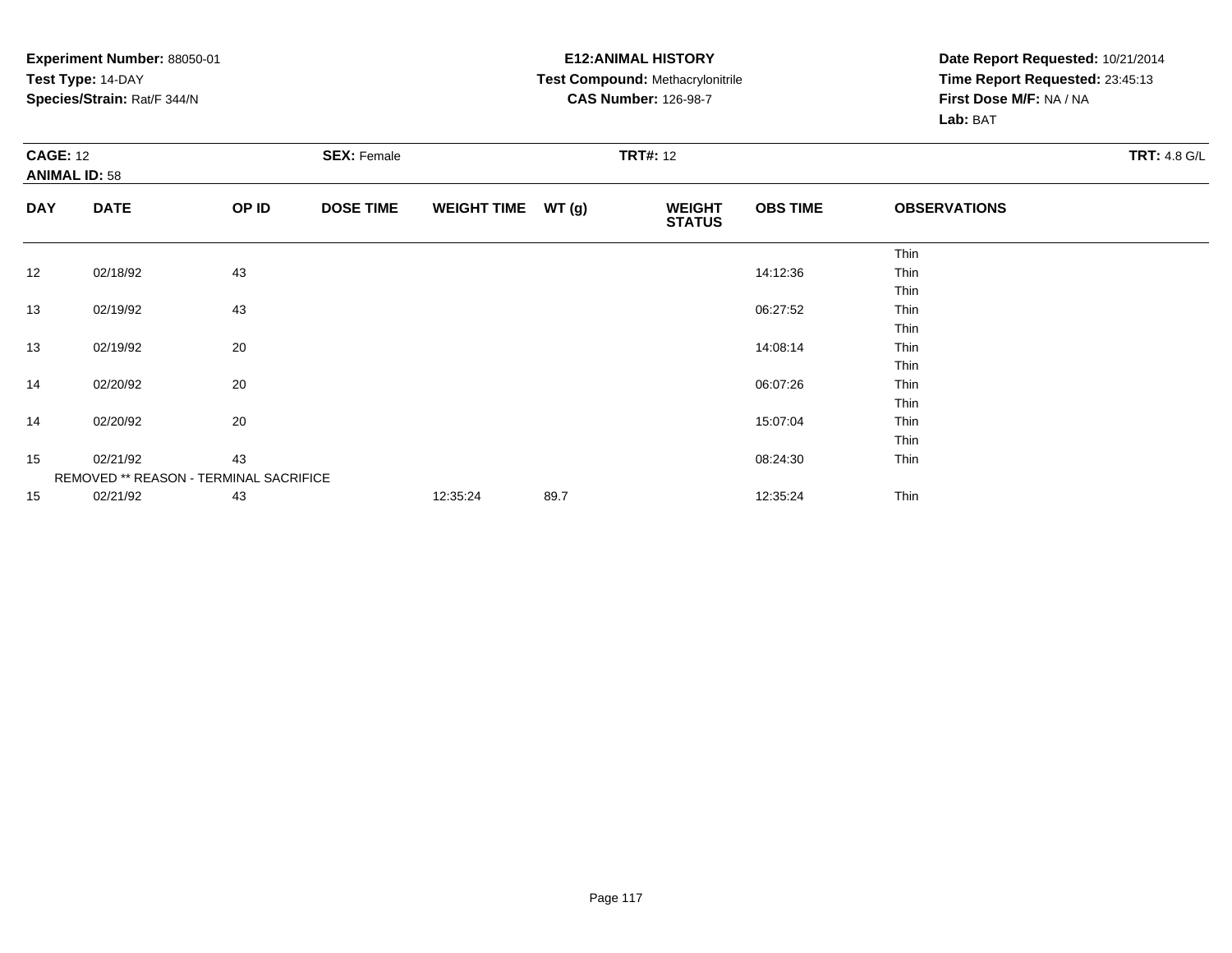### **E12:ANIMAL HISTORY Test Compound:** Methacrylonitrile**CAS Number:** 126-98-7

| <b>CAGE: 12</b>      |             |        | <b>SEX: Female</b> |                    |       | <b>TRT#: 12</b>                |                 |                     | <b>TRT: 4.8 G/L</b> |
|----------------------|-------------|--------|--------------------|--------------------|-------|--------------------------------|-----------------|---------------------|---------------------|
| <b>ANIMAL ID: 59</b> |             |        |                    |                    |       |                                |                 |                     |                     |
| <b>DAY</b>           | <b>DATE</b> | OP ID  | <b>DOSE TIME</b>   | <b>WEIGHT TIME</b> | WT(g) | <b>WEIGHT</b><br><b>STATUS</b> | <b>OBS TIME</b> | <b>OBSERVATIONS</b> |                     |
| $\mathbf{1}$         | 02/07/92    | 43     |                    | 06:30:08           | 108.6 |                                | 06:30:08        | Unremarkable        |                     |
| $\mathbf{1}$         | 02/07/92    | 43     |                    | 06:30:08           | 108.6 |                                | 14:09:20        | Unremarkable        |                     |
| $\overline{2}$       | 02/08/92    | 21     |                    |                    |       |                                | 06:50:50        | Unremarkable        |                     |
| 2                    | 02/08/92    | 21     |                    |                    |       |                                | 14:45:20        | Nasal/Eye Discharge |                     |
| 3                    | 02/09/92    | 21     |                    |                    |       |                                | 07:52:42        | Nasal/Eye Discharge |                     |
| 3                    | 02/09/92    | 21     |                    |                    |       |                                | 15:09:34        | Nasal/Eye Discharge |                     |
| 4                    | 02/10/92    | 43     |                    |                    |       |                                | 06:30:12        | Nasal/Eye Discharge |                     |
|                      |             |        |                    |                    |       |                                |                 | Nasal/Eye Discharge |                     |
| 4                    | 02/10/92    | $20\,$ |                    |                    |       |                                | 16:11:42        | Unremarkable        |                     |
|                      |             |        |                    |                    |       |                                |                 | Unremarkable        |                     |
| 5                    | 02/11/92    | 43     |                    |                    |       |                                | 08:27:18        | Unremarkable        |                     |
| 5                    | 02/11/92    | 43     |                    |                    |       |                                | 15:43:56        | Nasal/Eye Discharge |                     |
| 6                    | 02/12/92    | 43     |                    |                    |       |                                | 08:25:02        | Nasal/Eye Discharge |                     |
|                      |             |        |                    |                    |       |                                |                 | Nasal/Eye Discharge |                     |
| 6                    | 02/12/92    | 30     |                    |                    |       |                                | 14:28:12        | Unremarkable        |                     |
|                      |             |        |                    |                    |       |                                |                 | Unremarkable        |                     |
| $\overline{7}$       | 02/13/92    | 43     |                    |                    |       |                                | 07:31:28        | Unremarkable        |                     |
|                      |             |        |                    |                    |       |                                |                 | Unremarkable        |                     |
| 7                    | 02/13/92    | 20     |                    |                    |       |                                | 15:15:58        | Unremarkable        |                     |
|                      |             |        |                    |                    |       |                                |                 | Unremarkable        |                     |
| 8                    | 02/14/92    | 43     |                    | 10:01:26           | 83.2  |                                | 10:01:26        | Thin                |                     |
| 8                    | 02/14/92    | 43     |                    | 10:01:26           | 83.2  |                                | 16:03:12        | Thin                |                     |
| 9                    | 02/15/92    | 21     |                    |                    |       |                                | 06:54:22        | Thin                |                     |
| 9                    | 02/15/92    | 21     |                    |                    |       |                                | 15:00:56        | Thin                |                     |
| 10                   | 02/16/92    | 21     |                    |                    |       |                                | 06:37:08        | Thin                |                     |
| 10                   | 02/16/92    | 21     |                    |                    |       |                                | 14:06:30        | <b>Ruffled Fur</b>  |                     |
|                      |             |        |                    |                    |       |                                |                 | Thin                |                     |
| 11                   | 02/17/92    | 43     |                    |                    |       |                                | 07:04:28        | Thin                |                     |
| 11                   | 02/17/92    | 43     |                    |                    |       |                                | 14:20:32        | Thin                |                     |
| 12                   | 02/18/92    | 20     |                    |                    |       |                                | 08:11:26        | Thin                |                     |
|                      |             |        |                    |                    |       |                                |                 | Thin                |                     |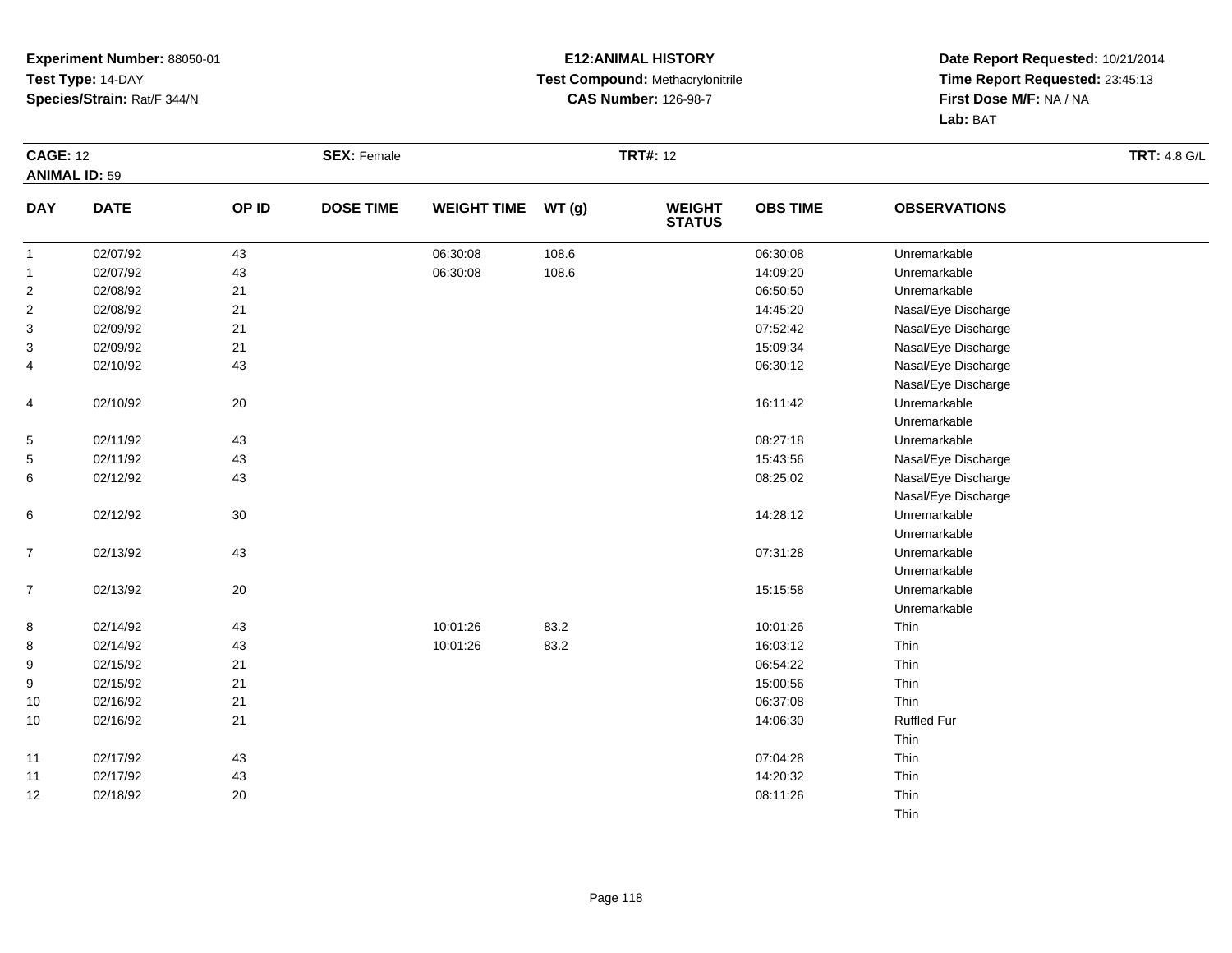### **E12:ANIMAL HISTORY Test Compound:** Methacrylonitrile**CAS Number:** 126-98-7

| <b>CAGE: 12</b><br><b>ANIMAL ID: 59</b> |                                        | <b>SEX: Female</b> |                  |                    | <b>TRT#: 12</b> |                                |                 |                     |  |  |
|-----------------------------------------|----------------------------------------|--------------------|------------------|--------------------|-----------------|--------------------------------|-----------------|---------------------|--|--|
| <b>DAY</b>                              | <b>DATE</b>                            | OP ID              | <b>DOSE TIME</b> | <b>WEIGHT TIME</b> | WT (g)          | <b>WEIGHT</b><br><b>STATUS</b> | <b>OBS TIME</b> | <b>OBSERVATIONS</b> |  |  |
| 12                                      | 02/18/92                               | 20                 |                  |                    |                 |                                | 14:12:36        | Thin                |  |  |
|                                         |                                        |                    |                  |                    |                 |                                |                 | Thin                |  |  |
| 13                                      | 02/19/92                               | 20                 |                  |                    |                 |                                | 06:27:52        | Thin                |  |  |
|                                         |                                        |                    |                  |                    |                 |                                |                 | Thin                |  |  |
| 13                                      | 02/19/92                               | 20                 |                  |                    |                 |                                | 14:08:14        | Thin                |  |  |
|                                         |                                        |                    |                  |                    |                 |                                |                 | Thin                |  |  |
| 14                                      | 02/20/92                               | 43                 |                  |                    |                 |                                | 06:07:26        | Thin                |  |  |
|                                         |                                        |                    |                  |                    |                 |                                |                 | Thin                |  |  |
| 14                                      | 02/20/92                               | 20                 |                  |                    |                 |                                | 15:07:04        | Thin                |  |  |
|                                         |                                        |                    |                  |                    |                 |                                |                 | Thin                |  |  |
| 15                                      | 02/21/92                               | 43                 |                  |                    |                 |                                | 08:24:30        | Thin                |  |  |
|                                         | REMOVED ** REASON - TERMINAL SACRIFICE |                    |                  |                    |                 |                                |                 |                     |  |  |
| 15                                      | 02/21/92                               | 43                 |                  | 12:35:24           | 74.6            |                                | 12:35:24        | Nasal/Eye Discharge |  |  |
|                                         |                                        |                    |                  |                    |                 |                                |                 | <b>Thin</b>         |  |  |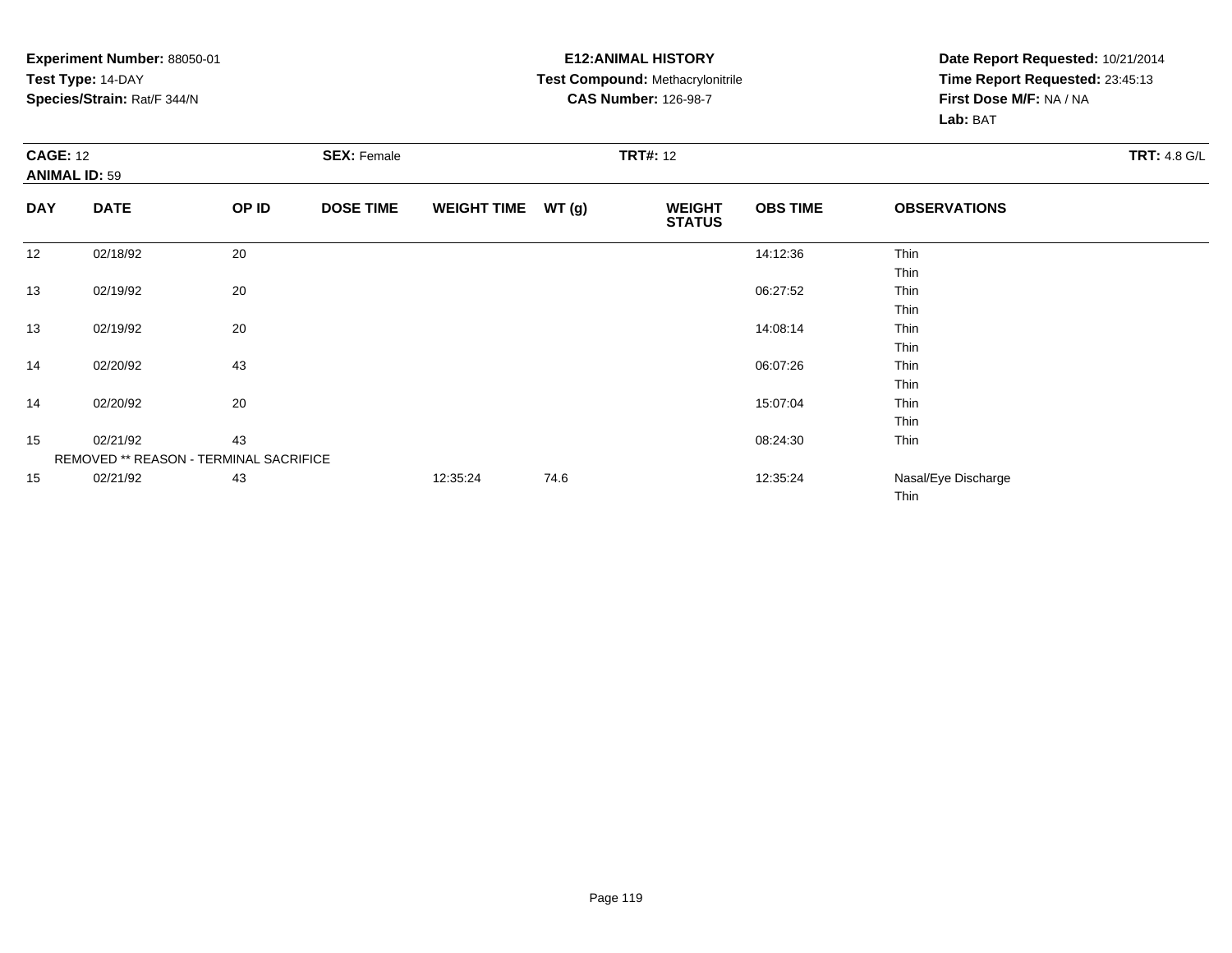### **E12:ANIMAL HISTORY Test Compound:** Methacrylonitrile**CAS Number:** 126-98-7

| <b>CAGE: 12</b>      |             |       | <b>SEX: Female</b> |                    |       | <b>TRT#: 12</b>                |                 |                     | <b>TRT: 4.8 G/L</b> |
|----------------------|-------------|-------|--------------------|--------------------|-------|--------------------------------|-----------------|---------------------|---------------------|
| <b>ANIMAL ID: 60</b> |             |       |                    |                    |       |                                |                 |                     |                     |
| <b>DAY</b>           | <b>DATE</b> | OP ID | <b>DOSE TIME</b>   | <b>WEIGHT TIME</b> | WT(g) | <b>WEIGHT</b><br><b>STATUS</b> | <b>OBS TIME</b> | <b>OBSERVATIONS</b> |                     |
| $\mathbf{1}$         | 02/07/92    | 43    |                    | 06:30:08           | 114.5 |                                | 06:30:08        | Unremarkable        |                     |
| $\mathbf{1}$         | 02/07/92    | 43    |                    | 06:30:08           | 114.5 |                                | 14:09:20        | Unremarkable        |                     |
| $\overline{c}$       | 02/08/92    | 21    |                    |                    |       |                                | 06:50:50        | Unremarkable        |                     |
| 2                    | 02/08/92    | 21    |                    |                    |       |                                | 14:45:20        | Unremarkable        |                     |
| 3                    | 02/09/92    | 21    |                    |                    |       |                                | 07:52:42        | Unremarkable        |                     |
| 3                    | 02/09/92    | 21    |                    |                    |       |                                | 15:09:34        | Nasal/Eye Discharge |                     |
| 4                    | 02/10/92    | 20    |                    |                    |       |                                | 06:30:12        | Nasal/Eye Discharge |                     |
|                      |             |       |                    |                    |       |                                |                 | Nasal/Eye Discharge |                     |
| 4                    | 02/10/92    | 20    |                    |                    |       |                                | 16:11:42        | Unremarkable        |                     |
|                      |             |       |                    |                    |       |                                |                 | Unremarkable        |                     |
| 5                    | 02/11/92    | 43    |                    |                    |       |                                | 08:27:18        | Unremarkable        |                     |
| 5                    | 02/11/92    | 43    |                    |                    |       |                                | 15:43:56        | Unremarkable        |                     |
| 6                    | 02/12/92    | 43    |                    |                    |       |                                | 08:13:04        | Unremarkable        |                     |
| 6                    | 02/12/92    | 43    |                    |                    |       |                                | 14:28:12        | Unremarkable        |                     |
| $\overline{7}$       | 02/13/92    | 20    |                    |                    |       |                                | 07:31:28        | Unremarkable        |                     |
|                      |             |       |                    |                    |       |                                |                 | Unremarkable        |                     |
| $\overline{7}$       | 02/13/92    | 20    |                    |                    |       |                                | 15:15:58        | Unremarkable        |                     |
|                      |             |       |                    |                    |       |                                |                 | Unremarkable        |                     |
| 8                    | 02/14/92    | 43    |                    | 10:01:26           | 95.9  |                                | 10:01:26        | Thin                |                     |
| 8                    | 02/14/92    | 43    |                    | 10:01:26           | 95.9  |                                | 16:03:12        | Thin                |                     |
| 9                    | 02/15/92    | 21    |                    |                    |       |                                | 06:54:22        | Thin                |                     |
| 9                    | 02/15/92    | 21    |                    |                    |       |                                | 15:00:56        | Thin                |                     |
| 10                   | 02/16/92    | 21    |                    |                    |       |                                | 06:37:08        | <b>Ruffled Fur</b>  |                     |
|                      |             |       |                    |                    |       |                                |                 | Thin                |                     |
| $10$                 | 02/16/92    | 21    |                    |                    |       |                                | 14:06:30        | Thin                |                     |
| 11                   | 02/17/92    | 43    |                    |                    |       |                                | 07:04:28        | Thin                |                     |
| 11                   | 02/17/92    | 43    |                    |                    |       |                                | 14:20:32        | Thin                |                     |
| 12                   | 02/18/92    | 43    |                    |                    |       |                                | 08:11:26        | Thin                |                     |
|                      |             |       |                    |                    |       |                                |                 | Thin                |                     |
| 12                   | 02/18/92    | 43    |                    |                    |       |                                | 14:12:36        | Thin                |                     |
|                      |             |       |                    |                    |       |                                |                 | Thin                |                     |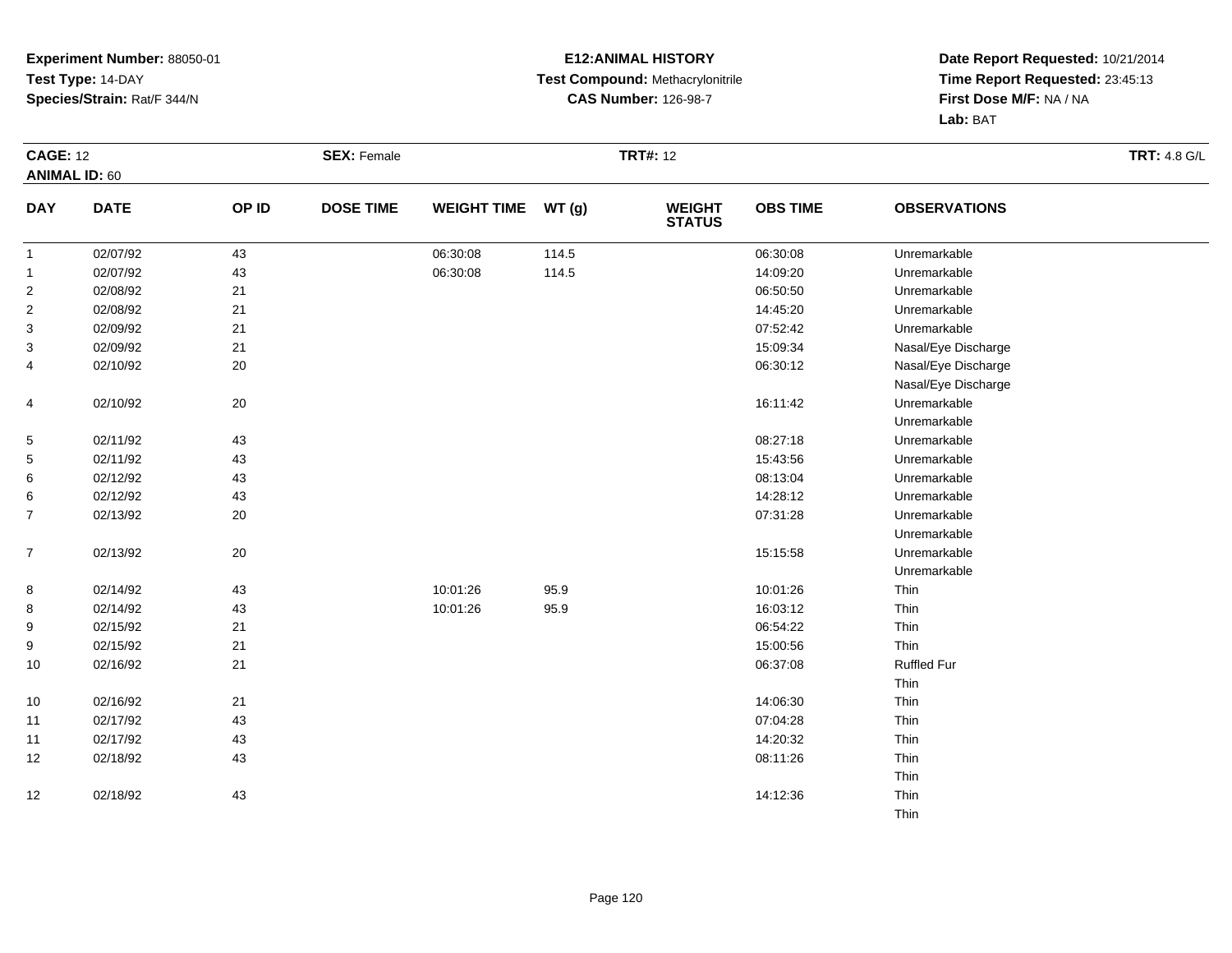### **E12:ANIMAL HISTORY Test Compound:** Methacrylonitrile**CAS Number:** 126-98-7

| <b>CAGE: 12</b><br><b>ANIMAL ID: 60</b> |                                               |       | <b>SEX: Female</b> |                    |       | <b>TRT#: 12</b>                |                 |                     |  |  |  |
|-----------------------------------------|-----------------------------------------------|-------|--------------------|--------------------|-------|--------------------------------|-----------------|---------------------|--|--|--|
| <b>DAY</b>                              | <b>DATE</b>                                   | OP ID | <b>DOSE TIME</b>   | <b>WEIGHT TIME</b> | WT(g) | <b>WEIGHT</b><br><b>STATUS</b> | <b>OBS TIME</b> | <b>OBSERVATIONS</b> |  |  |  |
| 13                                      | 02/19/92                                      | 43    |                    |                    |       |                                | 06:27:52        | Thin                |  |  |  |
|                                         |                                               |       |                    |                    |       |                                |                 | Thin                |  |  |  |
| 13                                      | 02/19/92                                      | 20    |                    |                    |       |                                | 14:08:14        | Thin                |  |  |  |
|                                         |                                               |       |                    |                    |       |                                |                 | Thin                |  |  |  |
| 14                                      | 02/20/92                                      | 43    |                    |                    |       |                                | 06:07:26        | Thin                |  |  |  |
|                                         |                                               |       |                    |                    |       |                                |                 | Thin                |  |  |  |
| 14                                      | 02/20/92                                      | 20    |                    |                    |       |                                | 15:07:04        | Thin                |  |  |  |
|                                         |                                               |       |                    |                    |       |                                |                 | Thin                |  |  |  |
| 15                                      | 02/21/92                                      | 43    |                    |                    |       |                                | 08:24:30        | Thin                |  |  |  |
|                                         | <b>REMOVED ** REASON - TERMINAL SACRIFICE</b> |       |                    |                    |       |                                |                 |                     |  |  |  |
| 15                                      | 02/21/92                                      | 43    |                    | 12:35:24           | 97.9  |                                | 12:35:24        | Thin                |  |  |  |